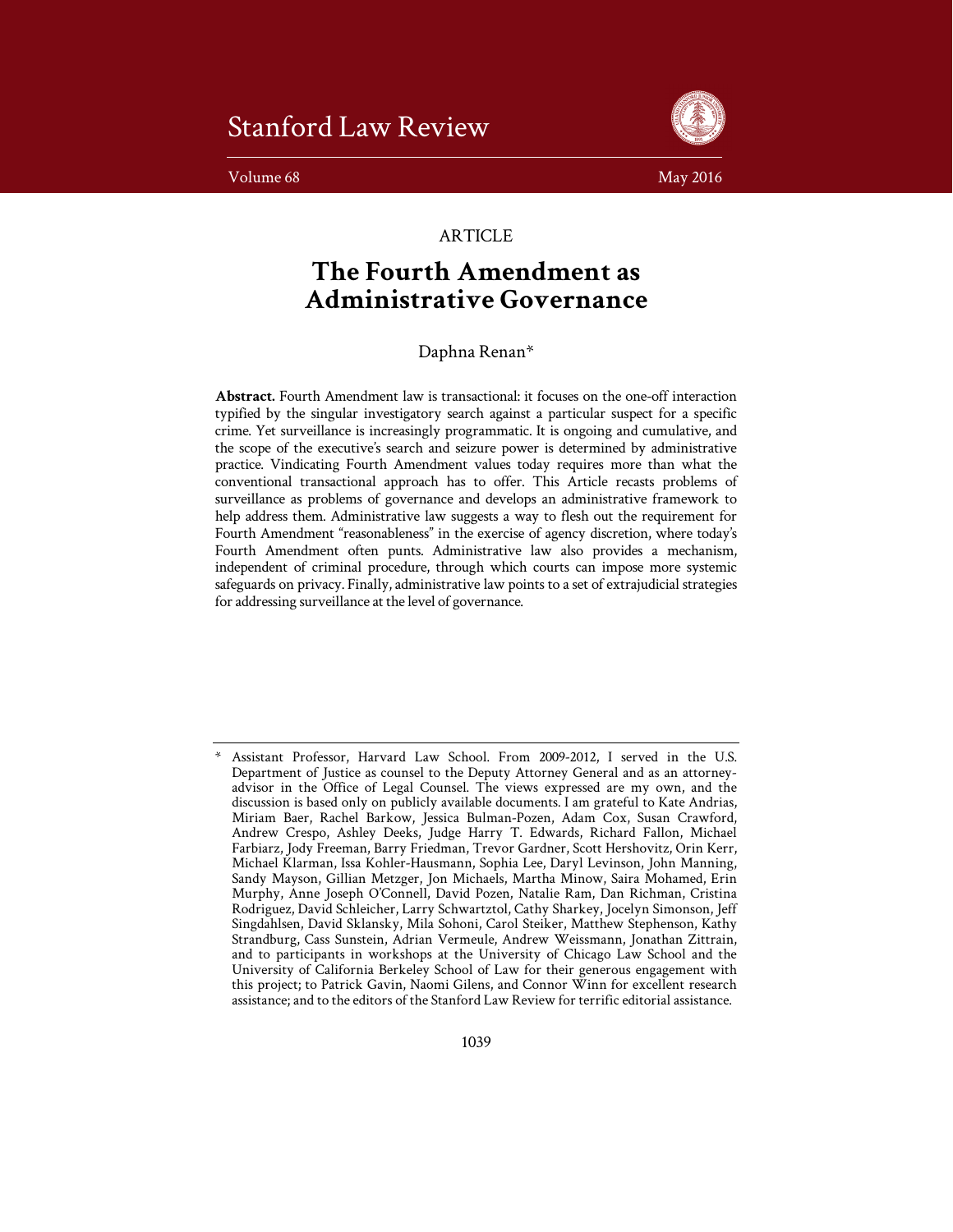# **Table of Contents**

| L                                                                     |                                                                                 |                  |                                                                       |  |
|-----------------------------------------------------------------------|---------------------------------------------------------------------------------|------------------|-----------------------------------------------------------------------|--|
|                                                                       | А.                                                                              |                  |                                                                       |  |
|                                                                       | <b>B.</b>                                                                       |                  | The Inadequacy of a Transactional Fourth Amendment Jurisprudence 1053 |  |
|                                                                       |                                                                                 | 1.               |                                                                       |  |
|                                                                       |                                                                                 | $\overline{2}$ . |                                                                       |  |
|                                                                       |                                                                                 | 3.               |                                                                       |  |
| II.                                                                   | The "Interlocking Gears" of Fourth Amendment and Administrative Law1067         |                  |                                                                       |  |
|                                                                       | А.                                                                              |                  |                                                                       |  |
|                                                                       | <b>B.</b>                                                                       |                  |                                                                       |  |
|                                                                       | C.                                                                              |                  |                                                                       |  |
| III.                                                                  |                                                                                 |                  |                                                                       |  |
|                                                                       | A.                                                                              |                  | Administrative Law as an Analogy for Fourth Amendment Law 1077        |  |
|                                                                       |                                                                                 | 1.               |                                                                       |  |
|                                                                       |                                                                                 | 2.               |                                                                       |  |
|                                                                       |                                                                                 | 3.               | Limits to judicial deference under the Fourth Amendment  1085         |  |
|                                                                       | В.                                                                              |                  |                                                                       |  |
|                                                                       | IV. Administrative Law as a Complement to Constitutional Criminal Procedure1091 |                  |                                                                       |  |
|                                                                       | $A_{-}$                                                                         |                  |                                                                       |  |
|                                                                       |                                                                                 | 1.               |                                                                       |  |
|                                                                       |                                                                                 | 2.               |                                                                       |  |
|                                                                       |                                                                                 | $\mathbf{3}$ .   |                                                                       |  |
|                                                                       | В.                                                                              |                  |                                                                       |  |
| V.                                                                    | Institutionalizing the Fourth Amendment Through Agency Design 1108              |                  |                                                                       |  |
|                                                                       | A.                                                                              |                  |                                                                       |  |
|                                                                       | B.                                                                              |                  |                                                                       |  |
|                                                                       |                                                                                 | 1.               |                                                                       |  |
|                                                                       |                                                                                 | 2.               |                                                                       |  |
|                                                                       |                                                                                 | 3.               | The Privacy and Civil Liberties Oversight Board as a systemic         |  |
|                                                                       |                                                                                 |                  |                                                                       |  |
|                                                                       |                                                                                 | 4.               |                                                                       |  |
|                                                                       |                                                                                 | 5.               |                                                                       |  |
|                                                                       | C.                                                                              |                  |                                                                       |  |
| Conclusion: Administrative Methods for Constitutional Governance 1128 |                                                                                 |                  |                                                                       |  |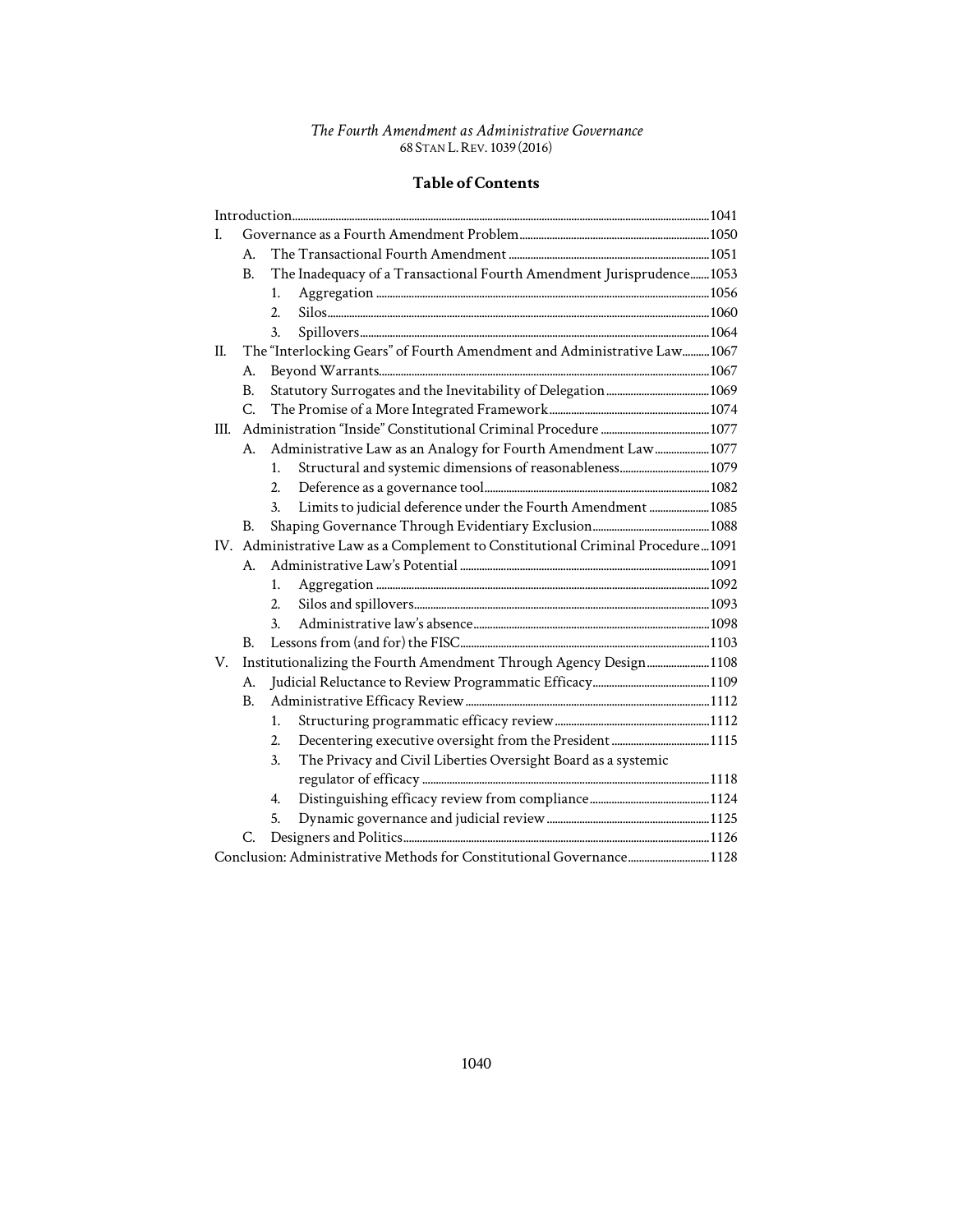# **Introduction**

In the Supreme Court's recent landmark decision regarding the search of a cell phone seized incident to arrest, the Chief Justice exclaimed with apparent exasperation that "[t]he Founders did not fight a revolution to gain the right to government agency protocols."1 In holding that the Fourth Amendment requires a warrant to authorize the search, $2$  the Court dug into the realities of digital data and the expansive, intrusive window that such data—which most of us carry around in our pockets—afford the government. But even as it wrestled with the implications of the digital medium, the Court clung to a conception of the search power that has long shaped Fourth Amendment jurisprudence. That conception is *transactional*: it focuses on a discrete law enforcement-citizen encounter and the question whether that one-off interaction is constitutionally reasonable.

Yet the exercise of the contemporary search power often bears little resemblance to that one-off encounter. What we have are programs of surveillance, grounded in underspecified legal mandates and implemented through an ecosystem of interacting agency protocols. Those administrative policies decide, in practice, the scope and bounds of the power to search. This may not be the Framers' vision, but it is increasingly what search and seizure looks like on the ground. Our traditional Fourth Amendment framework does not know what to do with agency protocols and the programs of surveillance they bring to life.

Recent revelations about the surveillance activities of the National Security Agency (NSA) and the Federal Bureau of Investigation (FBI) are illustrative. The NSA collects the content of hundreds of millions of communications (things such as e-mail and telephone conversations) annually under section 702 of the Foreign Intelligence Surveillance Act (FISA).<sup>3</sup> Extensive and interacting administrative rules from four different agencies determine the effective scope of the section 702 program. NSA rules decide, for example, whether the government can collect communications that are "about" a foreign intelligence target, rather than between that target and another individual. FBI rules decide whether the FBI can search the resulting section 702 datasets for the communications of a specific U.S. person or in the course of ordinary criminal investigatory activity.4

<sup>1.</sup> Riley v. California, 134 S. Ct. 2473, 2491 (2014).

<sup>2.</sup> *Id.* at 2485.

<sup>3.</sup> Foreign Intelligence Surveillance Act of 1978 Amendments Act of 2008, Pub. L. No. 110-261, § 101, sec. 702, 122 Stat. 2436, 2438 (2008) (codified as amended at 50 U.S.C. § 1881a (2014)).

<sup>4.</sup> *See infra* notes 55-61 and accompanying text. While the agency rules developed under section 702 are reviewed by the Foreign Intelligence Surveillance Court (FISC), the *footnote continued on next page*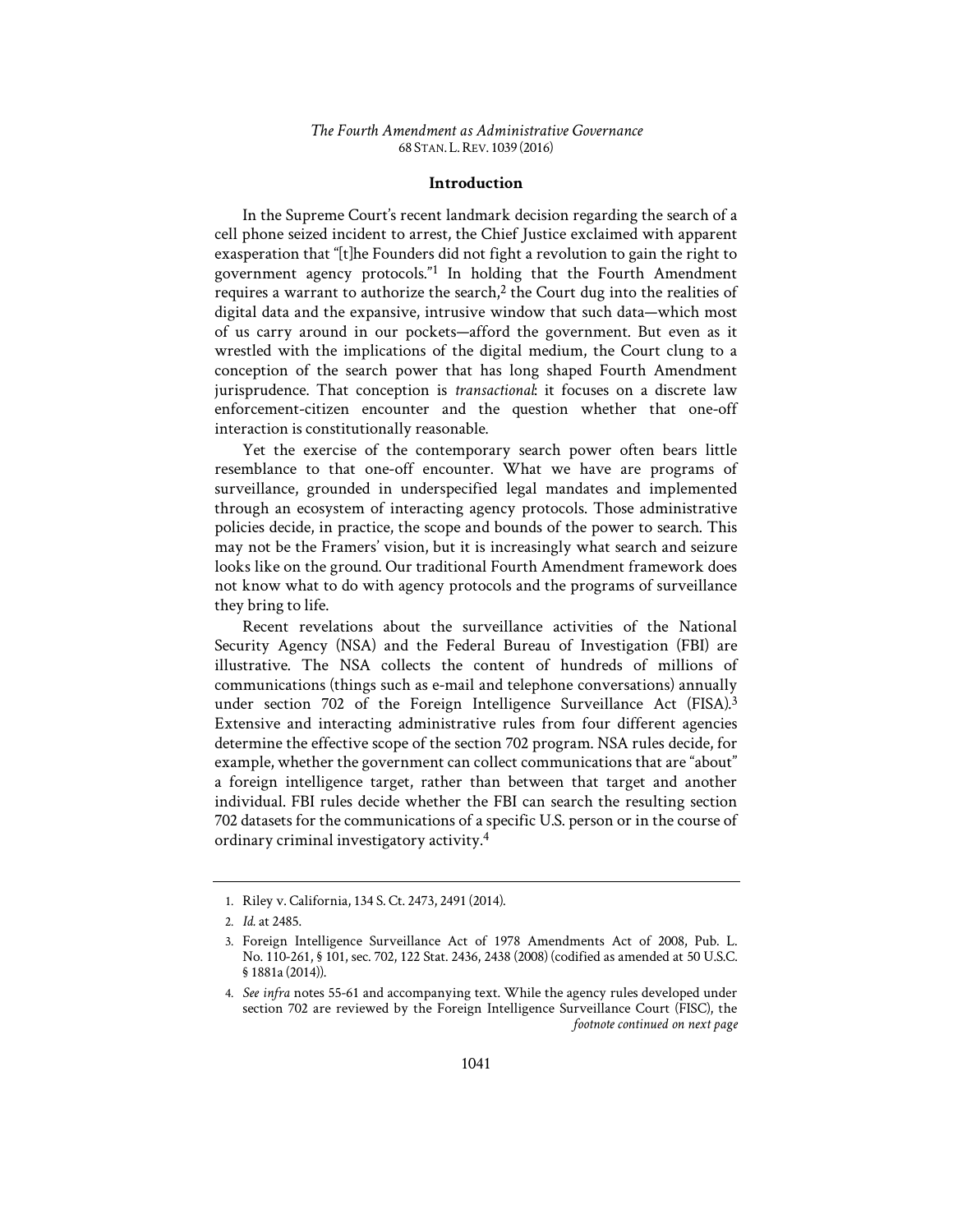Programmatic surveillance is not limited to the intelligence space. It is a daily feature of contemporary law enforcement. The FBI, for instance, plays a central role in linking, aggregating, and funding DNA sampling by federal, state, and local law enforcement. The FBI's database has over fifteen million DNA samples taken from convicted offenders and arrestees nationwide and used to develop investigatory leads every day across jurisdictions. Interacting agency protocols from different levels of government decide how the DNA samples will be used and searched; when information about sampled individuals will be shared; and what safeguards exist on DNA testing, sharing, retention, and use. Administrative policies decide whether law enforcement may use DNA taken from a sampled individual (such as an arrestee) to investigate that sampled individual's family members—a controversial investigatory practice known as "familial searching"—and whether any resulting lead can be shared with another law enforcement agency.5

While our Fourth Amendment framework is transactional, then, surveillance is increasingly *programmatic*. Rather than responding to a single investigatory incident, the system of searches is designed en masse.<sup>6</sup> Surveillance is ongoing, and the implications for Fourth Amendment values such as privacy are cumulative. Technology has made it easier than ever to collect, combine, share, and retain massive amounts of data and to search the resulting datasets.7 The parameters of these surveillance programs—what individuated searches can be run in the datasets, for what purposes, and pursuant to what limitations or protections—are designed through administrative policies.

Programmatic surveillance disrupts the legal categorizations around which our transactional Fourth Amendment law is organized. Generalized collection gives rise to individualized searches in interwoven datasets, unsettling an important distinction between individualized and suspicionless searches. Foreign intelligence gathering by the NSA, as in the section 702 program, gives rise to criminal investigatory uses by domestic law enforcement agencies, disintegrating a longstanding divide between domestic surveillance and foreign intelligence.<sup>8</sup> And a search of one individual implicates the privacy interests of others not subject to that initial intrusion,

rules governing many other surveillance activities are not. *See, e.g.*, *infra* notes 361-62 (discussing intelligence activities conducted under Executive Order 12,333).

<sup>5.</sup> *See infra* Part IV.A.2.

<sup>6.</sup> See, e.g., Tracey L. Meares, Programming Errors: Understanding the Constitutionality of *Stop-and-Frisk as a Program, Not an Incident*, 82 U. CHI. L.REV. 159, 162 (2015).

<sup>7.</sup> *See* DANIEL J. SOLOVE, UNDERSTANDING PRIVACY 117-21 (2008); Christopher Slobogin, *Government Data Mining and the Fourth Amendment*, 75 U. CHI. L.REV. 317, 318-20 (2008).

<sup>8.</sup> *See infra* Part I.B.2 (exploring these and other legal "silos" unsettled by programmatic surveillance).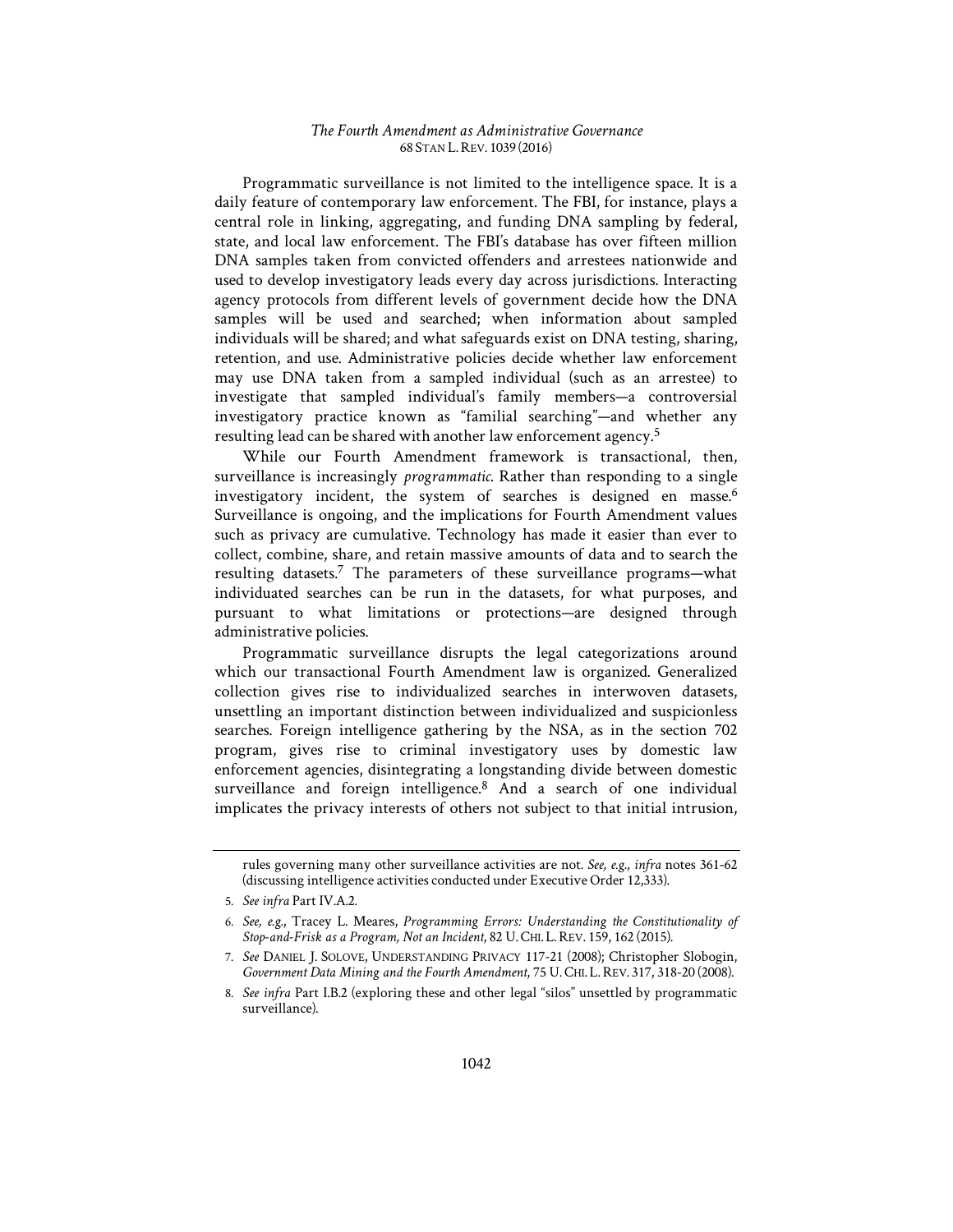such as the family members who share an arrestee's biological markers and might, in turn, be investigated through her sampled DNA.9

The puzzle, then, is not how to craft Fourth Amendment protections impervious to administration. It is just the opposite: How do we better integrate administrative governance with the law and theory of the Fourth Amendment? Recasting problems of surveillance as problems of governance crystallizes the limits of the traditional, transactional approach to Fourth Amendment law. A core challenge is to make administration meaningful to the Fourth Amendment. Put differently, the Fourth Amendment has stumbled upon administrative law.

A central goal of the Fourth Amendment is to curb the arbitrary exercise of the executive's search and seizure power to protect values often clustered around an idea of privacy.10 Scholars and jurists today debate the capacity of courts and constitutional criminal procedure to achieve this goal. The idea that legislation provides a preferable alternative to robust Fourth Amendment protections is gaining traction.<sup>11</sup> One approach, then, might be to regard surveillance governance as a project outside of the Fourth Amendment entirely. This Article resists the trend to view legislation as an effective substitute for Fourth Amendment regulation. It argues instead for a conception of the Fourth Amendment enriched by the interaction among the branches. In this sense, my thesis is of a piece with those scholars arguing for a more "collaborative" approach to Fourth Amendment elaboration in the digital age.<sup>12</sup>

The Article contributes to that project by bringing sustained focus to a third cluster of institutions—the administrative state. Fourth Amendment theory tends to focus on local policing. Yet surveillance governance increasingly has a national locus as well. This is in part because of the sweeping surveillance activity in which the federal executive today engages. It is also because of the role that the federal executive increasingly plays in aggregating, linking, and funding surveillance by state and local law enforcement. The federal administrative state, then, is not simply a powerful analogy. It is an inescapable part of the story.

At a conceptual level, the Article develops this central claim: the Fourth Amendment's requirement of reasonableness in search is rarely a litmus test

<sup>9.</sup> *See infra* Part I.B.3.

<sup>10.</sup> *See infra* note 33 and accompanying text.

<sup>11.</sup> *See infra* Part II.B.

<sup>12.</sup> See, e.g., Erin Murphy, *The Politics of Privacy in the Criminal Justice System: Information Disclosure, the Fourth Amendment, and Statutory Law Enforcement Exemptions*, 111 MICH. L. REV. 485, 534 (2013) (arguing that "an approach of collaborative constitutionality" between the Court and Congress "is necessary to achieve optimal levels for protecting privacy"); David Alan Sklansky, *Two More Ways Not to Think About Privacy and the Fourth Amendment*, 82U.CHI. L.REV. 223, 223-24, 227-29 (2015).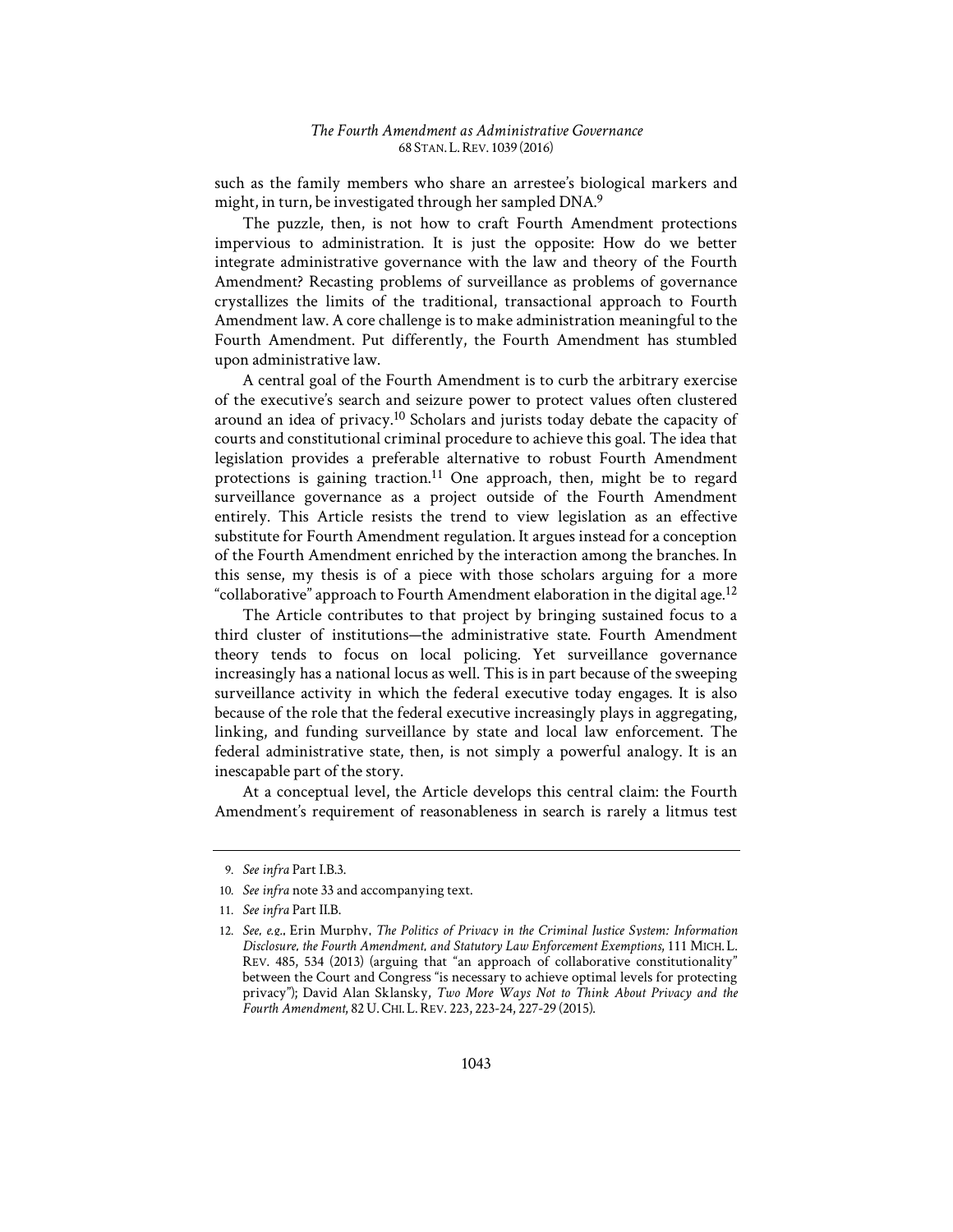applicable to an isolated incident. Instead, Fourth Amendment reasonableness should set standards for a system of governance. Constitutional reasonableness is at least in part about the interdependent processes that regularize, constrain, and make accountable the ongoing exercise of surveillance power.

The Article provides a framework to address surveillance at the level of governance. I begin with Fourth Amendment law itself and argue that the doctrines of constitutional criminal procedure can be made more attentive to how the search power is today institutionalized. Administrative law, *as an analogy*, suggests an approach to the court-agency relationship that can be integrated into constitutional reasonableness review under the Fourth Amendment. Courts also can use the core implementing device of constitutional criminal procedure—the exclusionary rule—to create incentives for more systemic extrajudicial oversight.13

Second, we can use administrative law *as law*. When surveillance has a national nexus, federal framework statutes like the Administrative Procedure Act (APA)—and, I will argue, FISA—supply a complementary mechanism for courts to regulate Fourth Amendment activity at the level of program design and policymaking.14 The Fourth Amendment's primary point of entry is the warrant requirement (when it applies) on the front end and evidentiary exclusion on the back end. Yet the warrant requirement can prevent courts from meaningfully engaging with—or obscure how—front-end and back-end restrictions on surveillance practice interact or what protections are in place to safeguard the Fourth Amendment interests of individuals whose communications, biological data, or other information is indirectly acquired when surveillance activity is directed at someone else. Administrative law's framework statutes could create opportunities for doctrinal intervention different from constitutional criminal procedure and, in important respects, more amenable to the regulation of an ongoing and cumulative search power. While prevailing interpretations of the APA, to date, have stymied this development, we are seeing early signs of it in FISA and the Foreign Intelligence Surveillance Court (FISC). Yet the FISC's emergent administrative law lacks structural features that have come to legitimate administrative procedure elsewhere in the regulatory state. FISC review thus provides a

<sup>13.</sup> *See* John Rappaport, *Second-Order Regulation of Law Enforcement*, 103 CALIF. L. REV. 205 (2015) (arguing that the Supreme Court currently engages in "first-order regulation" of law enforcement by specifying what an officer must and must not do and arguing instead for a "second-order" approach where the Court instead creates incentives for political policymakers).

<sup>14.</sup> *See* Gillian E. Metzger, *The Constitutional Duty to Supervise*, 124 YALE L.J. 1836, 1843-44 (2015) (arguing that the boundary between constitutional and administrative law is increasingly "porous").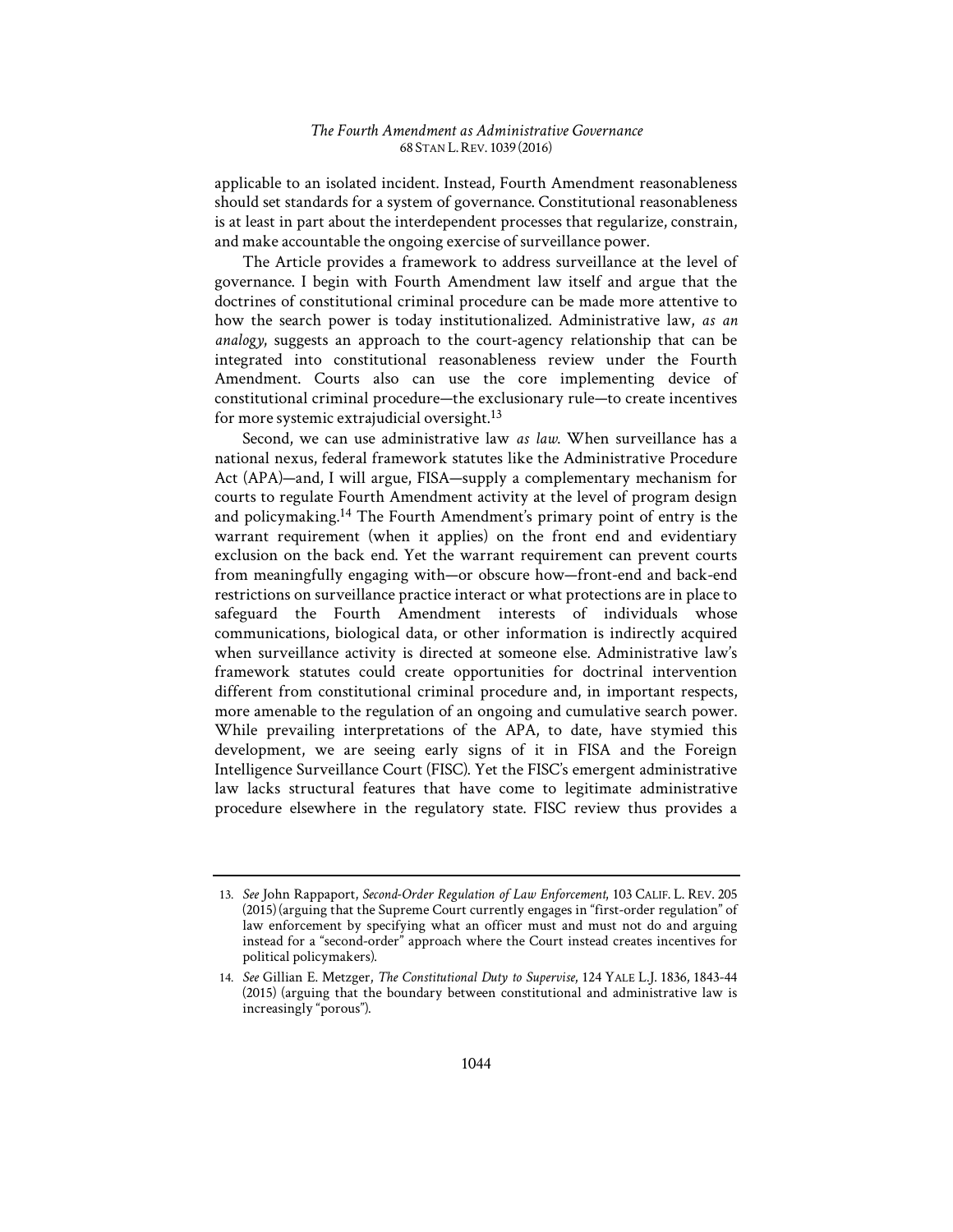valuable window into what a more programmatic judicial role might look like but also the limitations that inhere in an emergent interinstitutional design.

Even with the help of administrative law mechanisms, however, courts are hamstrung in their ability to supervise the sprawling, interacting, and overlapping administrative policies shaping the modern power to search. Administration suggests an extrajudicial mechanism as well: policymakers can institutionalize Fourth Amendment values *through agency design*. A centralized administrative overseer, with some institutional remove from front-line actors like the NSA or the FBI, can synthesize information about the complex, interconnected policies that constitute a surveillance program and make this information more accessible and intelligible to legal and political overseers.15 Moreover, an administrative overseer itself can engage in a more holistic, granular, and data-driven Fourth Amendment interest balancing than courts have shown a willingness to undertake.<sup>16</sup> In each of these ways, an administrative framework can make Fourth Amendment regulation of the search power less transactional.

The Fourth Amendment and the administrative state are no strangers. As William Stuntz memorably recounted, the origins of the Supreme Court's Fourth Amendment doctrines are rooted in federal regulatory activity.<sup>17</sup> According to Stuntz, the emergence of the administrative state accounts for some of Fourth Amendment law's deep pathologies.<sup>18</sup> Stuntz argued that a robust vision of privacy under the Fourth Amendment could not coexist with

<sup>15.</sup> *See* Matthew C. Stephenson, *Information Acquisition and Institutional Design*, 124 HARV. L. REV. 1422 (2011) (exploring how different institutional arrangements affect production of information by government actors); *see also* sources cited *infra* note 346.

<sup>16.</sup> Administrative law scholars are actively exploring how agencies implement the Constitution. *See, e.g.*, WILLIAM N. ESKRIDGE JR. & JOHN FEREJOHN, A REPUBLIC OF STATUTES: THE NEW AMERICAN CONSTITUTION (2010); Jeremy K. Kessler, *The Administrative Origins of Modern Civil Liberties Law*, 114 COLUM. L. REV. 1083 (2014); Sophia Z. Lee, *Race, Sex, and Rulemaking: Administrative Constitutionalism and the Workplace, 1960 to the Present*, 96 VA. L. REV. 799 (2010). *See generally* Gillian E. Metzger, *Administrative Constitutionalism*, 91 TEX. L. REV. 1897 (2013). For a historical discussion of the role of administrative constitutionalism in shaping Fourth Amendment doctrine, see Anuj C. Desai, *Wiretapping Before the Wires: The Post Office and the Birth of Communications Privacy*, 60 STAN. L.REV. 553, 574-77 (2007), tracing the development of the Fourth Amendment idea of communications privacy to the early practice of the post office. For recent accounts in the national security context, see, for example, Anjali S. Dalal, *Shadow Administrative Constitutionalism and the Creation of Surveillance Culture*, 2014 MICH. ST. L. REV. 59; and Shirin Sinnar, *Institutionalizing Rights in the National Security Executive*, 50 HARV.C.R.-C.L. L.REV. 289 (2015).

<sup>17.</sup> *See generally* William J. Stuntz, *Privacy's Problem and the Law of Criminal Procedure*, 93 MICH. L. REV. 1016 (1995) [hereinafter Stuntz, *Privacy's Problem*]; William J. Stuntz, *The Substantive Origins of Criminal Procedure*, 105 YALE L.J. 393 (1995) [hereinafter Stuntz, *Substantive Origins*].

<sup>18.</sup> *See* Stuntz, *Substantive Origins*, *supra* note 17, at 395.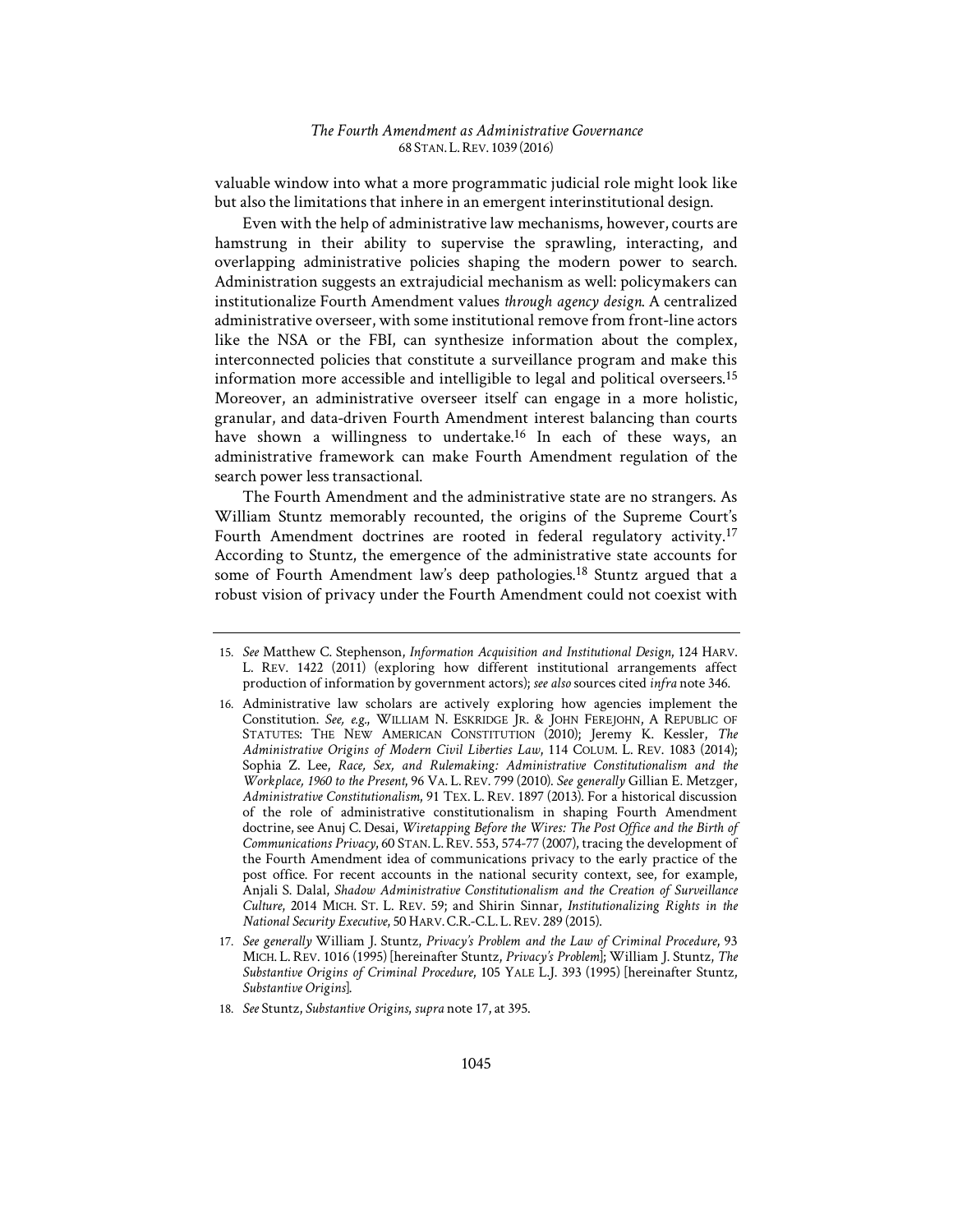the rise of the administrative state.<sup>19</sup> Constitutional privacy had to give out because it served as a substantive barrier to the federal government's regulation of industry—regulation that the American public had come to expect with the New Deal.<sup>20</sup> For Stuntz, the solution lay in seeking out other values, orienting the Fourth Amendment around the problem of police violence.<sup>21</sup> Police violence is surely a signal concern of the Fourth Amendment. But Stuntz was too quick to forgo the Fourth Amendment's role in regulating privacy.22 And the rise of the administrative state itself suggests a way forward, for it has changed the legal and institutional tools available to implement constitutional values.23 Administrative law—as an analogy for constitutional criminal procedure, as subconstitutional law, and as agency design—can help to better translate the goals of the Fourth Amendment to the realities of programmatic surveillance<sup>24</sup>

- 20. *See* Stuntz, *Privacy's Problem*, *supra* note 17, at 1017-19; Stuntz, *Substantive Origins*, *supra* note 17, at 395.
- 21. *See* Stuntz, *Privacy's Problem*, *supra* note 17, at 1020, 1077.
- 22. The concept of privacy might itself include "a zone of personal retreat" violated by use of force or overly physically intrusive policing. *See* David Alan Sklansky, *Too Much Information1: How Not to Think About Privacy and the Fourth Amendment*, 102 CALIF. L. REV. 1069, 1114 (2014).
- 23. See Richard H. Fallon, Jr., *The Supreme Court, 1996 Term-Foreword: Implementing the Constitution*, 111 HARV. L. REV. 54, 56-57 (1997) ("A crucial mission of the Court is to implement the Constitution successfully." (emphasis omitted)).

In another respect, then, the administrative framework of the Fourth Amendment that I develop is itself an extension of Stuntz's work. For Stuntz widened the frame through which we study criminal justice to reveal a system of interconnected institutional players. *See, e.g.*, William J. Stuntz, *The Political Constitution of Criminal Justice*, 119 HARV. L. REV. 781 (2006) (exploring the interaction between constitutional criminal procedure and the politics of crime). I take intermeshed institutional actors as a starting point and ask what types of interactions will produce an effective, integrated system of oversight.

24. The focus of this Article is the federal administrative state. Yet the project's implications are more far reaching. For local policing increasingly conducts programmatic surveillance as well, and federal, state, and local surveillance activity is often interconnected. See Elizabeth E. Joh, Policing by Numbers: Big Data and the Fourth *Amendment*, 89 WASH. L. REV. 35, 35 (2014); Erin Murphy, *Paradigms of Restraint*, 57 DUKE L.J. 1321, 1325-26 (2008); Sarah Brayne, Stratified Surveillance: Policing in the Age of Big Data 3 (Mar. 30, 2016) (unpublished manuscript) (on file with author) (developing a sociological account of law enforcement-intelligence "convergence"); *see also* JOHN PODESTA ET AL., EXEC. OFFICE OF THE PRESIDENT, BIG DATA: SEIZING OPPORTUNITIES, PRESERVING VALUES 49 (2014) ("Local police departments now have access to surveillance tools more powerful than those used by superpowers during the Cold War."). An administrative approach to the Fourth Amendment thus opens a broader prescriptive conversation, which I hope to elaborate in future work. For recent work proposing administrative mechanisms to enhance intergovernmental *footnote continued on next page* 

<sup>19.</sup> *See* Stuntz, *Privacy's Problem*, *supra* note 17, at 1017-19; Stuntz, *Substantive Origins*, *supra* note 17, at 395.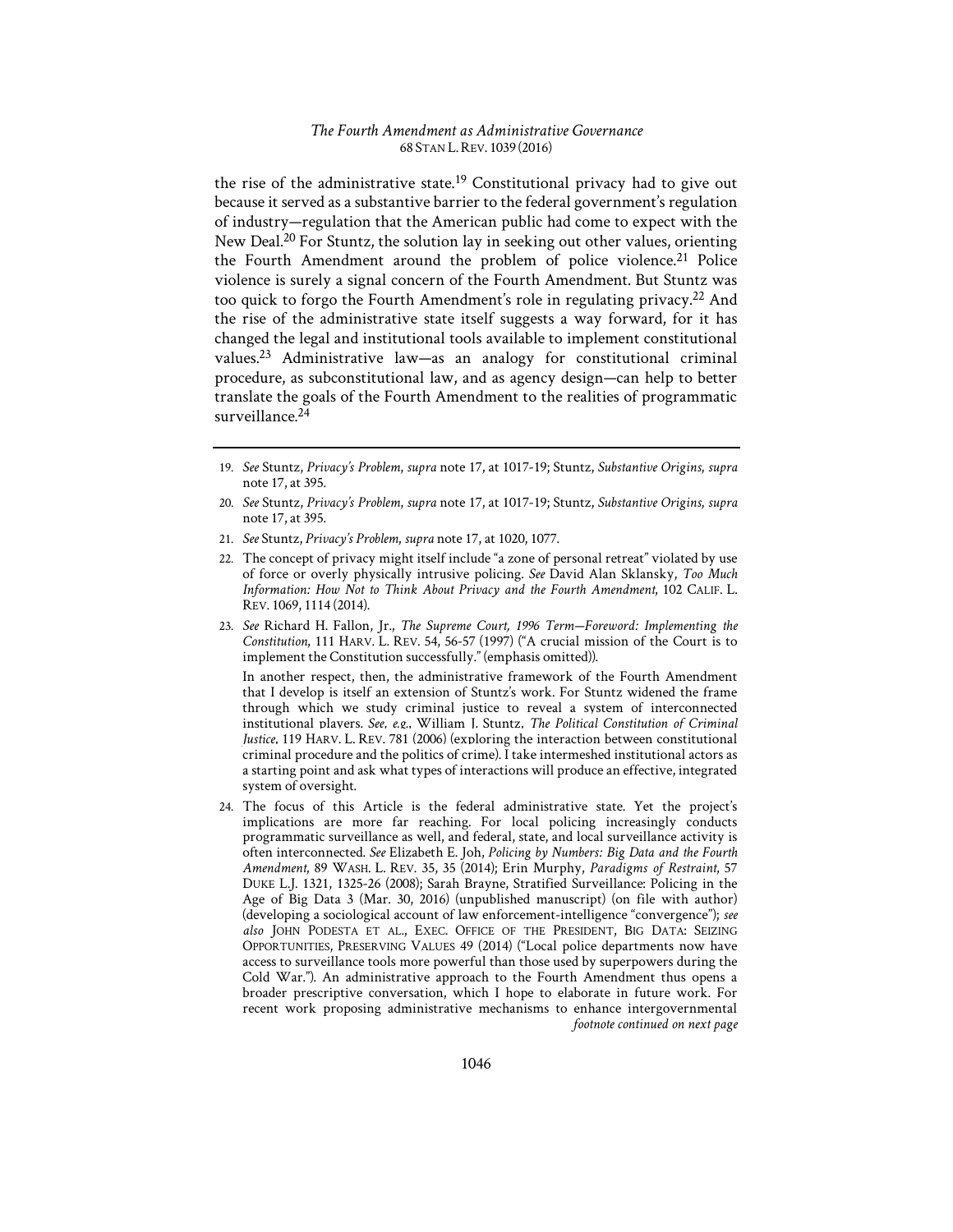An earlier generation of scholars argued for local police to engage in administrative rulemaking.<sup>25</sup> Of this pioneering generation, Kenneth Culp Davis provided the most comprehensive argument for using administrative law to discipline police discretion.<sup>26</sup> Anthony Amsterdam transformed this focus on rulemaking into a theory of the Fourth Amendment, making the now-classic argument that the Fourth Amendment is a "regulatory canon" for policing.27 The features of programmatic surveillance that I explore make these early calls for an administrative law response more urgent. Yet some of the defining problems that programmatic surveillance poses have also evolved away from this early conceptualization. Davis, for example, focused on the need for police agencies to engage in rule creation so that discretion is exercised by senior-level officials within the police department rather than the police

oversight of policing, see, for example, Donald A. Dripps, *Perspectives on the Fourth*  Amendment Forty Years Later: Toward the Realization of an Inclusive Regulatory Model, 100 MINN. L. REV. (forthcoming May 2016); and Rachel A. Harmon, *Promoting Civil Rights Through Proactive Policing Reform*, 62 STAN. L.REV. 1 (2009).

<sup>25.</sup> *See* KENNETH CULP DAVIS, DISCRETIONARY JUSTICE: A PRELIMINARY INQUIRY 188 (1969); Anthony G. Amsterdam, *Perspectives on the Fourth Amendment*, 58 MINN. L.REV. 349, 423 (1974); Carl McGowan, *Rule-Making and the Police*, 70 MICH. L. REV. 659, 690 (1972). Two scholars have sought, in recent writing, to reinvigorate the Amsterdam-Davis critique. Christopher Slobogin has embraced and built on Davis's call to use a rehabilitated nondelegation doctrine where Fourth Amendment law is unavailable to regulate surveillance. *See* Christopher Slobogin, *Panvasive Surveillance, Political Process Theory, and the Nondelegation Doctrine*, 102 GEO. L.J. 1721, 1724-25, 1758-70 (2014). While I share many of Slobogin's objectives, I have concerns about nondelegation doctrine as the vehicle for constitutional reform. *See infra* note 227. In a project contemporaneous with mine, Barry Friedman and Maria Ponomarenko argue that notice-and-comment rulemaking requirements under state administrative procedure acts should be extended to local police departments. *See* Barry Friedman & Maria Ponomarenko, *Democratic Policing*, 90 N.Y.U. L. REV. 1827, 1832-35 (2015). The core challenge that Friedman and Ponomarenko take up is how to extend this classic administrative law mechanism to local policing, the important project that Davis left unfinished. By developing a conceptual and analytic account of the programmatic power to search and explaining why a transactional Fourth Amendment framework fails to govern surveillance, this Article complements their effort. In contrast to Friedman and Ponomarenko, however, I situate rulemaking as one component of administrative governance and propose additional interactions between the Fourth Amendment and the federal administrative state.

<sup>26.</sup> *See, e.g.*, DAVIS, *supra* note 25; KENNETH CULP DAVIS, POLICE DISCRETION (1975) [hereinafter DAVIS, POLICE DISCRETION]; Kenneth Culp Davis, *An Approach to Legal Control of the Police*, 52 TEX. L.REV. 703 (1974) [hereinafter Davis, *Legal Control*].

<sup>27.</sup> Amsterdam, *supra* note 25, at 367. Amsterdam famously contrasted this vision of the Fourth Amendment with the then-prevailing understanding of "atomistic spheres" of individual privacy. *See id.* at 367-69. The Supreme Court has largely embraced Amsterdam's argument that the Fourth Amendment is a device to regulate policing. But the transactional framework that the Court has developed impedes those regulatory goals. *See infra* Part I.B.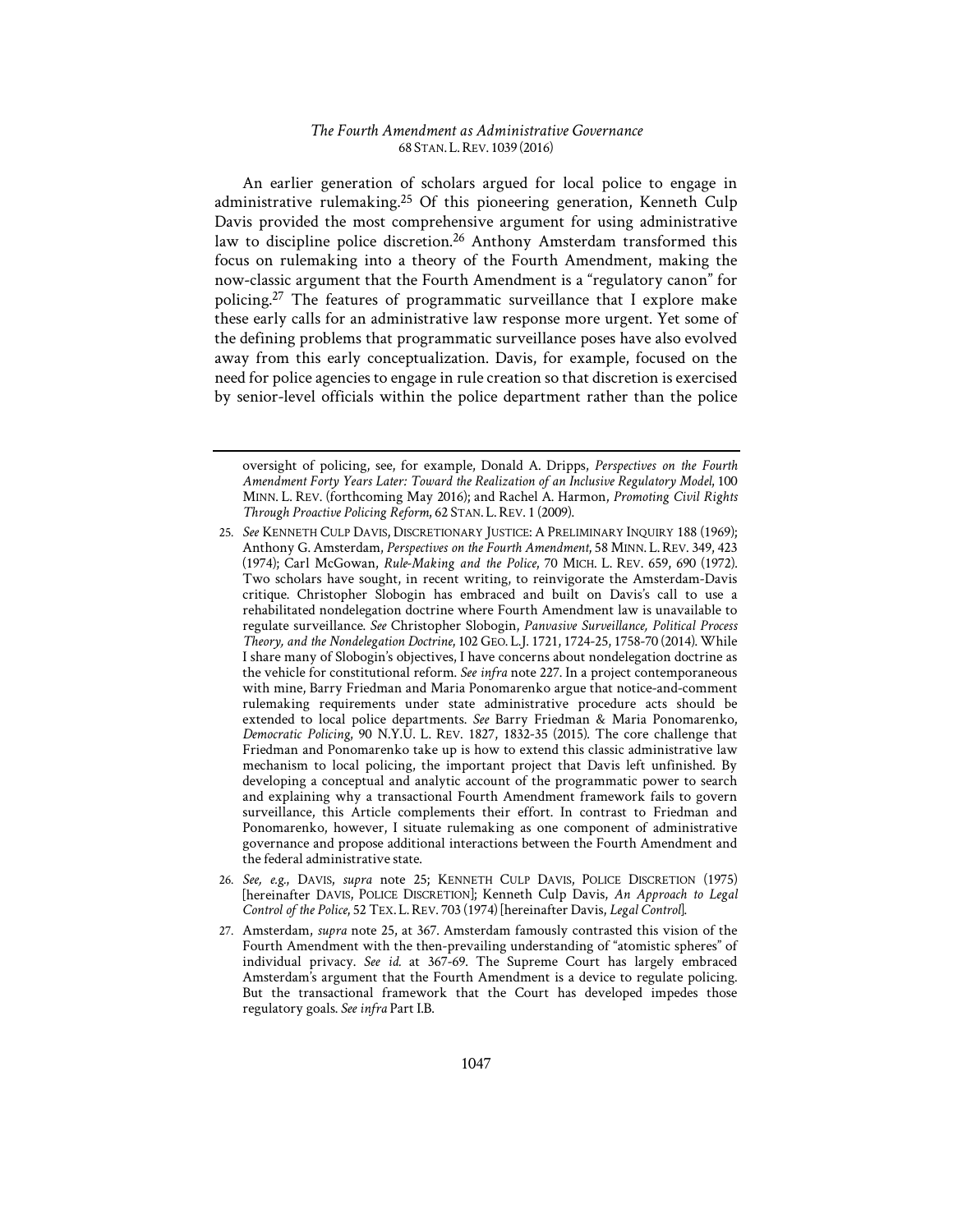officer on patrol.28 Senior-level administrative policies today abound in the design and implementation of many surveillance programs. A core question, then, is how to create oversight institutions capable of governing these sprawling administrative policy-based regimes.<sup>29</sup>

At the same time, and in addition, the institutional and organizational design of federal administration has changed considerably since Davis's writing. Administrative practice is increasingly shaped by fluid program design and implementation—the work of myriad and interconnected actors.30 Programmatic surveillance is reflective of this broader trend. The legitimacy of administration thus depends not exclusively on prior authorization but also on governance—on institutional, organizational, and doctrinal mechanisms to improve transparency; enable a more "diffuse democratic" input; provide for ongoing supervision; and, where appropriate, enable programmatic redesign.<sup>31</sup>

<sup>28.</sup> *See, e.g.*, DAVIS, POLICE DISCRETION, *supra* note 26, at 2 ("Enforcement policy is made mainly by patrolmen, who are least qualified to make it . . . .").

<sup>29.</sup> Methodologically, my project joins those working at the intersection of the fields of administrative law, criminal justice, and national security, *see, e.g.*, Rachel E. Barkow, *Administering Crime*, 52 UCLA L. REV. 715 (2005); Rachel E. Barkow, *Prosecutorial*  Administration: Prosecutor Bias and the Department of Justice, 99 VA. L. REV. 271 (2013); Emily Berman, *Regulating Domestic Intelligence Collection*, 71 WASH. & LEE L. REV. 3 (2014); Dan M. Kahan, *Is* Chevron *Relevant to Federal Criminal Law?*, 110 HARV. L. REV. 469 (1996); Gerard E. Lynch, *Our Administrative System of Criminal Justice*, 66 FORDHAM L. REV. 2117 (1998); Jon D. Michaels, *The (Willingly) Fettered Executive: Presidential Spinoffs in National Security Domains and Beyond*, 97 VA. L. REV. 801 (2011); Anne Joseph O'Connell, *The Architecture of Smart Intelligence: Structuring and Overseeing Agencies in the Post-9/11 World*, 94 CALIF. L. REV. 1655 (2006); Samuel J. Rascoff, *Domesticating Intelligence*, 83 S. CAL. L. REV. 575 (2010); Daniel Richman, *Prosecutors and Their Agents, Agents and Their Prosecutors*, 103 COLUM. L. REV. 749 (2003); Margo Schlanger, *Offices of*  Goodness: Influence Without Authority in Federal Agencies, 36 CARDOZO L. REV. 53 (2014), and those exploring the interaction between rights and structure in governance, *see, e.g.*, Heather K. Gerken, *Second-Order Diversity*, 118 HARV. L. REV. 1099 (2005); Daryl J. Levinson, *Rights and Votes*, 121 YALE L.J. 1286 (2012); Metzger, *supra* note 14; Jide O. Nzelibe & Matthew C. Stephenson, *Complementary Constraints: Separation of Powers*, *Rational Voting, and Constitutional Design*, 123 HARV. L. REV. 617 (2010); Shirin Sinnar, Protecting Rights from Within?: Inspectors General and National Security Oversight, 65 STAN. L.REV. 1027 (2013).

<sup>30.</sup> *See* William H. Simon, *The Organizational Premises of Administrative Law*, 78 LAW & CONTEMP. PROBS., nos. 1 & 2, 2015, at 69 (rejecting "strong distinction" between program design and implementation); *see also* Daniel A. Farber & Anne Joseph O'Connell, *The Lost World of Administrative Law*, 92 TEX. L.REV. 1137, 1156-57 (2014).

<sup>31.</sup> *See* Simon, *supra* note 30, at 62 ("In postbureaucratic organization, legitimacy depends less on prior authorization than on transparency and consequent openness to ongoing diffuse democratic pressures." (emphasis omitted)); *see also* Metzger, *supra* note 14, at 1840 ("[S]ystemic features of administration—in particular, internal supervision through planning and ongoing monitoring—are increasingly the linchpin for achieving accountability of federal government programs and actions.").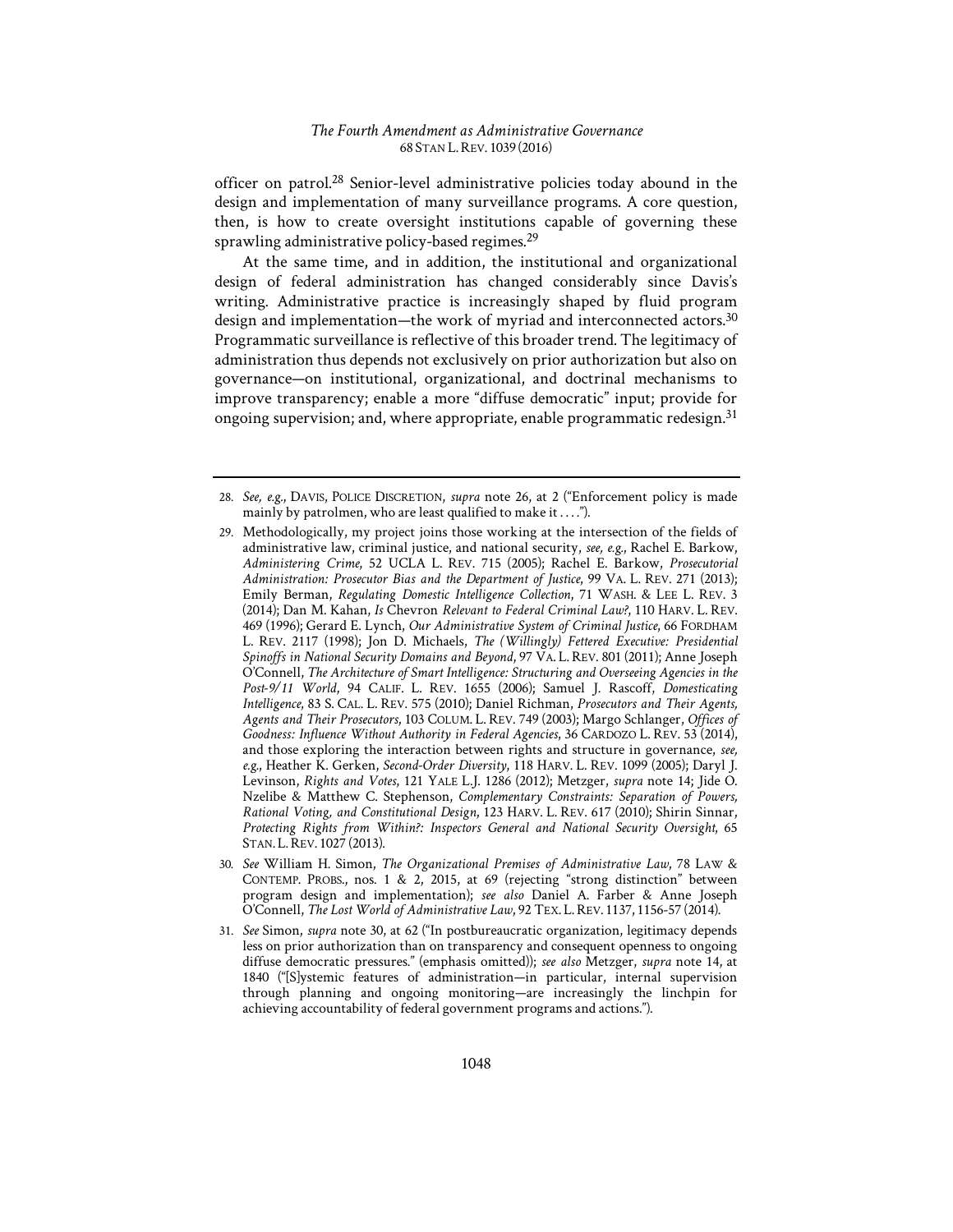A modern framework thus calls for—and is able to offer—some interventions different from those that Davis and Amsterdam envisioned.<sup>32</sup>

The Article unfolds as follows. Part I provides a conceptual and analytic account of programmatic surveillance and the challenges that it poses for a transactional Fourth Amendment framework. Part II argues that we cannot look to Congress alone (or to legislation instead of constitutional rights) to solve the problems of surveillance governance. It argues, instead, for an approach that integrates the Fourth Amendment with administration and administrative law. The remainder of the Article builds out that framework in three steps—from "inside" constitutional criminal procedure (Part III); using subconstitutional administrative law to complement constitutional criminal procedure (Part IV); and proposing a novel type of programmatic Fourth Amendment review by an existing administrative structure, the Privacy and Civil Liberties Oversight Board (Part V). The Article concludes by suggesting how those mechanisms might interconnect.

Before turning to the argument, let me note a caveat and offer one clarification. The caveat is that this Article does not offer a new theory of the Fourth Amendment's underlying substantive values. Often those underlying

<sup>32.</sup> In a forthcoming article, Andrew Crespo argues that a focus on administrative mechanisms is misguided because criminal trial courts can generate "systemic facts" to regulate policing. See Andrew Manuel Crespo, Systemic Facts: Toward Institutional *Awareness in Criminal Courts*, 129 HARV. L. REV. (forthcoming 2016) (on file with author). Crespo valuably illuminates some systemic information available to criminal trial courts, such as the "scripts" law enforcement officers use to establish probable cause. *See id.* (manuscript at 32-38). Yet we cannot look to courts alone either to produce the systemic facts that shape programmatic surveillance or to constrain and hold accountable the agencies that will inevitably design and implement those programs. By conceptualizing administrative law as limited to an agency's own selfregulation, *see id.* (manuscript at 13), Crespo also undervalues the potential of administrative mechanisms to create interinstitutional dynamics through which one administrative actor holds another to account, *see infra* Part V.

In proposing a more integrated Fourth Amendment administrative framework, I aim to tease out the limits of either a court-centric or an administration-centric model of Fourth Amendment oversight and to develop an interlocking approach that leverages the strengths and responds to the limitations of each set of actors. *See* NEIL K.KOMESAR, IMPERFECT ALTERNATIVES: CHOOSING INSTITUTIONS IN LAW, ECONOMICS, AND PUBLIC POLICY 3-6 (1994); Edward L. Rubin, *The New Legal Process, the Synthesis of Discourse, and the Microanalysis of Institutions*, 109 HARV. L. REV. 1393, 1411-12 (1996) (arguing that "[the shared] idea that there are no purely rational decisions, ideal institutions, or optimal solutions, but only second bests" is one element of an emergent synthesis in legal scholarship, an approach "concerned with practical problems of governance . . . [and] focus[ed] on the relative effectiveness of institutions in solving these problems"). In so doing, I join a great many scholars building on the legal process tradition. *See*  HENRY M. HART JR. & ALBERT M. SACKS, THE LEGAL PROCESS: BASIC PROBLEMS IN THE MAKING AND APPLICATION OF LAW 168-74, 1009-10 (1994). *See generally* William N. Eskridge, Jr. & Philip P. Frickey, *An Historical and Critical Introduction to* The Legal Process, in HART & SACKS, *supra*, at lx-lxii, xcii-xcvi.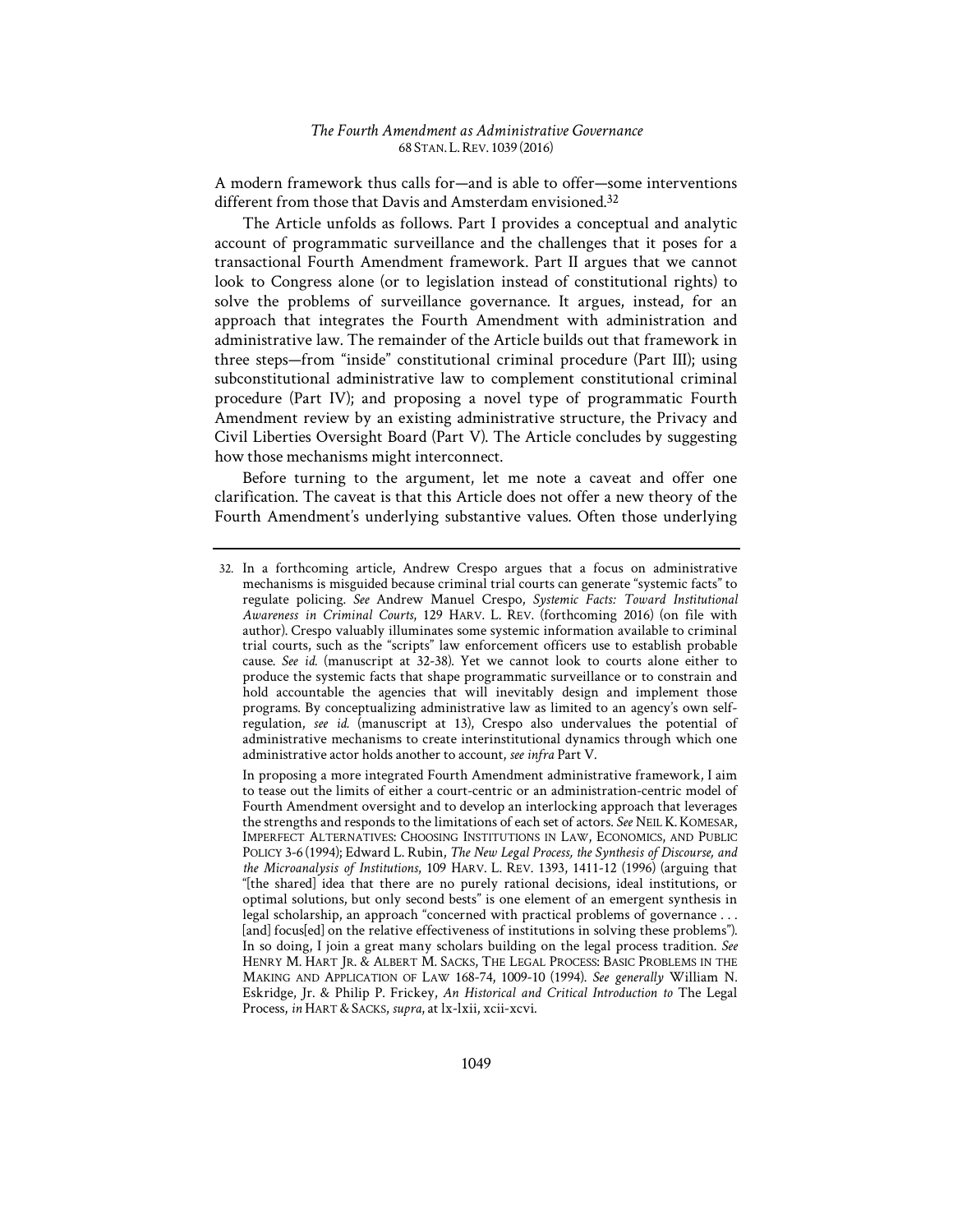goals are clustered around an idea of privacy.33 Privacy in our technologically driven and information-dependent times might itself embrace a variety of norms.34 The Fourth Amendment is our polity's central bulwark against an arbitrary and unbridled search and seizure power; a constitutional vision of privacy should see these threats.35 In any event, the framework that I develop is consistent with, and arguably vital to, a variety of underlying substantive theories. I therefore use the term privacy throughout as a placeholder for the cluster of values that the Fourth Amendment serves. Finally, my claim is not that administrative mechanisms on their own are sufficient to give content to the Fourth Amendment. They emphatically are not. But each potential source of Fourth Amendment oversight is deeply flawed. Our best hope lies not in any one institution but in the dynamics and counterpressures that a system of governance can produce.

# **I. Governance as a Fourth Amendment Problem**

The Fourth Amendment guards against the executive's unreasonable exercise of search and seizure power.<sup>36</sup> Implementing the Fourth Amendment has not been a static process; it is instead an evolving, contextual, and functional assessment of the types of search activity that our society will tolerate.37 A variety of doctrinal tests have evolved over time and in response to institutional, sociological, and technological changes. The formalistic and absolutist vision of the Fourth Amendment initially articulated by the Court in

- 36. *See* U.S. CONST. amend. IV.
- 37. *See* Amsterdam, *supra* note 25, at 357-58.

<sup>33.</sup> Others have oriented the Fourth Amendment around "security" from the state, *see, e.g.*, Jed Rubenfeld, *The End of Privacy*, 61 STAN. L. REV. 101, 104 (2008), "interpersonal" liberty, see, e.g., Thomas P. Crocker, *From Privacy to Liberty: The Fourth Amendment After* Lawrence, 57 UCLA L. REV. 1, 4 (2009), "dignity," *see, e.g.*, Josh Bowers, *Probable Cause, Constitutional Reasonableness, and the Unrecognized Point of a "Pointless Indignity*,*"* 66 STAN. L. REV. 987, 989 (2014); John D. Castiglione, *Human Dignity Under the Fourth Amendment*, 2008 WIS. L. REV. 655, 660, "mutual trust," *see, e.g.*, Scott E. Sundby, "Everyman"'s Fourth Amendment: Privacy or Mutual Trust Between Government and *Citizen?*, 94 COLUM. L. REV. 1751, 1754, 1757-58 (1994), or cabining executive power, *see,*  e.g., Raymond Shih Ray Ku, *The Founders' Privacy: The Fourth Amendment and the Power of Technological Surveillance*, 86 MINN. L.REV. 1325, 1326 (2002).

<sup>34.</sup> *See* Christopher Slobogin, *A Defense of Privacy as the Central Value Protected by the Fourth Amendment's Prohibition on Unreasonable Searches*, 48 TEX. TECH L. REV. 143, 152 (2015) ("[P]recisely because of its ambiguity, privacy is a capacious enough concept to accommodate virtually all of the values commentators have said it does not encompass.").

<sup>35.</sup> This is not to suggest that the Fourth Amendment is the *only* constitutional constraint relevant to surveillance. *See, e.g.*, Katherine J. Strandburg, *Freedom of Association in a Networked World1: First Amendment Regulation of Relational Surveillance*, 49 B.C. L. REV. 741 (2008).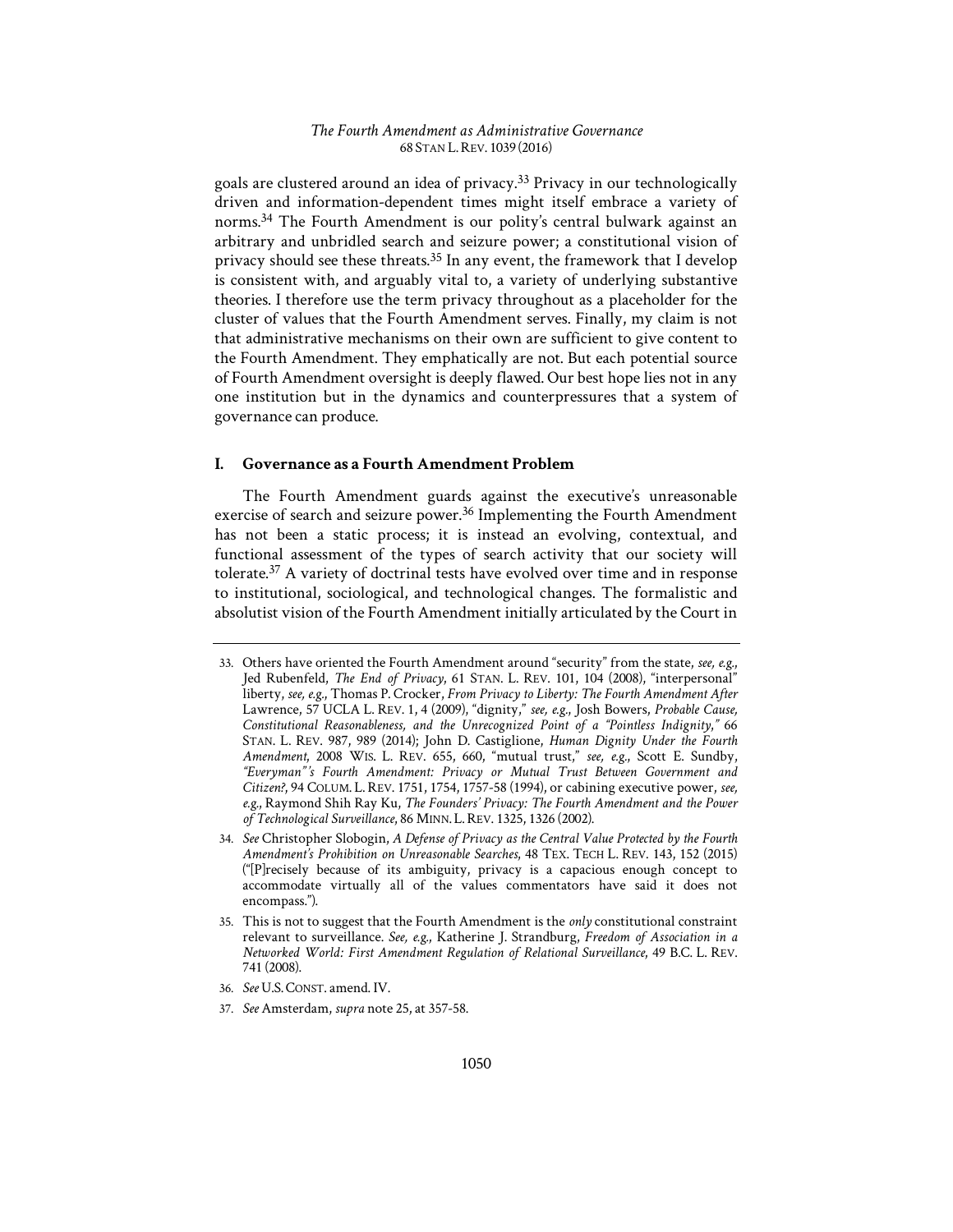the nineteenth century gave way to a more contingent conception of the Fourth Amendment to accommodate the rise of the administrative state.<sup>38</sup> A property-based approach transformed, in *Katz v. United States*, into a privacybased test to extend Fourth Amendment regulation to electronic surveillance.<sup>39</sup> More recently, property-based notions of the Fourth Amendment have reemerged in response to changing search capabilities.<sup>40</sup> Each of these doctrinal moves is contested; each implicates a distinct set of tradeoffs. But together they illustrate a flexible, functional Fourth Amendment right.41 Fourth Amendment reasonableness is not an abstract conception. It should be closely attuned to how the search power is institutionalized.

This Part provides a conceptual and analytic account of the contemporary surveillance power and the challenges that it presents for the traditional Fourth Amendment framework. I begin with a brief sketch of that traditional approach. I then develop the idea of programmatic surveillance and identify three types of problems that it poses.

# A. The Transactional Fourth Amendment

Modern Fourth Amendment jurisprudence developed around a transactional conception of the police-citizen encounter that, in turn, framed the legal tests governing search and seizure.<sup>42</sup> Fourth Amendment law focuses on this paradigmatic question: Did the police officer have the legal authority to get his hands on the evidence?<sup>43</sup> Several doctrinal tests have worked to frame that judicial inquiry around the one-off interaction.

For governmental activity to come within the Fourth Amendment, it must be either a "search" or a "seizure." These are legal terms of art that trigger the Fourth Amendment's coverage. What counts as a search or seizure, under the Court's doctrines, is highly piecemeal. The traditional tests break law

<sup>38.</sup> *See generally* Stuntz, *Substantive Origins*, *supra* note 17 (discussing the evolution of Fourth Amendment doctrine away from Boyd v. United States, 116 U.S. 616 (1886)).

<sup>39.</sup> *See* 389 U.S. 347, 353 (1967).

<sup>40.</sup> *See* Florida v. Jardines, 133 S. Ct. 1409, 1417 (2013); United States v. Jones, 132 S. Ct. 945, 949-51 (2012).

<sup>41.</sup> *See* Tracey L. Meares & Bernard E. Harcourt, *Foreword1: Transparent Adjudication and Social Science Research in Constitutional Criminal Procedure*, 90 J. CRIM. L. & CRIMINOLOGY 733, 744-45 (2000) ("[R]ights [are] flexible and contextual . . . . [T]he scope of constitutional rights is more properly viewed as a vehicle to promote a vision of society rather than an inherited or cloistered stakehold.").

<sup>42.</sup> *See* Daryl J. Levinson, *Framing Transactions in Constitutional Law*, 111 YALE L.J. 1311 (2002); *see also* Mark Kelman, *Interpretive Construction in the Substantive Criminal Law*, 33 STAN. L.REV. 591 (1981).

<sup>43.</sup> *See, e.g.*, Erin Murphy, *Databases, Doctrine & Constitutional Criminal Procedure*, 37 FORDHAM URB. L.J. 803, 828 (2010).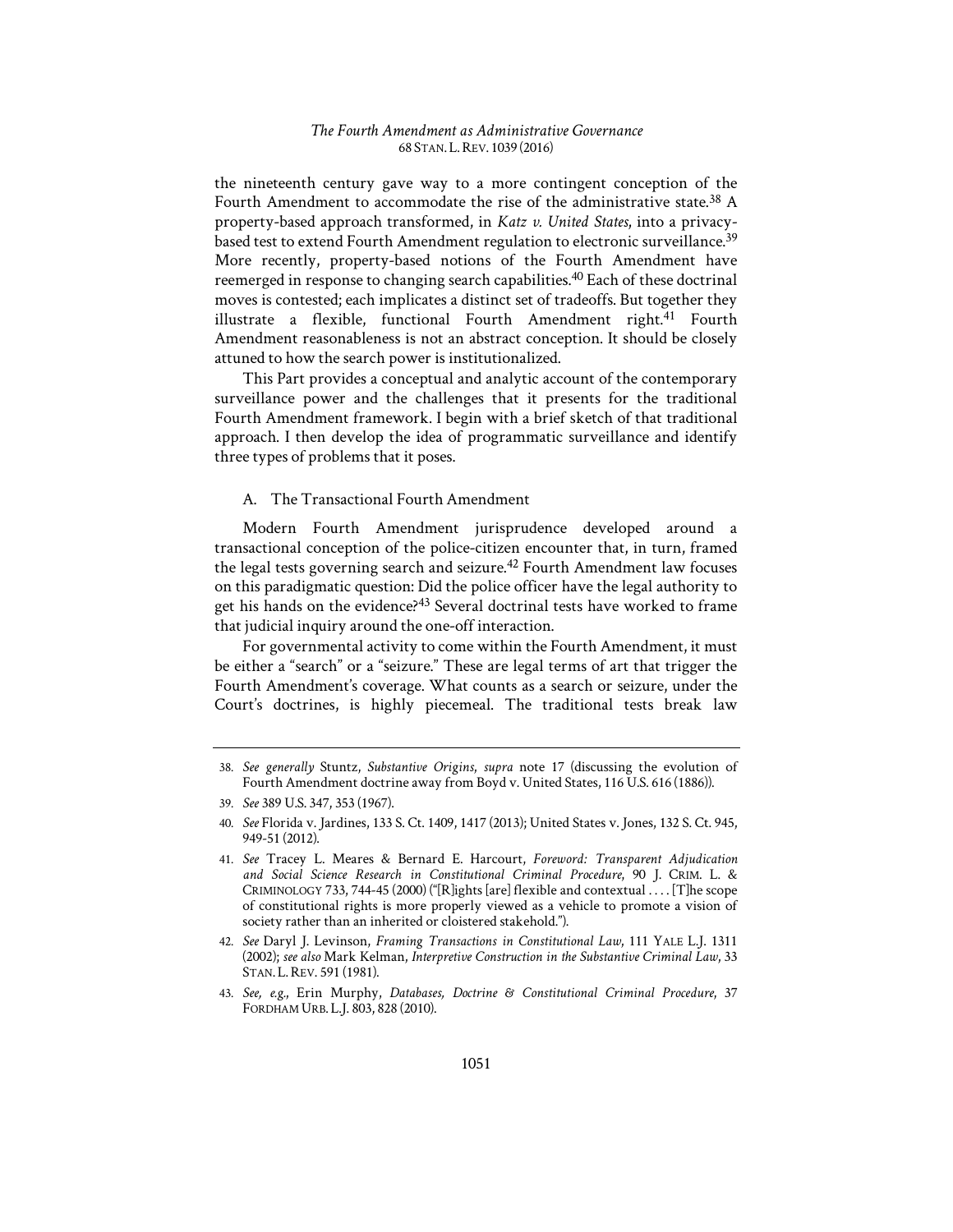enforcement activity into isolated steps and ask whether each particular step, at a distinct moment in time, amounts to a search or seizure.<sup>44</sup>

Once the Fourth Amendment applies (that is, when a "search" or "seizure" is identified), the legal question turns to what makes the intrusion "reasonable." When the activity at issue is investigatory, the doctrine traditionally focused on the Warrant Clause.45 The warrant provides prior authorization for a particular search in a particular place, and it creates an individuated efficacy metric: the probable cause requirement. The exercise of search and seizure power is justified under this approach—it is made "reasonable"—by that individualized showing. While the Court has recognized a variety of exceptions to the warrant requirement, these exceptions continue to understand the search as an isolated incident.<sup>46</sup>

The Court has increasingly turned from the warrant framework to an interest-balancing approach to reasonableness, at least when it identifies a "primary purpose" beyond ordinary crime control.<sup>47</sup> Though there are important differences in this approach (discussed below), the Court's frame often remains transactional in its conception of the search power.48 Under reasonableness interest balancing, the Court asks whether the government's intrusion into the individual's constitutionally protected interest is reasonable in light of the law enforcement or governmental needs justifying the intrusion. What this often means in practice is that any programmatic consideration is one-sided: the Court will weigh law enforcement's programmatic interest in airline security or preventing drunk driving, for instance. Yet the Court generally will focus only on the immediate intrusion on privacy from the discrete search at issue.49

The transactional framework is further reified by the exclusionary rule, through which the Fourth Amendment is implemented in the criminal

48. *See infra* notes 189-95 (discussing the special needs doctrine).

<sup>44.</sup> *See* Orin S. Kerr, *The Mosaic Theory of the Fourth Amendment*, 111 MICH. L. REV. 311, 314 (2012).

<sup>45.</sup> On this understanding, the Fourth Amendment's Reasonableness Clause and its Warrant Clause are intertwined. *See* Amsterdam, *supra* note 25, at 395.

<sup>46.</sup> *See, e.g.*, California v. Acevedo, 500 U.S. 565, 579 (1991) (holding that an exception to the Warrant Clause for automobile searches requires probable cause); Terry v. Ohio, 392 U.S. 1, 27 (1968) (creating reasonable suspicion standard for stop-and-frisk).

<sup>47.</sup> *See* City of Indianapolis v. Edmond, 531 U.S. 32, 48 (2000). The Court has also used this reasonableness framework in the investigatory context. *See* Samson v. California, 547 U.S. 843, 847 (2006); *see also infra* notes 98-102 (discussing Maryland v. King, 133 S. Ct. 1958 (2013)).

<sup>49.</sup> See Barry Friedman & Cynthia Benin Stein, *Redefining What's "Reasonable": The Protections for Policing*, 84 GEO. WASH. L. REV. 281, 298 (2016) (arguing that the Court routinely compares "an apple to an orchard").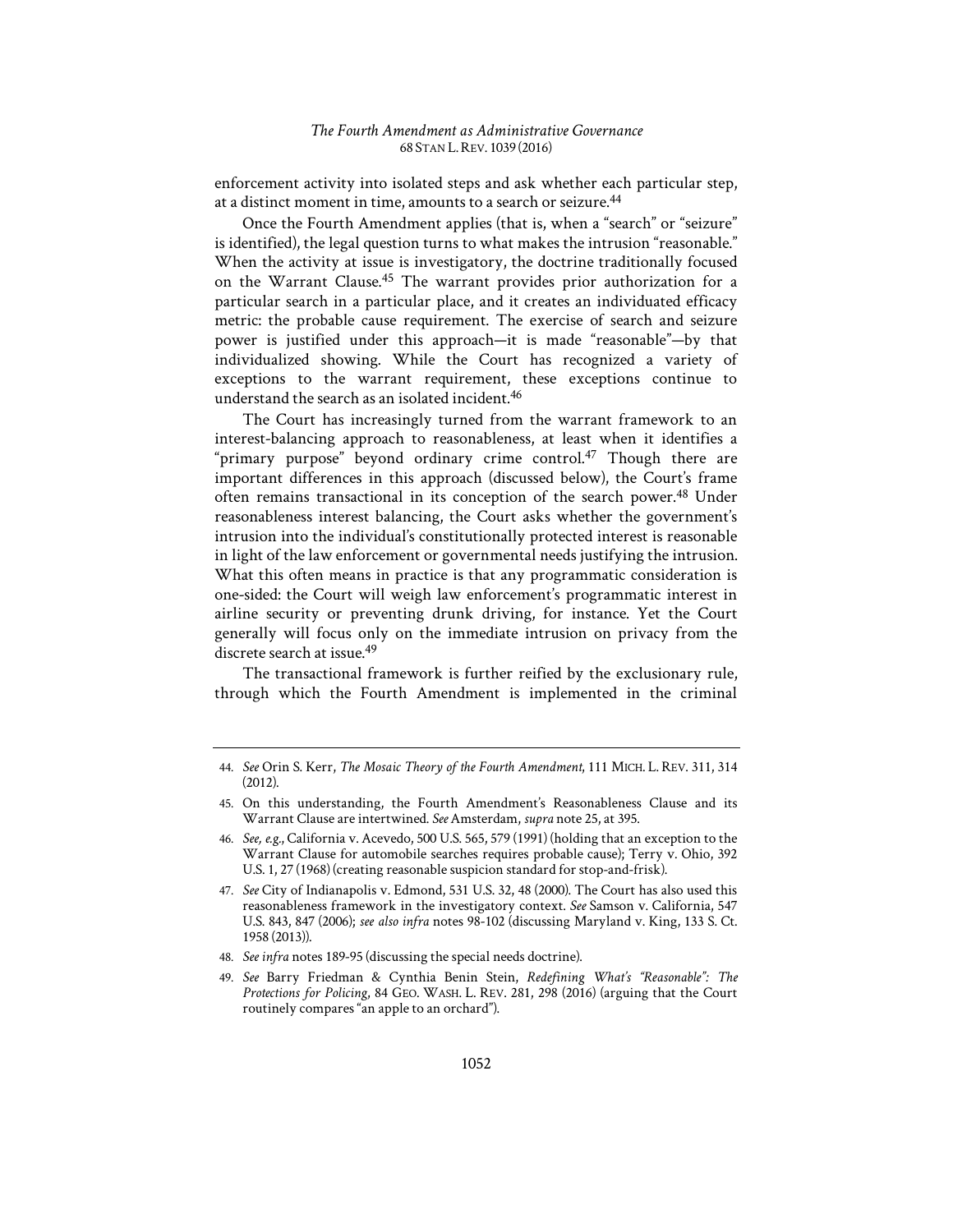process.50 Under the exclusionary rule, the Court determines whether the specific fruits of a particular search are admissible against a defendant. Fourth Amendment "standing" doctrine reinforces this highly individuated and oneoff approach: only the person whose car is searched (not any other passenger) can challenge the search as unlawful.51 Doctrinal limits on the availability of facial challenges further entrench the transactional framework.52

All of this is not to suggest that systemic judgments are absent from Fourth Amendment jurisprudence. They permeate it. But under traditional Fourth Amendment law, those systemic judgments tend to take the form of legal rules designed by courts and operating at the level of a specific police-citizen encounter. For example, the question whether a "*Terry* stop" may proceed on individualized suspicion short of probable cause constitutes a type of systemic interest balancing by judges. $53$  But it is a systemic decision that imagines the search power as transactional.

# B. The Inadequacy of a Transactional Fourth Amendment Jurisprudence

Contemporary surveillance increasingly bears little resemblance to that one-off encounter. Yet the idea of suspicionless searches or "dragnets" does not fully capture modern surveillance either.<sup>54</sup> For what begins as more generalized collection can morph into something quite different when the government runs individualized searches in its datasets. What we have are programs of surveillance, grounded in a range of legal authorities and implemented under parameters that govern collection, access, sharing, use, and

53. *See* Meares & Harcourt, *supra* note 41, at 737.

<sup>50.</sup> Exclusionary rule doctrine provides a useful opportunity to contrast what I mean by "transactional" with Amsterdam's atomistic account of the then-prevailing doctrine. The Court has explicitly embraced Amsterdam's vision of the exclusionary rule as a regulatory device for policing, rather than an atomistic personal right. *See, e.g.*, Hudson v. Michigan, 547 U.S. 586, 596 (2006). Yet the Court often continues to frame the intrusion at issue—its conception of the power to search—in transactional terms. *See id.* at 590 (focusing on the one-off refusal to comply with the knock-and-announce rule).

<sup>51.</sup> *See* Rakas v. Illinois, 439 U.S. 128, 134 (1978) (holding that an individual "aggrieved by an illegal search and seizure only through the introduction of damaging evidence secured by a search of a third person's premises" lacks Fourth Amendment standing).

<sup>52.</sup> Until last Term, it was not clear whether facial challenges could still be brought under the Fourth Amendment. *See* Sibron v. New York, 392 U.S. 40, 59 (1968) ("The constitutional validity of a warrantless search is pre-eminently the sort of question which can only be decided in the concrete factual context of the individual case."). The Court in *City of Los Angeles v. Patel* answered this question in the affirmative, 135 S. Ct. 2443, 2449-51 (2015), but the dissent elaborated the limited utility of facial challenges in making out a Fourth Amendment claim, *id.* at 2458 (Scalia, J., dissenting).

<sup>54.</sup> *See, e.g.*, Christopher Slobogin, *Government Dragnets*, 73 LAW & CONTEMP. PROBS., Summer 2010, at 110 (defining government dragnets as group-based intrusions or deprivations of liberty, where most individuals in the group are concededly innocent).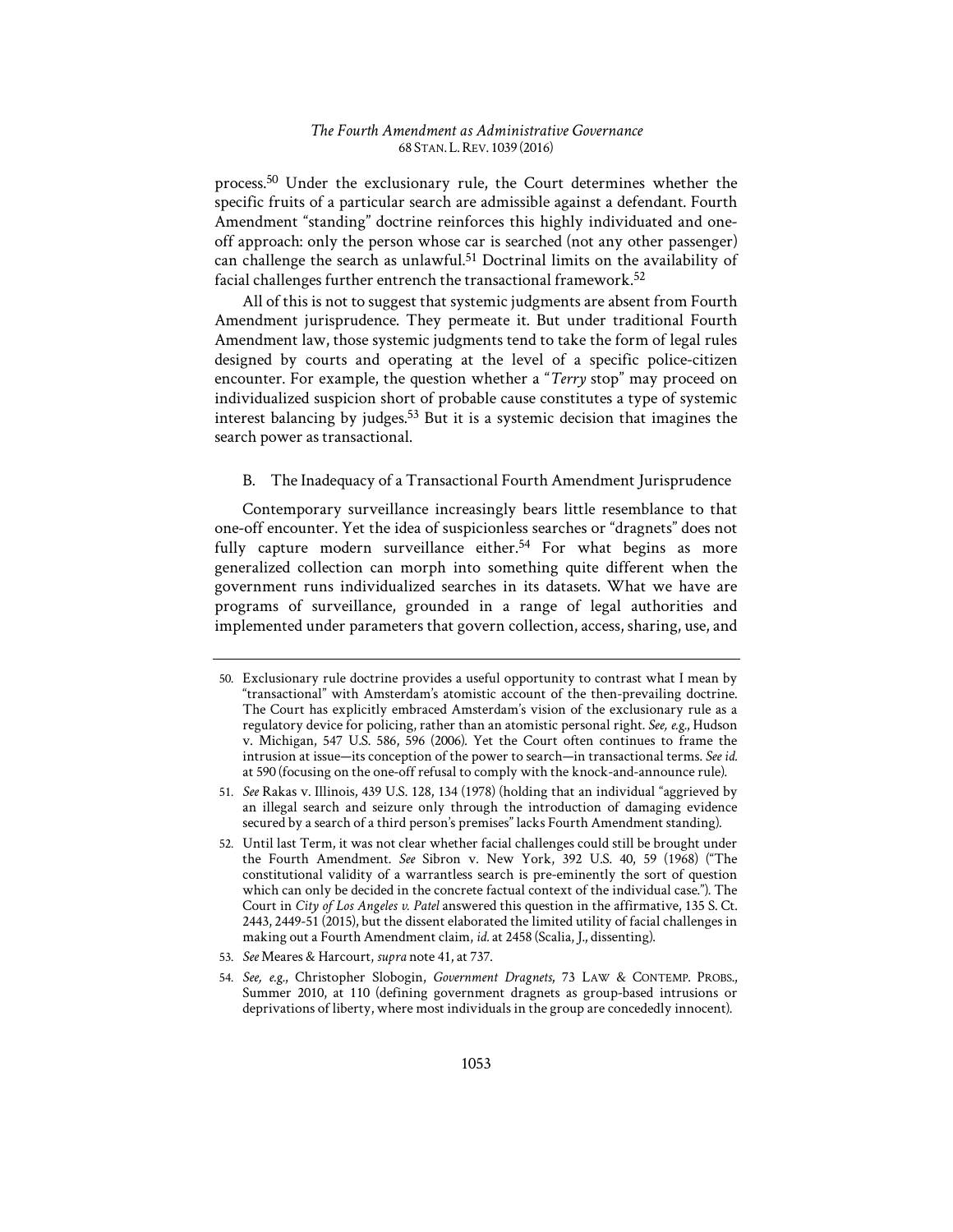retention. Those parameters are generally underspecified in the underlying legal authority. Elaborated at the administrative level, they can engage a web of interacting administrative actors.

Section 702 of FISA, for example, authorizes surveillance of non-U.S. persons overseas to acquire foreign intelligence.55 As a recent report by an administrative review board explained, section 702 forms the legal basis for a

complex surveillance *program* . . . that entails many separate decisions to monitor large numbers of individuals, resulting in the annual collection of hundreds of millions of communications of different types, obtained through a variety of methods, . . . and involving four intelligence agencies that each have their own rules governing how they may handle and use the communications that are acquired.<sup>56</sup>

The FBI receives raw data collected under section 70257 and "[w]ith some frequency" queries those datasets in the service of its domestic criminal law enforcement mission.58 The statutory authority requires the targets of section 702 collection to be non-U.S. persons believed to be overseas. So the targets are generally understood to fall outside of the Fourth Amendment's coverage under current law.59 Yet many domestic communications and communications involving U.S. persons are also acquired.<sup>60</sup> Administrative rules decide in the first instance when an agency like the FBI can search the resulting datasets for a specific U.S. person and pursuant to what safeguards.<sup>61</sup>

As this example illustrates, programmatic surveillance is *ongoing*. I mean this in two ways. Actual collection or acquisition of information is often continuous. And, irrespective of whether acquisition is continuous, the government's uses of the data are ongoing. New searches or "queries" are regularly run in the section 702 datasets.62 This means that the implications of programmatic surveillance for Fourth Amendment values like privacy are *cumulative*. What we have are overlapping, intermingled processes of

<sup>55.</sup> *See* 50 U.S.C. § 1881a (2014).

<sup>56.</sup> *See* PRIVACY & CIVIL LIBERTIES OVERSIGHT BD., REPORT ON THE SURVEILLANCE PROGRAM OPERATED PURSUANT TO SECTION 702 OF THE FOREIGN INTELLIGENCE SURVEILLANCE ACT 86 (2014) [hereinafter PCLOB SEC. 702 REPORT], https://www.pclob.gov/library /702-Report.pdf.

<sup>57.</sup> *Id.* at 34.

<sup>58.</sup> *See id.* at 58-59.

<sup>59.</sup> *See* United States v. Verdugo-Urquidez, 494 U.S. 259, 274-75 (1990) (holding that the Fourth Amendment "has no application" to a physical search in a foreign country of the residence of a citizen of that country who has no voluntary attachment to the United States). *See generally* Jennifer Daskal, *The Un-Territoriality of Data*, 125 YALE L.J. 326, 336-43 (2015) (describing and analyzing the territorial Fourth Amendment).

<sup>60.</sup> *See* PCLOB SEC. 702REPORT, *supra* note 56, at 25-26.

<sup>61.</sup> *See id.* at 55-60.

<sup>62.</sup> *See id.*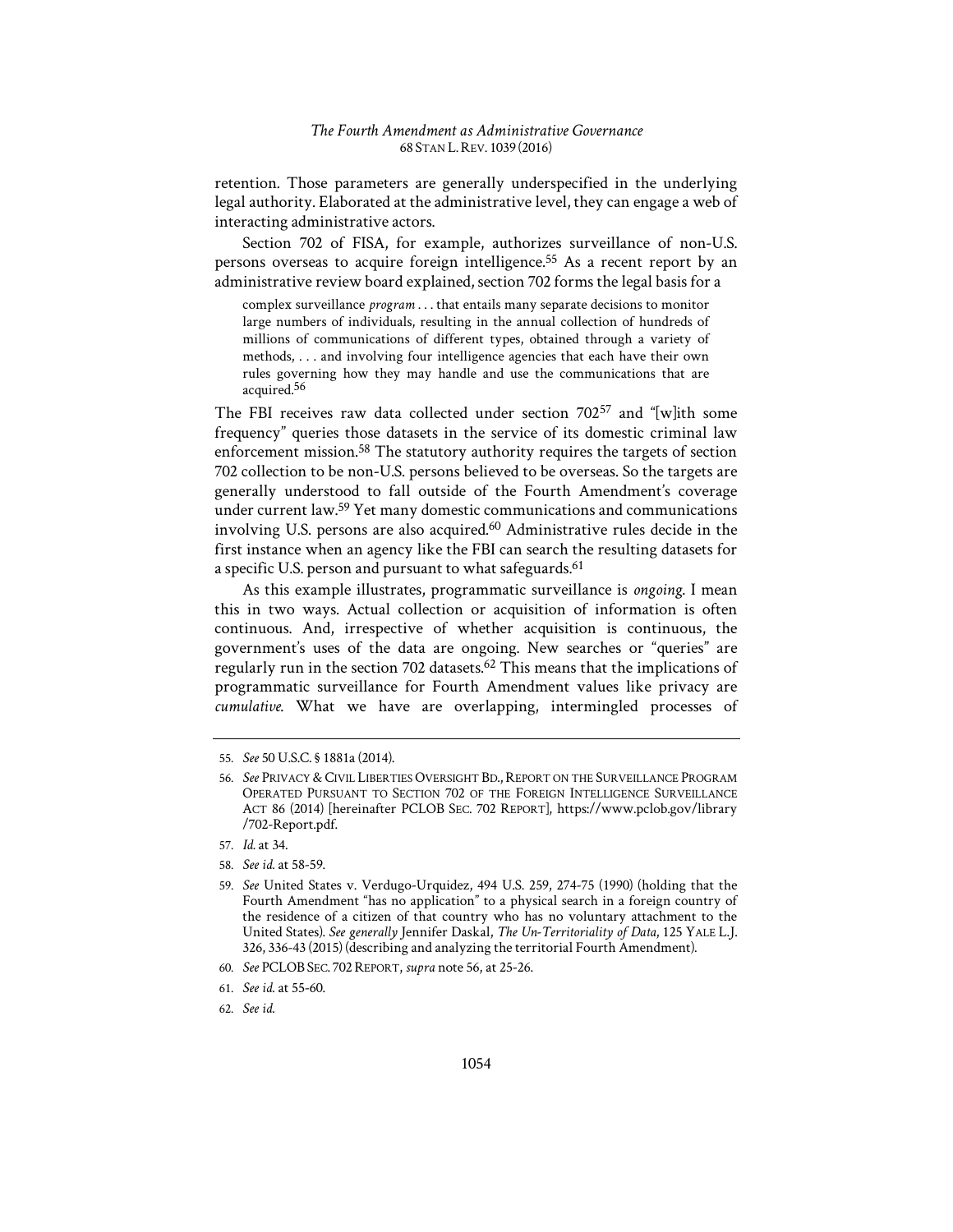collection, sharing, retention, and use. The resulting system of searches can impinge on new and different Fourth Amendment interests (for example, when section 702 collection sweeps up U.S. persons' communications). And the privacy incursions that this system of searches generates is not fixed but *fluid*. In fact, those incursions can become more intrusive at later phases of program implementation, such as when the section 702 datasets are searched for cumulative interactions involving a particular individual.

Modern surveillance often begins, then, with an affirmative legal authority like the section 702 statute. But that legal rule is only the seed. It will sprout a range of administrative policies that govern how information is collected, under what terms and by whom it can be accessed, when and how it can be used, for how long it can be retained, and with whom it can be shared. Other agencies will receive the data collected, and they will also develop their own rules for what they can do with the data, when, and how. This ecosystem of interdependent administrative policies is what, in practice, determines the scope of the executive's surveillance power.<sup>63</sup> The constitutive agency policies are developed by multiple actors, sometimes in fragmentary fashion, with varying levels of formality, visibility, and oversight. This is programmatic surveillance, and a transactional Fourth Amendment framework simply cannot govern it.

While foreign intelligence programs provide an especially salient illustration, it is a mistake to conceptualize the problem as limited to this space. Indeed, other types of surveillance programs have flourished with even fewer structural and procedural safeguards. The Drug Enforcement Administration (DEA), for instance, reportedly conducted a telephone metadata program for over two decades, collecting information on virtually all calls from the United States to as many as 116 countries with connections to drug trafficking.<sup>64</sup> The program, which was recently discontinued, was implemented through the use of administrative subpoenas—a legal authority designed for one-off investigatory interactions—and regulated exclusively by administrative protocols put in place, and changed over time, with no public or judicial scrutiny.<sup>65</sup>

Programmatic surveillance occurs at every level of government.<sup>66</sup> Yet the examples that follow also point to a *national* locus of power. This is in part

<sup>63.</sup> My use of the term "ecosystem" seeks to capture the idea of interdependent administrative policy-based systems. I do not mean to suggest that these interrelationships create stable equilibria.

<sup>64.</sup> *See* Brad Heath, *U.S. Secretly Tracked Billions of Calls for Decades*, USA TODAY (Apr. 8, 2015, 10:36 AM EDT), http://usat.ly/1FyBMkt.

<sup>65.</sup> *See id.* 

<sup>66.</sup> *See, e.g.*, Brayne, *supra* note 24 (providing a sociological account of law enforcement and intelligence convergence in the age of big data).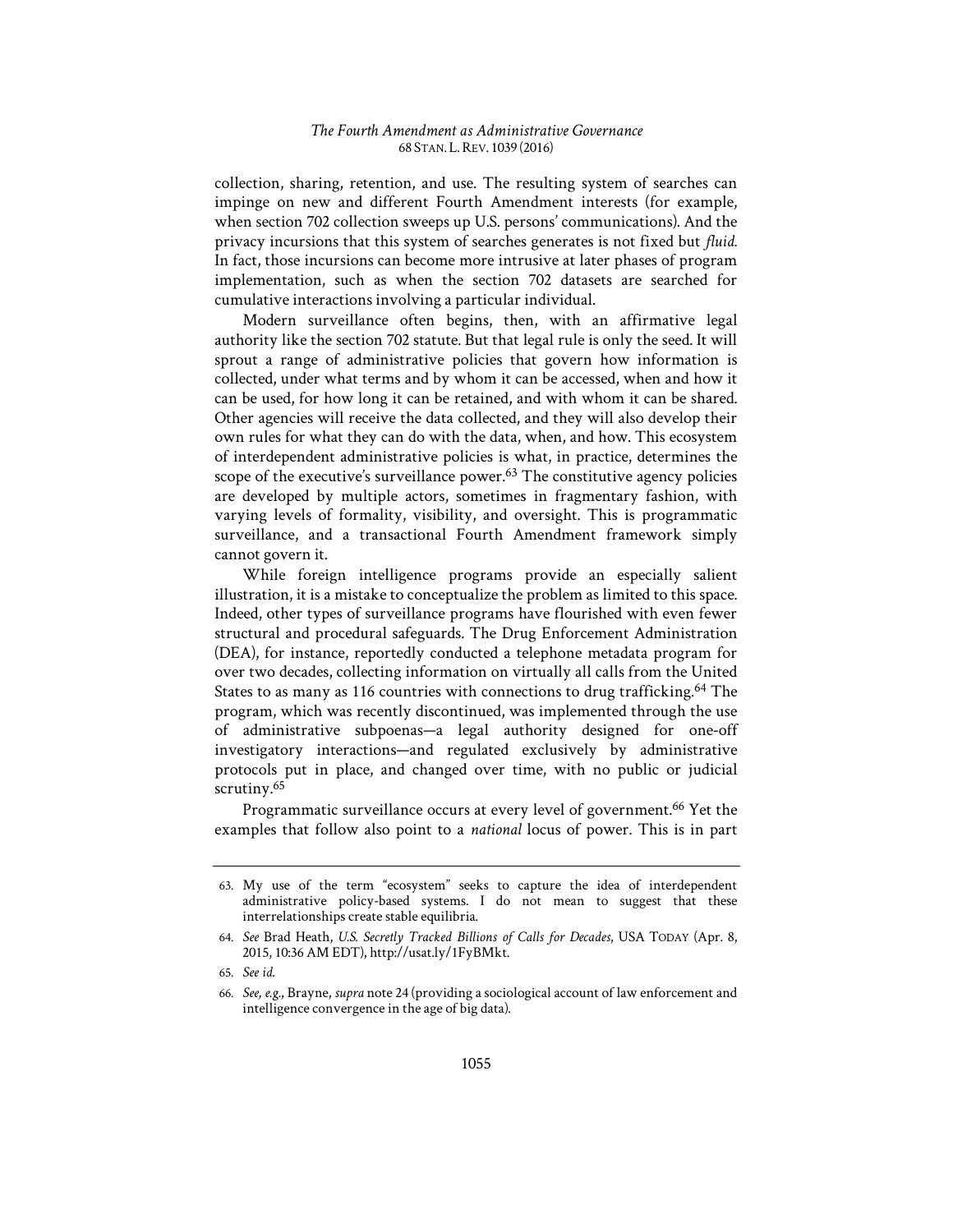because of the broad sweep of surveillance activity in which the federal executive today engages. It also is because of the role that the federal executive increasingly plays in aggregating, linking, and funding surveillance programs administered by state and local law enforcement. This national locus presents a set of regulatory opportunities to which I will return below.<sup>67</sup> My goal in this Part is to show why vindicating Fourth Amendment values in an age of programmatic surveillance requires more than what the traditional approach to Fourth Amendment law has to offer.

Programmatic surveillance poses three types of problems for a transactional Fourth Amendment framework. First, it presents a variety of *aggregation* problems obscured by Fourth Amendment law's focus on discrete interactions.68 Second, transactional Fourth Amendment law organizes search and seizure restrictions around legal silos; it creates categorizations that programmatic surveillance disrupts. Third, programmatic surveillance exacerbates what we might think of as Fourth Amendment *spillovers*: search activity directed at one group will affect the Fourth Amendment interests of a different group entirely. The transactional Fourth Amendment framework often fails to see, let alone address, each of these problems.

# 1. Aggregation

While Fourth Amendment law focuses on the one-off interaction, surveillance is cumulative across time, space, people, and types of collection. Fourth Amendment law has developed few tools to put those pieces together, to see a whole greater than the sum of its parts.

In some ways, aggregation has posed an enduring challenge for Fourth Amendment law, though one not generally recognized in the case law. Tracey Meares has unpacked this "mismatch" between "level[s] of analysis" in the context of stop-and-frisks.69 As Meares explains,

<sup>67.</sup> *See infra* Parts III-V. For exploration of the changing boundaries between federal and local policing, see, for example, Rachel E. Barkow, *Federalism and Criminal Law: What the Feds Can Learn from the States*, 109 MICH. L. REV. 519, 521 (2011); Rachel A. Harmon, *The Problem of Policing*, 110 MICH. L. REV. 761, 816 (2012); Daniel C. Richman, *The Changing Boundaries Between Federal and Local Law Enforcement*, *in* OFFICE OF JUSTICE PROGRAMS, U.S. DEP'T OF JUSTICE, NCJ 182409, BOUNDARY CHANGES IN CRIMINAL JUSTICE ORGANIZATIONS 81 (2000); Daniel Richman, *The Past, Present, and Future of Violent Crime Federalism*, 34 CRIME & JUST. 377, 404-05 (2006); and Matthew C. Waxman, *National Security Federalism in the Age of Terror*, 64 STAN. L. REV. 289, 290-92  $(2012)$ .

<sup>68.</sup> In the legal scholarship, this is probably the most familiar of the Fourth Amendment problems posed by contemporary surveillance. Scholars have used the term in a few different ways, which I synthesize and build on below.

<sup>69.</sup> Meares, *supra* note 6, at 162.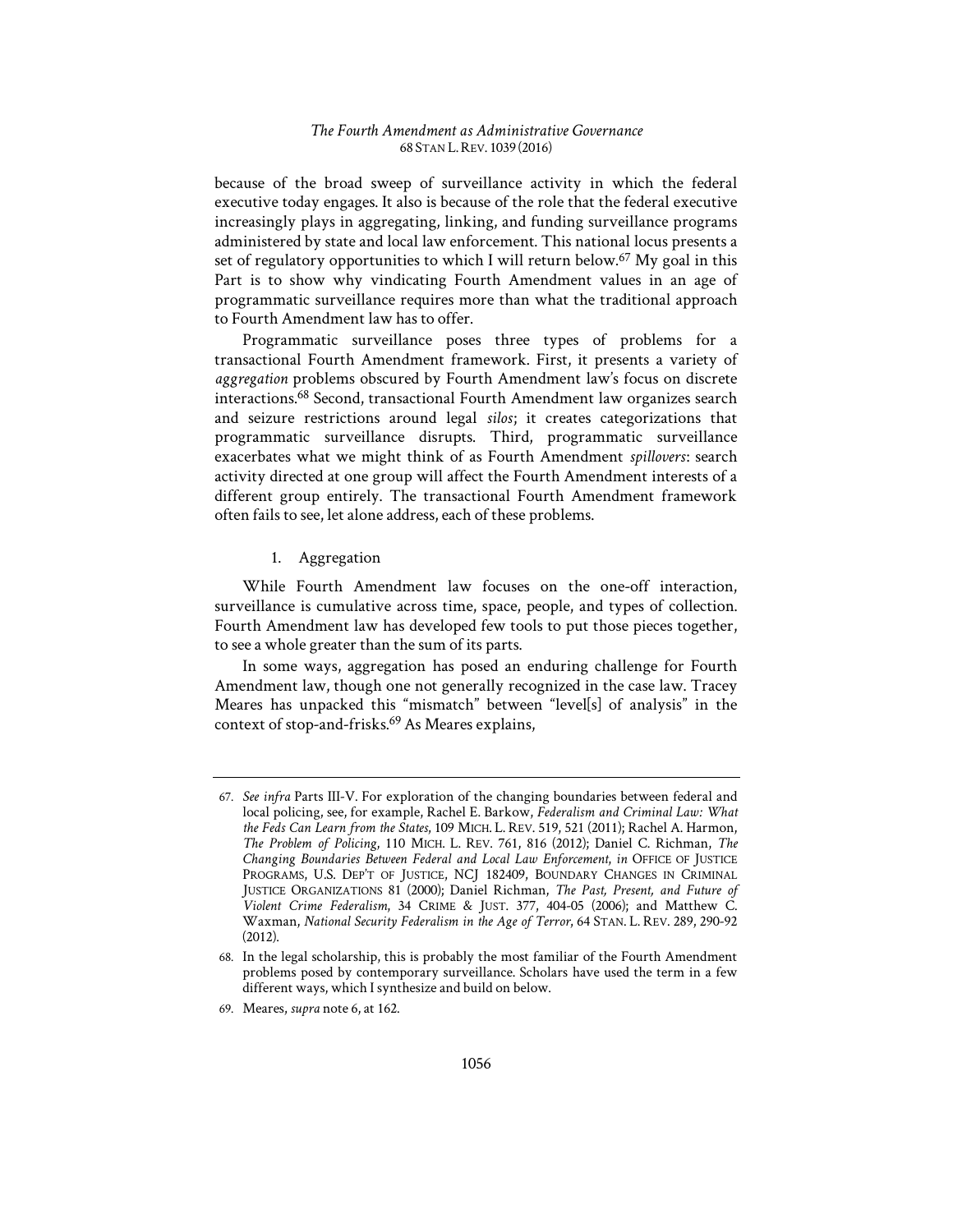[W]hile the Court in *Terry* [*v. Ohio*] authorized police intervention in an individual incident when a police officer possesses less than probable cause to believe that an armed individual is involved in a crime, in reality stop-andfrisk is more typically carried out by a police force en masse as a program.<sup>70</sup>

This tension created a variety of doctrinal difficulties in *Floyd v. City of New York*, a challenge to the New York City Police Department's (NYPD) stop-andfrisk program.71 A core challenge in the case was how to translate the individualized *Terry* test—whether the officer had reasonable suspicion that the individual was armed and dangerous—to the context of a massive and ongoing program disproportionately affecting persons of color in New York City.<sup>72</sup>

Technology, and the uses of data it enables, exacerbates this legal mismatch by creating or augmenting aggregation concerns both within any particular interaction and across interactions. The ongoing and cumulative nature of contemporary policing was on display in *United States v. Jones*. <sup>73</sup> *Jones* presented the question whether FBI use of a GPS tracking device on a suspect's car for a four-week period, resulting in a 2000-page dossier about the individual, was a "search" for purposes of the Fourth Amendment.<sup>74</sup> The government argued that there had been no Fourth Amendment activity at all. Law enforcement was simply "mak[ing] observations of matters in public view."75 Current law does not provide the analytic tools to see how cumulative activity—twentyeight days of tracking one's every move—can amount to a Fourth Amendment "search." As the court of appeals explained, what is revealed from "[t]he whole of one's movements" over twenty-eight days is far more than the sum of "the individual movements" alone.76 It is a difference of kind, not degree, "for no single journey reveals the habits and patterns that mark the distinction between a day in the life and a way of life."77 Rather than considering isolated

- 73. 132 S. Ct. 945, 948 (2012).
- 74. *Id.*
- 75. Brief for the United States at 22, *Jones*, 132 S. Ct. 945 (No. 10-1259), 2011 WL 3561881.

<sup>70.</sup> *Id.* (emphasis omitted).

<sup>71.</sup> *See* 959 F. Supp. 2d 540, 556 (S.D.N.Y. 2013).

<sup>72.</sup> *See id.* at 559 (noting the "inherent difficulty in making findings and conclusions regarding 4.4 million stops" because "it is impossible to *individually* analyze each of those stops").

<sup>76.</sup> United States v. Maynard, 615 F.3d 544, 561-62 (D.C. Cir. 2010), aff'd sub nom. United States v. Jones, 132 S. Ct. 945 (2012).

<sup>77.</sup> *Id.* at 562.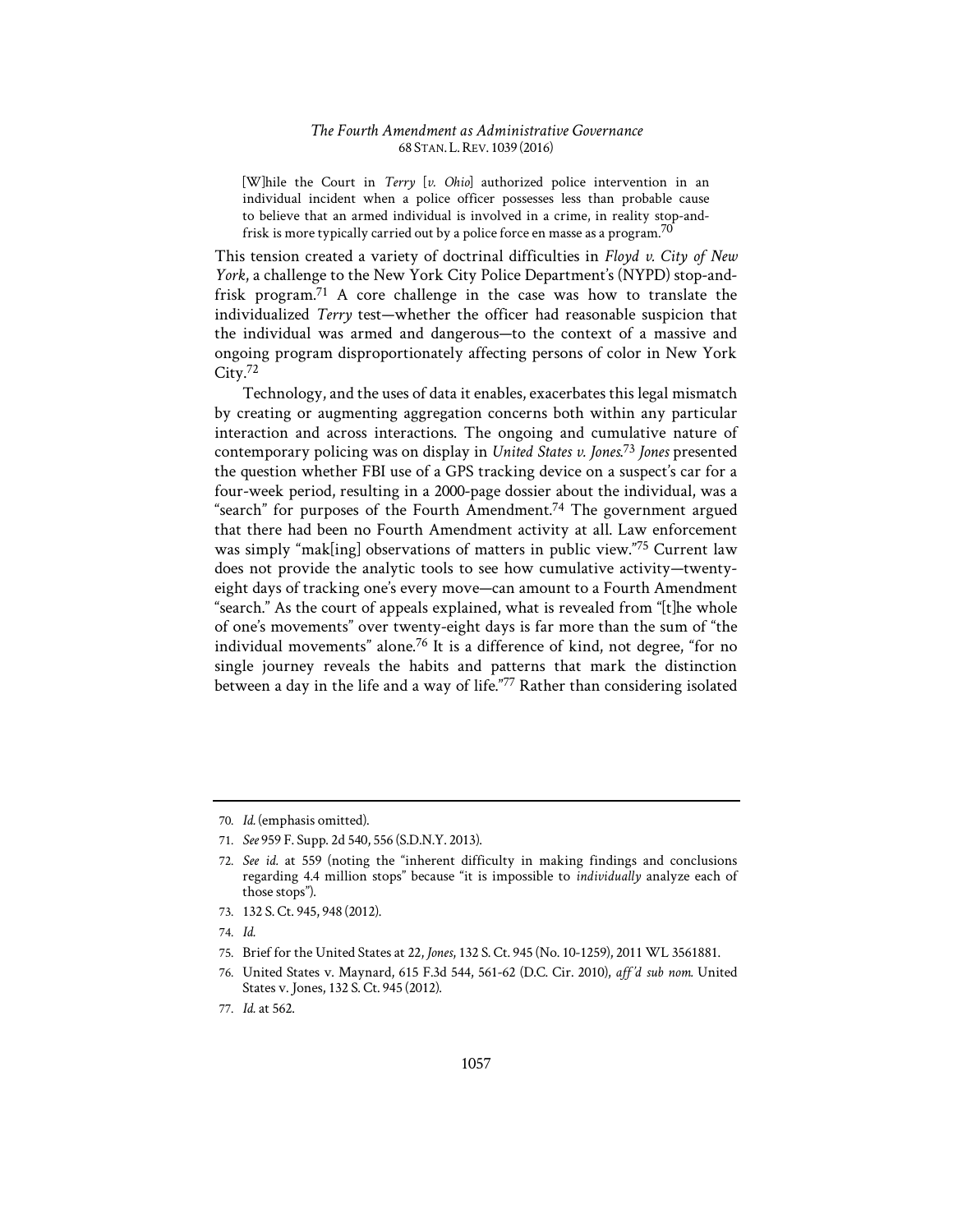bits of location data, the court of appeals recognized the cumulative effects of GPS tracking.78

The Supreme Court unanimously affirmed the court of appeals but splintered on the rationale for finding a Fourth Amendment search. The majority opinion, authored by Justice Scalia, decided the case on the grounds that installation of the GPS had constituted a trespass.79 The majority opinion thus dodged the real question underlying *Jones*: When should cumulative surveillance require legal rules different from those that govern each isolated step? The separate writings in *Jones* taken together, however, suggest that a majority of the Court was troubled by the Fourth Amendment's transactional frame. Justice Alito, concurring only in the judgment and writing for four Justices, argued that the majority's trespass rationale "disregard[ed] what [was] really important" in the case—"the use of a GPS for the purpose of long-term tracking."80 Justice Sotomayor also wrote separately to emphasize "unique attributes of GPS surveillance" that "mak[e] available at a relatively low cost . . . a substantial quantum of intimate information about any person."81

*Jones* presents the question whether a particular type of surveillance activity can amount to a Fourth Amendment search, even if isolated moments of that activity would not. Yet the context of *Jones*—a particular search against specific suspect-obscures additional aggregation problems that programmatic surveillance poses. Consider a DEA program to collect, link, and aggregate license-plate-reader data. Police departments across the country are mounting license-plate-reader cameras on squad cars (as well as in fixed locations), so the cameras are continuously collecting time, date, and location information on vehicles in the vicinity—wherever the squad car chooses to patrol.82 These cameras also capture detailed images of the individuals in the car and additional data.<sup>83</sup> The DEA, according to recently released documents,

- 80. *Id.* at 961 (Alito, J., concurring in the judgment) (emphasis omitted).
- 81. *Id.* at 955-56 (Sotomayor, J., concurring).

<sup>78.</sup> This approach is what some have called an emergent "mosaic theory" of the Fourth Amendment. *See generally* Kerr, *supra* note 44 (describing and critiquing the mosaic theory).

<sup>79.</sup> *See Jones*, 132 S. Ct. at 950-54.

<sup>82.</sup> See, e.g., Letter from John Gaw, Sergeant, L.A. Cty. Sheriff's Dep't, to Jennifer Lynch, Attorney, Elec. Frontier Found. (Sept. 5, 2012), https://www.eff.org/document/la -sheriffs-dept-automated-license-plate-reader-system-information; L.A. Cty. Sheriff's Dep't, Automatic License Plate Recognition—ALPR, PowerPoint Presentation 3 (2014), https://www.eff.org/files/2014/07/16/lasd\_powerpoint-boss.pdf; Craig Timberg, *License -Plate Cameras Track Millions of Americans*, WASH. POST (1July 17, 2013), http://wpo .st/AudW1.

<sup>83.</sup> In Los Angeles, for example, this has amounted to data on nearly three million cars per week, which are stored for a period of years and shared with dozens of other law *footnote continued on next page*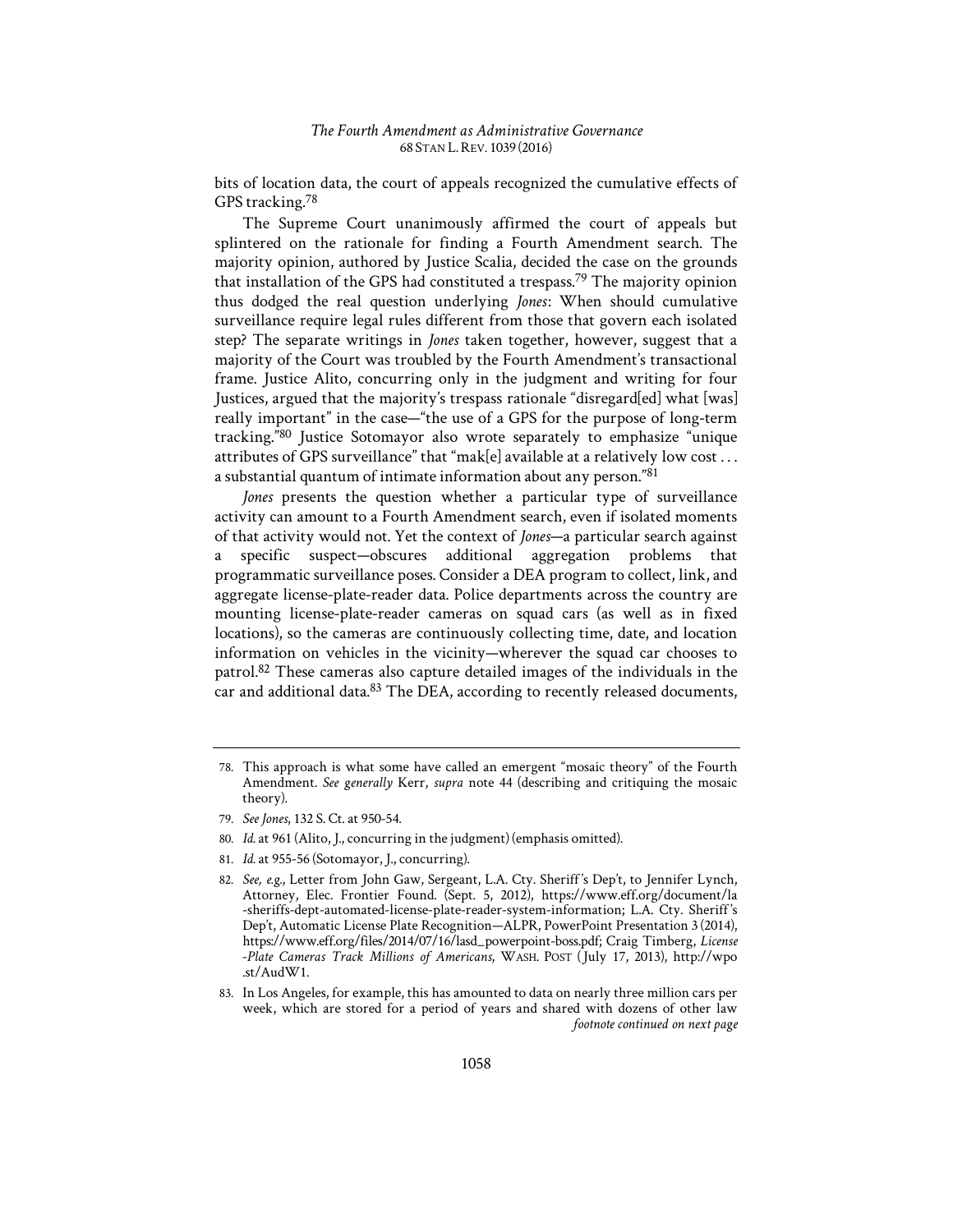has developed a National License Plate Recognition Initiative, which aggregates and links ongoing license-plate-reader data collected by various federal, state, and local agencies.84 The Department of Homeland Security (DHS) had similarly considered (but for the moment appears to have scrapped) its own national license plate data initiative, 85 and private license plate aggregation services are expanding in reach and in governmental clientele.<sup>86</sup>

If license plate data are being collected wherever law enforcement patrols, there is a genuine risk that the data overwhelmingly pertain to underprivileged communities and the communities of color where we see more policing. These datasets are themselves becoming investigatory tools for law enforcement, but they can be investigatory tools populated by the movements of particular groups. We saw this in the stop-and-frisk program in New York City, where law enforcement initially used stop-and-frisk encounters to compile a dataset of the movements of the individuals stopped. The database, intended by law enforcement to be a resource for future investigatory work, was effectively a dataset of the movements of African-American and Latino individuals in New York City.<sup>87</sup> The transactional Fourth Amendment framework fails to address—indeed, it cannot even see these cumulative implications for Fourth Amendment values.<sup>88</sup>

enforcement agencies. *See* ACLU v. Superior Court, 186 Cal. Rptr. 3d 746, 749 (Ct. App.), *review granted*, 352 P.3d 882 (Cal. 2015).

<sup>84.</sup> *See* Devlin Barrett, *U.S. Spies on Millions of Drivers*, WALL ST.J. (1Jan. 26, 2015), http://on .wsj.com/1BsKCyj.

<sup>85.</sup> *See* Ellen Nakashima & Josh Hicks, *Department of Homeland Security Cancels National License-Plate Tracking Plan*, WASH. POST (Feb. 19, 2014), http://wpo.st/VwdW1. The Immigration and Customs Enforcement agency, a component of DHS, had put out a solicitation for a contractor to create the database, reportedly without the approval of agency leadership in DHS. The Secretary of DHS ordered the cancellation of the plan when it came to the attention of lawmakers and privacy advocates. *See id.*

<sup>86.</sup> *See* Cyrus Farivar, *New Software Watches for License Plates, Turning You into Little Brother*, ARS TECHNICA (Dec. 5, 2015, 9:30 AM PST), http://arstechnica.com/business /2015/12/new-open-source-license-plate-reader-software-lets-you-make-your-own -hot-list.

<sup>87.</sup> The NYPD ultimately expunged, under threat of litigation, the identifying information of all individuals whose stops did not lead to criminal convictions. *See*  Joseph Goldstein, *City Agrees to Expunge Names Collected in Stop-and-Frisk Program*, N.Y. TIMES (Aug. 7, 2013), http://nyti.ms/15OA27N. Data played an important role on all sides of the NYPD stop-and-frisk program. It was plaintiffs' expert's empirical analysis of paperwork used by the NYPD to document every stop-and-frisk encounter (documentation itself required as a result of earlier litigation against the NYPD's program) that proved vital to the recent class action challenge to NYPD's stop-andfrisk program. In striking down the program, *Floyd v. City of New York* relied heavily on a statistical analysis of those individualized forms. 959 F. Supp. 2d 540, 660 (2013); *see also* Meares, *supra* note 6, at 161-62.

<sup>88.</sup> Whether racially discriminatory law enforcement implicates Fourth Amendment values or only equal protection values is contested. I join those who seek to "restore *footnote continued on next page*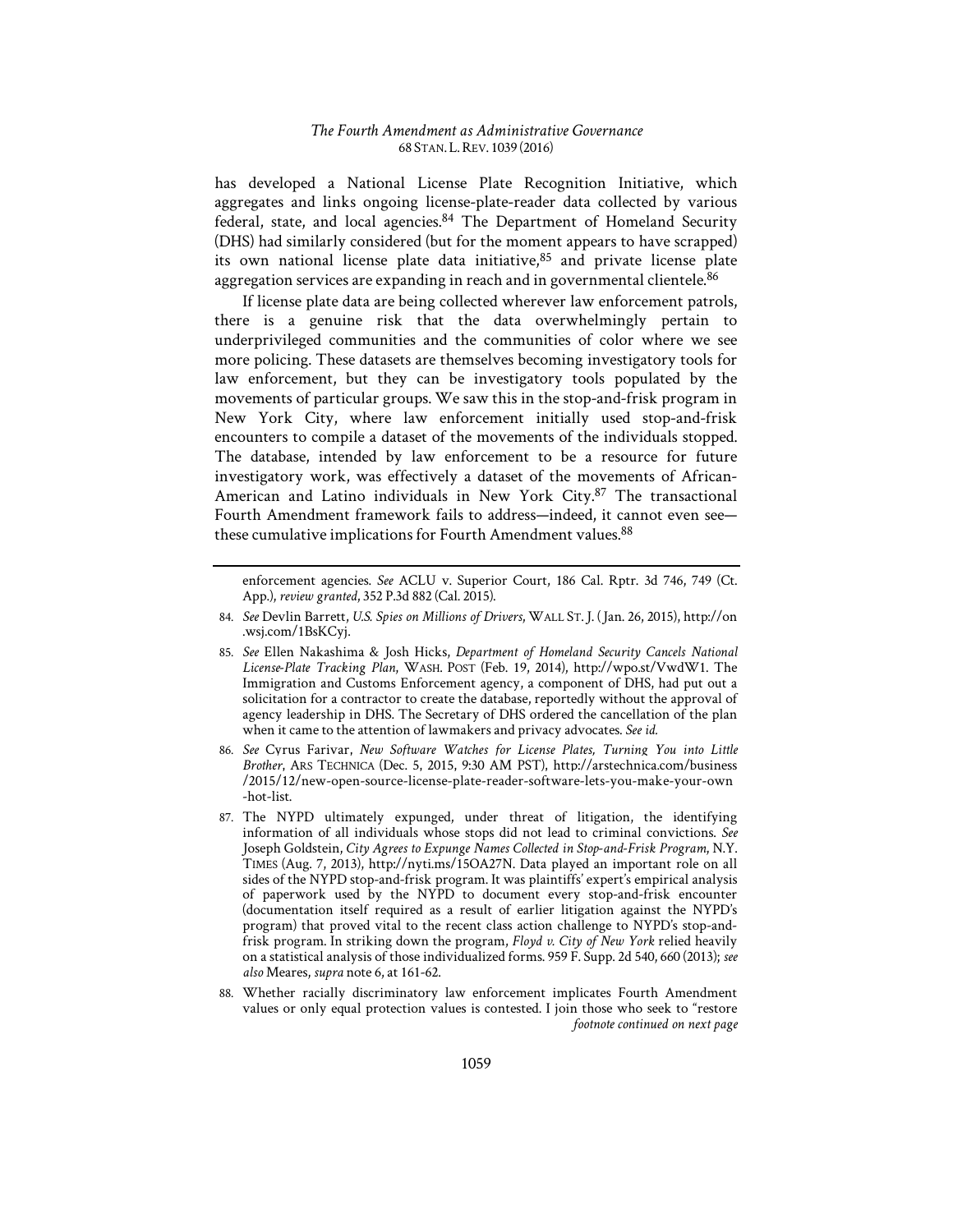A different type of aggregation concern arises from the cumulative use of search tools.89 Current technologies are increasingly sophisticated in aggregating across information streams, creating a more textured, nuanced, and comprehensive portrait of daily routines and interpersonal relations.<sup>90</sup> For example, the National Counterterrorism Center (NCTC), a federal agency that serves as a "central and shared knowledge bank on terrorism information,"<sup>91</sup> pursuant to recently revised administrative guidelines, is now authorized to create mirror images of datasets created by other federal agencies where those datasets "may . . . constitute terrorism information" and to retain and use the information for up to five years.<sup>92</sup> The databases, created by myriad federal agencies in the service of very different policy mandates, might include, for example, financial records or the names of individuals hosting foreign students.<sup>93</sup> A complex web of interagency memoranda of agreement governs sharing, use, and retention of these datasets.<sup>94</sup>

The cumulative implications for Fourth Amendment values like privacy mean that the Fourth Amendment interests involved can change at different phases of a surveillance program. This points us to another type of problem.

# 2. Silos

Fourth Amendment law protects Fourth Amendment values by organizing search and seizure into legal silos. Surveillance is directed

race to a central place in the Fourth Amendment discourse." Akhil Reed Amar, *Fourth Amendment First Principles*, 107 HARV. L. REV. 757, 808 n.183 (engaging the leading works of Tracey Maclin, *"Black and Blue Encounters"—Some Preliminary Thoughts About Fourth Amendment Seizures*, 26 VAL. U. L. REV. 243 (1991); and Sheri Lynn Johnson, *Race and the Decision to Detain a Suspect*, 93 YALE L.J. 214 (1983)); *see also* Tracey Maclin, *Race and the Fourth Amendment*, 51 VAND. L. REV. 333 (1998); Carol S. Steiker, *Second Thoughts About First Principles*, 107 HARV. L.REV. 820, 838-44 (1994).

<sup>89.</sup> *See* SOLOVE,*supra* note 7, at 117-21; Slobogin, *supra* note 7, at 318-20.

<sup>90.</sup> *See, e.g.*, PODESTA ET AL., *supra* note 24, at 4-7, 28-29; *see also* Murphy, *supra* note 24, at 1376-80 ("Discrete technological restraints on liberty can accumulate and fully fetter an individual while remaining largely disaggregated for purposes of assessing their effect.").

<sup>91.</sup> *Who We Are*, NAT'L COUNTERTERRORISM CTR., https://www.nctc.gov/whoweare.html (last visited May 5, 2016).

<sup>92.</sup> *See* Guidelines for Access, Retention, Use, and Dissemination by the National Counterterrorism Center and Other Agencies of Information in Datasets Containing Non-Terrorism Information 9 (2012) [hereinafter NCTC Guidelines].

<sup>93.</sup> *See* Julia Angwin, *U.S. Terrorism Agency to Tap a Vast Database of Citizens*, WALL. ST. J. (Dec. 13, 2012), http://on.wsj.com/12mlCqH; *see also* Schlanger, *supra* note 29, at 29 (suggesting that as a result of the NCTC Guidelines, *supra* note 92, "[j]ust about everything any part of the federal government knows about anyone is now potentially available for five years of big-data-mining").

<sup>94.</sup> *See* NCTC Guidelines, *supra* note 92, at 8-9.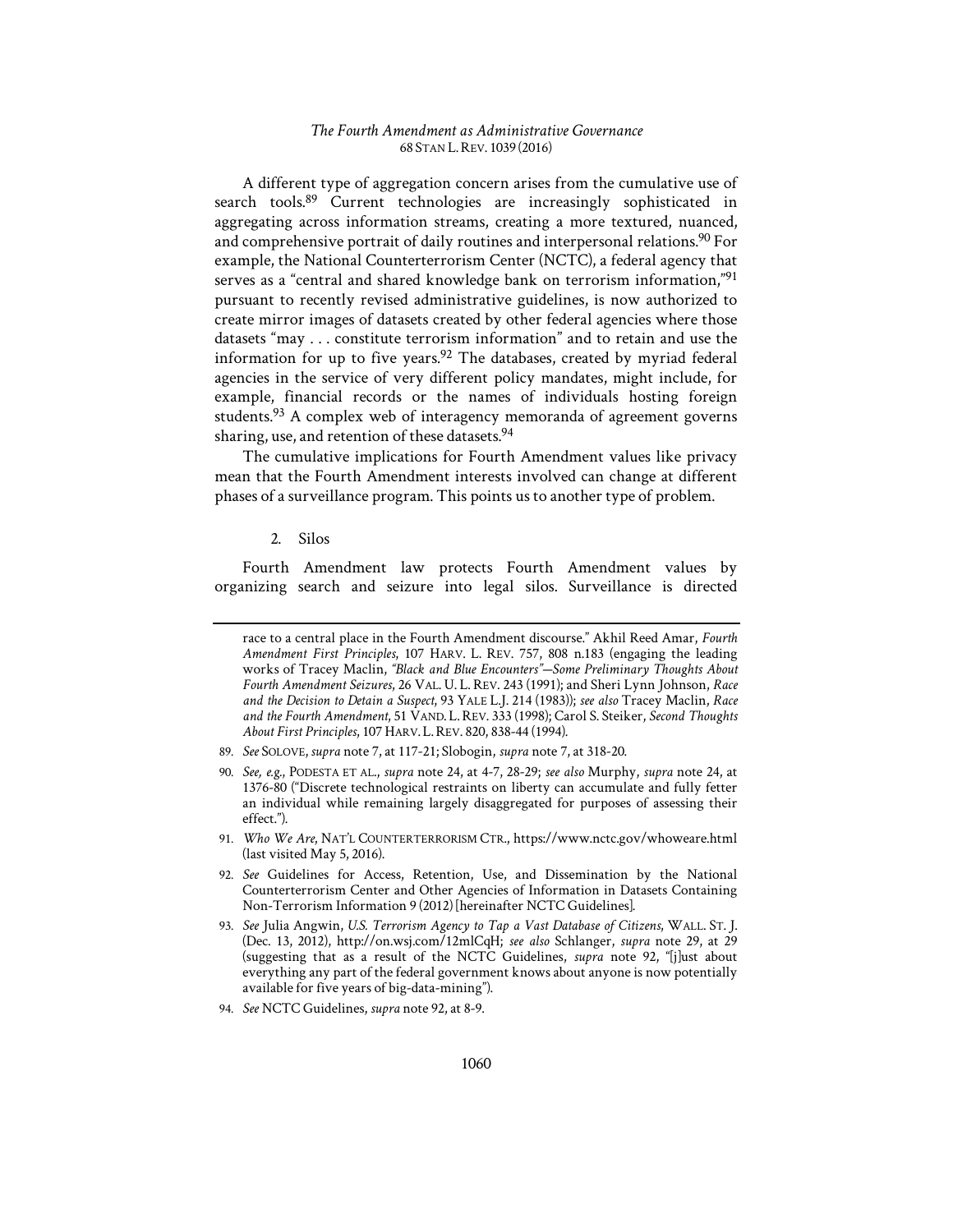domestically or abroad. Surveillance is about evidence gathering, foreign intelligence, or some other "special need." Surveillance is conducted by the government or by private actors. Depending on which silo you are in, the Fourth Amendment is on or off. The Warrant Clause is on or off. The constitutional rules of engagement change.

With programmatic surveillance, however, the relevant legal silo can change at different phases of the program. And this has the potential to turn Fourth Amendment protections on their head. Consider the divide between individuated searches and generalized collection. Ordinarily, individuated searches require individualized suspicion such as probable cause to justify the search and, absent an available exception, require a warrant. Generalized searches do not, and one reason for this is that the broader scope of those searched is itself understood to be a type of protection against an overreaching executive. Programmatic surveillance enables the government to begin with a more generalized sweep and then to undertake individuated searches of its choosing in the resulting datasets. Yet Fourth Amendment protections, under current law, have run out before we get to these individuated intrusions.<sup>95</sup>

This is because of another legal silo. The conventional Fourth Amendment inquiry focuses on the authority to collect information.<sup>96</sup> The usual Fourth Amendment question is whether this police officer was legally authorized to get his hands on that evidence. Did he have a warrant? Did he need a warrant? What the government does with the information it has lawfully acquired was not traditionally considered a Fourth Amendment question at all. The privacy implications of surveillance programs, however, are meaningfully determined not solely by acquisition but also by use.<sup>97</sup> How can the information collected under these programs be accessed, used, shared, and retained—by which agencies and pursuant to what safeguards?

In our license-plate-reader program, law enforcement officials are constantly sweeping up license plate data on individuals in the areas that they patrol. But what can law enforcement *do* with that data? When can law enforcement run an individuated search in the database? How do we translate the concerns underlying *Jones*—the government's ability to compile a lengthy

<sup>95.</sup> See, e.g., Erin Murphy, *Relative Doubt: Familial Searches of DNA Databases*, 109 MICH. L. REV. 291, 334 (2010).

<sup>96.</sup> See, e.g., Daniel Richman, Fifteen Years of Supreme Court Criminal Procedure Work: Three *Constitutional Brushes* 20 (Columbia Law Sch. Pub. Law & Legal Theory Working Paper Grp., Paper No. 14-425, 2014), http://ssrn.com/abstract=2504692 ("Fourth Amendment doctrine has always been willfully blind to use regulation. If police can properly see and take something, [the] Fourth Amendment has been read to say virtually nothing about how the state uses it down the road.").

<sup>97.</sup> *See, e.g.*, Murphy, *supra* note 43, at 833-34; *see also* SIMON CHESTERMAN, ONE NATION UNDER SURVEILLANCE: A NEW SOCIAL CONTRACT TO DEFEND FREEDOM WITHOUT SACRIFICING LIBERTY 223-46 (2013).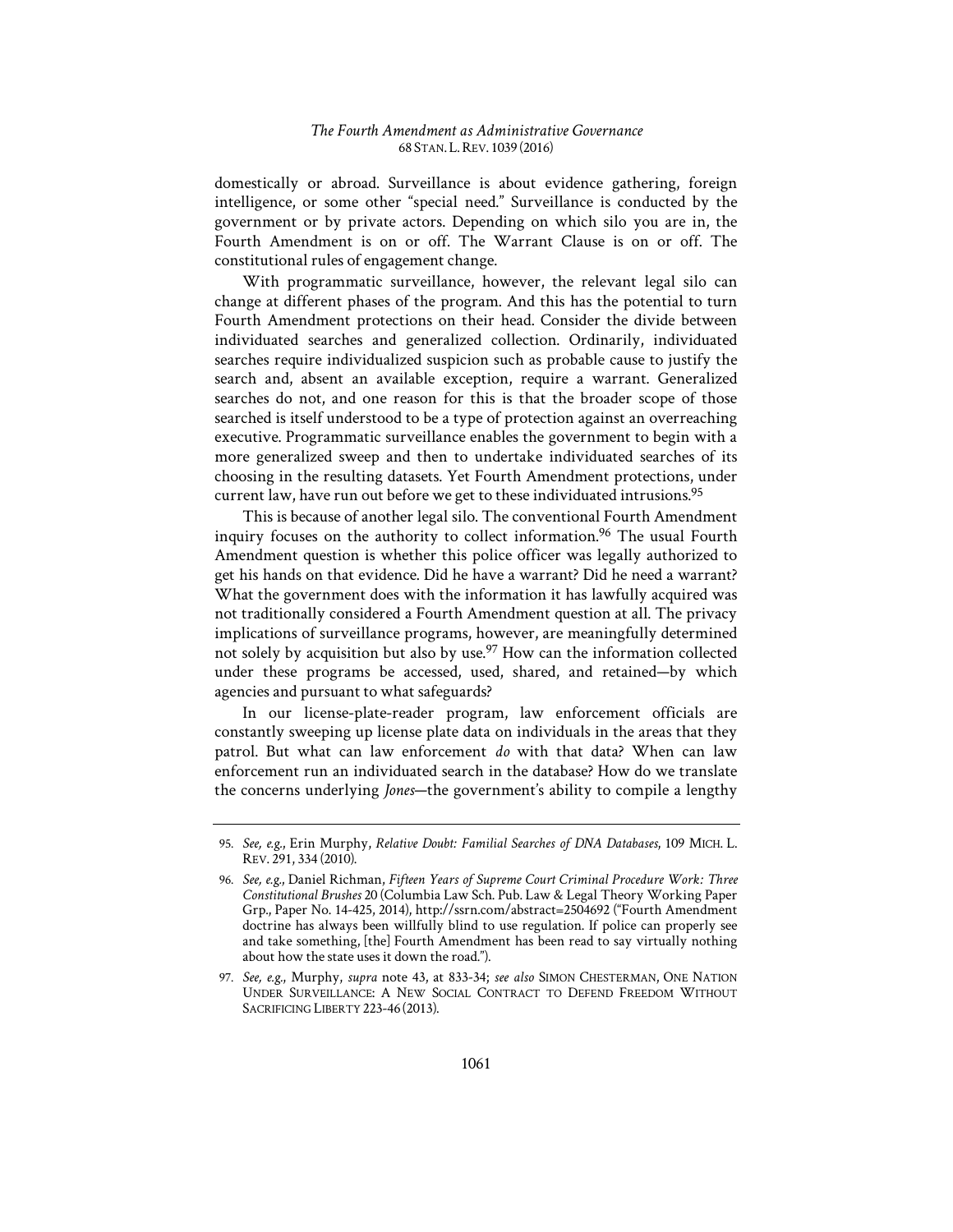dossier with intricate details about one's daily movements—to a surveillance program where cumulative information emerges from the streams of data already in the government's datasets?

The Supreme Court in some ways appeared sensitive to use-based concerns in its foray into DNA collection in *Maryland v. King*. 98 In its background description of the relevant state statute, the Court identified statutory constraints that governed the DNA collection program.99 But the transactional framework did not provide the Court with analytic tools to integrate those considerations into its Fourth Amendment reasonableness review. Instead, the Court looked to the statutory text only to suggest a limitation on the purpose of DNA collection itself. Under the Fourth Amendment's silos, the Court needed to conclude that the "primary purpose" of DNA collection would not be "ordinary crime control" in order to approve the warrantless collection of DNA samples from arrestees.<sup>100</sup> And the Court relied on a contorted reading of the statutory text to support its conclusion that the government purpose at issue was something different from routine evidence gathering.<sup>101</sup> The real work of the statutory scheme—its imposition of constraints on how and when DNA could be collected and retained and what kinds of searches the state could run in the database—played no apparent role in the Court's reasonableness interest balancing.102

Another legal silo arises from the fact that the Fourth Amendment restrains only the government from collecting information, not private parties.<sup>103</sup> As a result, the government can obtain information that individuals surrender to private companies such as banks or phone companies, even when it could not have collected that information itself.104 Even as the DHS retracted

<sup>98. 133</sup> S. Ct. 1958 (2013).

<sup>99.</sup> For example, the Maryland statute prohibits familial searching. *Id.* at 1967.

<sup>100.</sup> *See* City of Indianapolis v. Edmond, 531 U.S. 32, 44 (2000).

<sup>101.</sup> The Court found that the statutory purpose for the warrantless DNA collection program was "identif-[ication]," rather than evidence gathering or ordinary crime control. *King*, 133 S. Ct. at 1970. That conclusion was powerfully called into question by the dissent and belied by the underlying statutory text. *See id.* at 1985-87 (Scalia, J., dissenting); *see also* MD. CODE ANN., PUB. SAFETY § 2-505 (West 2016) (detailing purposes of DNA collection).

<sup>102.</sup> See Erin Murphy, The Supreme Court, 2012 Term-License, Registration, Cheek Swab: DNA *Testing and the Divided Court*, 127 HARV. L.REV. 161, 163-65 (2013).

<sup>103.</sup> *See* United States v. Miller, 425 U.S. 435, 443 (1976) ("[T]he Fourth Amendment does not prohibit the obtaining of information revealed to a third party and conveyed by him to Government authorities . . . .").

<sup>104.</sup> *See* Smith v. Maryland, 442 U.S. 735, 745-46 (1979); *Miller*, 425 U.S. at 443. *But see* United States v. Jones, 132 S. Ct. 945, 957 (2012) (Sotomayor, J., concurring) ("[I]t may be necessary to reconsider the premise that an individual has no reasonable expectation of privacy in information voluntarily disclosed to third parties."). There is an extensive *footnote continued on next page*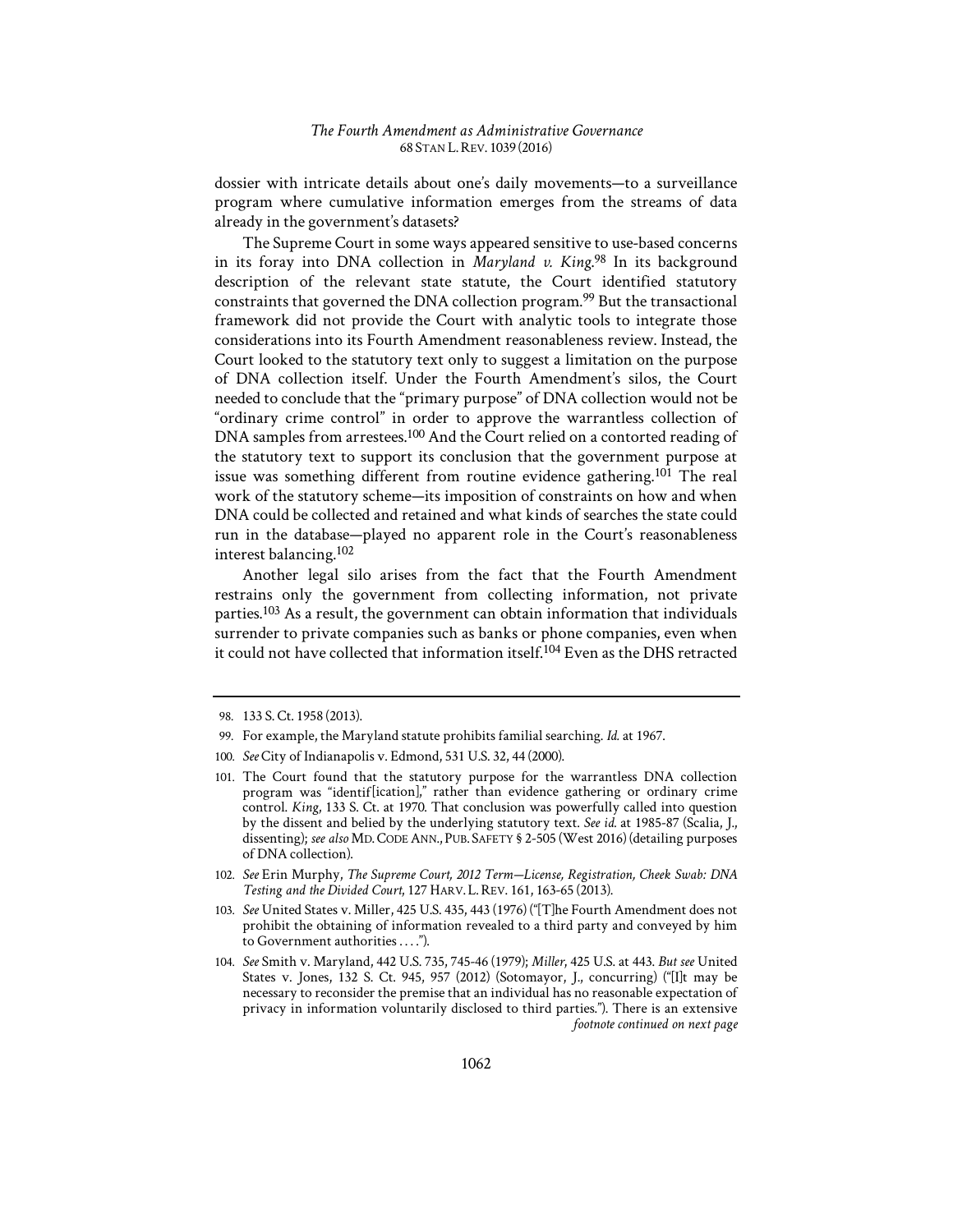its solicitation for a nationwide license-plate-reader database in response to concerns from privacy advocates, for example, some of its agents continue to access just such a databank created through a private entity.105

Longstanding silos also shape foreign intelligence law under the Fourth Amendment. An important silo is the inside-outside distinction: the rules governing surveillance directed inside the United States (typically requiring a warrant when the content of communications is being acquired) are different from the rules governing surveillance directed abroad.106 Drafted in the shadow of the Fourth Amendment, section 702 of FISA authorizes the federal executive to target individuals reasonably believed to be located outside the United States to acquire foreign intelligence information without a warrant.107 But the statute prohibits use of the section 702 authority to target U.S. persons or those inside the United States, or to reverse target—that is, to target a person outside the United States if the purpose of collection is really directed at a known person reasonably believed to be inside the United States.108 Many domestic communications are nevertheless swept up in the section 702 collection, and agency rules permit federal intelligence and law enforcement agencies to run queries for specific U.S. persons in those resulting datasets. This brings us to a third type of problem for the transactional Fourth Amendment.

literature critiquing the so-called "third-party doctrine." *See, e.g.*, Daniel J. Solove, *Digital Dossiers and the Dissipation of Fourth Amendment Privacy*, 75 S. CAL. L. REV. 1083 (2002). *But see* Orin S. Kerr, *The Case for the Third-Party Doctrine*, 107 MICH. L. REV. 561 (2009) (describing the common criticisms and offering a defense of the third-party doctrine).

<sup>105.</sup> *See* Ellen Nakashima, *ICE Twice Breached Privacy Policy with License-Plate Database*, WASH. POST (Oct. 29, 2014), http://wpo.st/vBeW1. Nakashima reports that about onefifth of Immigration and Customs Enforcement's field offices, as well as officers at the DEA, IRS, FBI, and U.S. Marshals Service, have contracts with Vigilant Solution's license plate database. The database contains more than two billion plate detections and grows at a rate of over seventy million plate detections per month. *See id.*; *National Vehicle Location Service*, VIGILANT SOLUTIONS, http://vigilantsolutions.com/products /nvls (last visited May 5, 2016); *see also* Ellen Nakashima, *A Year After Firestorm, DHS Wants Access to License-Plate Tracking System*, WASH. POST (Apr. 2, 2015), http://wpo.st /cDeW1. *See generally* Jon D. Michaels, *Privatization's Pretensions*, 77 U. CHI. L. REV. 717 (2010) (arguing that agencies work around legal and political constraints on their authority through outsourcing).

<sup>106.</sup> Philip Bobbitt has described this idea as one of the defining "antinomies" of intelligence. PHILIP BOBBITT, TERROR AND CONSENT:THE WARS FOR THE TWENTY-FIRST CENTURY 296-97 (2008). The Supreme Court has never decided whether foreign intelligence collection requires a warrant, but the courts of appeals to decide the question have embraced such an exception to the warrant requirement. *See* PCLOB SEC. 702REPORT, *supra* note 56, at 90 & nn.411-12 (collecting cases).

<sup>107.</sup> *See* 50 U.S.C. § 1881a (2014).

<sup>108.</sup> *See id.* § 1881a(b)(2), (3).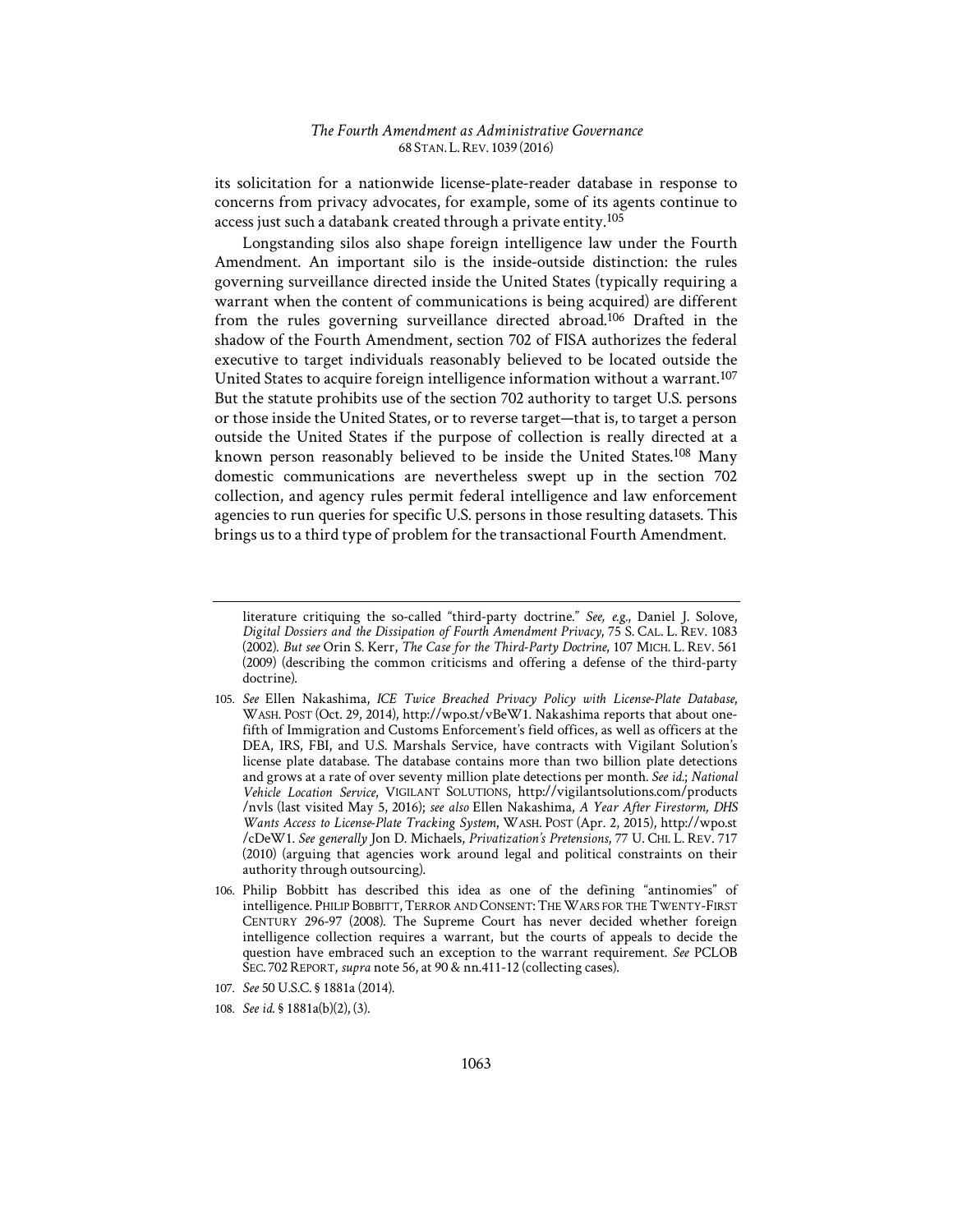#### 3. Spillovers

Surveillance directed at one group can sweep up the communications or data of a different group entirely. We can think about this as a "spillover" problem. The effects of surveillance are felt by others—in the form of intrusions on the Fourth Amendment interests of individuals who are not themselves the direct targets of the search.

The paradigmatic example of surveillance used to be the wiretap. The police officer gets a warrant to wiretap the suspect's phone. Other people's communications might be "incidentally" collected, for example, when they call the suspect's phone. But this was a tightly delineated and fairly manageable problem. The inherent limits on "incidental" collection in the analog world do not translate to the digital context.<sup>109</sup> In fact, surveillance technologies can further exacerbate the problem. One type of collection under the section 702 program, for example, included tens of thousands of domestic communications—communications outside the scope of the legal authority for collection—because it was not technologically feasible to separate out those communications from the other discrete communications that were lawfully targeted.110

DNA searches lead to a different kind of spillover. Difficult questions arise as to what types of searches can be run in the DNA databases. A particularly controversial type of use is "familial searches." With this investigatory technique, the government uses DNA collected from one individual to find a potential link between that individual's relatives and a crime scene.111 Familial searching thus implicates privacy interests beyond those of the sampled individual. Yet the question courts typically consider under the transactional Fourth Amendment framework—whether collecting DNA (for example, from an arrestee) requires a warrant—does not get at the question whether law enforcement can then use that arrestee's DNA sample to investigate a potential connection between an unsolved crime and that arrestee's family members.112

Cybersecurity, a top priority for the executive, $113$  offers another example of spillovers. A core objective of the federal executive's cybersecurity efforts is

<sup>109.</sup> *See* Daskal, *supra* note 59, at 375-76.

<sup>110.</sup> *See* Redacted, 2011 WL 10945618, at \*28-29 (FISA Ct. Oct. 3, 2011).

<sup>111.</sup> *See infra* notes 258-66 and accompanying text.

<sup>112.</sup> *See* ERIN E. MURPHY, INSIDE THE CELL:THE DARK SIDE OF FORENSIC DNA189-214 (2015).

<sup>113.</sup> See, e.g., Current and Projected National Security Threats to the United States: Hearing Before *the S. Select Comm. on Intelligence*, 113th Cong. 9 (2013) (statement of James R. Clapper, Director of National Intelligence) ("[W]hen it comes to the distinct threat areas, our statement this year leads with cyber."); *see also* JAMES R. CLAPPER, STATEMENT FOR THE RECORD: WORLDWIDE THREAT ASSESSMENT OF THE U.S. INTELLIGENCE COMMUNITY 1-4 (2016) (discussing "cyber and technology" threats); BENJAMIN WITTES & GABRIELLA *footnote continued on next page*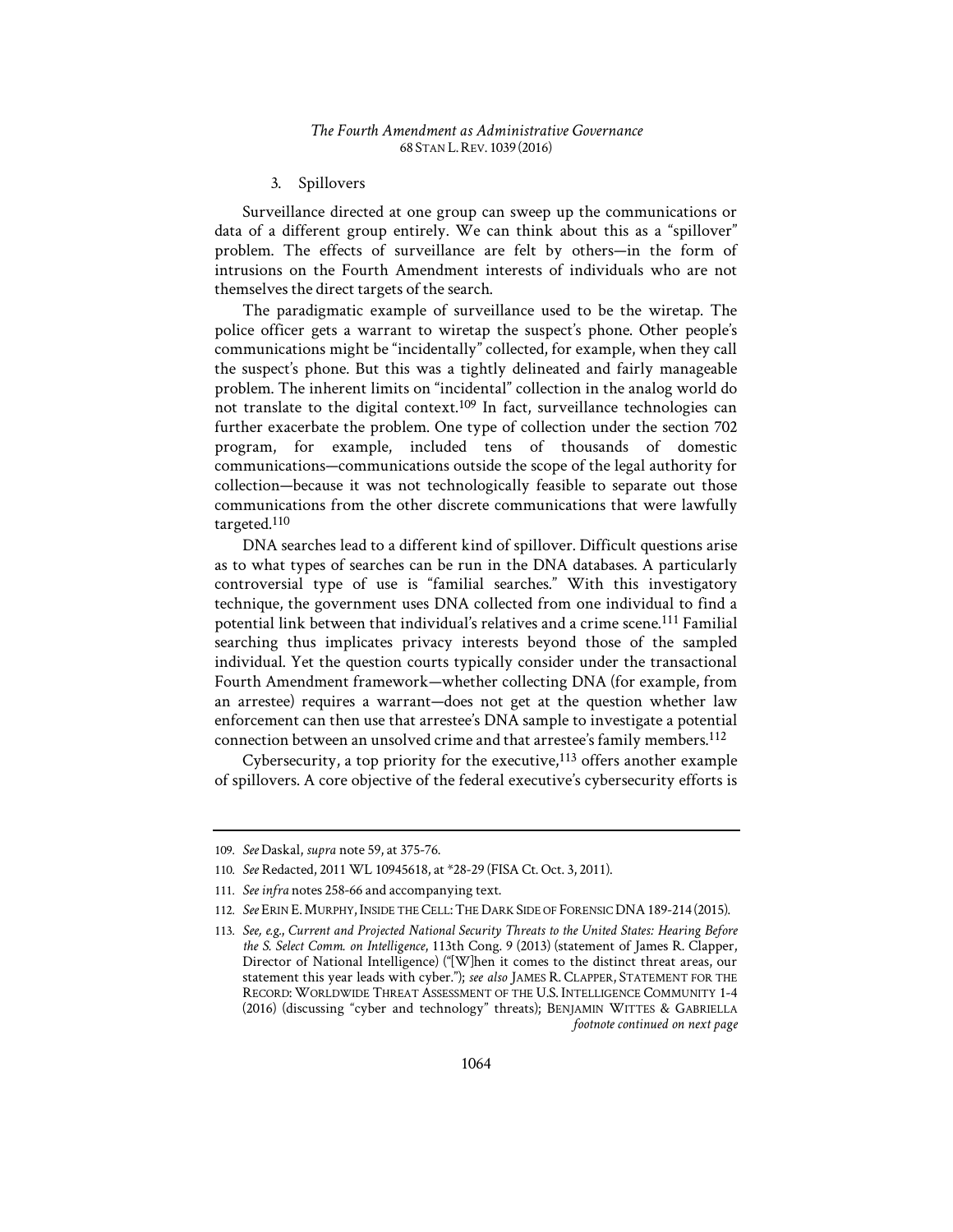protecting domestic information channels from foreign threats (such as foreign nations or international terrorist groups).114 But so safeguarding communications infrastructure inescapably requires monitoring domestic communications, most of which will have nothing to do with those foreign targets. A cybersecurity program implemented by the federal executive, for example, scans all incoming and outgoing Internet traffic on the executive's unclassified computer systems for indicia of malicious computer code.115 "EINSTEIN," as the monitoring system is called, gives the executive potential access to every communication that traverses a government employee's computer, including correspondence in personal e-mail accounts with individuals outside of government.116

In 2009, the Office of Legal Counsel (OLC) responded to a request from the White House Counsel to review EINSTEIN's legality under the Fourth Amendment and the federal surveillance statutes.<sup>117</sup> The resulting executive branch legal opinion takes a "belt and suspenders" approach to the Fourth Amendment question and, as a result, engages with layers of the current doctrine. This textured approach shows where the Fourth Amendment runs out under current law, but it also is suggestive of what a more robust role for the Fourth Amendment in regulating surveillance programs might look like.

The OLC first considered the question whether computer users would have any "reasonable expectation of privacy" in their online communications,

BLUM, THE FUTURE OF VIOLENCE: ROBOTS AND GERMS, HACKERS AND DRONES 6-7, 12-13 (2015).

<sup>114.</sup> *See, e.g.*, Harrison Donnelly, *Q&A1: General Keith B. Alexander*, MIL. INFO. TECH. MAG. (Dec. 17, 2010), http://www.kmimediagroup.com/military-information -technology/articles/288-military-information-technology/mit-2010-volume-14-issue -10-november/3650-qaageneral-keith-b-alexander-sp-454 (describing U.S. Cyber Command's objectives).

<sup>115.</sup> *See* Legal Issues Relating to the Testing, Use, and Deployment of an Intrusion-Detection System (EINSTEIN 2.0) to Protect Unclassified Computer Networks in the Executive Branch, 33 Op. O.L.C., 2009 WL 3029765, at \*2-4 (1Jan. 9, 2009) [hereinafter OLC EINSTEIN Op.].

<sup>116.</sup> *See id.* at \*5.

<sup>117.</sup> The OLC opinion discussed in the text is dated January 9, 2009 and signed by then-Principal Deputy Attorney General Steven G. Bradbury. *See id.* at \*33. Perhaps because the opinion was issued immediately before a new President took office, the OLC was again asked to review the EINSTEIN system. An additional opinion from the thennew Acting Assistant Attorney General for the OLC effectively adopted the earlier opinion's analysis. *See* Legality of Intrusion-Detection System to Protect Unclassified Computer Networks in the Executive Branch, 33 Op. O.L.C., 2009 WL 3029764 (Aug. 14, 2009). These opinions review the "EINSTEIN 2" program. For an overview of how EINSTEIN 2 fits together with other aspects of the EINSTEIN system, see *EINSTEIN*, U.S.DEP'T.HOMELAND SEC. (Dec. 14, 2015), https://www.dhs.gov/einstein.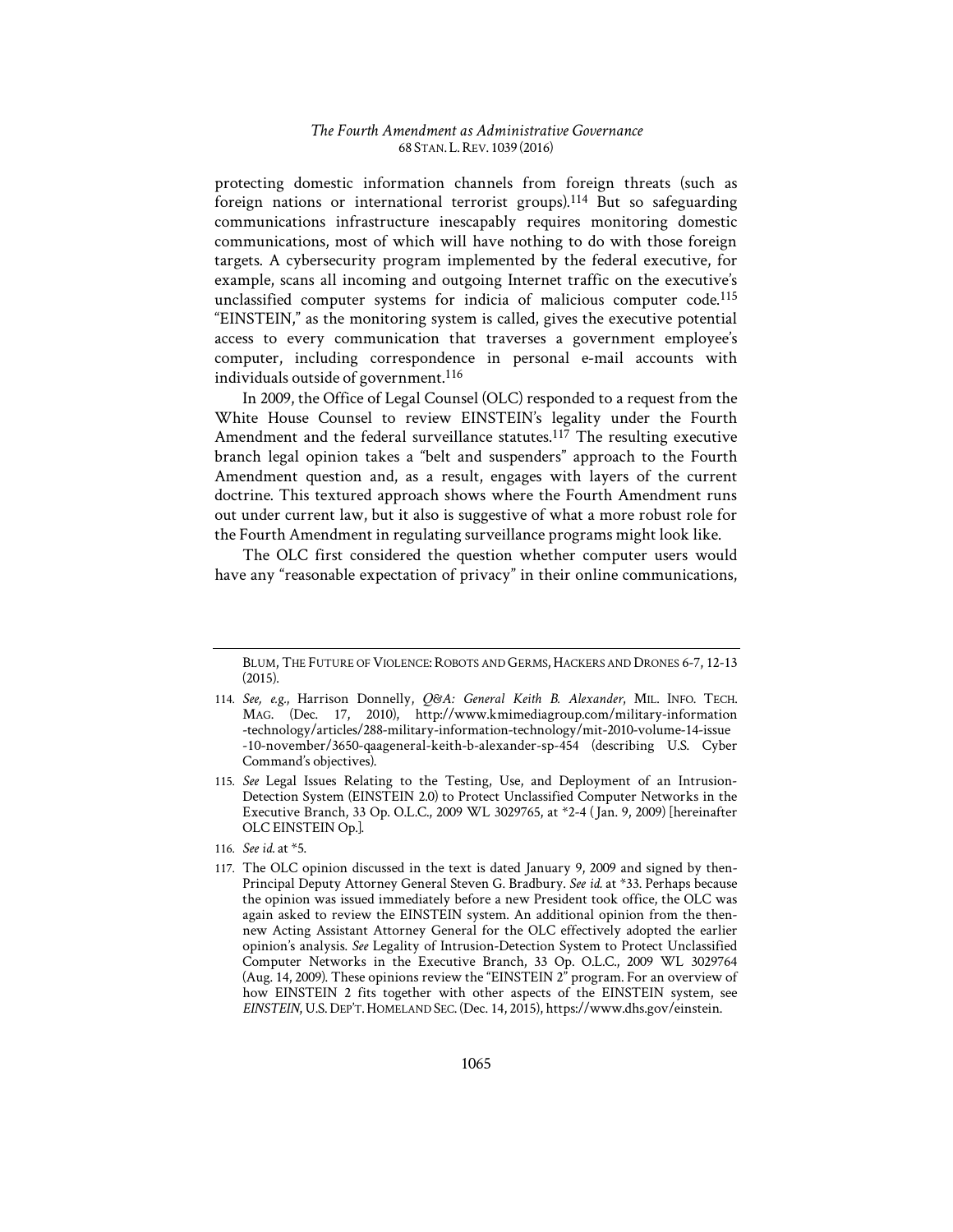without which there would be no Fourth Amendment "search."118 The OLC concluded that consistent use of log-on banners alerting government employees to the monitoring would remove any reasonable expectation of privacy in an employee's e-mail communications on the computer.<sup>119</sup> This meant that the simple act of clicking through a log-on banner when a federal employee signed into her desktop computer in the morning removed any Fourth Amendment coverage. This is a contestable conclusion, but it is not farfetched under current doctrine.120 The OLC went on to consider whether the Fourth Amendment would have been violated if a reasonable expectation of privacy did exist—that is, if there had been a "search" for Fourth Amendment purposes. It concluded that a warrant would not be required under the "special needs" exception. The government had a noninvestigatory purpose for the EINSTEIN program, and an individualized warrant requirement would be impracticable.121

This left the question whether any search was constitutionally "reasonable." What should reasonableness mean in this context? The case law is unclear and generally permissive.<sup>122</sup> In keeping with innovations from the FISC in the FISA context to which I return below, the OLC turned its attention to the governance tools that would safeguard privacy after the initial collection of domestic communications. These included administrative restrictions on when and with whom information derived from the program could be stored or shared and procedures designed to minimize the acquisition and use of nonpublic information about U.S. persons.123 The OLC further emphasized the

<sup>118.</sup> After *United States v. Jones*, 132 S. Ct. 945, 949 (2012), a trespass could also give rise to a Fourth Amendment "search."

<sup>119.</sup> OLC EINSTEIN Op. at \*11. The OLC also concluded that individuals in the private sector communicating with executive branch employees lacked a reasonable expectation of privacy in the content of their communications under current Fourth Amendment law because those individuals had assumed the risk that the government would monitor their communications when they chose to communicate with the government employee. *See id.*

<sup>120.</sup> The OLC's analysis relied on court of appeals decisions holding that state or federal employees (for example, at a university) lacked a reasonable expectation of privacy in their e-mail communications on work computers where computer use policies advised employees that the system would be monitored. *See id.* at \*7-10 (discussing decisions in United States v. Simons, 206 F.3d 392 (4th Cir. 2000); United States v. Angevine, 281 F.3d 1130 (10th Cir. 2002); and United States v. Thorn, 375 F.3d 679 (8th Cir. 2004), *vacated on other grounds*, 543 U.S. 1112 (2005)).

<sup>121.</sup> *See id.* at \*18-19.

<sup>122.</sup> *See, e.g.*, Sundby, *supra* note 33, at 1800 ("The Court's present approach [to Fourth Amendment reasonableness] approximates a loose rational basis standard: if the intrusion arguably advances the government interest, the Court will not second-guess the government's judgment.").

<sup>123.</sup> OLC EINSTEIN Op. at \*19.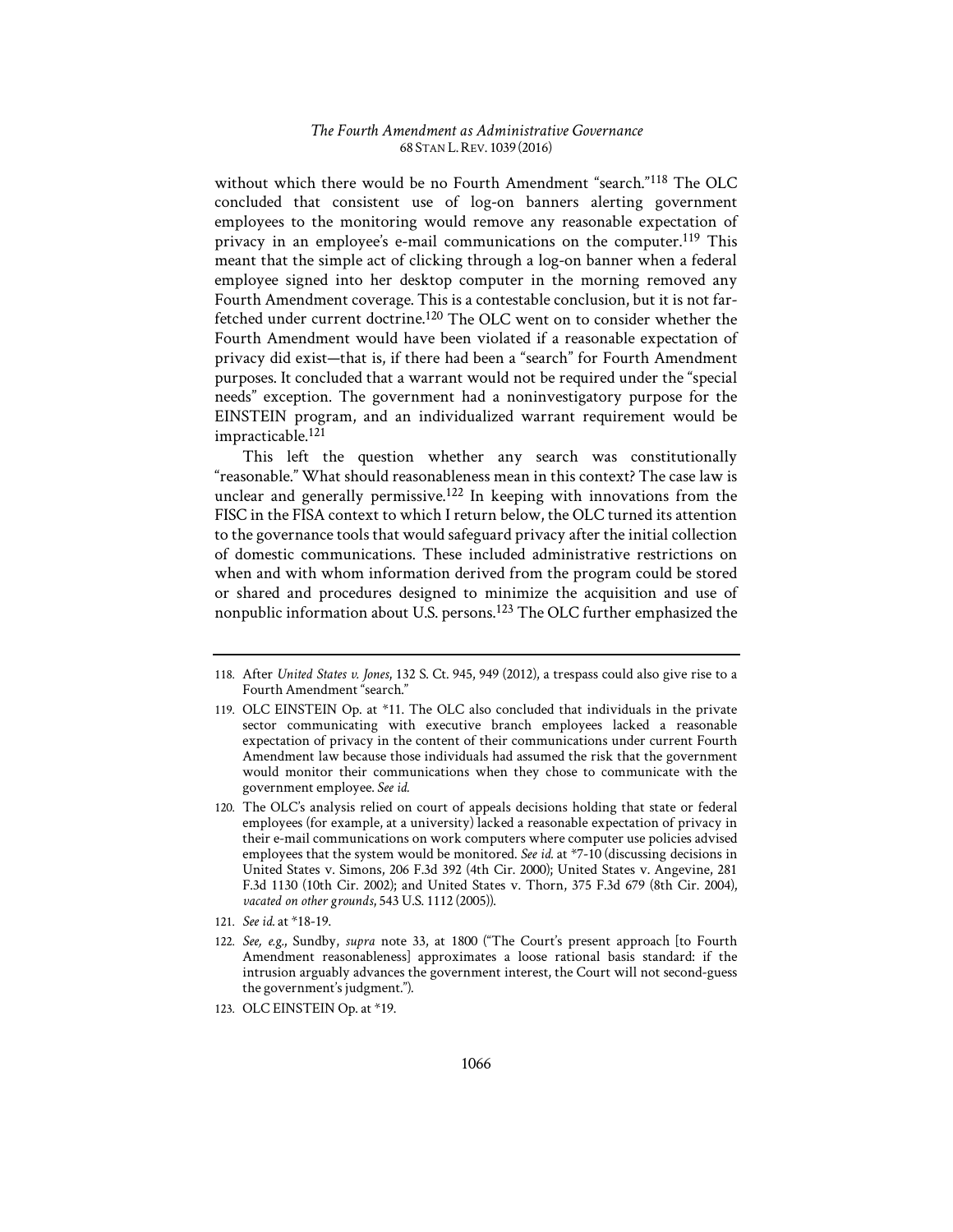auditing, oversight, and training procedures that would be in place for the program's implementation.124 This collection of administrative governance tools constitutes the only meaningful constraints on the EINSTEIN program.125 Yet these tools come into play only after the doctrinal Fourth Amendment has already run out.

Another point is worth noting given the preference that some scholars have expressed for statutory substitutes to the Fourth Amendment—a set of claims to which the Article turns below. Administrative governance (other than the log-on banners) did not factor into the question whether EINSTEIN complied with any of the four key surveillance statutes.126

# **II. The "Interlocking Gears" of Fourth Amendment and Administrative Law127**

# A. Beyond Warrants

As the foregoing shows, the transactional framework fails to expose or govern how the search power is today institutionalized. The Fourth Amendment itself describes a particular relationship. The Warrant Clause interposes a neutral arbiter at a remove from the passions of the officer in the field. This external overseer evaluates the government's desired conduct against the probable cause metric and demands particularity and reason-giving by the government prior to search. As a functional matter, these requirements constrain and hold accountable—they legitimate the exercise of surveillance power.

Yet the warrant requirement on its own is ill suited to govern programmatic surveillance. To be sure, particular facets of surveillance programs might require a warrant. And the Supreme Court has usefully

<sup>124.</sup> *Id.* at \*18.

<sup>125.</sup> Technology might be understood to impose additional constraints relevant to the Fourth Amendment, for example, by limiting the types of searches that can be conducted or the types of information that can be retained. *See* David Gray & Danielle Citron, *The Right to Quantitative Privacy*, 98 MINN. L.REV. 62, 71-73 (2013).

<sup>126.</sup> The OLC considered the EINSTEIN program under the Wiretap Act, FISA, the Stored Communications Act, and the Pen/Trap Act. Relying on judicial precedent, the OLC determined that, where log-on banners or computer-use agreements are consistently employed, the consent exception available under each of those statutory schemes would apply. OLC EINSTEIN Op. at \*28.

<sup>127.</sup> See Heather K. Gerken, Windsor's Mad Genius: The Interlocking Gears of Rights and *Structure*, 95 B.U. L. REV. 587, 588 (2015) (arguing that federalism and the First Amendment are "like two interlocking gears, moving the . . . constitutional project of integration forward").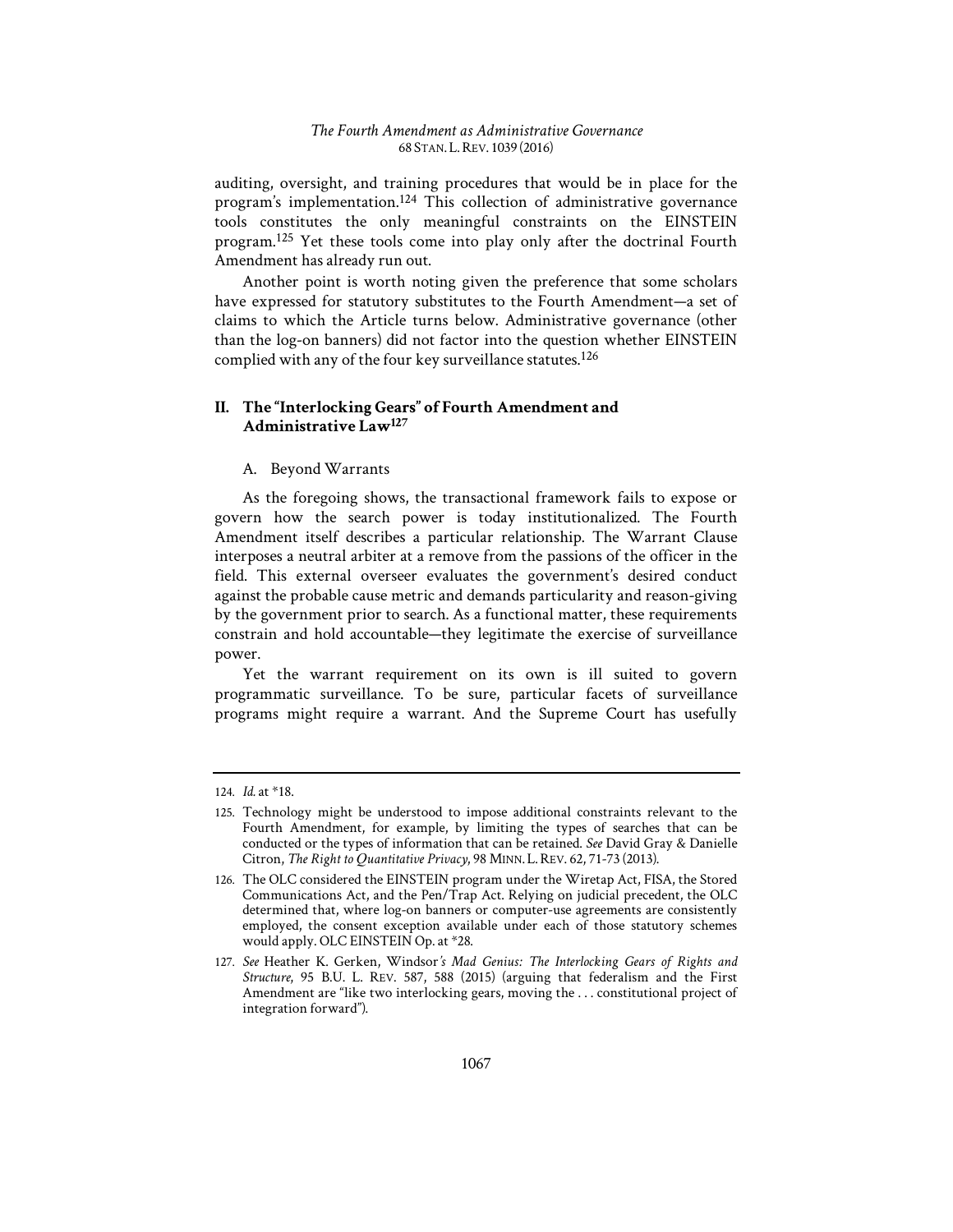extended the warrant requirement in cases like *Riley*. 128 But unless we construct a system of warrants on top of warrants to face the reality of searches on top of searches described above, the warrant framework will not mediate the various points at which surveillance programs implicate additional and distinct Fourth Amendment interests; it will not address spillovers. Requiring a warrant to obtain an arrestee's DNA sample, for example, would not address the question whether that arrestee's family members may be targeted through familial searching.

Nor is the warrant requirement an effective mechanism for addressing searches in the aggregate, for seeing the interactive effects of the parameters that shape a particular surveillance practice. It might be that programs with more permissive rules governing initial collection should be subject to more stringent access restrictions or other types of back-end privacy safeguards.<sup>129</sup> Finally, warrants lack a mechanism to determine whether just cause continues to support the ongoing exercise of surveillance power. The warrant is not a tool through which ongoing search activity can be revisited as societal and technological facts on the ground evolve.

In each of these respects, the limitations of the warrant framework are reinforced by the deeper transactional methodology underlying constitutional criminal procedure.130

130. The inability of a transactional Fourth Amendment framework to respond to programmatic surveillance is reflective of a broader disconnect between systemic administration and constitutional law. *See* Metzger, *supra* note 14, at 1859-70 (describing standing doctrine, Eighth Amendment and due process doctrine, and the prohibition on respondeat superior liability as obstacles to a constitutional duty to supervise).

Institutional reform litigation might initially be seen as an exception to this phenomenon. Yet, as Metzger argues, courts have consistently limited the viability of institutional reform litigation as a response to systemic problems. *See id.* at 1860. This is especially true in the Fourth Amendment context. *See, e.g.*, Harmon, *supra* note 24, at 3, 11-13. To be sure, institutional reform litigation has had some important successes in subjecting program design to Fourth Amendment review. *See, e.g.*, Floyd v. City of N.Y., 959 F. Supp. 2d 540, 658, 660 (S.D.N.Y. 2013) (ruling in favor of Fourth and Fourteenth Amendment challenges to the NYPD's stop-and-frisk program). But *Floyd* itself suggests success is dependent as much on politics as law. Real questions persist as to the availability of a Fourth Amendment claim to address the programmatic harms of stop-and-frisk. *See supra* Part I.B.1. It was ultimately a mayoral campaign promise that terminated the litigation and helped realize the judicially imposed remedies. *See* Benjamin Weiser & Joseph Goldstein, *Mayor Says New York City Will Settle Suits on Stop-and-Frisk Tactics*, N.Y. TIMES (1Jan. 30, 2014), http://nyti.ms/1ff11Km. For an *footnote continued on next page* 

<sup>128.</sup> *See, e.g.*, Riley v. California, 134 S. Ct. 2473, 2493 (2014) (holding that search of cell phone incident to arrest requires a warrant).

<sup>129.</sup> *See, e.g.*, PCLOB SEC. 702 REPORT, *supra* note 56, at 96 ("[G]iven the comparatively low standards for *collection* of information under Section 702, standards for querying the collected data to find the communications of specific U.S. persons may need to be more rigorous than where higher standards are required at the collection stage.").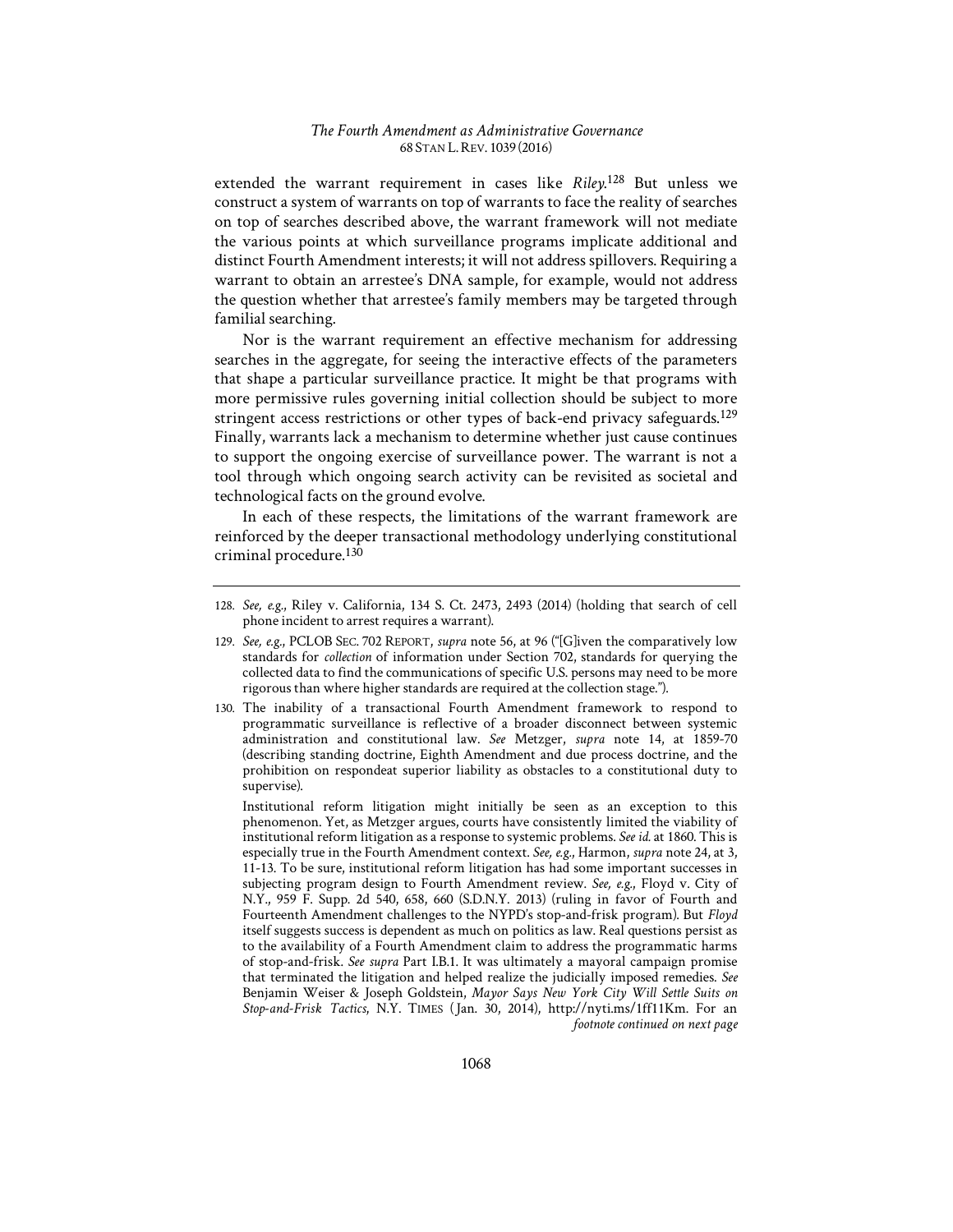B. Statutory Surrogates and the Inevitability of Delegation

Some scholars and jurists argue that surveillance should be regulated by Congress through statutes instead of by courts and the Fourth Amendment—a position that "may be approaching the status of conventional wisdom."131 Most prominently, Orin Kerr has argued in a series of works that Congress should create legal rules to regulate emergent surveillance technologies instead of Fourth Amendment law.132 Kerr would limit the Fourth Amendment's coverage when surveillance technologies are in  $flux<sub>1</sub><sup>133</sup>$  and he would design interpretive rules that require Congress to resolve statutory ambiguity instead of courts.134 In combination, his proposals put Congress in charge of privacy and depend on "legislative rule-creation" to protect constitutional interests.<sup>135</sup>

Kerr identifies important limitations on judicial capacity to confront emergent surveillance tools. His treatment of Congress, however, is incomplete. Congress rarely (if ever) designs surveillance programs holistically or with the granularity needed to achieve meaningful oversight on its own. Erin Murphy's canvassing of privacy statutes reveals that Congress legislates

- 131. Sklansky, *supra* note 12, at 225, 227 (describing and critiquing this development); *see Riley*, 134 S. Ct. at 2497-98 (Alito, J., concurring in part and concurring in the judgment) ("Legislatures . . . are in a better position than we are to assess and respond to the changes [involving privacy] that have already occurred and those that almost certainly will take place in the future."); United States v. Jones, 132 S. Ct. 946, 964 (Alito, J., concurring in the judgment) ("In circumstances involving dramatic technological change, the best solution to privacy concerns may be legislative.").
- 132. See Orin S. Kerr, *The Fourth Amendment and New Technologies: Constitutional Myths and the Case for Caution*, 102 MICH. L. REV. 801, 805-06 (2004) [hereinafter Kerr, *New Technologies*]; Kerr, *supra* note 44, at 350; Orin S. Kerr, *A Rule of Lenity for National Security Surveillance Law*, 100 VA. L. REV. 1513, 1514-15 (2014) [hereinafter Kerr, *Rule of Lenity*]; *see also* Orin S. Kerr, *An Equilibrium-Adjustment Theory of the Fourth Amendment*, 125 HARV. L. REV. 476, 541-42 (2011). *But see* DANIEL J. SOLOVE, NOTHING TO HIDE: THE FALSE TRADEOFF BETWEEN PRIVACY AND SECURITY 166-67 (2011); Murphy, *supra* note 12, at 495-96; Sklansky, *supra* note 12, at 224, 227-29. The debate over the allocation of power between courts and Congress in criminal procedure extends well beyond the surveillance context. *See, e.g.*, David Alan Sklansky, *Killer Seatbelts and Criminal Procedure*, 119 HARV. L. REV. F. 56, 59-61 (2006); Stuntz, *supra* note 23, at 791- 92; Robert Weisberg, *First Causes and the Dynamics of Criminal Justice*, 119 HARV. L. REV. F. 131 (2006).
- 133. Kerr, *New Technologies*, *supra* note 132, at 805; *see also* Kerr, *supra* note 44, at 350.
- 134. *See* Kerr, *Rule of Lenity*, *supra* note 132, at 1514.
- 135. Kerr, *New Technologies*, *supra* note 132, at 859.

argument that institutional reform litigation itself is an important type of "noncanonical" administrative law, see Simon, *supra* note 30, at 92-94. *See also* Harmon, *supra* note 24, at 4-7 (arguing that the U.S. Justice Department's Civil Rights Division should use "a regulatory approach [under its 42 U.S.C. § 14141 authority] rather than litigation to effectively reduce police misconduct nationwide" by adopting an enforcement strategy that "make[s] the net expected cost of reform less than the net expected cost of misconduct").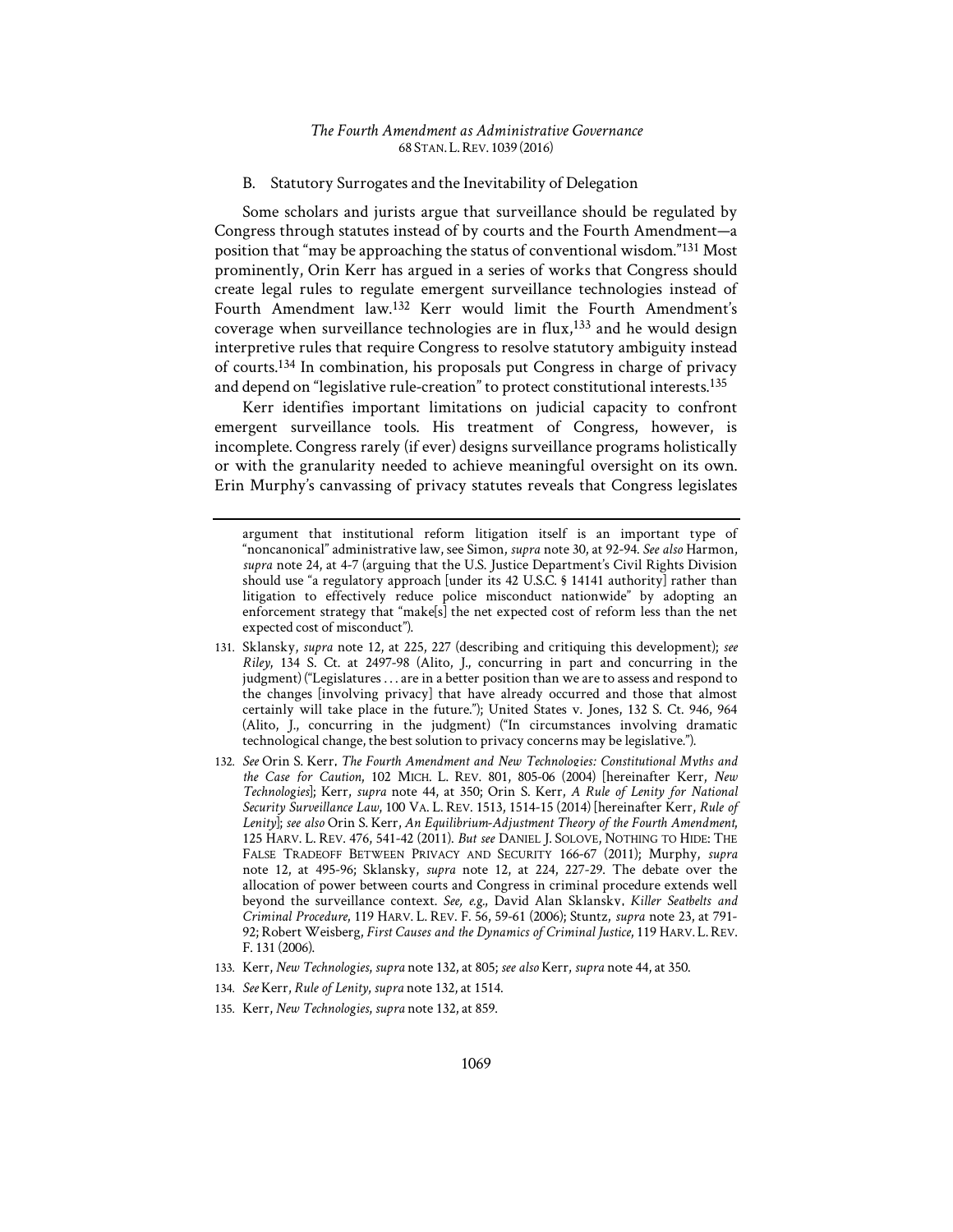with considerably less specificity.<sup>136</sup> As political scientists have shown, Congress's unwillingness to prescribe detailed rules for dynamic and complex regulatory domains is in part what accounts for the creation of the administrative state.137 Congress routinely delegates program design to agencies.138 In the context of controversial and dynamic surveillance technologies, Congress is especially likely to leave facets of the legislative framework underspecified. These issues require considerable technical expertise.139 Identifying specific beneficiaries of effective surveillance policy in the populace is difficult, and well-formulated policy will tend to go unnoticed, while poorly formulated policy can have cataclysmic effects. Indeed, even sound policy can be the source of blame following a significant public safety or security incident. Inevitably, then, statutes in the context of emergent surveillance technologies will delegate some amount of lawmaking away from Congress.140

Kerr has proposed a doctrinal response to this problem, at least in the context of national security surveillance. He argues that Congress should mandate (and courts should apply) a "rule of lenity" to prevent judicial elaboration of surveillance statutes. Specifically, Kerr argues that Congress should require courts to apply a rule of lenity to the foreign intelligence authorities contained in Title 50 of the U.S. Code. Kerr would use the rule of lenity canon to shift policymaking back to Congress when statutory ambiguity

<sup>136.</sup> *See* Murphy, *supra* note 12, at 495-96.

<sup>137.</sup> Building on earlier work in transaction cost economics, David Epstein and Sharyn O'Halloran argue that Congress is more likely to "make" policy on its own when those decisions appease identifiable constituencies (tax policy is the classic example of this) and when those decisions do not require technical expertise. Congress, however, will delegate policymaking away—it will "buy" it from another institutional actor—when specific beneficiaries are more elusive and effective policymaking depends on technical information. DAVID EPSTEIN & SHARYN O'HALLORAN, DELEGATING POWERS: A TRANSACTION COST POLITICS APPROACH TO POLICY MAKING UNDER SEPARATE POWERS 203 (1999). Similarly, Congress is more likely to delegate where effective policymaking is likely to slip under the radar but poorly formulated policy "can have disastrous effects." *Id.* at 206.

<sup>138.</sup> Richard B. Stewart, *The Reformation of American Administrative Law*, 88 HARV. L. REV. 1667, 1695-96 (1975). Dan Kahan has extended this explanatory account to federal criminal law. *See* Dan M. Kahan, *Is* Chevron *Relevant to Federal Criminal Law?*, 110 HARV. L.REV. 469, 488-89 (1996).

<sup>139.</sup> *See* Kerr, *New Technologies*, *supra* note 132, at 875-76.

<sup>140.</sup> *See* Aziz Z. Huq, *Structural Constitutionalism as Counterterrorism*, 100 CALIF. L. REV. 887, 918-27 (2012) (arguing Congress lacks the incentives and the means to effectively regulate counterterrorism).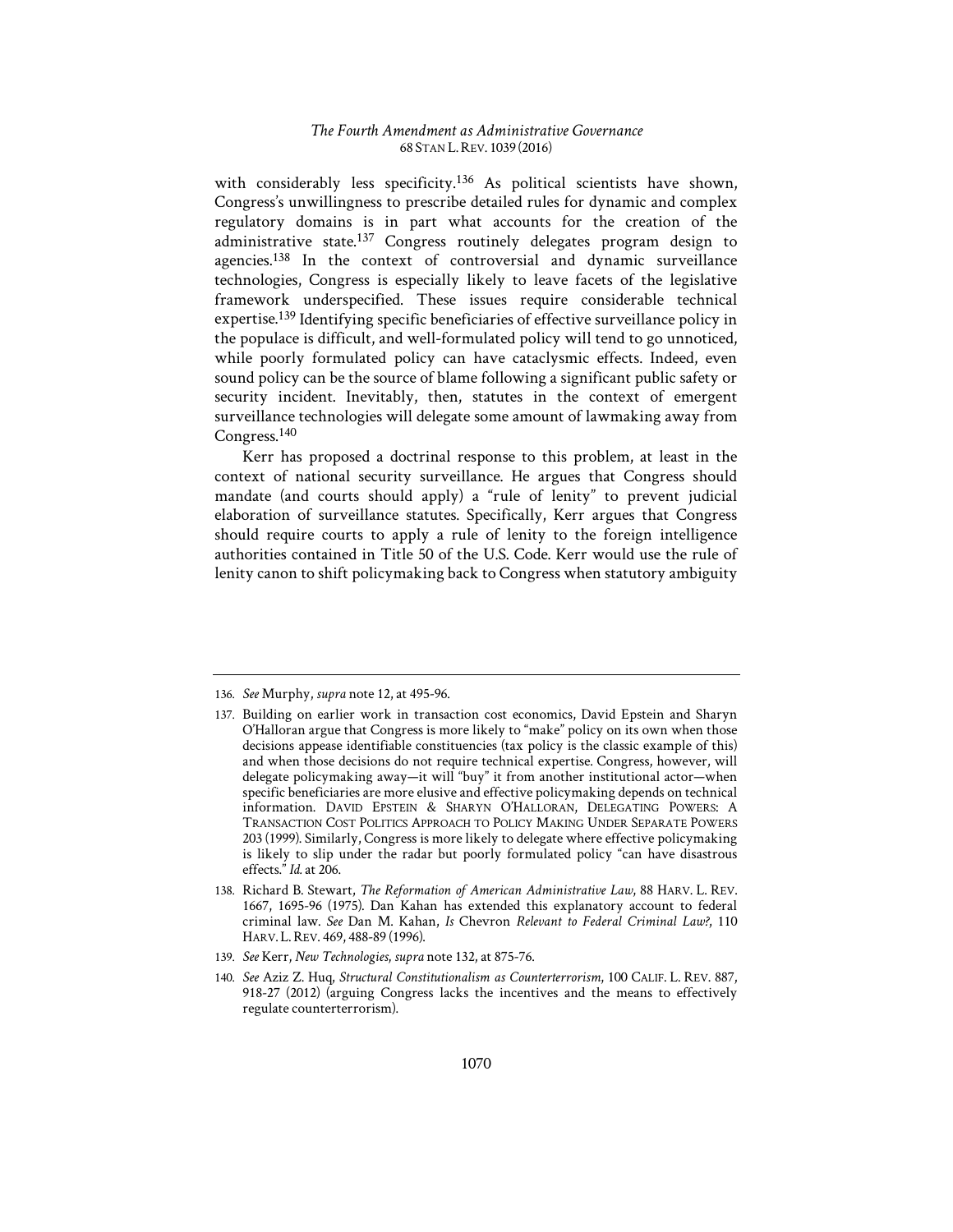arises.141 He argues that a rule of lenity would create greater transparency and more democratically accountable surveillance.<sup>142</sup>

I share Kerr's desire for greater transparency and accountability in surveillance lawmaking. I also agree with him that courts are ill equipped to comprehensively craft the legal rules governing surveillance in the first instance. But I have grave doubts about putting Congress alone in the driver's seat.<sup>143</sup> Congress might step in to create or prohibit a politically salient surveillance authority, as it recently did in connection to the section 215 program under FISA.144 But Congress is not well suited to micromanage program design and implementation through statutes alone. Even if Congress did legislate at the level of specificity that would be necessary to give meaningful guidance, those policy choices would quickly become obsolete. Kerr himself emphasizes that surveillance technologies are dynamic. Congress has not shown a willingness to perpetually update statutes to adapt to technological change.145 Even if Congress were inclined to do so in the context of surveillance, legislation is too cumbersome a tool to create detailed rules when technology is in flux.<sup>146</sup> Finally, Congress is simply incapable of anticipating the full range of legal questions that a program of surveillance will present over time.

The technologically complex and necessarily iterative process of giving content to Fourth Amendment protections is illustrated by the discovery of multiple-communication transactions being collected under the section 702 program. As detailed above, section 702 authorizes foreign intelligence collection of the content of Internet communications, under certain circumstances, when the target is "reasonably believed to be located outside the

<sup>141.</sup> Kerr, *Rule of Lenity*, *supra* note 132, at 1514-15. Kerr limits the rule of lenity proposal to foreign intelligence surveillance, but he has advanced a broader version of this argument in other work. See Orin S. Kerr, *Technology*, *Privacy*, and the Courts: A Reply to *Colb and Swire*, 102 MICH. L. REV. 933, 940 (2004) ("The combination of judicial caution in the constitutional area and judicial boldness in the statutory area might lead to an optimal solution. Courts could further Fourth Amendment values by protecting privacy through statutory construction.").

<sup>142.</sup> *See* Kerr, *Rule of Lenity*, *supra* note 132, at 1514-15.

<sup>143.</sup> *See* Murphy, *supra* note 12, at 537; Sklansky, *supra* note 12, at 228. Given the political economy of surveillance discussed in the text, it also seems unlikely that Congress would create such a rule of lenity canon for national security surveillance.

<sup>144.</sup> *See* USA FREEDOM Act of 2015, Pub. L. No. 114-23, 129 Stat. 268 (2015); *see also infra* note 221 and accompanying text.

<sup>145.</sup> *See, e.g.*, Jody Freeman & David B. Spence, *Old Statutes, New Problems*, 163 U. PA. L. REV. 1, 2 (2014).

<sup>146.</sup> *See, e.g.*, Adrian Vermeule, *Optimal Abuse of Power*, 109 NW.U. L. REV. 673, 683-84 (2015) ("Legislative institutions are structurally incapable of supplying policy change at the necessary rates, a point made by students of constitutional law as radically dissimilar as Chief Justice Harlan Fiske Stone and Carl Schmitt." (footnote omitted)).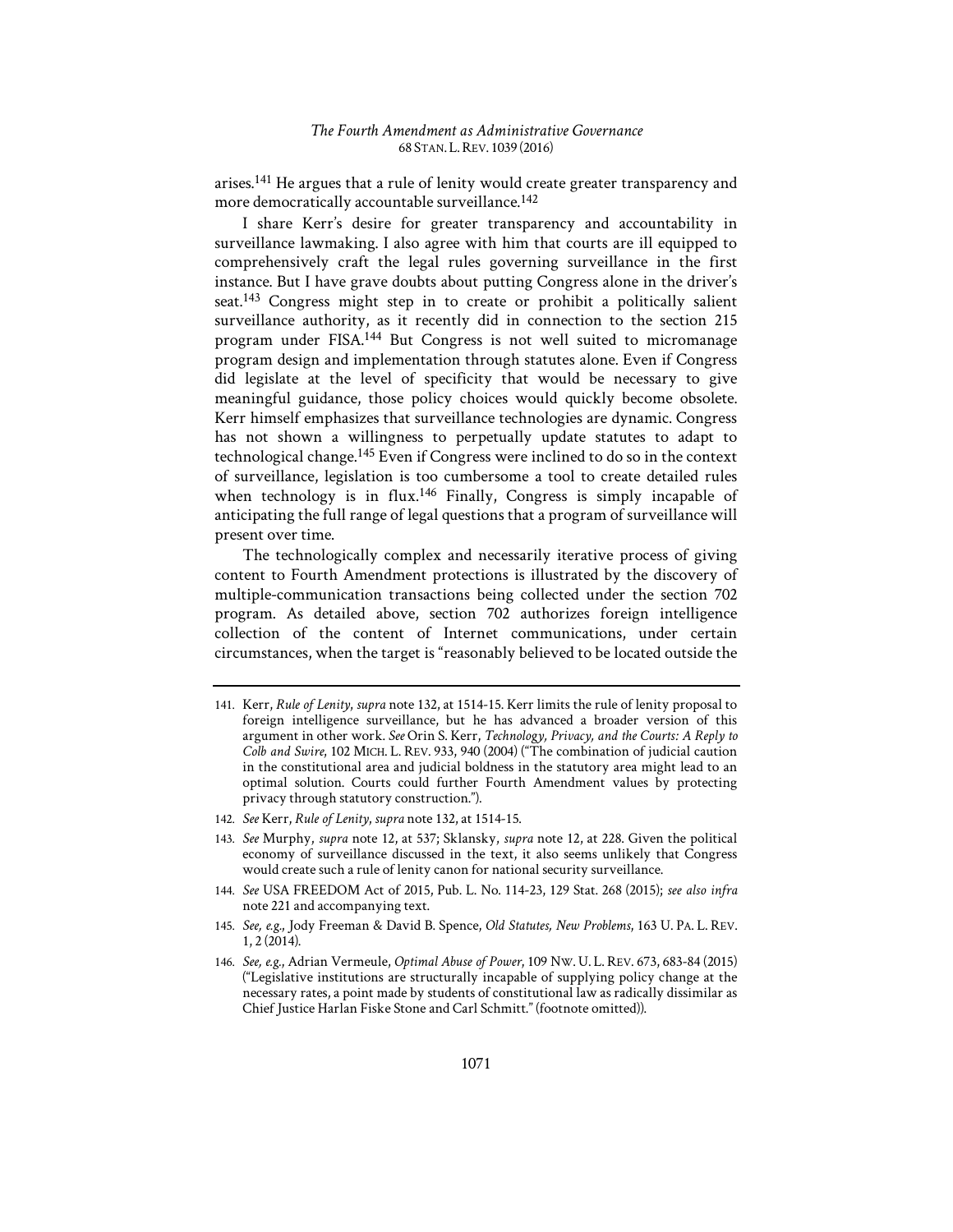United States."147 FISA requires the executive to conduct section 702 collection pursuant to targeting and minimization procedures approved by the FISC. "Upstream collection" under section 702 requires providers who control the telecommunications "backbone" to intercept communications while they are still in transit.148 The procedures previously submitted by the executive and approved by the FISC had authorized the NSA to acquire, through upstream collection, certain discrete communications regarding a target such as e-mails to, from, or "about" that target.<sup>149</sup>

But in 2011, officials in the intelligence community reportedly discovered and revealed to the FISC that any single transaction acquired as part of the NSA's upstream collection might actually include a bundle of different communications, some of which are wholly unrelated to the designated target.150 Imagine an attempt to collect a particular e-mail about a foreign intelligence target that results in the acquisition of a bundle of communications, only one of which is about the target.151 It simply was not technologically feasible to exclude the other (irrelevant) communications.152

The revelation "fundamentally alter[ed]" prior understandings about the actual scope of upstream collection.<sup>153</sup> Prior to this discovery in 2011, there was not even a term for the type of collection that was occurring—what the government now labeled "Multiple-Communication Transactions" (MCTs).154 The revelation that upstream collection contained MCTs eroded two underpinnings of the FISC's prior Fourth Amendment and statutory analysis.155 First, whereas the court had previously understood that the NSA would not acquire any communications where the sender and recipients were located inside the United States, the court now understood that separating out and preventing such acquisition was not technologically feasible. Instead, the NSA was acquiring tens of thousands of these "wholly domestic

- 149. *See* PCLOB SEC. 702REPORT, *supra* note 56, at 7.
- 150. Redacted, 2011 WL 10945618, at \*5.

152. Redacted, 2011 WL 10945618, at \*10.

<sup>147. 50</sup> U.S.C. § 1881a(a) (2014).

<sup>148.</sup> *See* Redacted, 2011 WL 10945618, at \*11 (FISA Ct. Oct. 3, 2011). Under a second type of section 702 collection, "PRISM collection," the government provides a "selector," like an email address, to a U.S.-based communications provider such as an Internet service provider (ISP), and the ISP gives communications to or from that selector to the government. *See* PCLOB SEC. 702 REPORT, *supra* note 56, at 7.

<sup>151.</sup> *See* PCLOB SEC. 702 REPORT, *supra* note 56, at 125 (distinguishing a "single, discrete communication, like a single email" from a transaction that "contain[s] a number of different individual communications").

<sup>153.</sup> *Id.* at \*15.

<sup>154.</sup> *Id.* at \*27-28.

<sup>155.</sup> *Id.* at \*32.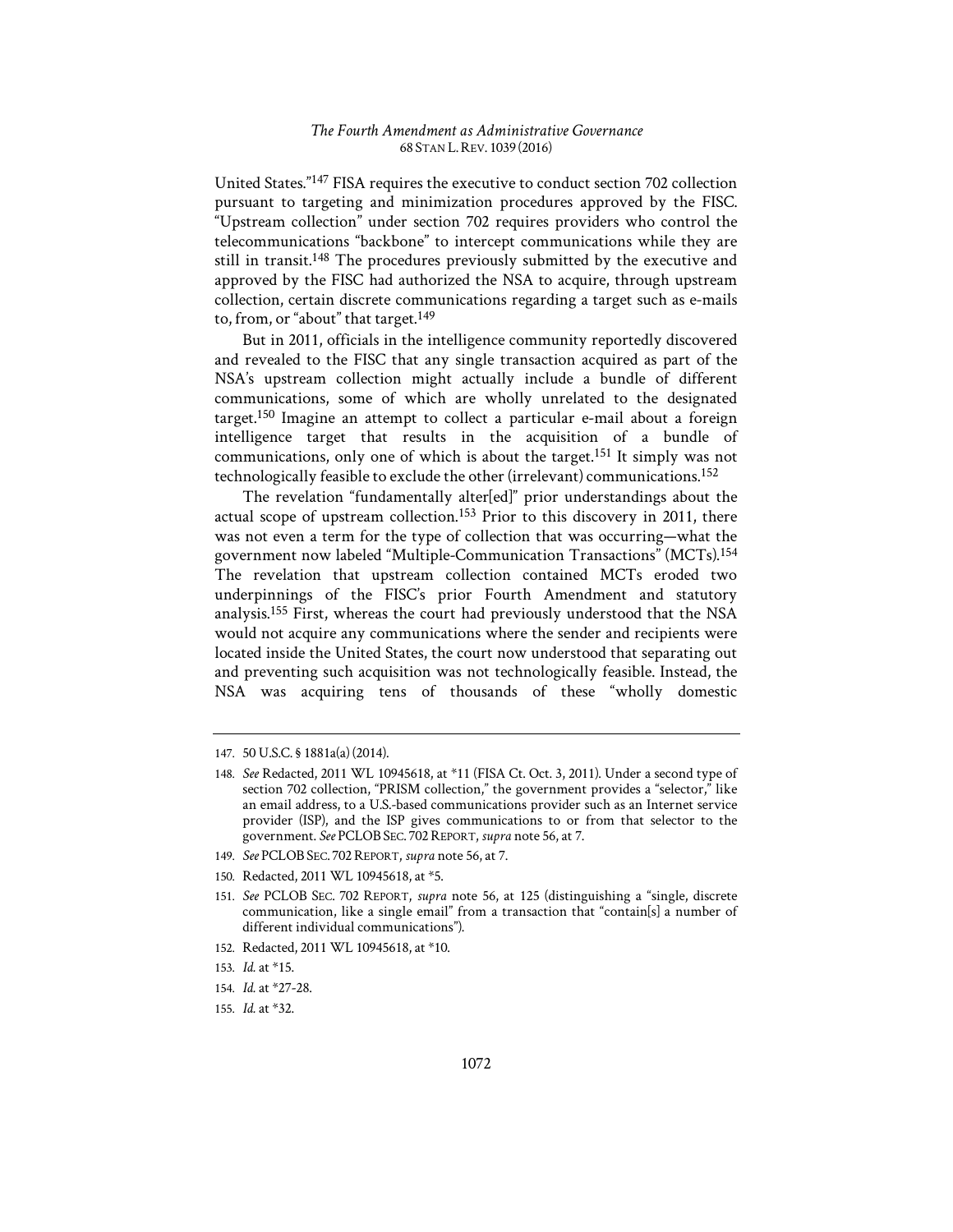communications."156 Second, while the court had previously understood that the NSA's upstream collection would only acquire communications with U.S. persons or persons inside the United States when a communication was to, from, or "about" a target, the court now understood that wholly unrelated communications with U.S. persons or those inside the United States were getting swept up in the MCTs.157 The revised technological understanding required fundamental rethinking of the legal rules governing the program.158

Rather than taking the normative project of surveillance governance outside of the Fourth Amendment, a more integrated framework could leverage administration and administrative law to enable an iterative, but still legally and politically accountable, process of program design and implementation.159 A Fourth Amendment framework more attuned to administration can achieve a more transparent and participatory surveillance lawmaking without depending on Congress alone to resolve ambiguity or plug accountability gaps at every turn. And it can preserve a constitutional foothold for courts to intervene to protect interests underrepresented in the political and administrative process.160

<sup>156.</sup> *Id.* at \*33.

<sup>157.</sup> *Id.* at \*35-36. The court was unable to quantify the precise effects on Fourth Amendment interests. *See id.* at \*36 ("On the current record, it is difficult to assess how many MCTs acquired by NSA actually contain a communication of or concerning a United States person, or a communication to or from a person in the United States." (footnote omitted)). But it noted that the "NSA is likely acquiring tens of thousands of discrete communications of non-target United States persons and persons in the United States, by virtue of the fact that their communications are included in MCTs selected for acquisition by NSA's upstream collection devices." *Id.* at \*37.

<sup>158.</sup> *See* Daphna Renan, *The FISC's Stealth Administrative Law*, *in* GLOBAL INTELLIGENCE OVERSIGHT: GOVERNING SECURITY IN THE TWENTY-FIRST CENTURY 121, 123-30 (Zachary K. Goldman & Samuel J. Rascoff eds., 2016) (exploring the process that unfolded in the FISC). For an argument that "about" collection and the interception of entirely domestic communications through MCTs "pushes the NSA's actions beyond constitutional boundaries," see Laura K. Donohue, *Section 702 and the Collection of International Telephone and Internet Content*, 38 HARV.J.L.&PUB. POL'Y 117, 265 (2015).

<sup>159.</sup> *See* Simon, *supra* note 30, at 69 (rejecting "strong distinction" between program design and program implementation in contemporary administration and arguing that relationship is interactive and iterative).

<sup>160.</sup> *See* United States v. Carolene Prods. Co., 304 U.S. 144, 152 n.4 (1938); JOHN HART ELY, DEMOCRACY AND DISTRUST: A THEORY OF JUDICIAL REVIEW 75-77, 172-73 (1980). For explorations of political process theory in the context of the Fourth Amendment and criminal procedure more generally, see, for example, Donald A. Dripps, *Criminal Procedure, Footnote Four, and the Theory of Public Choice; Or, Why Don't Legislatures Give a Damn About the Rights of the Accused?*, 44 SYRACUSE L. REV. 1079, 1079-81 (1993); and Christopher Slobogin, *supra* note 25, at 1745-58.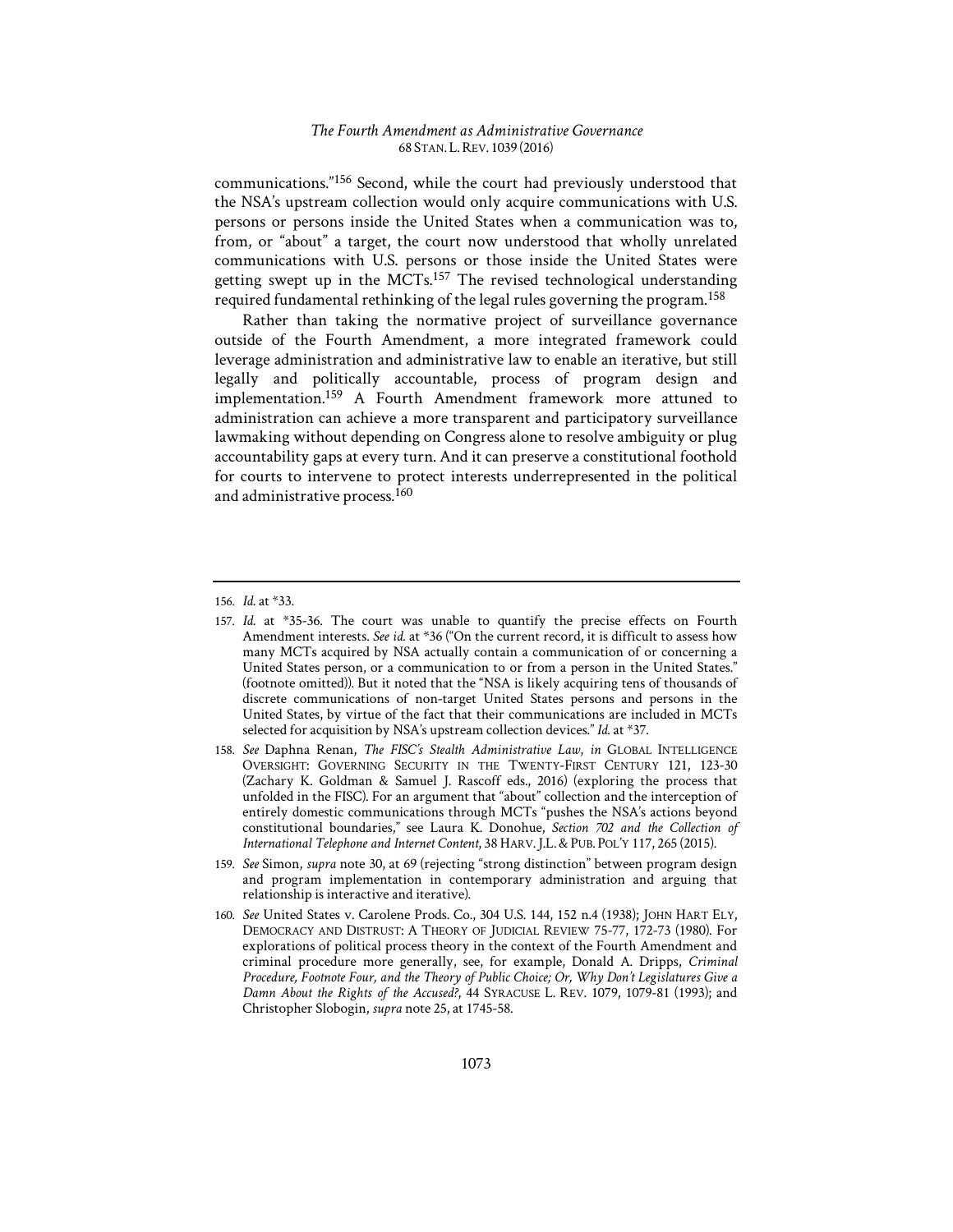#### C. The Promise of a More Integrated Framework

Programmatic surveillance poses two core problems for the Fourth Amendment that are archetypal problems of administrative law. First, how do we bring the administrative actors that design and implement surveillance programs into line with a set of external values in a world of inherently underspecified legal mandates? Second, how do we make those agencies' inevitable lawmaking legitimate? These are two of the defining problems of administrative law.161

Under the traditional approach to the Fourth Amendment, discretion is often said to begin where the law has run out.162 Administrative law, by contrast, embraces a set of normative commitments: to regularize, rationalize, and make accountable the exercise of administrative discretion.163 Administrative law seeks to reconcile administrative action—including and especially policymaking in complex and controversial policy domains—with legal and political constraint; it strives to confer legitimacy on the exercise of administrative power.<sup>164</sup> These, of course, are goals, underrealized in administrative law itself. This is especially true as the organization of the administrative state has diverged from core understandings underlying the "canonical" administrative law doctrines.165 Yet administrative law is more present and more nuanced than those canonical doctrines would suggest,<sup>166</sup>

- 162. *See, e.g.*, Bowers, *supra* note 33, at 992 (suggesting that criminal procedure doctrine "just move[s] sovereign choice indoors—into a defined legal box," but "[w]ithin that box, the arresting officer remains almost free to pick and choose between probabilistic offenders and conventional enforcement means").
- 163. *See* David J. Barron & Todd D. Rakoff, *In Defense of Big Waiver*, 113 COLUM. L. REV. 265, 266-67 (2013). Jerry Mashaw describes "the accountability system for administrative officials" as "span[ning] three domains"—political accountability to elected officials, legal accountability, and administrative accountability. MASHAW, *supra* note 161, at 8.
- 164. *See, e.g.*, Jon D. Michaels, *An Enduring, Evolving Separation of Powers*, 115 COLUM. L. REV. 515, 532 (2015) ("Administrative law, at root, is the process by which otherwiseunencumbered agency officials are legally and politically constrained in an effort to prevent abuse and to confer legitimacy on the power that is exercised.").
- 165. *See* Simon, *supra* note 30, at 61-63 (labeling doctrines of judicial review of agency rulemaking and adjudication as "'canonical' administrative law" and describing the limited ability of those doctrines to effectuate judicial control over contemporary administration).

<sup>161.</sup> *See* DANIEL R. ERNST, TOCQUEVILLE'S NIGHTMARE: THE ADMINISTRATIVE STATE EMERGES IN AMERICA, 1900-1940, at 7-8 (2014); JERRY L. MASHAW, CREATING THE ADMINISTRATIVE CONSTITUTION: THE LOST ONE HUNDRED YEARS OF AMERICAN ADMINISTRATIVE LAW 8 (2012).

<sup>166.</sup> *See id.*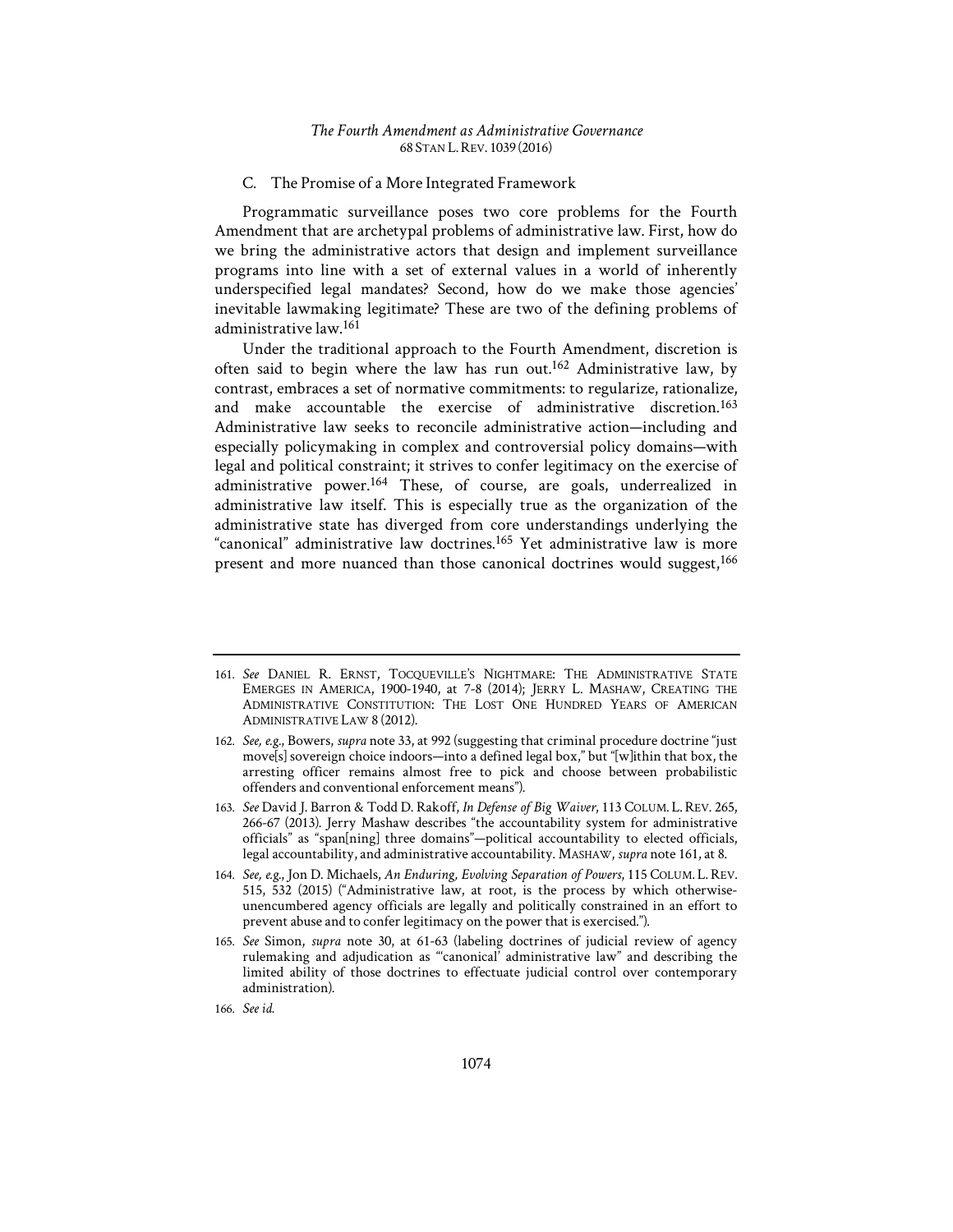and scholars and practitioners alike continue to refine both the goals of transparency and legitimacy and the mechanisms available to achieve them.167

Administration and administrative law can interact with the Fourth Amendment in a few different ways. I explain three potential relationships briefly here and then proceed to develop each in turn. First, administrative law has developed a conception of the court-agency relationship that can be integrated into doctrines of constitutional criminal procedure. Rather than designing every legal rule in the first instance, courts can supervise surveillance program design and implementation by agencies. And courts can use information generated by agencies to facilitate a more programmatic review of constitutional reasonableness under the Fourth Amendment. Courts can also use constitutional criminal procedure's core remedy to incentivize more systemic oversight by other actors. In these ways, administrative law *as an analogy* can help courts make the doctrines of constitutional criminal procedure more attentive to administration and more responsive to the challenges posed by programmatic surveillance.

Second, administrative law *as law* provides courts with a mechanism independent from constitutional criminal procedure to govern surveillance as institutionalized policymaking. Subconstitutional doctrines of administrative law, rooted in framework legislation like the APA or FISA, could offer a different point of entry for courts into surveillance governance. While recent amendments to FISA have taken some important steps in this direction, the FISC continues to operate around a warrant framework that impedes the development of a more resilient administrative Fourth Amendment law. Reimagining the FISC as an administrative law court brings into view important questions about that interinstitutional design.

Ultimately, however, judicial review itself is limited as a mechanism to govern programmatic surveillance. At its core, Fourth Amendment reasonableness is about interest balancing. It is about ensuring that governmental intrusions into privacy are justified both at inception and over time. An administrative overseer can engage in a type of Fourth Amendment interest balancing that is more holistic, more granular, and more grounded in data than the interest balancing that courts considering Fourth Amendment reasonableness have been willing to undertake. This is in part because a centralized administrative overseer is uniquely able to obtain and synthesize a range of technologically complex and rapidly changing information, from different types of administrative actors (such as lawyers, policymakers, and

<sup>167.</sup> *See* Farber & O'Connell, *supra* note 30, at 1180 (proposing reforms "to help reduce the gap between [administrative law] theory and practice"); Metzger, *supra* note 14, at 1840 (arguing that supervision is "increasingly the linchpin for achieving accountability"); Simon, *supra* note 30, at 64 (arguing for conception of "democratic legitimacy in terms of oversight" rather than prior authorization).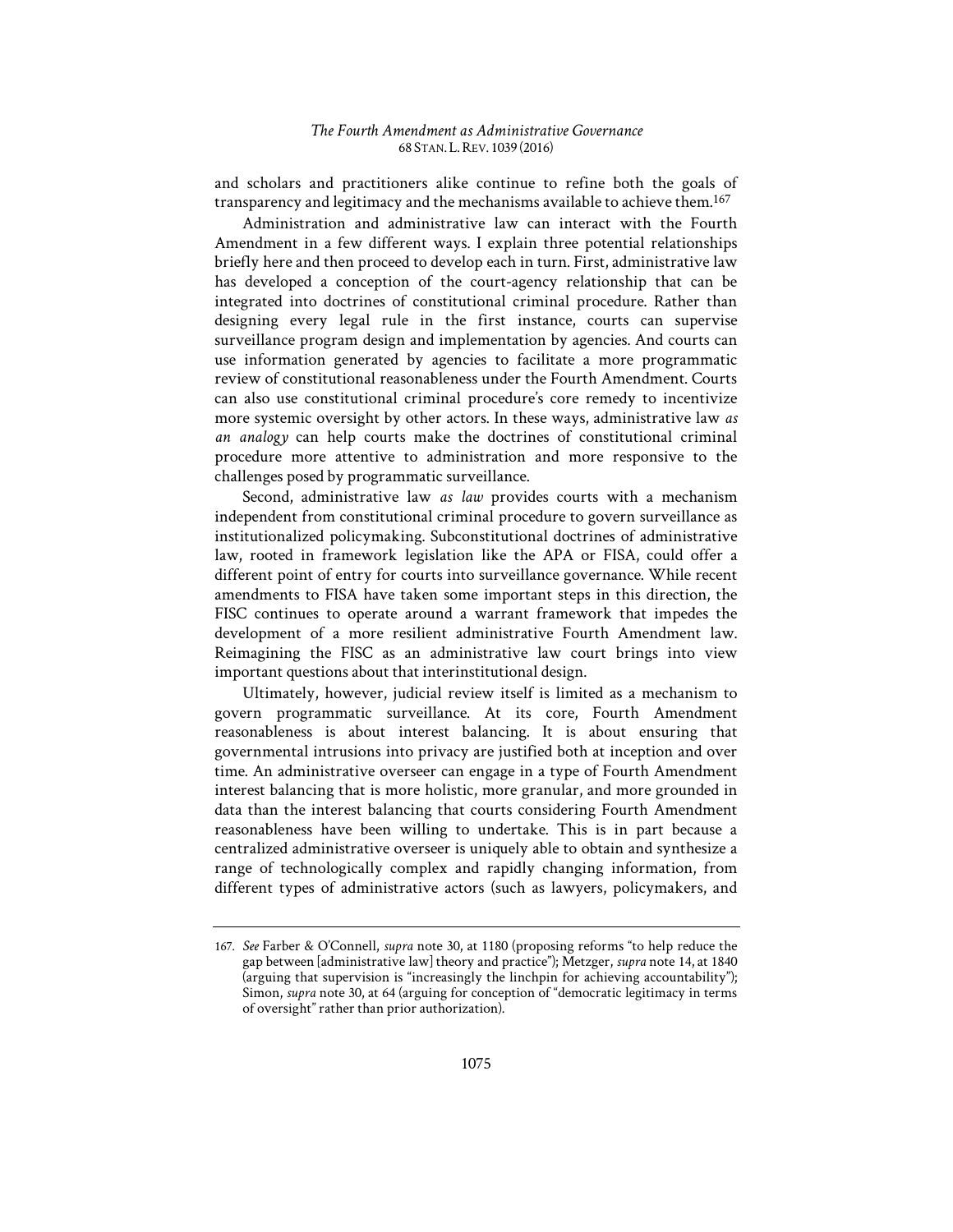technologists) at different agencies, about overlapping and interacting administrative authorities and constraints.168 Administrative oversight, then, can be more iterative and interactive than judicial review, more steeped in both organizational practice and operational facts, and more adaptive to technological change.

A grave risk with any use of administrative mechanisms in governance is runaway agencies distorting legal authorities or otherwise circumventing the democratic process. This is an enduring problem for the administrative state. It might be especially acute in the context of the Fourth Amendment, for search and seizure law constructs vital bulwarks in a world of ever-increasing surveillance capacity.<sup>169</sup> Agencies—and therefore administrative overseers are also more dependent than courts on political benefactors.170 An agency's on-the-ground abilities turn in large part on politically contingent budgets,<sup>171</sup> leadership appointments,<sup>172</sup> and relational institutional power.<sup>173</sup> This might mean that an agency will be more responsive to political pressures or more attentive to political constraints than a court, and it certainly means that an agency's effective power can be significantly undermined by Congress, a sitting President, or agency heads.<sup>174</sup> The same circumstances that make an administrative overseer more attuned to institutional and organizational practice may also make it more difficult for an administrative overseer to exercise independent judgment, especially on high-stakes security questions. There are design-related responses that can diminish, though they certainly do not eliminate, these concerns.175

- 168. *See, e.g.*, Cass R. Sunstein, *The Most Knowledgeable Branch*, 164 U. PA. L. REV. (forthcoming August 2016) (manuscript at 1-5, 11-12), http://ssrn.com/abstract =2630726.
- 169. Some scholars have suggested that distrust of executive power is a Fourth Amendment "first principle." *See* Ku, *supra* note 33, at 1326; Carol S. Steiker, *"First Principles" of Constitutional Criminal Procedure1: A Mistake?*, 112 HARV. L. REV. 680, 686 (1999) (book review) (discussing and building on earlier works of Telford Taylor and Tracey Maclin).
- 170. *See, e.g.*, Elena Kagan, *Presidential Administration*, 114 HARV. L.REV. 2245, 2246-48 (2001).
- 171. See, e.g., Rachel E. Barkow, *Insulating Agencies: Avoiding Capture Through Institutional Design*, 89 TEX. L. REV. 15, 42-45 (2010) (discussing the roles of financial resource allocation and budgeting in agency design and agency decisionmaking).
- 172. See, e.g., Anne Joseph O'Connell, *Vacant Offices: Delays in Staffing Top Agency Positions*, 82 S.CAL. L.REV. 913, 920-21 (2009).
- 173. *See, e.g.*, Eric Lichtblau, *Tighter Lid on Records Threatens to Weaken Government Watchdogs*, N.Y.TIMES (Nov. 27, 2015), http://nyti.ms/1jncxLc.
- 174. *See id.*
- 175. *See, e.g.*, Barkow, *supra* note 171, at 17; Schlanger, *supra* note 29, at 54-56; Sinnar, *supra* note 16, at 1082.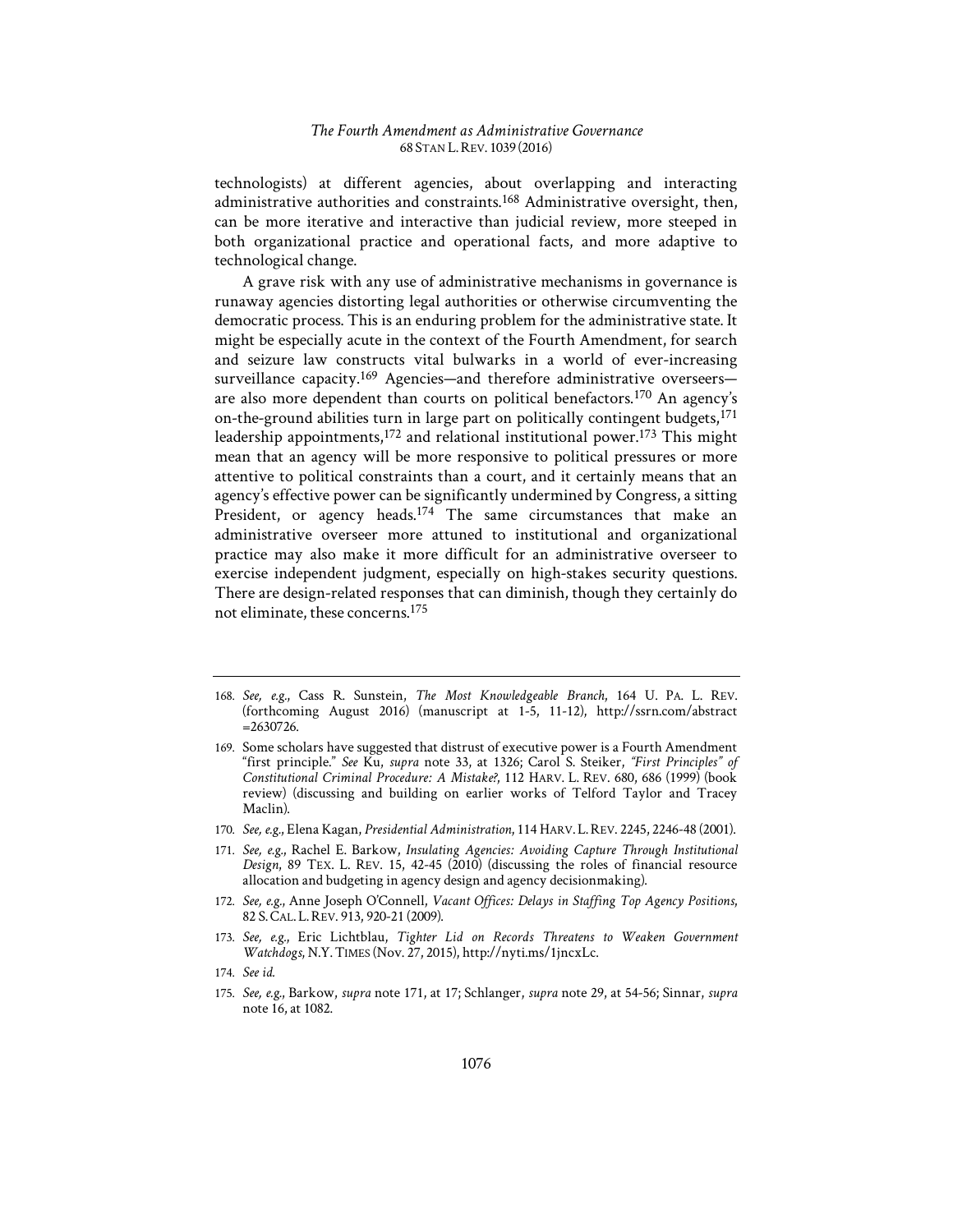Administrative implementation of the Fourth Amendment, therefore, should not displace judicial oversight. A realistic approach to surveillance governance must be layered and interactive. In what follows, I offer an initial sketch of what this more integrated framework might look like in three steps, using administrative law as an analogy, as law, and as agency design. Each approach on its own offers only a partial response to the challenges that programmatic surveillance poses for the Fourth Amendment. Administrative law-as-analogy, for example, can only offer doctrinal moves to bolster constitutional reasonableness when the activity in question is found to constitute a Fourth Amendment "search." Administrative law-as-law can enable courts to skirt the difficult question of pinpointing precisely when cumulative surveillance activity amounts to a Fourth Amendment "search," but it requires framework legislation that provides a basis for subconstitutional review by a court. And an agency overseer, in addition to the limitations detailed above, depends on courts or political overseers to provide meaningful baselines against which the agency should evaluate surveillance practice. Our potential institutional checks are flawed, incomplete, and interdependent; we make the most of them by using them in combination.<sup>176</sup>

## **III. Administration "Inside" Constitutional Criminal Procedure**

This Part explores how constitutional criminal procedure can better leverage administration to respond to programmatic surveillance. Part III.A argues that courts should use constitutional reasonableness review to supervise programmatic safeguards designed in the first instance by the agencies. Part III.B shows how courts can calibrate their use of constitutional remedies to incentivize and superintend extrajudicial mechanisms for more systemic accountability and constraint.

## A. Administrative Law as an Analogy for Fourth Amendment Law

Administrative law suggests a different conception of agency discretion and judicial deference to be integrated into constitutional criminal procedure. Consider the *Chevron*-*Mead* framework of administrative law. Under *Chevron*, the agency's choice among reasonable policies, consistent with the statutory

<sup>176.</sup> This, of course, is a central insight of separation of powers theory. And it has been extended and translated to the institutional and administrative levels. *See, e.g.*, William N. Eskridge Jr., *Expanding Chevron's Domain: A Comparative Institutional Analysis of the Relative Competence of Courts and Agencies to Interpret Statutes*, 2013 WIS. L. REV. 411, 428- 29; Neal Kumar Katyal, *Internal Separation of Powers: Checking Today's Most Dangerous Branch from Within*, 115 YALE L.J. 2314 (2006); Gillian E. Metzger, *The Interdependent Relationship Between Internal and External Separation of Powers*, 59 EMORY L.J. 423 (2009); Rubin, *supra* note 25, at 1397-98, 1412.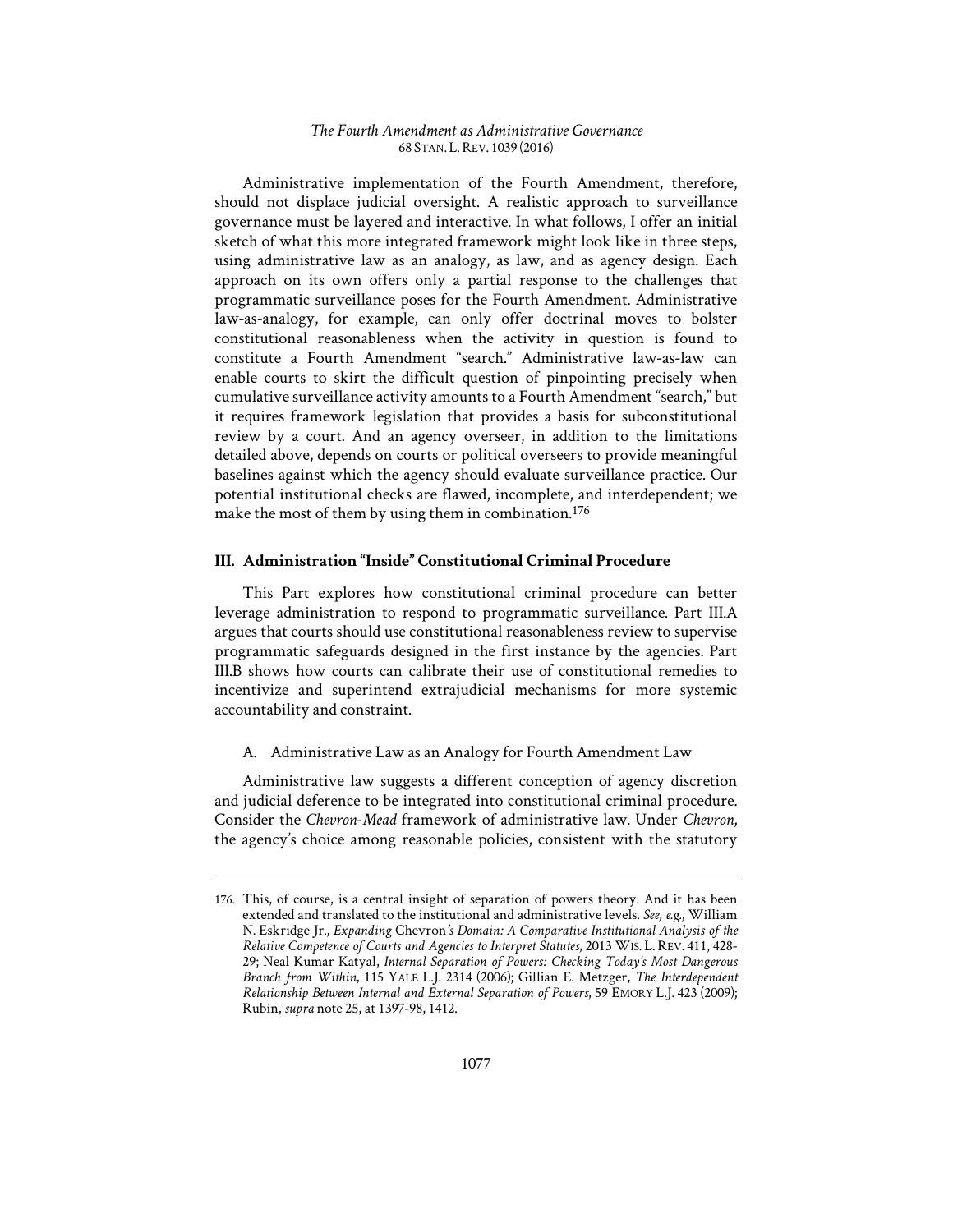scheme, prevails even if the court would have made a different decision in the first instance.177 In *United States v. Mead Corp.*, the Court held that *Chevron* deference applies only where the agency acts with the "force of law" in construing a statute that it is charged with administering.<sup>178</sup> As a practical matter, when an agency acts with the force of law, two things are likely to happen. Power inside the agency will tend to be allocated *up*—that is, to more senior-level officials.<sup>179</sup> *Mead* also will allocate power *out* by creating participatory opportunities. This is because acting with legal force under the APA often (though not always) will mean acting pursuant to notice-andcomment rulemaking.180 Whether deliberately or incidentally, then, *Mead* creates a mechanism for courts to use other actors as their more expert proxies on the front end of agency policymaking.181 Courts create opportunities for their proxies to influence agency decisionmaking ex ante by rewarding participatory decisionmaking with greater deference ex post. Rather than simply substituting the agency's judgment for that of the court, *Mead* enhances administrative governance by calibrating judicial deference to a more accountable administrative process.

This approach to deference in administrative law—as a judicial tool for enhancing governance by agencies—can provide a useful analogy for Fourth Amendment law. In contrast to scholars who argue that deference should limit

<sup>177.</sup> *See* Chevron U.S.A. Inc. v. Nat. Res. Def. Council, Inc., 467 U.S. 837, 845 (1984).

<sup>178. 533</sup> U.S. 218, 226-27 (2001) ("We hold that administrative implementation of a particular statutory provision qualifies for *Chevron* deference when it appears that Congress delegated authority to the agency generally to make rules carrying the force of law, and that the agency interpretation claiming deference was promulgated in the exercise of that authority.").

<sup>179.</sup> *See* David J. Barron & Elena Kagan, *Chevron's Nondelegation Doctrine*, 2001 SUP. CT. REV. 201, 237; Elizabeth Magill & Adrian Vermeule, *Allocating Power Within Agencies*, 120 YALE L.J. 1032, 1061-63 (2011).

<sup>180.</sup> Notice-and-comment rulemaking is not a requirement for *Chevron* deference under *Mead*. *See Mead*, 533 U.S. at 227 ("Delegation of [the authority to act with the 'force of law'] may be shown in a variety of ways, as by an agency's power to engage in . . . notice-and-comment rulemaking, or by some other indication of a comparable congressional intent."); *see also* Barnhart v. Walton, 535 U.S. 212, 221 (2002) ("[T]he fact that the Agency previously reached its interpretation through means less formal than 'notice and comment' rulemaking does not automatically deprive that interpretation of the judicial deference otherwise its due." (citation omitted)). But agencies often resort to it because notice-and-comment rulemaking is a reliable marker of the type of agency action to which *Chevron* applies.

<sup>181.</sup> *See* Stephenson, *supra* note 15, at 1446-47, 1453 (indicating that agency overseers, such as courts, can discourage or encourage agencies to pursue certain avenues of research through burdens of proof or by refusing to consider certain types of evidence); *see also* Catherine M. Sharkey, *Federalism Accountability1: "Agency-Forcing" Measures*, 58 DUKE L.J. 2125 (2009) (arguing that courts can better use information-forcing tools of administrative process to enhance their own preemption determinations).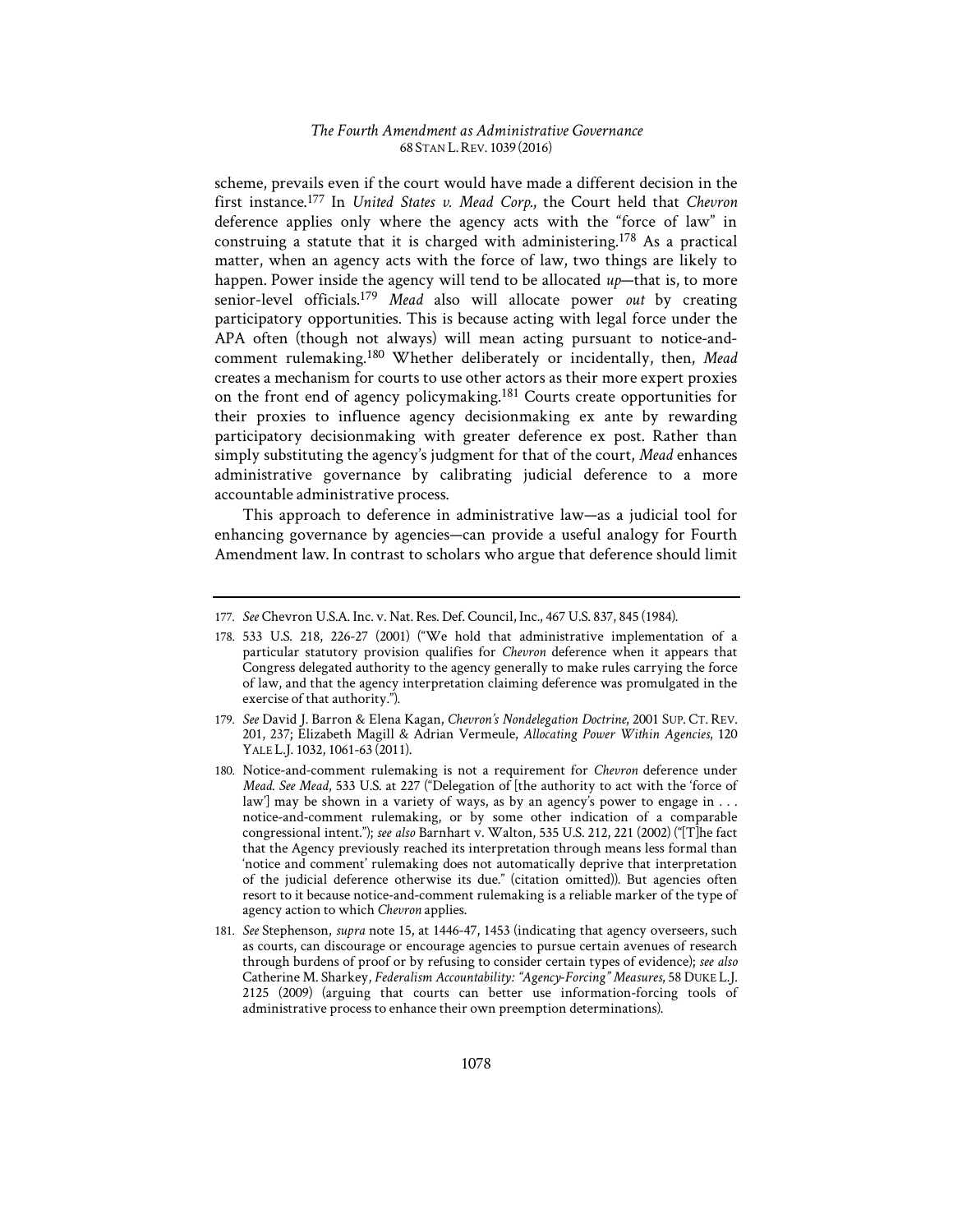the scope of the Fourth Amendment,182 administrative law suggests a way to embrace a more expansive Fourth Amendment right but to reshape the court's interaction with extrajudicial overseers.183 Administrative law, first, suggests a space for congressional authorization and policy innovation and interstitial elaboration by agencies, but within substantive legal boundaries policed by courts. Administrative law, second, shows how courts can exercise different types of doctrinal oversight, policing both the content of constitutional reasonableness at the boundaries and the processes of reasonableness inside that zone. Finally, administrative law suggests limits to the types of surveillance lawmaking that agencies should be permitted to undertake absent congressional specification.

Jurists, scholars, and an engaged public will debate the right answer at each of these steps. Indeed, each is a source of ongoing and lively debate in administrative law itself. But administrative law-as-analogy helps to identify and disentangle relevant questions and considerations for Fourth Amendment reasonableness review, and it offers building blocks for a more integrated approach to search and seizure regulation from "inside" constitutional criminal procedure.

## 1. Structural and systemic dimensions of reasonableness

There currently are two crosscurrents in Fourth Amendment law. On one account, the content of the Fourth Amendment right is independent of statutory and administrative mooring. The approach is reflected, for example, in the Court's opinion in *City of Ontario v. Quon*. 184 Quon was a police officer who argued that his supervisors' review of his private text messages on a police department beeper violated the Fourth Amendment.185 One of his constitutional arguments was that the police department's search of his beeper could not be "reasonable" under the Fourth Amendment because it violated the Stored Communications Act.186 The Court dismissed this argument

<sup>182.</sup> *See, e.g.*, Kerr, *New Technologies*, *supra* note 132, at 805-06.

<sup>183.</sup> *See* Eric Berger, *Individual Rights, Judicial Deference, and Administrative Law Norms in Constitutional Decision Making*, 91 B.U. L. REV. 2029, 2035 (2011) ("[C]ourts considering constitutional challenges to agency action should not defer reflexively without inquiring more carefully into the administrative framework within which the agency has operated."); *cf.* Samuel Issacharoff & Richard H. Pildes, *Between Civil Libertarianism*  and Executive Unilateralism: An Institutional Process Approach to Rights During Wartime, 5 THEORETICAL INQUIRIES L. 1, 5 (2004) (arguing that in "extreme security contexts," courts use "a process-based, institutionally-oriented" framework to shift responsibility toward joint action by political branches).

<sup>184. 560</sup> U.S. 746 (2010).

<sup>185.</sup> *Id.* at 750.

<sup>186.</sup> *See id.* at 764.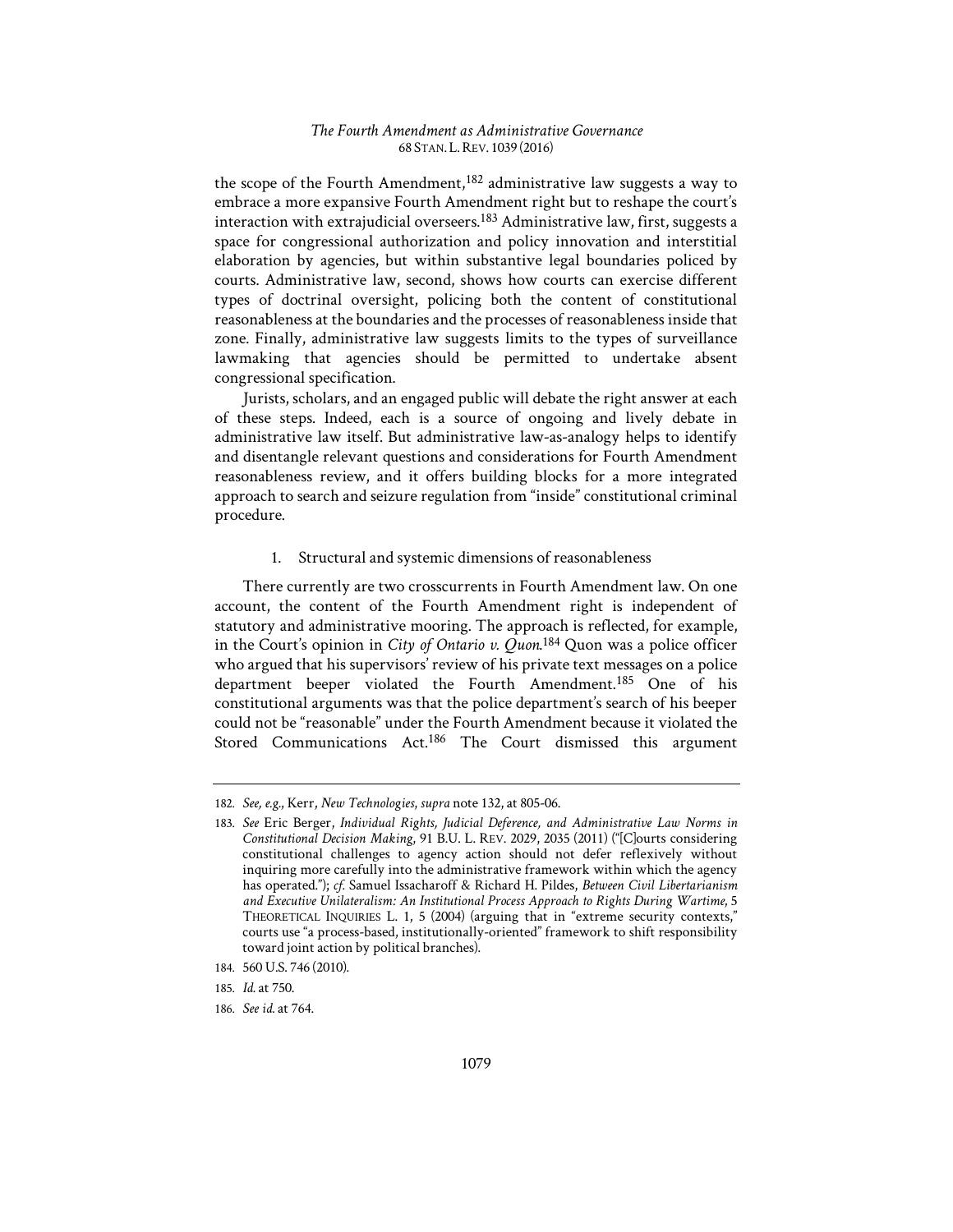summarily. An otherwise reasonable search could not be rendered unreasonable under the Fourth Amendment, the Court explained, through violation of a statutory safeguard.187 *Quon* follows in a long line of cases rejecting the idea that a violation of statute or agency protocol can undermine or cut against a finding of Fourth Amendment reasonableness.188 Reasonableness, on this view, lacks a structural dimension; it is an exercise of judicial interest balancing devoid of interbranch considerations.

A different approach to Fourth Amendment reasonableness emerges from what today's doctrine has labeled "special needs" cases. In earlier iterations of the doctrine, the Court closely scrutinized the availability of statutory and administrative constraints.189 In *Donovan v. Dewey*, for instance, the Court considered a constitutional challenge to a regulatory scheme authorizing the Labor Department to conduct warrantless inspections of mines under the Federal Mine Safety and Health Act.<sup>190</sup> The Court determined that "the statute's inspection program, in terms of the certainty and regularity of its application, provides a constitutionally adequate substitute for a warrant."191 The Court's analysis was not limited only to the statutory requirements but also to their elaboration through federal regulation. The Court emphasized that the legislation required the Secretary of Labor to develop the statutory standards with notice to mine operators.192 In *Dewey*, then, the content of the constitutional right was intertwined with the statutory and administrative structure. The Fourth Amendment right helped ensure that extrajudicial constraints—in the form of administrative procedure—were in place to cabin, regularize, and legitimate the exercise of discretion.193 The Court's cases governing roadblocks have similarly identified administrative guidelines as a

- 190. 452 U.S. 594, 596 (1981).
- 191. *Id.* at 603; *see also* New York v. Burger, 482 U.S. 691, 711 (1987) (holding that a statute closely regulating the vehicle dismantling industry provided a "constitutionally adequate substitute for a warrant" (quoting *Dewey*, 452 U.S. at 603)); United States v. Biswell, 406 U.S. 311, 315 (1972) (allowing administrative searches without a warrant if those searches were limited in "time, place, and scope").
- 192. *See Dewey*, 452 U.S. at 604.
- 193. *Cf.* ERNST, *supra* note 161, at 7-8 ("[T]he reformers [of the early twentieth century] . . . designed the principles of individual rights . . . into the administrative state [through administrative procedure].").

<sup>187.</sup> *See id.* This bifurcation of constitutional and administrative rules also manifests in administrative law doctrines. *See* Gillian E. Metzger, *Ordinary Administrative Law as Constitutional Common Law*, 110 COLUM. L. REV. 479 (2010) (describing and critiquing the separation).

<sup>188.</sup> *See, e.g.*, Virginia v. Moore, 553 U.S. 164, 168-69, 171 (2008); California v. Greenwood, 486 U.S. 35, 43 (1988); Oliver v. United States, 466 U.S. 170, 183-84 (1984).

<sup>189.</sup> *See* Eve Brensike Primus, *Disentangling Administrative Searches*, 111 COLUM. L. REV. 254, 269-70 (2011) (exploring the role of positive law in earlier iterations of administrative search doctrine).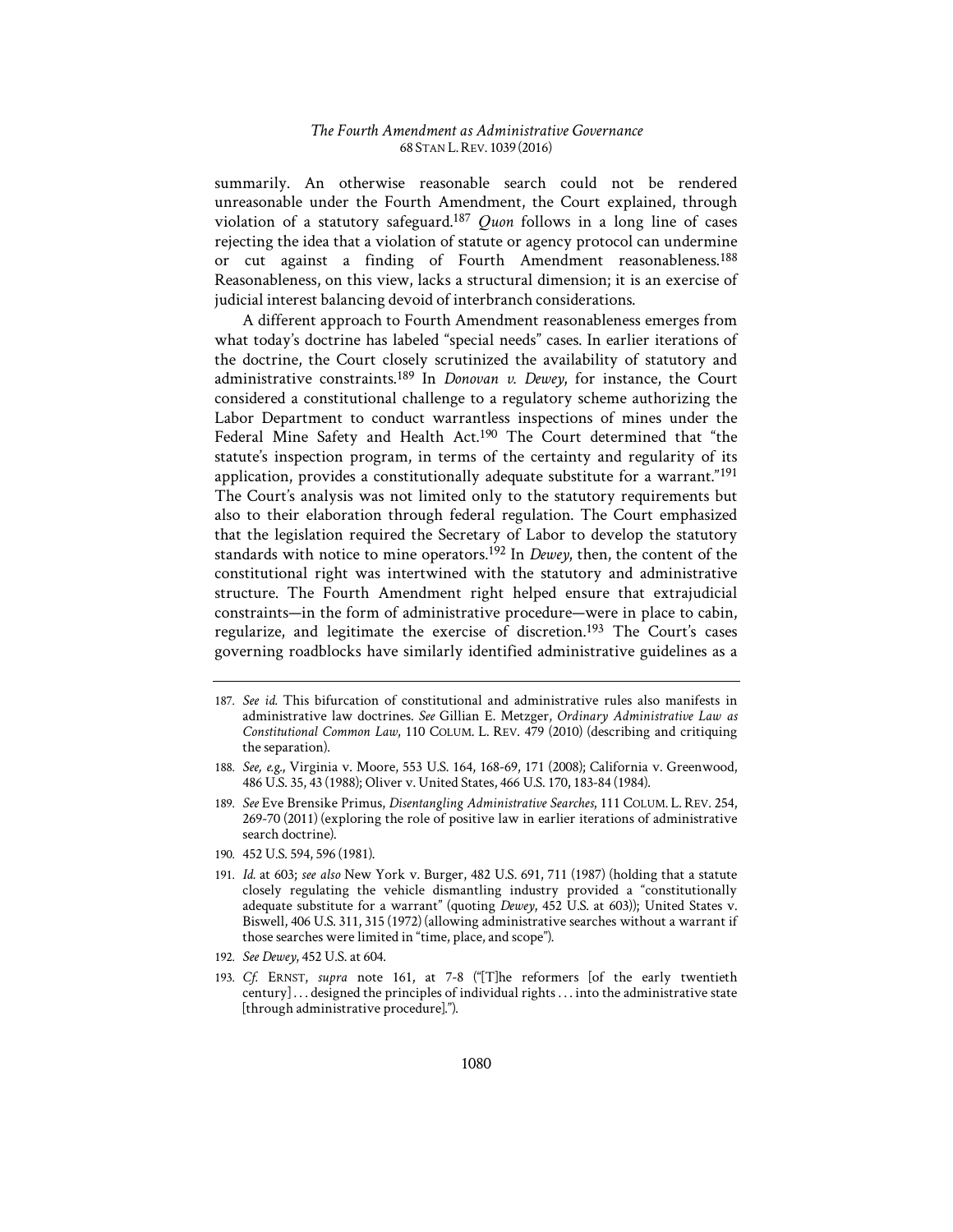source of constraint relevant to Fourth Amendment reasonableness.<sup>194</sup> As others have shown, however, the role of statutory and administrative constraints even in this sliver of doctrine has become more haphazard. The Court only occasionally recognizes statutory or administrative safeguards as relevant to reasonableness interest balancing under the Fourth Amendment.195

Moreover, the Court's framework is designed around a legal silo: there are investigatory searches and there are regulatory searches, and they require distinct forms of judicial oversight.<sup>196</sup> Investigatory searches generally require individualized suspicion and (depending on context) a warrant. The reasonableness of a "regulatory" search might turn on administrative constraints.197 What legal box one is in turns, according to the Court, on the "primary purpose" of the government's conduct—is it evidence gathering or some kind of "special need"? As Part I demonstrated, this approach fails to govern programmatic surveillance.

The Court should recognize a claim of *programmatic* unreasonableness under the Fourth Amendment, available in *both* investigatory and special needs searches. The question for a court under programmatic reasonableness review is not whether any particular encounter requires a warrant, but whether structures and processes are in place to adequately protect Fourth Amendment interests in the aggregate, over time, and in response to spillovers. Programmatic reasonableness would not focus exclusively or even primarily on the court's own balancing of privacy intrusions and governmental needs. The question is also whether and pursuant to what protections such a balance has been struck by the political branches.<sup>198</sup> Fourth Amendment reasonableness, on this view, is realized through interacting safeguards—a system that involves the coordinate branches.

If Fourth Amendment reasonableness has this structural and more systemic dimension—if reasonableness is in part about the institutional dynamics through which surveillance is authorized, conducted, and

<sup>194.</sup> *See* Mich. Dep't of State Police v. Sitz, 496 U.S. 444, 453 (1990); United States v. Martinez-Fuerte, 428 U.S. 543, 559, 560 n.14 (1976). The Court has also upheld the use of administrative process in the context of inventory searches. *See* Florida v. Wells, 495 U.S. 1, 4 (1990) (holding that an inventory search is unreasonable if no policy defines the routine steps of such a search).

<sup>195.</sup> *See* Primus, *supra* note 189, at 256, 272.

<sup>196.</sup> See Barry Friedman & Cynthia Benin Stein, *Redefining What's "Reasonable": The Protections for Policing*, 84 GEO. WASH. L. REV. 281, 286-87 (2016) (arguing that there are "two types of searches"—investigative or regulatory—and that each requires different protections against arbitrary police discretion).

<sup>197.</sup> *See id.*

<sup>198.</sup> *See* ACLU v. Clapper, 785 F.3d 787, 825 (2d Cir. 2015) ("Ideally, [the constitutionality of a surveillance program] should be resolved by the courts . . . with due respect for any conclusions reached by the coordinate branches of government.").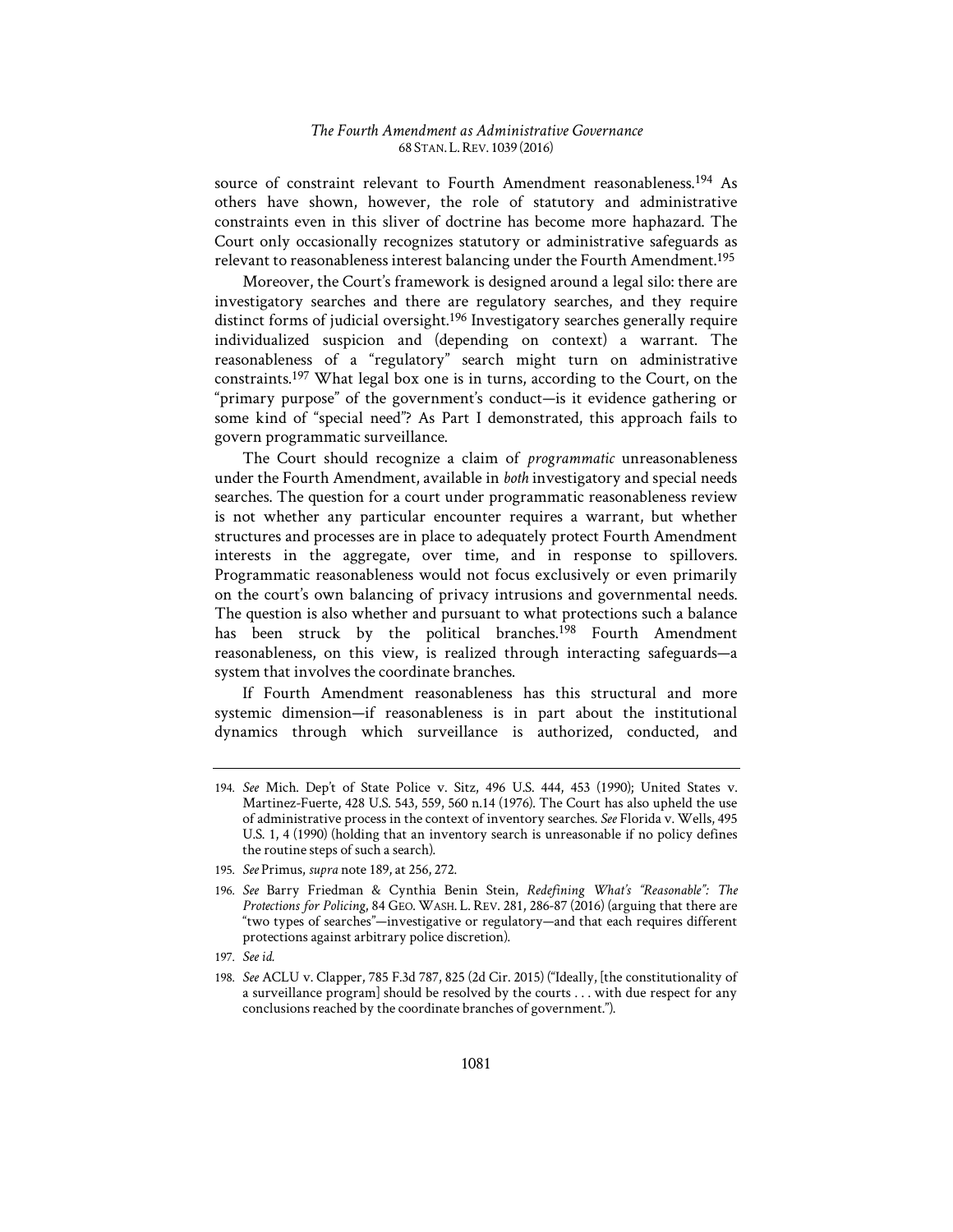superintended—then administration cannot fall outside of the Fourth Amendment. The Court in cases like *Quon* is wrong to decouple the question of Fourth Amendment reasonableness from the question whether the search at issue is ultra vires.

#### 2. Deference as a governance tool

Administrative law suggests a way to conceptualize substantive Fourth Amendment boundaries policed by courts, with an interior zone of policy discretion subject to a different type of judicial scrutiny. The familiar *Chevron*  doctrine in administrative law prescribes two types of inquiries—the first requires an independent judicial judgment about what the law prohibits or requires; the second requires the court instead to supervise agency decisionmaking.199 We might think of Fourth Amendment reasonableness review involving both types of inquiries.

At the boundaries, courts would still exercise a substantive check on search and seizure activity. A court might determine, for instance, that prolonged GPS tracking or the search of a cell phone incident to arrest requires a warrant to be constitutionally reasonable. A court might also determine, at the margins, that a particular type of search and seizure activity is simply impermissible because it is unreasonable under the Fourth Amendment.200 As a descriptive and normative matter, however, such judicially imposed boundaries on reasonableness are likely to remain relatively infrequent.201

<sup>199.</sup> *See* Chevron U.S.A. Inc. v. Nat. Res. Def. Council, Inc., 467 U.S. 837, 842-43 (1984); Kenneth A. Bamberger & Peter L. Strauss, Chevron*'s Two Steps*, 95 VA. L. REV. 611, 611 (2009) ("[*Chevron*'s] familiar two-step analysis is best understood as a framework for allocating interpretive authority in the administrative state; it separates questions of statutory implementation assigned to independent judicial judgment (Step One) from questions regarding which the courts' role is limited to oversight of agency decisionmaking (Step Two)."). There is a debate in the administrative law scholarship about whether *Chevron* itself is properly conceptualized as having one or two steps. *Compare* Matthew C. Stephenson & Adrian Vermeule, Chevron *Has Only One Step*, 95 VA. L. REV. 597 (2009), *with* Bamberger & Strauss, *supra* (responding to Stephenson & Vermeule with a defense of *Chevron*'s two steps). There is further confusion and inconsistent views as to what type of review *Chevron*'s "Step Two" actually entails. But the more general idea that administrative law requires courts to exercise these two types of roles—one an exercise of independent interpretive judgment and the other an oversight role—is fairly entrenched in the law and legal theory. *See, e.g.*, Peter L. Strauss, "Deference" Is Too Confusing-Let's Call Them "Chevron Space" and "Skidmore *Weight*,*"* 112 COLUM. L.REV. 1143, 1145 (2012).

<sup>200.</sup> These types of questions constitute what we might consider "first-order" regulation of law enforcement using constitutional reasonableness. *See* Rappaport, *supra* note 13, at 215-16.

<sup>201.</sup> *See, e.g.*, Murphy, *supra* note 12, at 544.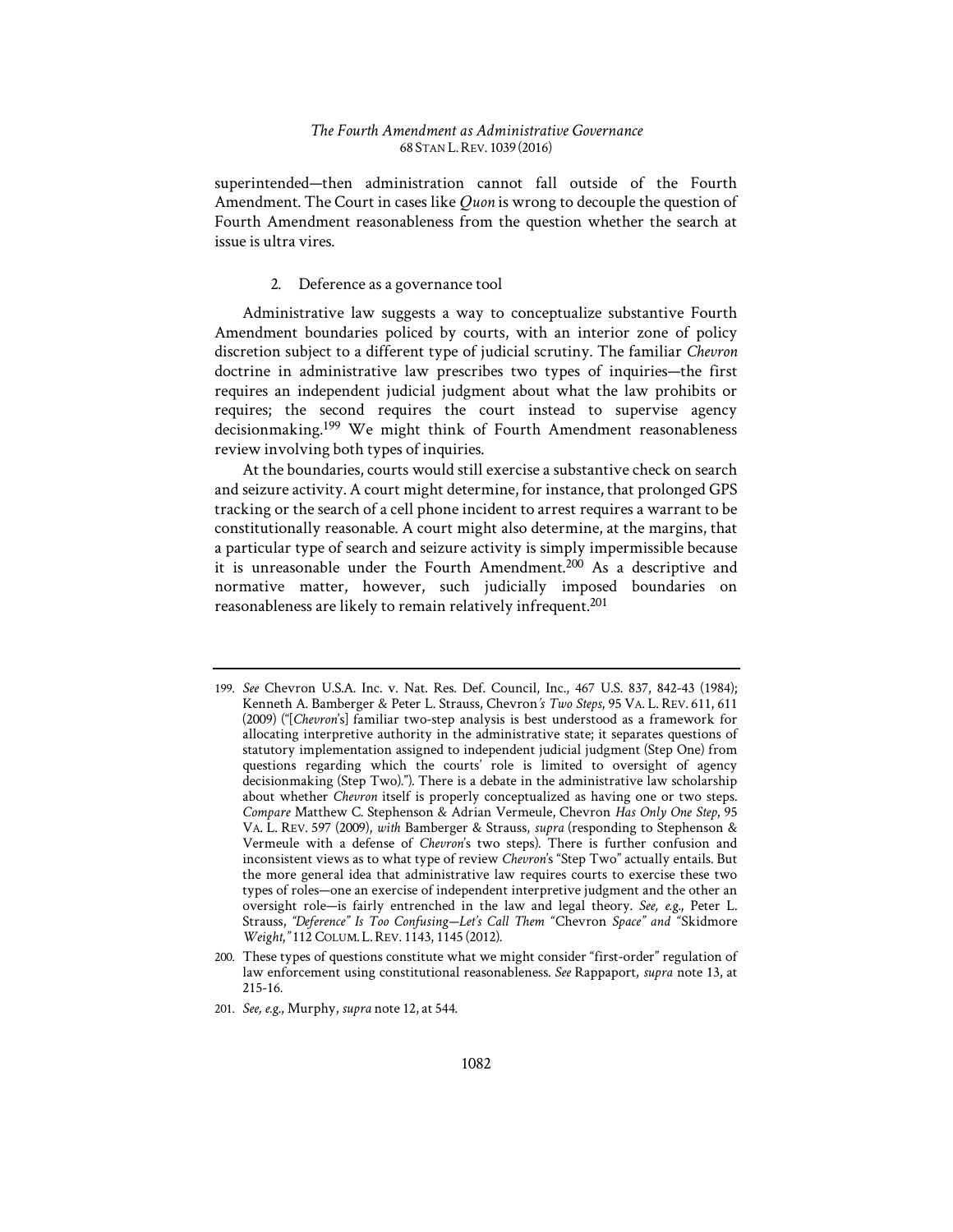"*Chevron* space"202 could enable courts to supervise surveillance lawmaking even within the zone of substantive reasonableness. And it could enable a type of review more sensitive to the structural and systemic dimensions of a surveillance program. A court could first consider whether Congress has expressly authorized or prescribed the surveillance policy at issue.<sup>203</sup> In the absence of legislative specificity, a court would turn to the reasonableness of the agency's own program design: Has the executive engaged in a deliberate and transparent process to conclude that the privacy intrusions are warranted?<sup>204</sup> Are there participatory opportunities in place to identify the relevant tradeoffs, and are administrative mechanisms in place to safeguard privacy in an iterative and ongoing fashion?205

Recent developments concerning "StingRays" show how administrative oversight might play into Fourth Amendment reasonableness review. StingRays, or cell-site simulators, simulate a cell tower and, as a result, direct signals from cell phones in the vicinity to the StingRay.206 StingRays provide a valuable investigatory tool for law enforcement. Imagine a drug trafficking investigation against a target who regularly discards his cell phone and obtains a new one.207 The StingRay can make it possible for law enforcement to identify the target's new phone number.<sup>208</sup> By using a StingRay in several locations where the target is known to be, law enforcement can collect information from all of the cell phones in the vicinity and use process of

- 203. *See* Murphy, *supra* note 12, at 540; Peter P. Swire & Erin E. Murphy, *How to Address "Standardless Discretion" After* Jones 2 (Ohio State Univ. Moritz Coll. of Law, Working Paper Series No. 177, 2012), http://ssrn.com/abstract=2122941.
- 204. In Part V below, I detail what such a process might look like.
- 205. *Cf.* David Alan Sklansky, *Police and Democracy*, 103 MICH. L. REV. 1699, 1799-1803 (2005) (emphasizing significance of institutional structure in "reconciling police with democracy").
- 206. "StingRay" is the common name for a cell-site simulator device manufactured by Harris Corporation. See Matt Richtel, *A Police Gadget That Tracks Phones?: Shhh! It's Secret*, N.Y. TIMES (Mar. 15, 2015), http://nyti.ms/1AtkPUI. For background on the StingRay device and a discussion of the Fourth Amendment questions that it raises, see, for example, Howard W. Cox, *StingRay Technology and Reasonable Expectations of Privacy in the Internet of Everything*, 17 FEDERALIST SOC'Y REV. 1 (2016); and Stephanie K. Pell & Christopher Soghoian, *Your Secret StingRay's No Secret Anymore: The Vanishing Government Monopoly over Cell Phone Surveillance and Its Impact on National Security and Consumer Privacy*, 28 HARV.J.L.&TECH. 1 (2014).
- 207. *See In re* Application of the United States of America for an Order Relating to Telephones Used by Suppressed, No. 15 M 0021, slip op. at 1-2 (N.D. Ill. Nov. 9, 2015), http://cases.justia.com/federal/district-courts/illinois/ilndce/3:2015mc00021/317964 /1/0.pdf?ts=1447161923.
- 208. *See id.* at 5-6.

<sup>202.</sup> Strauss, *supra* note 199, at 1145 ("'*Chevron* space' denotes the area within which an administrative agency has been statutorily empowered to act in a manner that creates legal obligations or constraints—that is, its delegated or allocated authority.").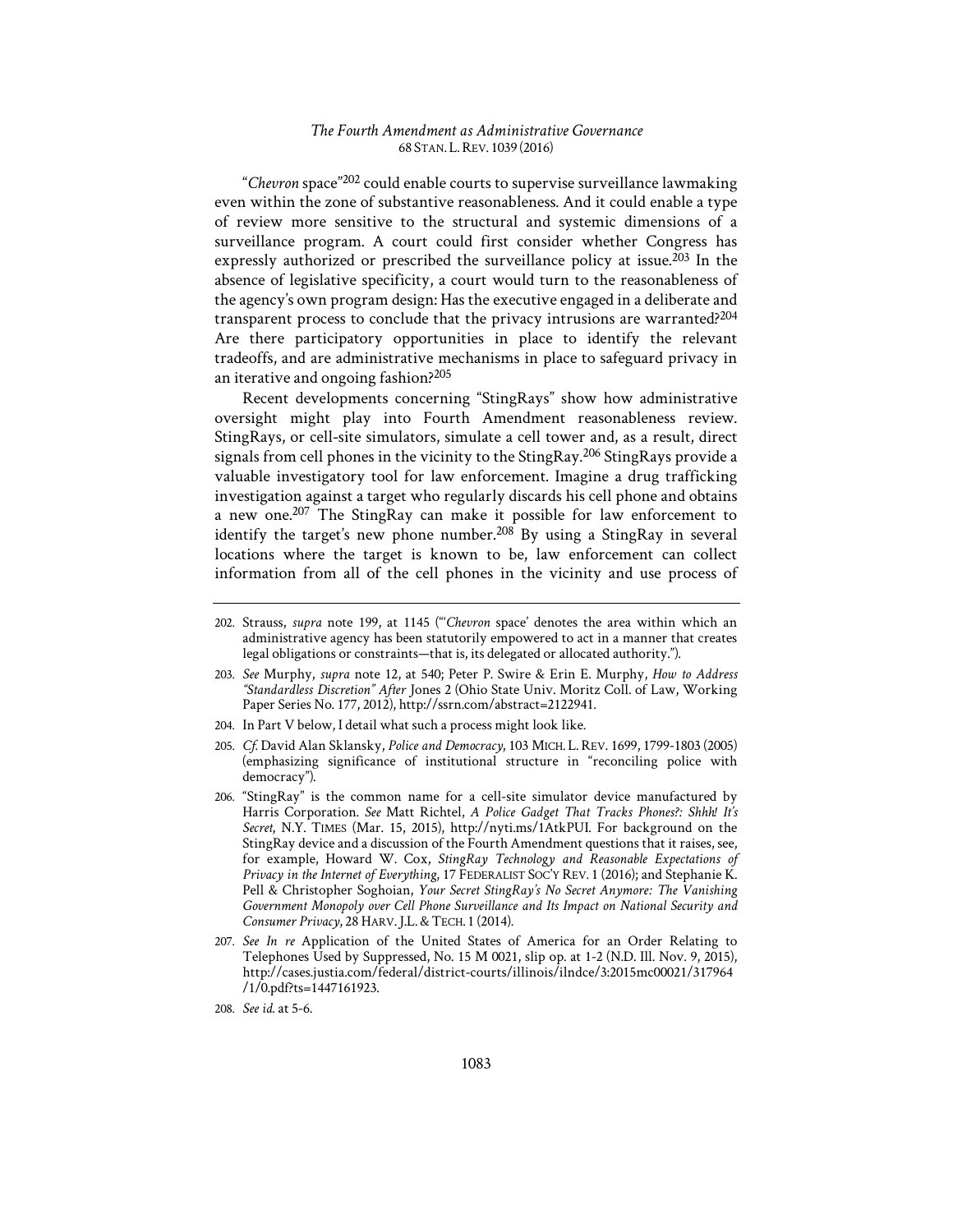elimination to identify the target's cell phone (the cell phone in each of the locations where the StingRay was deployed).209

StingRays, however, present a spillover problem. The StingRay collects not just the target's cell phone information but also the cell phone information of others in the vicinity.210 The traditional question posed by the Fourth Amendment is whether law enforcement needs a warrant to use a StingRay. But resolving that question does not respond to spillovers—the many nontarget data acquired using the device.

Until very recently, StingRays were governed by secret protocols and used pursuant to nondisclosure agreements that largely prevented both legal and political accountability.211 The U.S. Department of Justice (DOJ) recently adopted a public policy governing the use of StingRays.<sup>212</sup> The policy requires law enforcement to obtain a warrant for use of a StingRay device, unless a warrant exception (like exigent circumstances) applies.<sup>213</sup> But the policy also includes a number of measures designed to address spillovers. It requires, for example, that when the device is used to identify an unknown cell phone, all data collected by the StingRay must be deleted as soon as the target cell phone is identified and no less than once every thirty days.214 The policy further requires an auditing program to ensure compliance with these rules.215

The DOJ policy, both at the level of rules and at the level of institutional oversight inside the agency, should have bearing on Fourth Amendment reasonableness. Use of StingRay devices without protections for those whose data are indirectly acquired should be programmatically unreasonable under the Fourth Amendment. Where a policy is adopted by agency leadership and made public, however, it makes sense for a court to defer to the DOJ's choice among reasonable safeguards (for example, the frequency of data deletion or the nature of oversight inside the agency).

Some magistrate judges, recognizing the programmatic dimensions of contemporary surveillance discussed above, have started to impose their own regulatory requirements on certain types of collection—what we are seeing, in effect, is rulemaking by magistrate judge. One magistrate judge reviewing the government's use of StingRays, for instance, recently adopted a set of measures designed to protect "innocent third parties[]" whose data would be

<sup>209.</sup> *See id.* at 6.

<sup>210.</sup> *See id.* at 7.

<sup>211.</sup> *See id.* at 2, 4.

<sup>212.</sup> U.S. Dep't of Justice, Department of Justice Policy Guidance: Use of Cell-Site Simulator Technology (2015), http://www.justice.gov/opa/file/767321/download.

<sup>213.</sup> *Id.* at 3-4.

<sup>214.</sup> *Id.* at 6.

<sup>215.</sup> *Id.*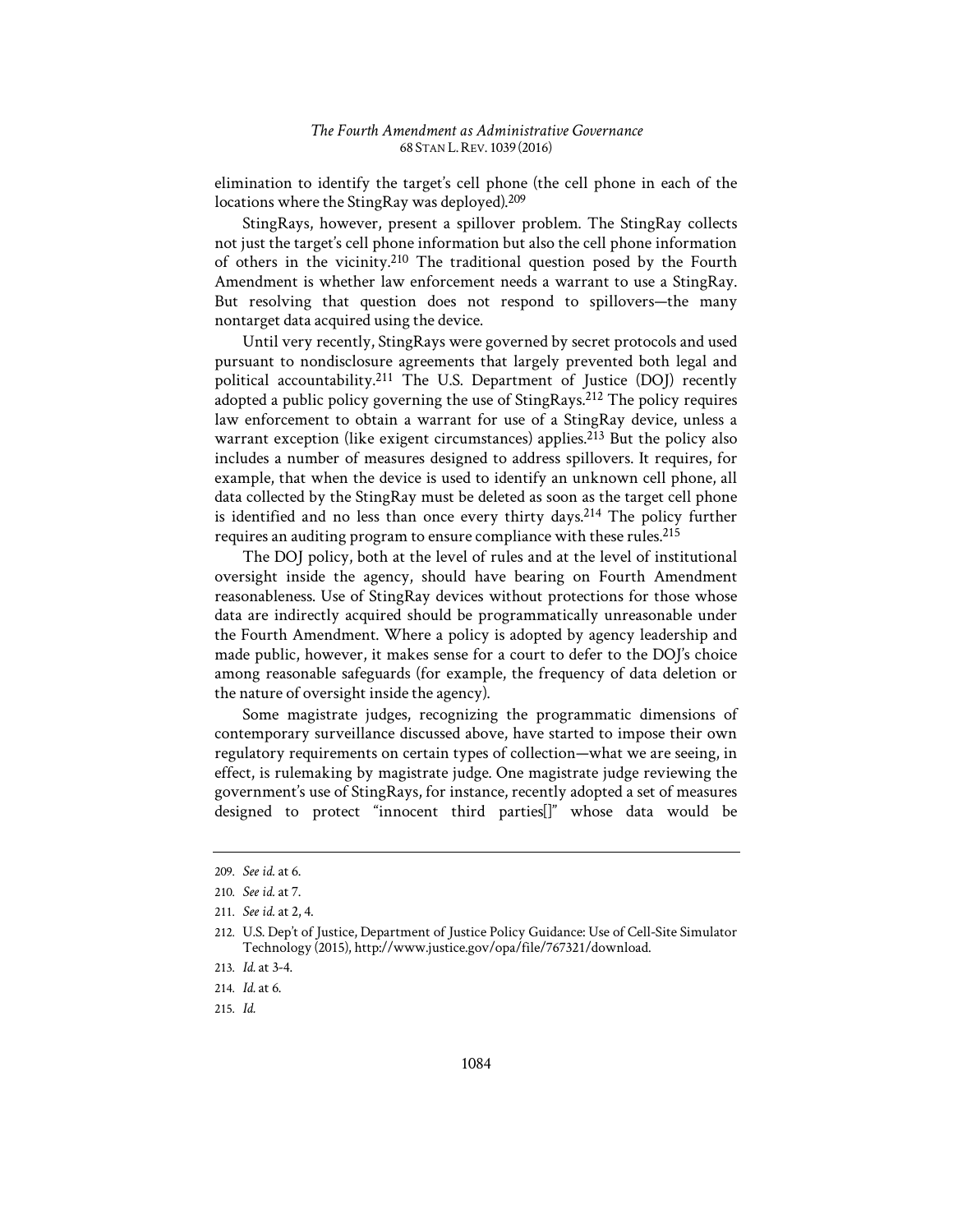inadvertently acquired.216 Rulemaking by magistrate judge raises difficult doctrinal and normative questions under the Fourth Amendment.<sup>217</sup> Fourth Amendment reasonableness review that requires agencies to put administrative procedures in place to govern the use of a StingRay avoids the legal and policy concerns with rulemaking by magistrate judge, while incentivizing and creating an opportunity for courts to review rulemaking by agencies. Importantly, this type of programmatic reasonableness review enables courts to consider systemic oversight beyond rulemaking (such as audits, supervisor signoffs, and other forms of ongoing monitoring that the agency has put in place).

3. Limits to judicial deference under the Fourth Amendment

Administrative law points to a related set of questions, however: Are there limits to the types of legal rules that can be left to the agency itself to design? Myriad consequential rules for surveillance programs will inevitably be made in the first instance by agencies. Are there some types of programmatic decisions that an agency simply should not be permitted to make under the Fourth Amendment—at least absent explicit congressional specification? In the administrative law context, the Court has held that *Chevron* does not apply to a legal question of such "deep 'economic and political significance'" as to be "central" to the underlying statutory design.<sup>218</sup> *King v. Burwell*, the Court's recent decision on the Affordable Care Act, reinforced the idea that some legal questions are so significant that a court must undertake to resolve them independently—that is, that the legal question is not a candidate for "*Chevron* space."219

<sup>216.</sup> *See In re* Application of the United States of America for an Order Relating to Telephones Used by Suppressed, slip op. at 7-8.

<sup>217.</sup> *See* Orin S. Kerr, *Ex Ante Regulation of Computer Search and Seizure*, 96 VA. L. REV. 1241, 1246 (2010) ("[E]x ante regulation of computer warrants is both constitutionally unauthorized and unwise."). As a policy matter, magistrate judges impose their rules ex parte and with no opportunity for public feedback, and their procedures apply only piecemeal to those applications that come before that particular magistrate.

<sup>218.</sup> King v. Burwell, 135 S. Ct. 2480, 2489 (2015) (quoting Util. Air Regulatory Grp. v. EPA, 134 S. Ct. 2427, 2444 (2014)).

<sup>219.</sup> *King* presented a statutory interpretation question fundamental to the overarching design of the Patient Protection and Affordable Care Act, Pub. L. No. 111-148, 124 Stat. 119 (2010) (codified as amended in scattered sections of the U.S. Code)—whether the tax credits scheme at the crux of health care reform extended to individuals in states with a health care exchange established or operated by the federal government (as opposed to the state). *King*, 135 S. Ct. at 2485. The IRS promulgated a rule interpreting the statute to permit tax credits to such individuals. A majority of the Supreme Court agreed that the statute extended tax credits to those individuals, but it declined to rely on *Chevron* or to otherwise defer to the agency's interpretation. *Id.* at 2489, 2496.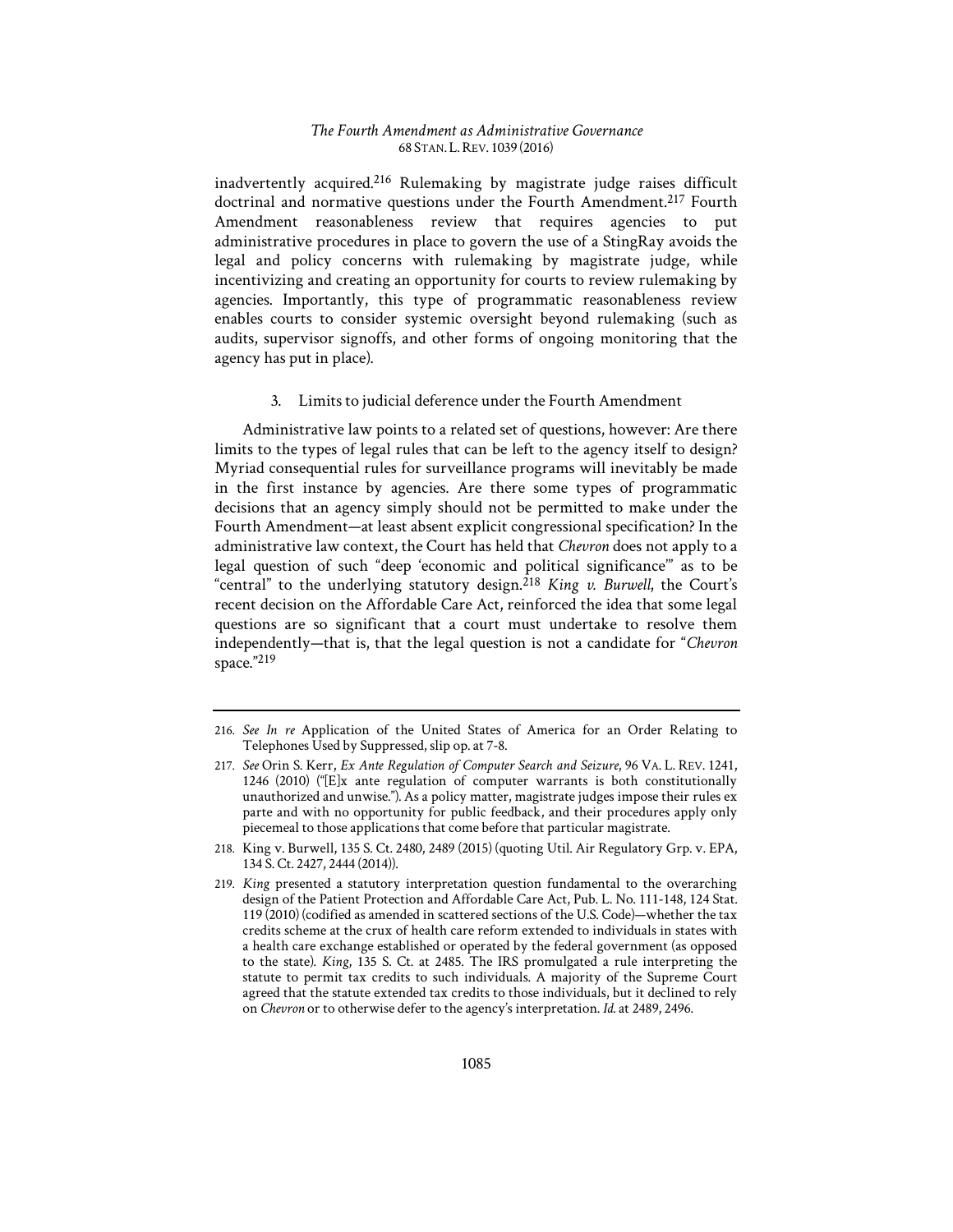The Second Circuit's decision in *ACLU v. Clapper* might be construed to have adopted a similar conception of Fourth Amendment reasonableness, albeit in dictum.220 *Clapper* concerned a constitutional and statutory challenge to the NSA's bulk metadata collection program under section 215 of the PATRIOT Act.<sup>221</sup> The Second Circuit resolved the case before it on statutory grounds, holding that section 215 did not authorize the metadata collection program.222 The court also suggested in dictum, however, that congressional authorization of metadata collection should have bearing on a judicial determination of Fourth Amendment reasonableness.<sup>223</sup> The court emphasized Congress's unique position "to understand and balance the intricacies and competing concerns involved in protecting our national security, and to pass judgment on the value of the telephone metadata program as a counterterrorism tool."224

There are powerful, and I think correct, arguments for the proposition that only Congress, not an agency, can create a proactive and preventative metadata collection program inside the United States—and, importantly, that Congress's design of an investigatory subpoena process does not amount to such a programmatic authorization. This is precisely the sort of systemic question that the traditional Fourth Amendment framework obscures because

222. *See Clapper*, 785 F.3d at 826.

<sup>220. 785</sup> F.3d 787, 824 (2d Cir. 2015).

<sup>221.</sup> The section 215 program was first revealed to the public as a result of leaks from Edward Snowden and sparked immense controversy, a series of critical government reports, multiple court cases, presidential action, and ultimately legislative reform. *See* USA FREEDOM Act of 2015, Pub. L. No. 114-23, § 103, 129 Stat. 268, 272 (codified at 50 U.S.C. § 1861(b)(2) (2014)) (prohibiting bulk collection by the government); RICHARD A. CLARKE ET AL., PRESIDENT'S REVIEW GRP. ON INTELLIGENCE AND COMMC'NS TECHS., LIBERTY AND SECURITY IN A CHANGING WORLD 10 (2013) [hereinafter PRG REPORT]; PRIVACY & CIVIL LIBERTIES OVERSIGHT BD., REPORT ON THE TELEPHONE RECORDS PROGRAM CONDUCTED UNDER SECTION 215 OF THE USA PATRIOT ACT AND ON THE OPERATIONS OF THE FOREIGN INTELLIGENCE SURVEILLANCE COURT 1-2 (2014) [hereinafter PCLOB SEC. 215 REPORT]. In the U.S. District Court for the District of Columbia, Judge Leon granted preliminary relief on the ground that the program was constitutionally suspect. But the issue was never decided by the D.C. Circuit, which ultimately dismissed the case as moot. *See* Klayman v. Obama, 957 F. Supp. 2d 1, 41 (D.D.C. 2013) (finding that plaintiffs have a substantial likelihood of showing that the NSA's bulk collection program violates the Fourth Amendment), *rev'd and remanded*, 800 F.3d 559, 561 (D.C. Cir. 2015) (per curiam); Klayman v. Obama, Civ. No. 13-851 (RJL), 2015 WL 6873127 (D.D.C. Nov. 9, 2015) (granting preliminary injunction on remand), *appeal dismissed as moot*, No. 15-5307 (D.C. Cir. Apr. 4, 2016). The program has also, however, been repeatedly reauthorized by the FISC. *See, e.g.*, *In re* Application of the FBI, No. 15-01, 2015 WL 5637562, at \*6-13 (FISA Ct. June 29, 2015) (recounting and reaffirming these statutory and constitutional rulings).

<sup>223.</sup> *See id.* at 824 ("[W]hether Congress has considered and authorized a program such as this one is not irrelevant to its constitutionality.").

<sup>224.</sup> *Id.*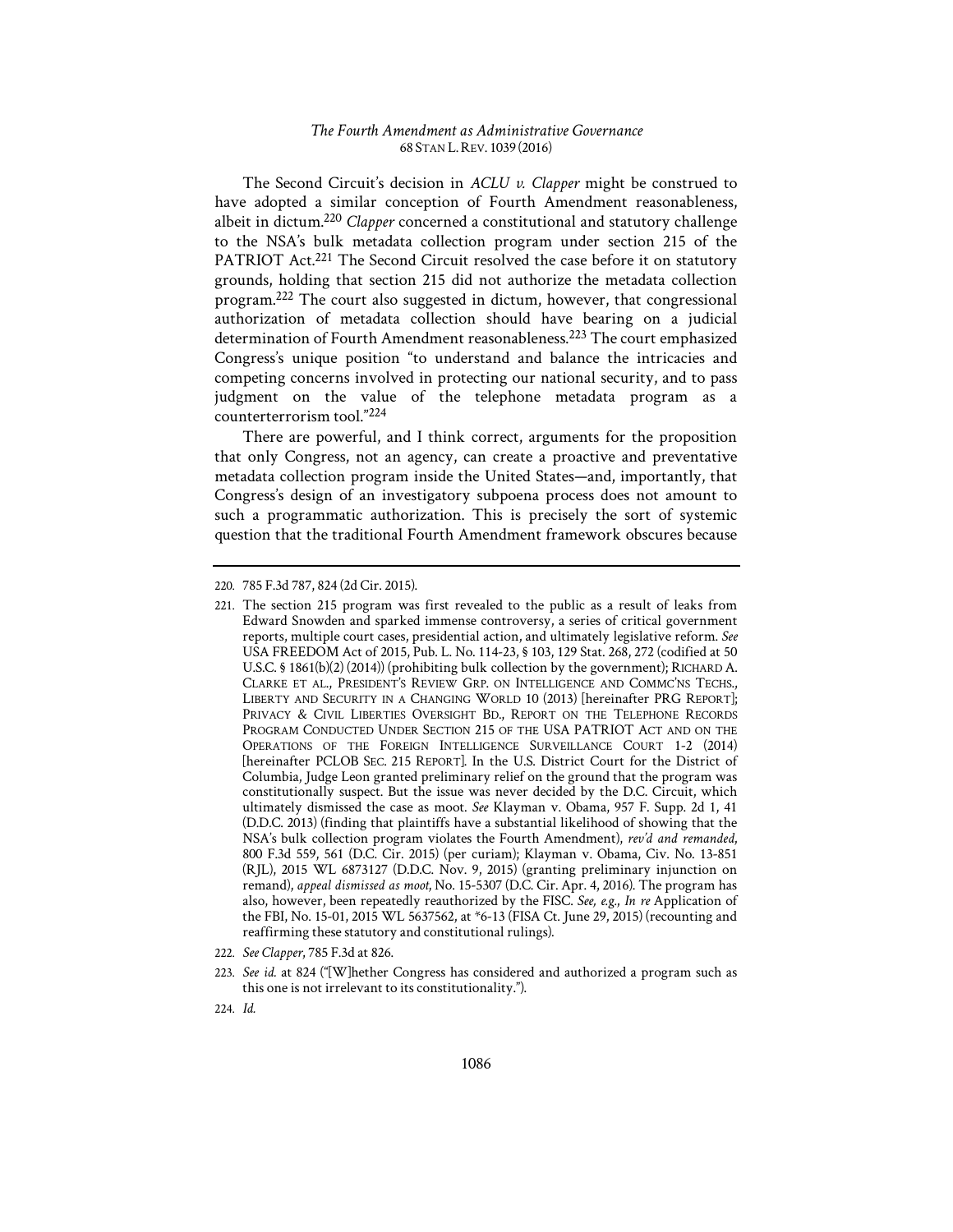it does not see beyond any one-off application of the subpoena authority. For the federal executive to initiate a program of bulk metadata collection involving domestic calls and continue it for a period of years (the program was in place for over a decade<sup>225</sup>), the Fourth Amendment at a minimum requires congressional authorization. This might be just the sort of legal question that Kerr had in mind in proposing a rule of lenity. But statutory ambiguity pervades program design, and a rule of lenity fails to disentangle those types of ambiguity that an agency *should* flesh out through program design (subject to judicial supervision).

The legal authority to engage in a program of surveillance involving domestic communications should come from Congress. But there are myriad legal questions at the level of program design and implementation that we will need to look to agencies to develop in the first instance. Rather than kicking the issue back to Congress every time an ambiguity arises, administrative law suggests a more discerning role for agency elaboration, congressional specification, and judicial review.

The section 702 surveillance program again provides a helpful example. The legal authority to undertake programmatic collection under section 702 is provided in FISA. In contrast to the section 215 program, then, the authorization for the program itself is statutory. This distinction between the two programs should have bearing on the question whether each type of collection is reasonable under the Fourth Amendment. Yet governance of the section 702 program raises a number of difficult and consequential legal questions under the statutory scheme—questions with significant implications for Fourth Amendment reasonableness. Does section 702 permit the collection of multiple-communication transactions, for example, or does it authorize only the collection of discrete communications involving a foreign intelligence target? Given that section 702 is a warrantless collection authority for surveillance directed at non-U.S. persons overseas, what types of searches for specific U.S. persons are permitted in the resulting datasets, and pursuant to what safeguards?

Kicking the statute back to Congress every time such questions arise would run into the difficulties discussed earlier—Congress is simply ill suited to decide every hard legal question that arises from program design and implementation. But relying on agencies to answer these questions in secret or through classified FISC review would raise the very significant concerns that Kerr and others have identified.

Recognizing these concerns in a range of policy settings, administrative law infuses administrative process with requirements for legal and political

<sup>225.</sup> See Laura K. Donohue, Bulk Metadata Collection: Statutory and Constitutional *Considerations*, 37 HARV.J.L.&PUB. POL'Y 757, 797-801 (2014).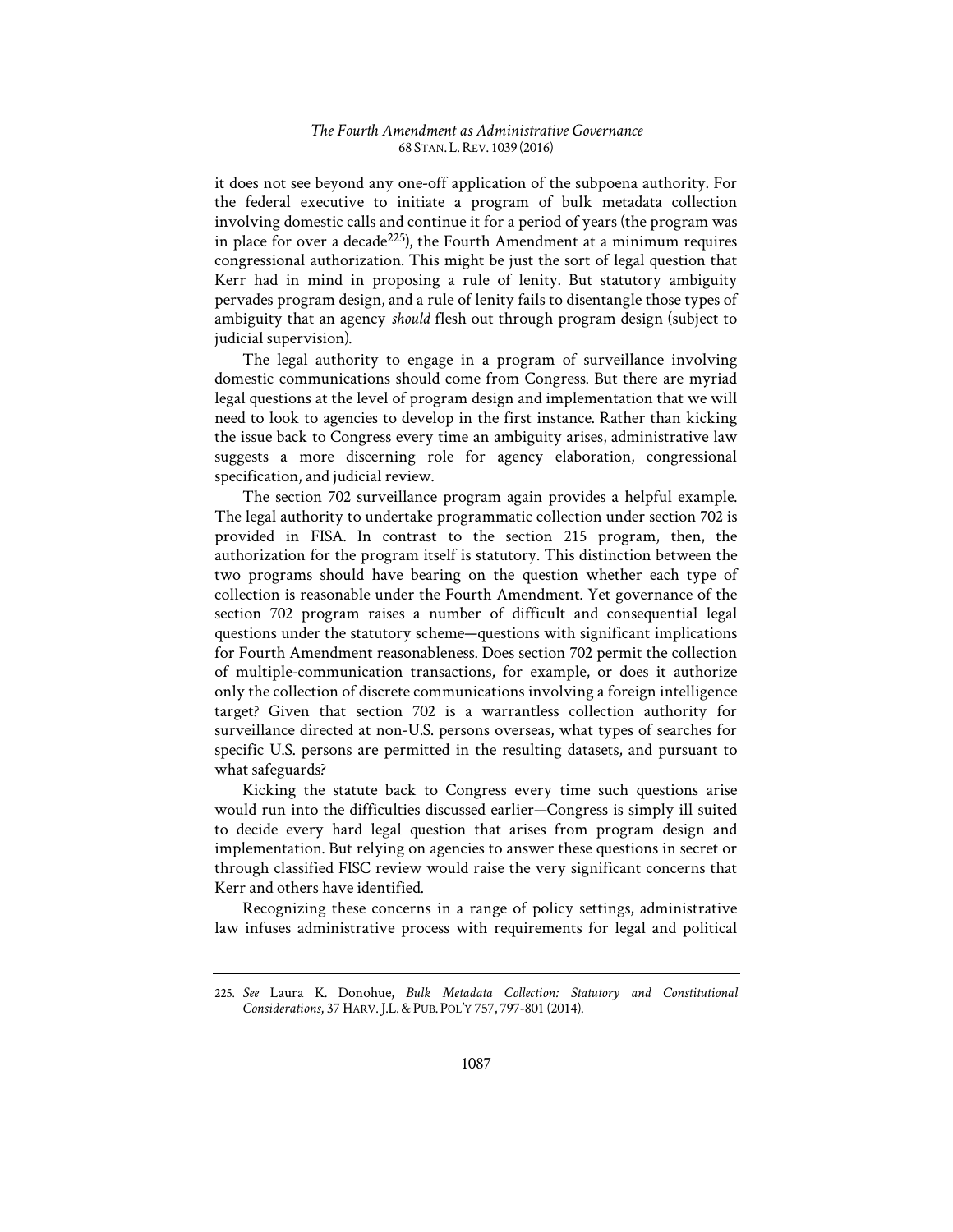accountability. A transparent and participatory process of rulemaking administrative law teaches—creates a more deliberative, more legitimate agency-made law.226 If we are relying on agency-made rules to give meaning to Fourth Amendment reasonableness, then we also need to consider the process by which those administrative rules are developed. Integrating these structural and procedural considerations into Fourth Amendment reasonableness review could achieve a more transparent and participatory approach to surveillance policymaking without looking to Congress to resolve ambiguity at every turn.227

#### B. Shaping Governance Through Evidentiary Exclusion

Judicial deference in constitutional criminal procedure could be conditioned on administrative oversight in another way. The exclusionary rule—the Fourth Amendment's key implementing device—could become a mechanism to incentivize extrajudicial and systemic governance. The germ of the idea is already there in the Court's recent exclusionary rule decisions.

*Herring v. United States*228 and *Arizona v. Evans*229 both concerned arrests based on warrants that were no longer valid. In *Herring*, the defendant was arrested based on a warrant that, unknown to the arresting officer, had been

<sup>226.</sup> *See supra* Part II.C.

<sup>227.</sup> A different approach suggested in the literature is use of a reinvigorated, albeit modified, nondelegation doctrine to require congressional specification and administrative regulation of policing. *See* DAVIS,DISCRETIONARY JUSTICE, *supra* note 26, at 58; Slobogin, *supra* note 25, at 1724-25; *see also* Friedman & Ponomarenko, *supra* note 25, at 1893-94 (arguing for expanded use of nondelegation doctrine under state law). I am skeptical that separation of powers law, in the form of a nondelegation rule, provides a useful doctrinal mechanism for surveillance governance. First, the nondelegation doctrine applies generally to all administrative conduct, and the concerns with its use to limit affirmative government and institutional innovation are well grounded. *See* Stewart, *supra* note 138, at 1676-88. Second, the nondelegation doctrine focuses on prior authorization—that is, the question whether an agency can make legal policy instead of Congress. It does not consider ongoing oversight given evolving surveillance activities and interconnected administrative actors. Third and relatedly, the nondelegation doctrine asks whether Congress has specified intelligible principles, not whether those limits are constitutionally reasonable in light of the competing interests of privacy and security, as the Fourth Amendment prescribes. As a result, a reinvigorated nondelegation doctrine would provide a limited response to a set of authority-based concerns but at potentially great cost and without facilitating a more comprehensive vision of governance. *See* Simon, *supra* note 30, at 65-66. To the extent that nondelegation concerns are addressed through subconstitutional doctrines of administrative law, however, *see, e.g.*, Cass R. Sunstein, *Nondelegation Canons*, 67 U. CHI. L. REV. 315, 315-16 (2000), I agree that there is value in extending those subconstitutional doctrines to surveillance, *see infra* Part IV.A.

<sup>228. 555</sup> U.S. 135 (2009).

<sup>229. 514</sup> U.S. 1 (1995).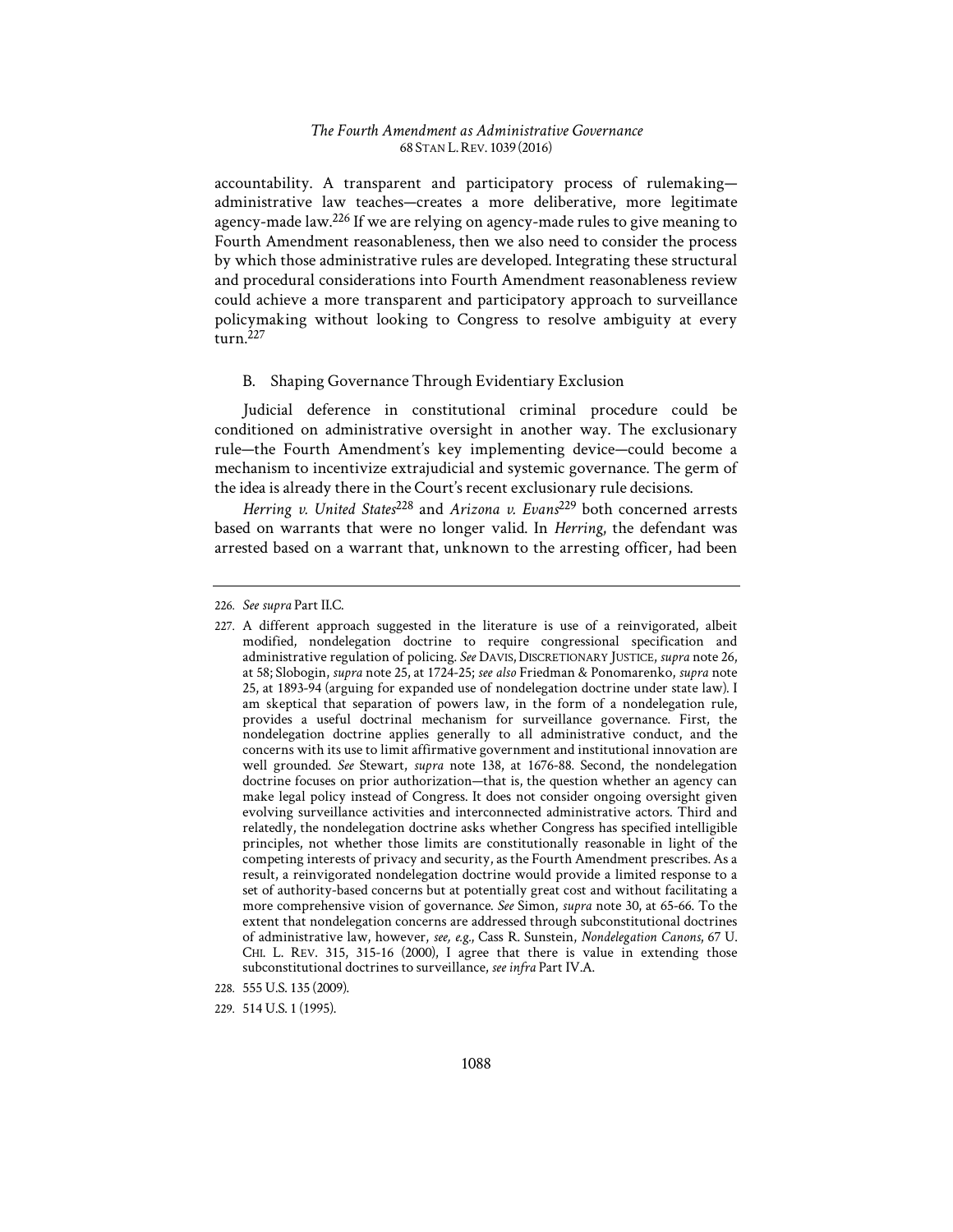recalled five months earlier, apparently because it had been issued in error.<sup>230</sup> The Dale County Sheriff's Department had failed to update its warrant database to reflect the recall. In *Evans*, the warrant at issue had been quashed seventeen days prior to the arrest, but the relevant database was not updated because of an error by a clerk of the state court.<sup>231</sup> The majority in both cases held that the exclusionary rule did not apply.<sup>232</sup>

Concurring in *Evans*, Justice O'Connor suggested that the pivotal question was not whether "the police were innocent of the court employee's mistake" but whether they "acted reasonably in their reliance on the recordkeeping system itself."233 On the facts before the Court, she emphasized, the database error was due to a court employee's divergence from the established recordkeeping protocol.234 The relevant system of administrative governance was sound, even if it was not entirely error-proof. Justice O'Connor urged, in contrast, that "it would not be reasonable for the police to rely, say, on a recordkeeping system, their own or some other agency's, that has no mechanism to ensure its accuracy over time and that routinely leads to false arrests."235

The decisive question for Justice O'Connor was one of administrative governance: What structural and procedural safeguards existed to ensure the veracity of the information provided by the warrant database? Justice O'Connor's approach to the exclusionary rule was both systemic and institutionally grounded. She asked whether administrative structures and processes were in place to create a reliable warrant database, even if the particular warrant at issue had not been correctly expunged.236

While *Evans* concerned an error by a clerk of the court, *Herring* presented the Court with a database error by another police officer. The majority in *Herring* again declined to apply the exclusionary rule. To trigger evidentiary exclusion, Chief Justice Roberts wrote for the Court, "police conduct must be

235. *Id.* at 17 (emphasis omitted).

<sup>230.</sup> *See* 555 U.S. at 149 (Ginsburg, J., dissenting).

<sup>231.</sup> *Evans*, 514 U.S. at 4.

<sup>232.</sup> *Herring*, 555 U.S. at 137; *Evans*, 514 U.S. at 6.

<sup>233. 514</sup> U.S. at 16-17 (O'Connor, J., concurring) (emphasis omitted).

<sup>234.</sup> *Id.* at 16.

<sup>236.</sup> *See id.*; *see also id.* at 18-19 (Stevens, J., dissenting) ("The Amendment is a constraint on the power of the sovereign, not merely on some of its agents. The remedy for its violation imposes costs on that sovereign, motivating it to train all of its personnel to avoid future violations." (citation omitted)); *id.* at 29 n.5 (Ginsburg, J., dissenting) ("Just as the risk of *respondeat superior* liability encourages employers to supervise more closely their employees' conduct, so the risk of exclusion of evidence encourages policymakers and systems managers to monitor the performance of the systems they install and the personnel employed to operate those systems.").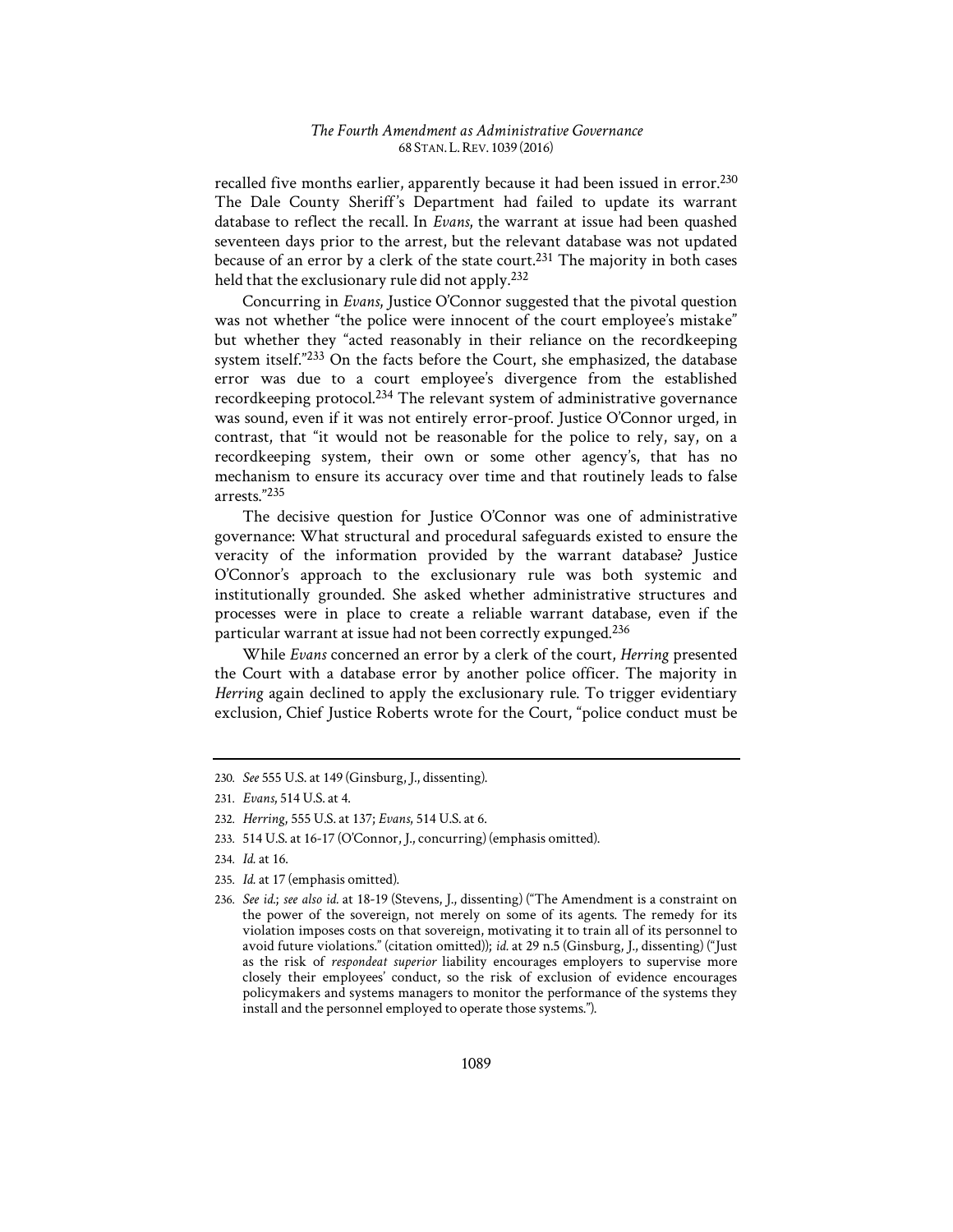sufficiently deliberate that exclusion can meaningfully deter it, and sufficiently culpable that such deterrence is worth the price paid by the justice system."237 While the majority's approach to deterrence focused on the culpability or recklessness of a particular officer, there is another potential approach to deterrence lurking in *Herring*. 238

The error at issue in *Herring*, the Court emphasized, was "nonrecurring";<sup>239</sup> cases involving "systemic errors" might warrant a different result.<sup>240</sup> The possibility of systemic error relief did not console the dissent, for how could an "impecunious defendant . . . make the required showing?"<sup>241</sup> It would be exceedingly difficult for a defendant to demonstrate systemic error—an idea that the majority nowhere defined.

But what if the burden were not on the defendant? What if an error in the database required the government, in order to avoid evidentiary exclusion, to demonstrate that extrajudicial mechanisms of oversight and accountability were firmly in place? This approach to deterrence would not focus on the individual officer on the beat, but on the policymaker—that is, the actors in charge of program design and oversight.<sup>242</sup> Using the exclusionary rule to encourage systemic administration would be a more workable, and more institutionally grounded, approach to "systemic errors."

The Court has repeatedly described the exclusionary rule as a remedy of last resort.<sup>243</sup> But it has rejected evidentiary exclusion without meaningfully exploring search and seizure governance. Applying the exclusionary rule in the absence of effective mechanisms for administrative oversight could itself generate the development of those extrajudicial alternatives.

As a mechanism for vindicating Fourth Amendment values, of course, the exclusionary rule remains limited. It depends on specific searches, against particular individuals, that generate evidence for use in a particular criminal

- 239. *See Herring*, 555 U.S. at 144.
- 240. *See id.* at 146 ("In a case where systemic errors were demonstrated, it might be reckless for officers to rely on an unreliable warrant system.").
- 241. *Id.* at 157 (Ginsburg, J., dissenting).

<sup>237.</sup> *Herring*, 555 U.S. at 144.

<sup>238.</sup> Deterrence is not the only rationale underlying the exclusionary rule. *See, e.g.*, Richard M. Re, *The Due Process Exclusionary Rule*, 127 HARV. L. REV. 1885, 1894-95 (2014) (offering a detailed critique of the exclusionary rule's normative defenses). But it is today the prevailing justification adopted by the Court. *See id.* at 1894 nn.34-37 (listing cases in which the Court relied on a deterrence rationale); *see also, e.g.*, Davis v. United States, 131 S. Ct. 2419, 2426 (2011).

<sup>242.</sup> *See* Rappaport, *supra* note 13, at 259 ("Through second-order decisions the Court can 'turn up the heat,' intensifying the deterrent effect of exclusion to pressure political policy makers to promulgate and enforce regulations to control the behavior of the rank and file.").

<sup>243.</sup> *See Herring*, 555 U.S. at 140; Hudson v. Michigan, 547 U.S. 586, 591 (2006).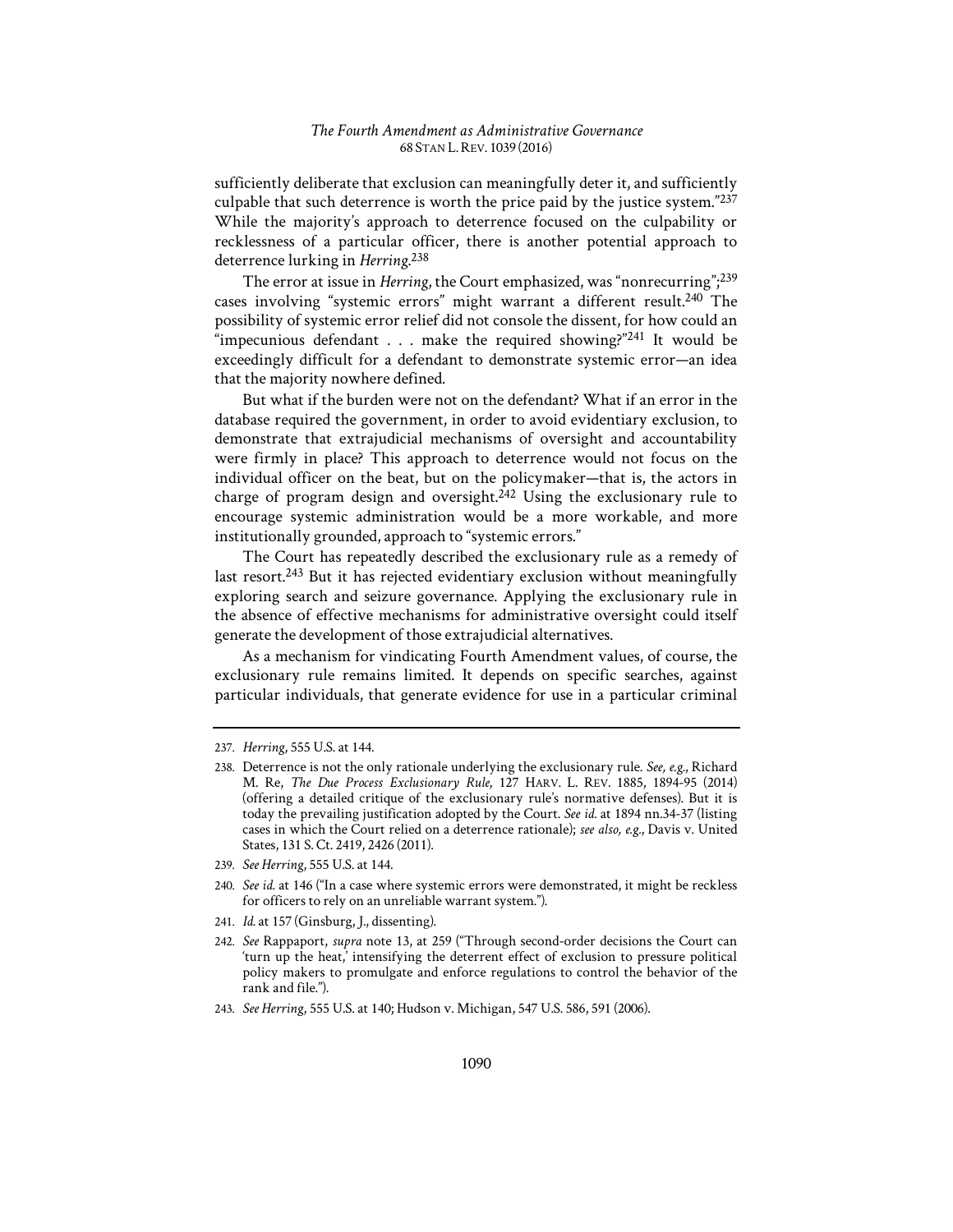trial. And the Fourth Amendment claim must not have been bargained away in the course of plea negotiations.<sup>244</sup> Even when stars align and the exclusionary rule serves up the Fourth Amendment question, the mechanism itself can generate cramped conceptions of the Fourth Amendment's protections. This is because finding a Fourth Amendment violation will often be seen as preventing the use of incriminating evidence against a particular criminal wrongdoer.245

Shifting from administrative law-as-analogy to administrative law-as-law reveals an additional mechanism for courts to shape surveillance governance.

# **IV. Administrative Law as a Complement to Constitutional Criminal Procedure**

Rather than merely teaching Fourth Amendment law how to approach the court-agency relationship, administrative law *as law* can create additional opportunities for judicial intervention. Because a variety of surveillance programs have a national nexus, federal administrative law itself can provide a tool to discipline discretion and enhance accountability in the executive's exercise of the search power. This Part first shows how administrative law could enable courts to address gaps in surveillance governance and then explains why administrative law does not currently play this role. To do so, I begin with a stylized account of administrative law—a statutory requirement for notice-and-comment rulemaking. I rely on this classic conception of administrative procedure to show how an administrative law mechanism could help courts respond to the problems posed by aggregation, silos, and spillovers. I then turn to a specific institutional context—the foreign intelligence space—and evaluate an emergent administrative law of surveillance under FISA. Section 702 of FISA provides a valuable case study because it reveals both productive first steps and an unfulfilled promise of administrative law in surveillance governance.

## A. Administrative Law's Potential

Administrative procedure typically uses a different point of entry from constitutional criminal procedure: the moment of lawmaking by agencies that is, the moment when the agency makes binding, legal policy. Because it enables judicial intervention through a different portal, administrative law can

<sup>244.</sup> *See, e.g.*, Eugene Milhizer, *The Exclusionary Rule Lottery*, 39 U. TOL. L. REV. 755, 764 (2008).

<sup>245.</sup> This critique of the exclusionary rule is richly developed in the literature. *See, e.g.*, Amar, *supra* note 88, at 793-94; Steiker, *supra* note 88, at 853; William J. Stuntz, *Warrants and Fourth Amendment Remedies*, 77VA. L.REV. 881, 912-13 (1991).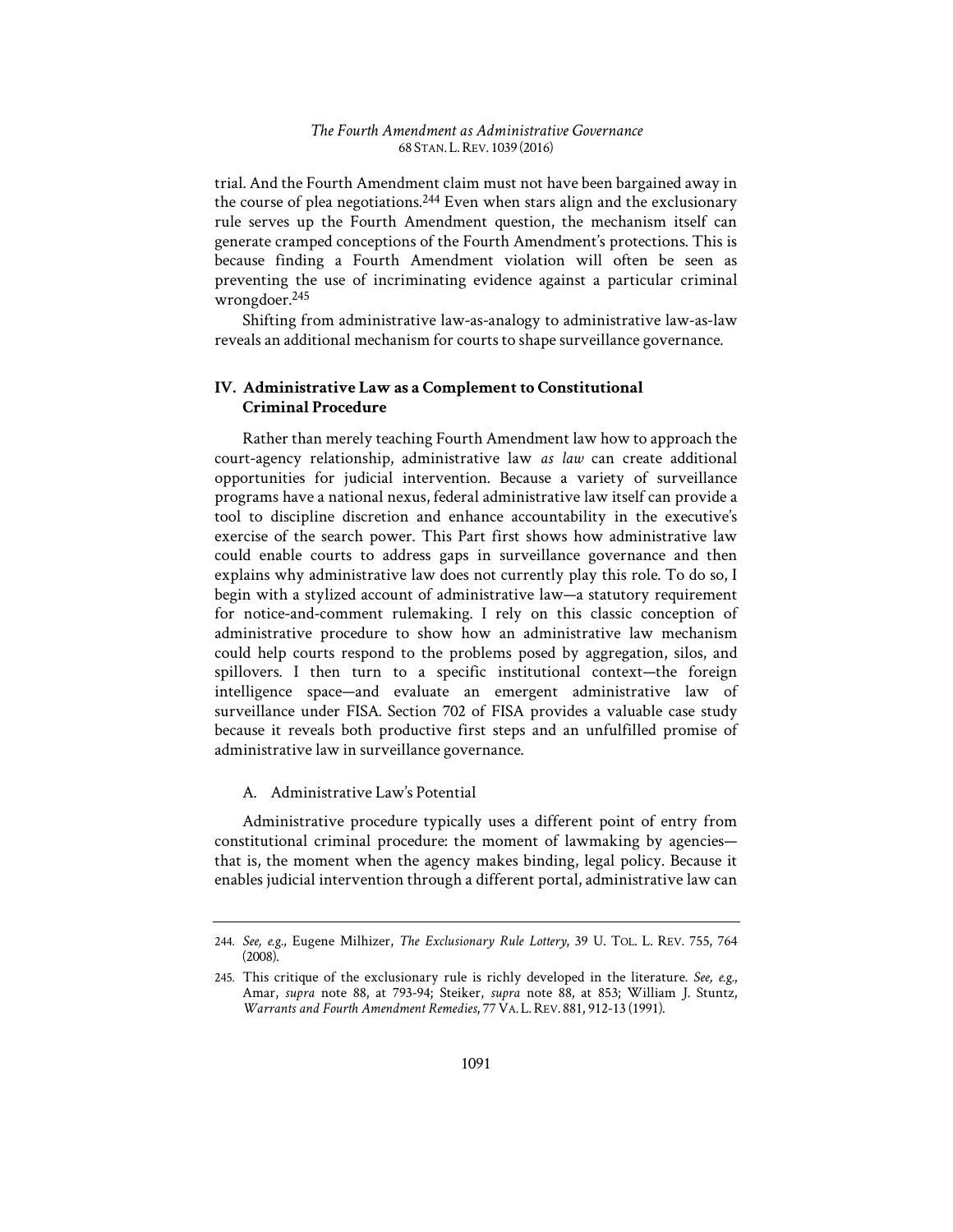create a space for judicial supervision otherwise unavailable under the Fourth Amendment. Administrative law also enables judicial review at the level of program design through policymaking. And it can continue to govern program design over time in response to policy change. Administrative law, in addition, provides a remedy more responsive to the institutionalized search power: it responds to inadequate surveillance policymaking by requiring the agency to refine its consideration of the policy question and available alternatives.246 Finally, and as others have argued, administrative law brings greater transparency and democratic accountability to agency-made law.<sup>247</sup> In each of these ways, administrative law can help to fill some of the governance gaps created by programmatic surveillance.

# 1. Aggregation

A core challenge that aggregate search and seizure activity poses for traditional Fourth Amendment law is the question when such activity amounts to a Fourth Amendment "search." As detailed above, this problem arises both because of the ongoing and cumulative nature of collection itself and because of the myriad searches undertaken in already compiled datasets. Instead of a legal framework dependent on a moment in time when surveillance activity becomes a Fourth Amendment search, administrative law orients judicial review around a different trigger: agency lawmaking, that is, the moment in time when agencies make legal rules that determine the search and seizure power on the ground.

Consider the DEA's license-plate-reader program. The separate writings in *Jones*, taken together, support the idea that cumulative and extensive tracking of one's movements can raise Fourth Amendment concerns. But the transactional Fourth Amendment framework makes it very difficult to extend this idea to a program of license plate data collection. When the license plate data are initially acquired, it is through generalized collection that would not be subject to a warrant. And when the license plate data are accessed, it is already information in the government's hands. It therefore does not constitute a "search" under traditional Fourth Amendment law.

A framework statute like the APA could require this type of program design to proceed under a rulemaking requirement, pursuant to principles of transparency, public input, and judicial review. An agency could be required to

<sup>246.</sup> This can take the form of either "thin" or "thick" rationality review. *See* Jacob Gersen & Adrian Vermeule, *Thin Rationality Review* 2-3 (Harvard Law Sch. Pub. Law Working Paper No. 15-15, 2015), http://ssrn.com/abstract=2639644.

<sup>247.</sup> *See* DAVIS, POLICE DISCRETION, *supra* note 26, at 106, 112-120 (describing democratic benefits of rulemaking); Friedman & Ponomarenko, *supra* note 25, at 1835 (describing "democracy deficit" in policing and theorizing as to its causes).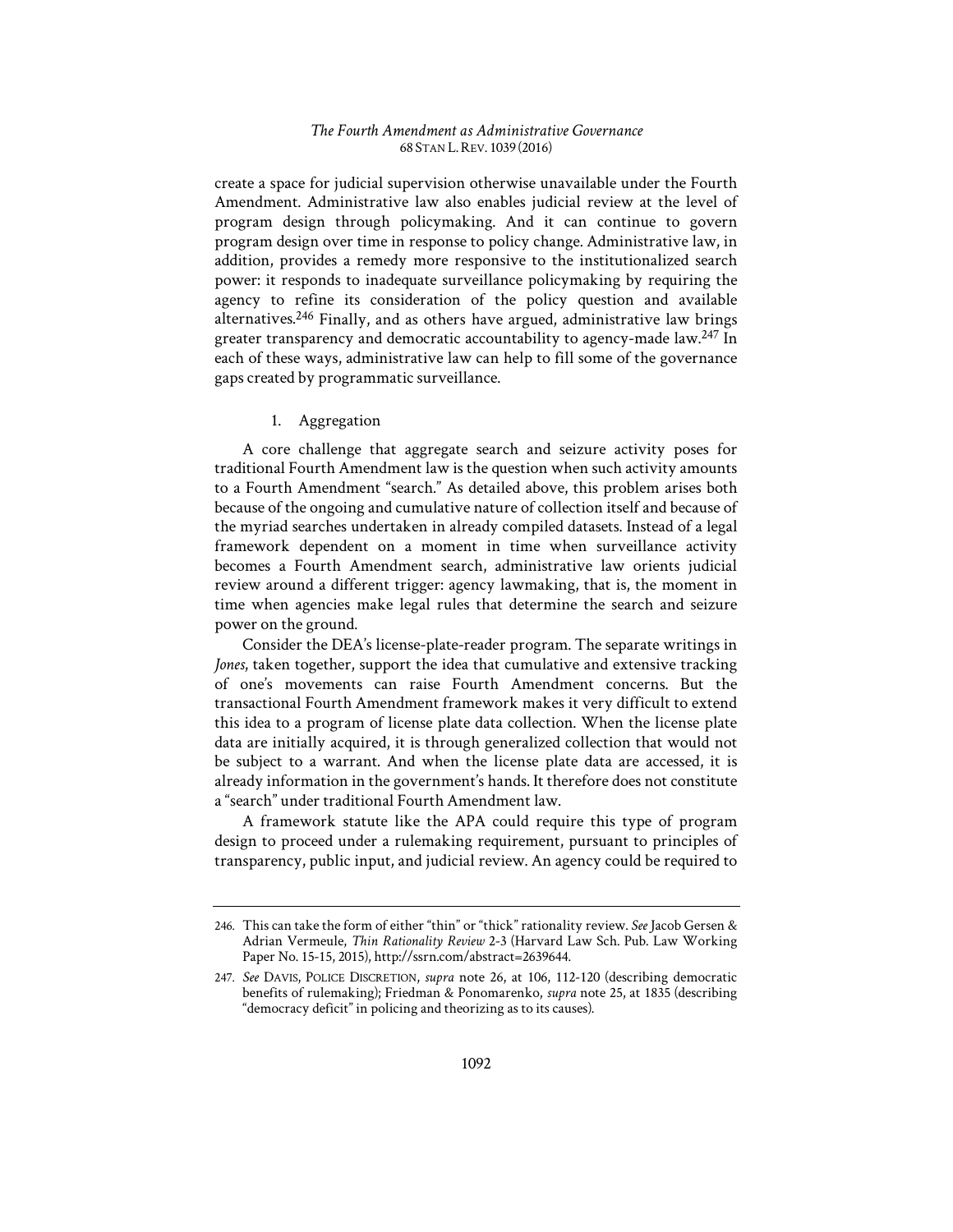specify what types of information would be collected, how long the information would be retained, to what purposes it could be used, and with what agencies information could be shared. Administrative law also could require this type of surveillance rulemaking to address, for instance, whether and under what circumstances individuated searches in the license-plate-reader database require senior-level approval or a showing of individualized suspicion.

It may be that some types of searches in a license-plate-reader database such as a search that would collect months of detailed data on an individual driver's whereabouts—*should* constitute a "search" under the Fourth Amendment and require a warrant, even though the data are already in the government's hands. But administrative law can supply legal tools to govern this type of surveillance program in contexts short of where the warrant requirement would apply and without requiring a court to determine the precise moment at which cumulative intrusions might amount to a Fourth Amendment "search."

## 2. Silos and spillovers

Administrative law also could help address the problems of silos and spillovers. Take DNA collection and the question whether to permit a "familial search" policy. As detailed above, this is a type of search practice that enables law enforcement to use an individual's DNA sample to identify that individual's relatives as potential suspects in an investigation.<sup>248</sup> Law enforcement might be interested in investigating those relatives where the DNA sample in the database is not a perfect match to the DNA sample that was found at a crime scene—so the individual who provided DNA is not himself or herself a suspect—but the DNA match is close enough that there is a possibility that the suspect could be a relative of the sampled individual.

<sup>248.</sup> The underlying premise for familial searching is that family members are more likely than unrelated persons to have similar genetic profiles. The FBI defines familial searching as "a deliberate search of a DNA database conducted for the intended purpose of potentially identifying close biological relatives to the unknown forensic profile obtained from crime scene evidence." *See Familial Searching*, FED. BUREAU INVESTIGATION, https://www.fbi.gov/about-us/lab/biometric-analysis/codis/familial -searching (last visited May 5, 2016). The distinction that the FBI and many states draw between "fortuitously and deliberately discovered partial matches" has been challenged. *See, e.g.*, Natalie Ram, *Fortuity and Forensic Familial Identification*, 63 STAN. L. REV. 751, 755-56, 772 (2011) (arguing the distinction between fortuitous and deliberate partial matches should be "dismantled" because it "imposes significant structural and transparency costs . . . yet is supported by neither logic nor principle"). For an overview of familial searching, the underlying science, and existing technologies, see MURPHY, *supra* note 112, at 191-96; and Ram, *supra*, at 757-65.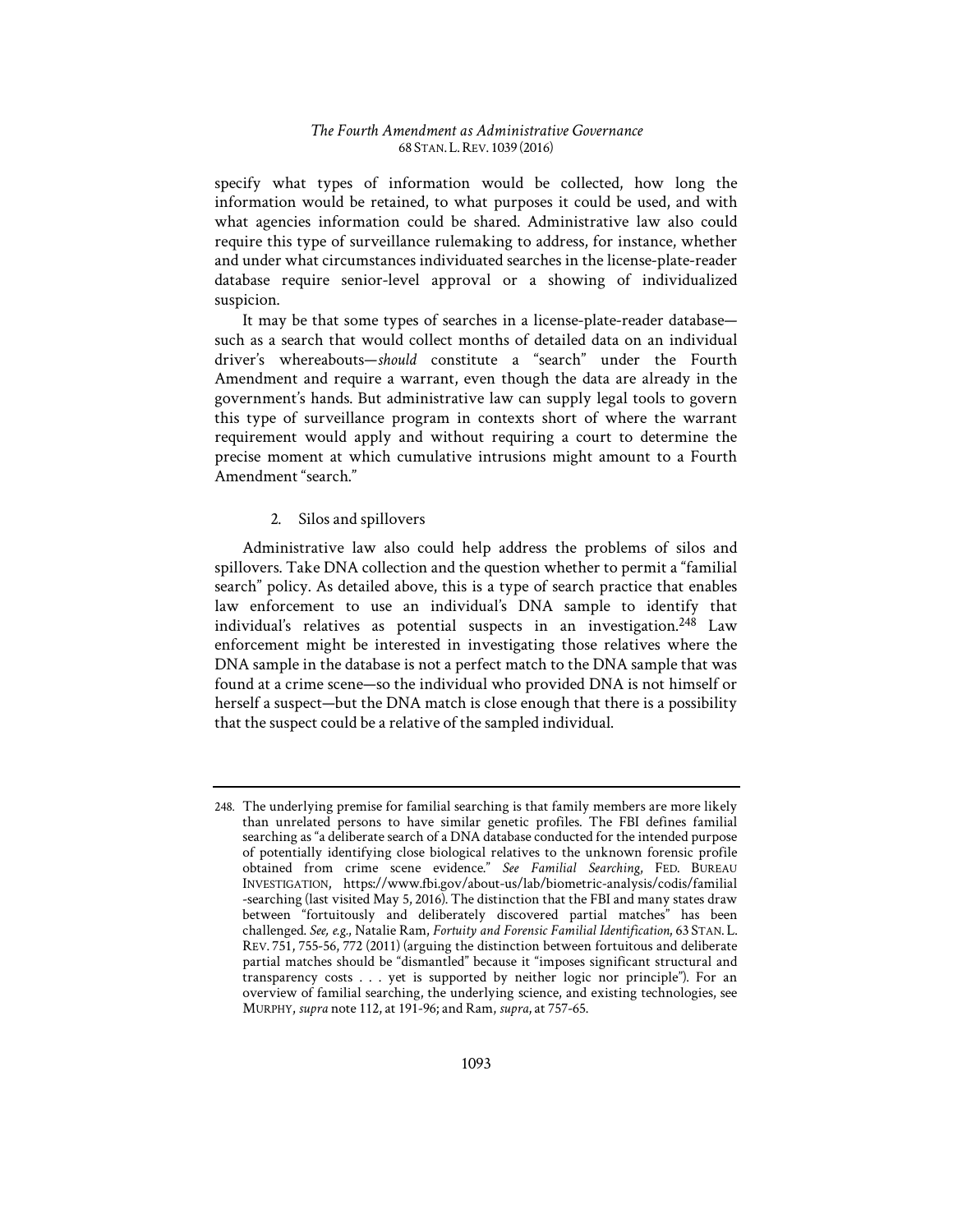Whether familial searching is "reasonable" under the Fourth Amendment implicates significant and unsettled questions.<sup>249</sup> For example, it raises the question whether law enforcement can make someone a suspect—that is, whether suspicion can be individualized—on the basis of one's familial affiliation to a sampled individual. Yet the transactional framework of Fourth Amendment law creates several barriers to judicial consideration of these questions.

Points of entry again provide one type of barrier, this time as a result of silos. The moment in time when the familial search occurs is a point at which the data are already in the government's hands: the government already has collected the sampled individuals' DNA, and the question is what type of queries can the government now run in the existing DNA databases. For this reason, familial searches in the DNA database may not constitute a "search" under existing Fourth Amendment law.250

Spillovers present an additional barrier. The real target of the familial search is not the individual whose DNA was sampled. Instead, it is the relative of the sampled individual. Imagine an arrestee named Sally whose DNA is sampled and added to the national DNA database, CODIS. Law enforcement runs DNA collected from a recent crime scene against the DNA samples in CODIS and finds no perfect match. Law enforcement then decides, pursuant to a familial search policy, to look for a partial match in the database. The agency runs the search and finds a partial match with Sally's DNA sample. Law enforcement knows that Sally is not the right suspect for the unsolved crime (hers is not a perfect match with the DNA found at the crime scene). But the suspect might be someone who shares some biological markers with Sally; it might be her sibling, Joe.

Joe, however, lacks a clear path to challenge the familial search policy under Fourth Amendment law. This is because the physical intrusion that took place was not a search done *to Joe*. The DNA sample in the database was collected from Sally. And so Joe probably lacks Fourth Amendment standing to challenge the familial search policy.251 The aggregate implications of a familial

<sup>249.</sup> For an important account of the legal and policy concerns with familial searching, see MURPHY, *supra* note 112, at 189-214.

<sup>250.</sup> *See, e.g.*, Johnson v. Quander, 440 F.3d 489, 498 (D.C. Cir. 2006) ("[A]ccessing the records stored in [a government database] is not a 'search' for Fourth Amendment purposes. As the Supreme Court has held, the process of matching one piece of personal information against government records does not implicate the Fourth Amendment."). *But see* MURPHY, *supra* note 112, at 210 (recognizing these doctrinal obstacles but proposing path to doctrinal reform).

<sup>251.</sup> *See* United States v. Mitchell, 652 F.3d 387, 409 n.19 (3d Cir. 2011). Scholars have proposed changes to this doctrinal limitation by analogy to property law and Fourth Amendment cases involving consent to search under circumstances of shared tenancy. *footnote continued on next page*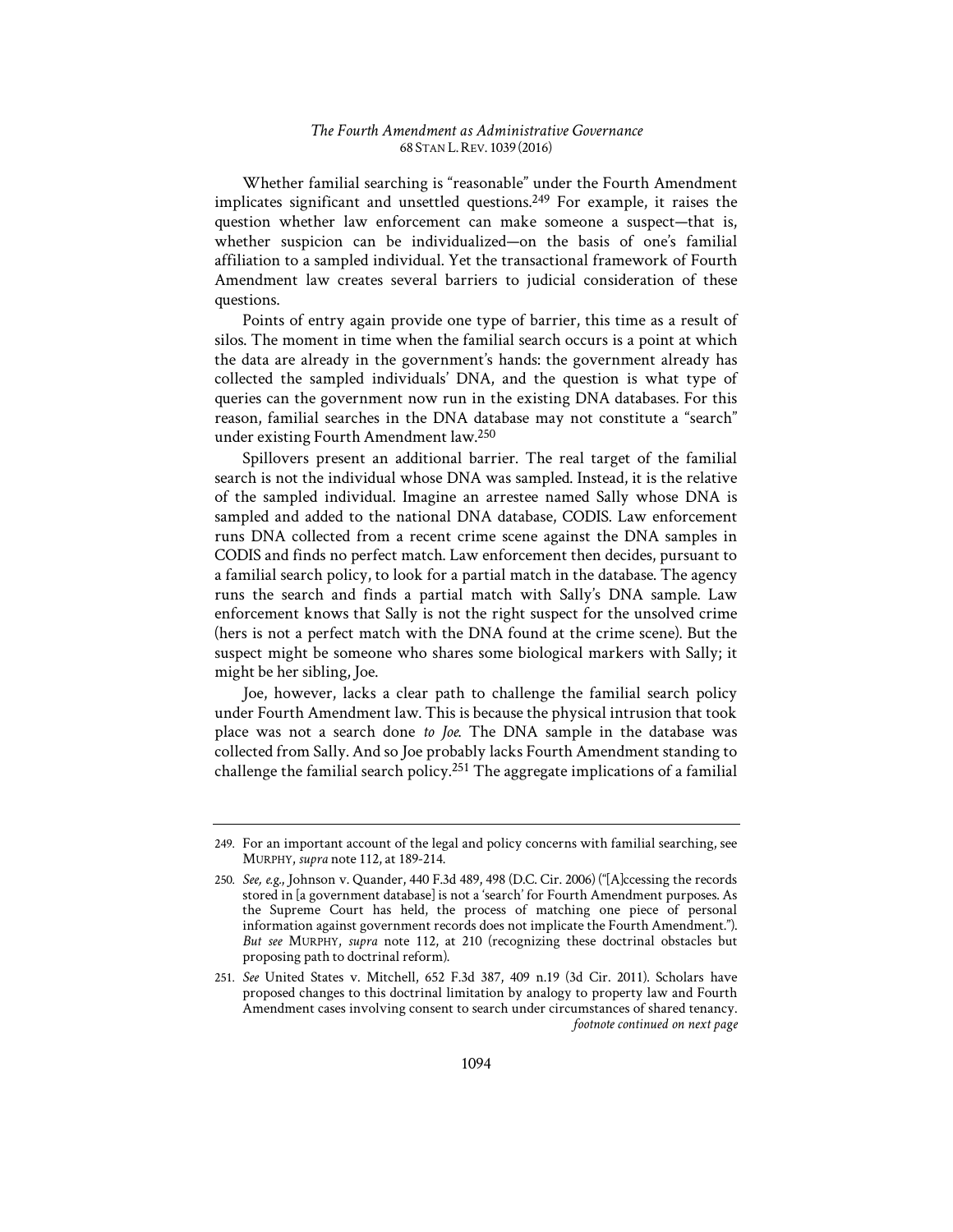search policy also do not find a ready hook in existing Fourth Amendment law. Under the transactional framework, there is little space for courts to undertake a systemic evaluation of how familial searches affect certain subpopulations of which Joe is a part. For example, because more persons of color are arrested and therefore sampled, familial search policies may disproportionately burden communities of color.<sup>252</sup> Finally, because traditional Fourth Amendment law focuses on the one-off intrusion rather than policymaking, it permits familial search policies designed in secret, without participatory opportunities or even clear visibility into who is making what decisions.

Currently, the FBI does not conduct familial searching using the Combined DNA Index System (CODIS), but the adoption of familial search policies at the state and local levels illustrates the point.253 These familial search policies today range from a few public policies approved by a state attorney general to unpublished policies contained in forensic laboratory manuals or even unwritten policies used to guide forensic lab work.254 Most jurisdictions do not have public and accessible policies around familial searching.<sup>255</sup> The few familial search policies adopted publicly and by politically accountable officials provide some important safeguards. California's policy, adopted through a public memorandum from the state's attorney general, limits the use of familial searching to a last resort and only in violent crime investigations raising significant public safety concerns, and it subjects the release of a familial search

*See* MURPHY, *supra* note 112, at 209; Natalie Ram, *DNA by the Entirety*, 115 COLUM. L. REV. 873, 919-29 (2015).

<sup>252.</sup> In a now-superseded judicial opinion, the California Court of Appeal explained that "familial DNA searches have a discriminatory effect" because they "condition criminal suspicion on nothing more than the fact of being a close relative of a person whose profile is in the DNA database, and racial and ethnic minorities comprise a much greater portion of that database than their proportion in the population at large." People v. Buza, 180 Cal. Rptr. 3d 753, 790 (Ct. App. 2014), *review granted*, 342 P.3d 415 (Cal. 2015).

<sup>253.</sup> The FBI did conduct rulemaking to adopt a policy to collect DNA samples from arrestees. In response to comments provided during that rulemaking, the FBI noted that it does not currently conduct familial searching. *See* DNA-Sample Collection and Biological Evidence Preservation in the Federal Jurisdiction, 73 Fed. Reg. 74,932, 74,938 (Dec. 10, 2008) (to be codified at 28 C.F.R. pt. 28). There have been calls for the FBI to begin conducting familial searching and efforts to improve the technological capacity of CODIS to facilitate these types of searches. *See* MURPHY, *supra* note 112, at 197-98.

<sup>254.</sup> *See* MURPHY, *supra* note 112, at 190; OFFICE OF INVESTIGATIVE & FORENSIC SCIS., NAT'L INST. OF JUSTICE, FAMILIAL DNA SEARCHING: CURRENT APPROACHES 1 (2015) [hereinafter NIJ FAMILIAL SEARCHING REPORT].

<sup>255.</sup> *See* Ram, *supra* note 248, at 776-78 (finding that "[m]ost jurisdictions have refrained from prescribing rules governing partial matching in easily accessible formats" and "[n]early all written state policies are available only in internal lab manuals").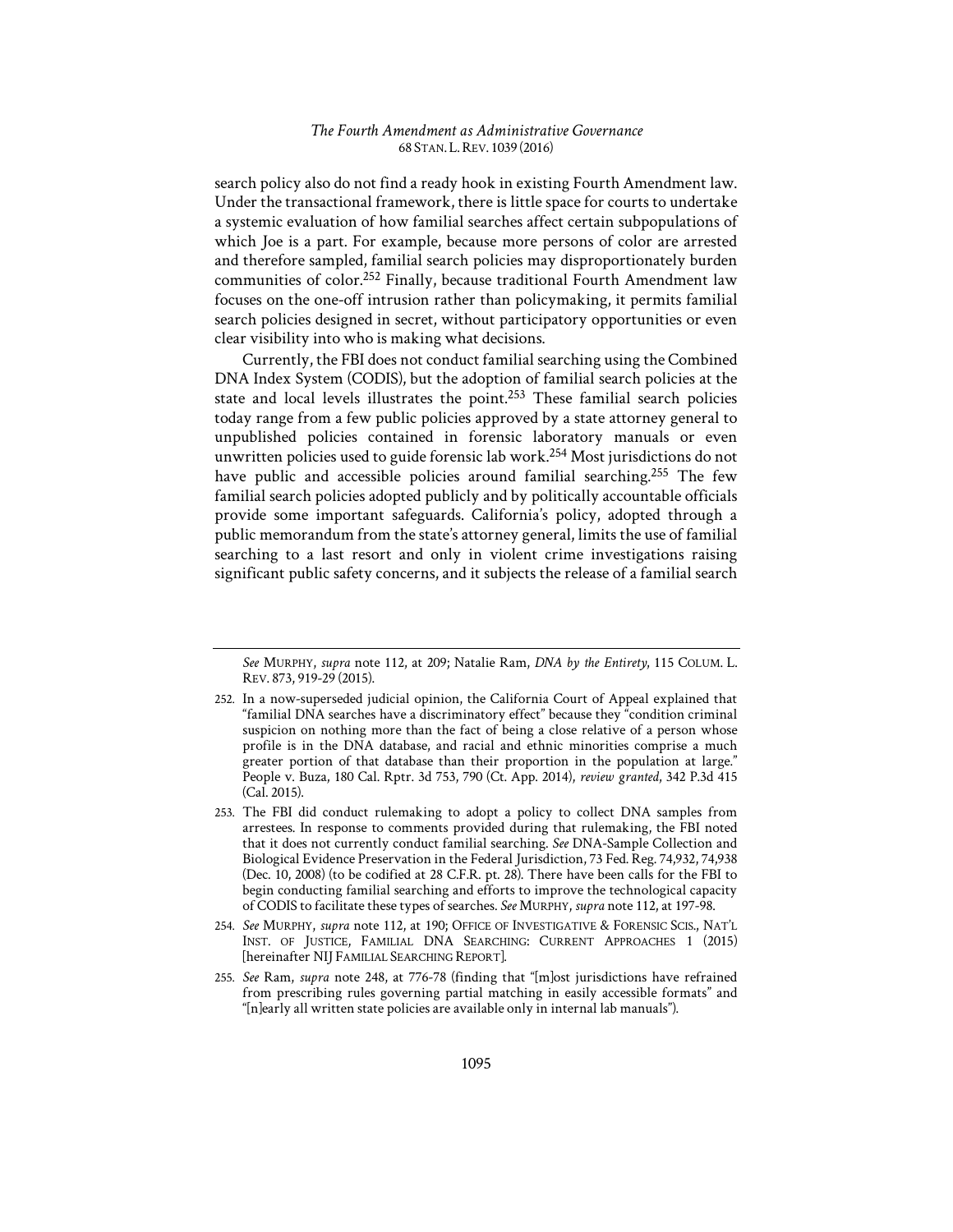result to supervisory review and approval.256 Most informal policies contained in lab manuals lack these kinds of constraints, and often the policy itself is very difficult to locate.<sup>257</sup> Every state effort to obtain express statutory authorization to conduct familial searching has failed.258 Though a number of states conduct familial searching, none of their policies is explicitly authorized by statute.<sup>259</sup>

The FBI initially prohibited participating federal, state, and local agencies from using the federal DNA database program to share information about partial DNA matches—effectively preventing familial searching in CODIS across jurisdictions.260 Under especially vocal opposition to that policy from the Denver District Attorney, the FBI changed its policy to allow participating jurisdictions to decide whether to conduct familial searching or to share partial match results discovered through CODIS.261 The FBI made the change informally through a CODIS "bulletin," and it has not imposed obligations on states that conduct familial searching to do so pursuant to a transparent policy.262

Now consider review of a familial search using the doctrinal tools of administrative law. The entry point for a court would turn not on the moment of search but on the moment of administrative lawmaking—that is, the policy decision to permit familial matching in a DNA database. Administrative law could require a transparent decision by law enforcement to authorize familial

- 260. *See* MURPHY, *supra* note 112, at 190 ("FBI rules at the time forbade states from disclosing to other states the identifying information of anyone other than the 'putative perpetrator.'").
- 261. *See* Fed. Bureau of Investigation, CODIS Bulletin BT072006, Interim Plan for Release of Information in the Event of a "Partial Match" at NDIS (2006) [hereinafter 2006 Interim Plan]; *see also* MURPHY, *supra* note 112, at 190.
- 262. *See* 2006 Interim Plan, *supra* note 261. The FBI's final Plan for the Release of Information in the Event of a Partial Match at NDIS is included as an appendix to the National DNA Index System Operational Procedures Manual. *See* FBI LABORATORY, NATIONAL DNA INDEX SYSTEM (NDIS) OPERATIONAL PROCEDURES MANUAL app. G at 74-76 (2013).

<sup>256.</sup> See Div. of Law Enf't, Cal. Dep't of Justice, Information Bulletin No. 2008-BFS-01, DNA Partial Match (Crime Scene DNA Profile to Offender) Policy 1-2 (2008), http://ag.ca.gov/cms\_attachments/press/pdfs/n1548\_08-bfs-01.pdf; *see also* NIJ FAMILIAL SEARCHING REPORT, *supra* note 254, app. H.

<sup>257.</sup> *See* Ram, *supra* note 248, app. B at 812 (comparing investigation-related protections under different states' policies); *see also id.* at 766, 776-77.

<sup>258.</sup> *See* NIJ FAMILIAL SEARCHING REPORT, *supra* note 254, at 11 ("No state that has sought explicit statutory authorization [to conduct familial searching] has been successful in obtaining it."). Efforts in Congress to require the FBI to conduct familial searching also have not succeeded. *See* Utilizing DNA Technology to Solve Cold Cases Act of 2011, H.R. 3361, 112th Cong. (2011).

<sup>259.</sup> *See* NIJ FAMILIAL SEARCHING REPORT, *supra* note 254, at 11.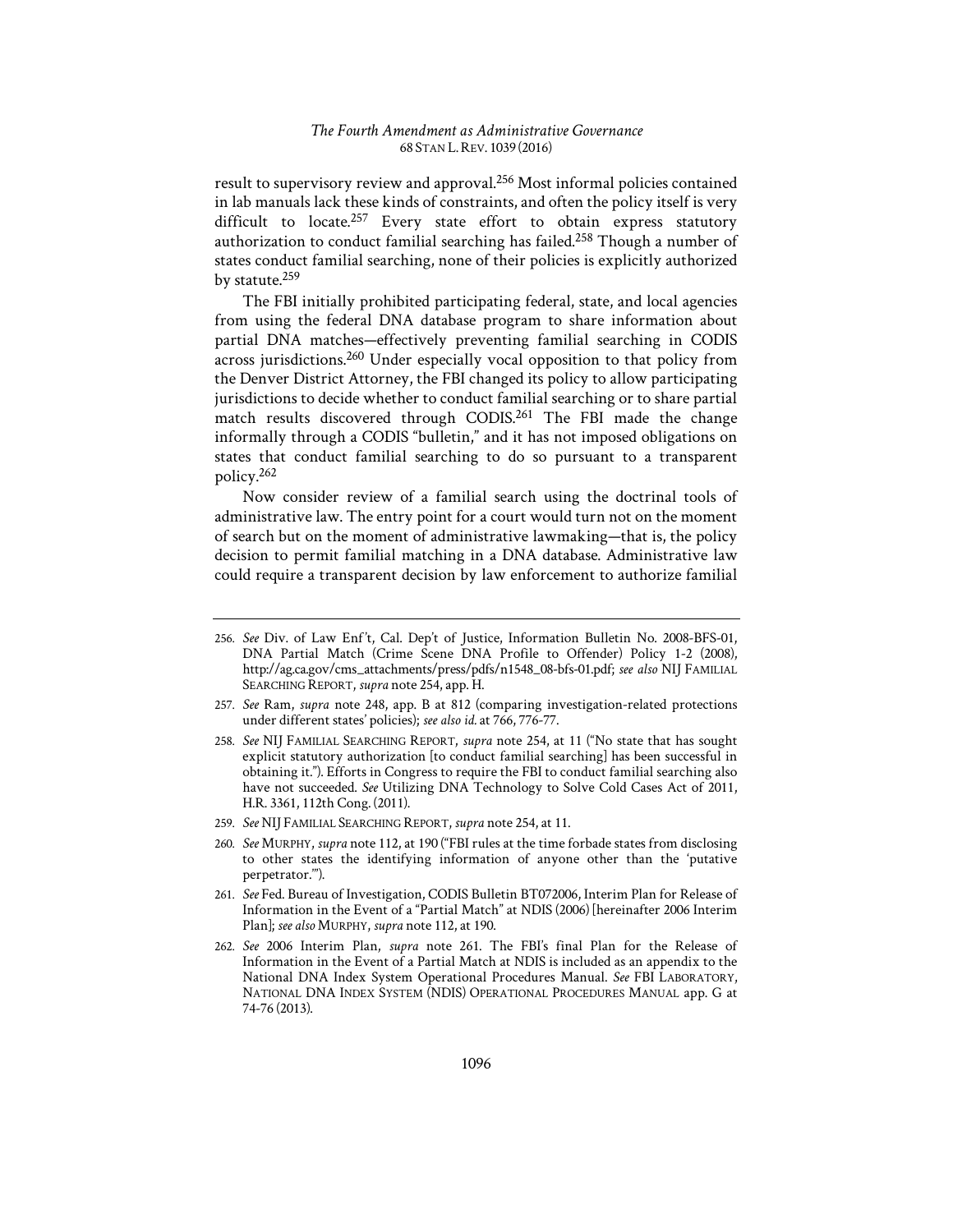searching, a decision informed by public comment. And the agency's decision could be challenged in court. Because the agency's decision would be more transparent, it would be more amenable to a challenge for consistency with the underlying statutory scheme.<sup>263</sup> And violation of the underlying statutory scheme would be a clear violation of administrative law, in contrast to the existing Fourth Amendment framework.

Administrative law also could supply a governance method more responsive to spillovers. We might want to consider, for instance, whether familial searching is used as a last resort and only in connection to particular crimes, how reliable the technology is, and what safeguards are in place to govern its uses.264 These considerations appear to have informed the few transparent and politically accountable familial search policies adopted to date.265

Administrative law might also enable courts to exercise a substantive check under the Fourth Amendment at a more programmatic level—that is, at a level of analysis distinct from the one-off interaction that traditionally governs courts' Fourth Amendment inquiry. We might find, for example, that the familial search policy exacerbates racial disparities in the criminal justice system and arbitrarily creates suspicion based on familial ties.<sup>266</sup> Whether and how these programmatic dimensions implicate the substantive Fourth Amendment right depend on its underlying values. But the point here is that administrative law, as a vehicle for presenting search and seizure policies to courts, could in turn help courts engage in substantive Fourth Amendment review at this very different level of analysis.

Finally, the interconnecting protocols governing familial searches at the federal and state levels highlight an additional way that federal administration might impose greater transparency and accountability on programmatic surveillance. The FBI, for instance, could require participating state and local agencies to comply with certain procedural protections if they choose to use federal funds or national databases to run familial searches. The suggestion raises a variety of considerations that are outside the scope of this Article. But it

<sup>263.</sup> *See, e.g.*, Murphy, *supra* note 95, at 326 ("Familial search policies represent an end run around database inclusion statutes in several ways: they widen the size of databases by effectively including relatives within them; they widen the types of testing conducted on DNA samples by undertaking additional forms of genetic typing; and they widen the scope of information exposed by the 'junk' DNA the government collects. Yet all of these expansions occur in the shadow, rather than the glare, of the public eye." (emphasis omitted)).

<sup>264.</sup> *See id.* at 303-09.

<sup>265.</sup> *See* sources cited *supra* note 256.

<sup>266.</sup> *See* Murphy, *supra* note 95, at 305, 321-25.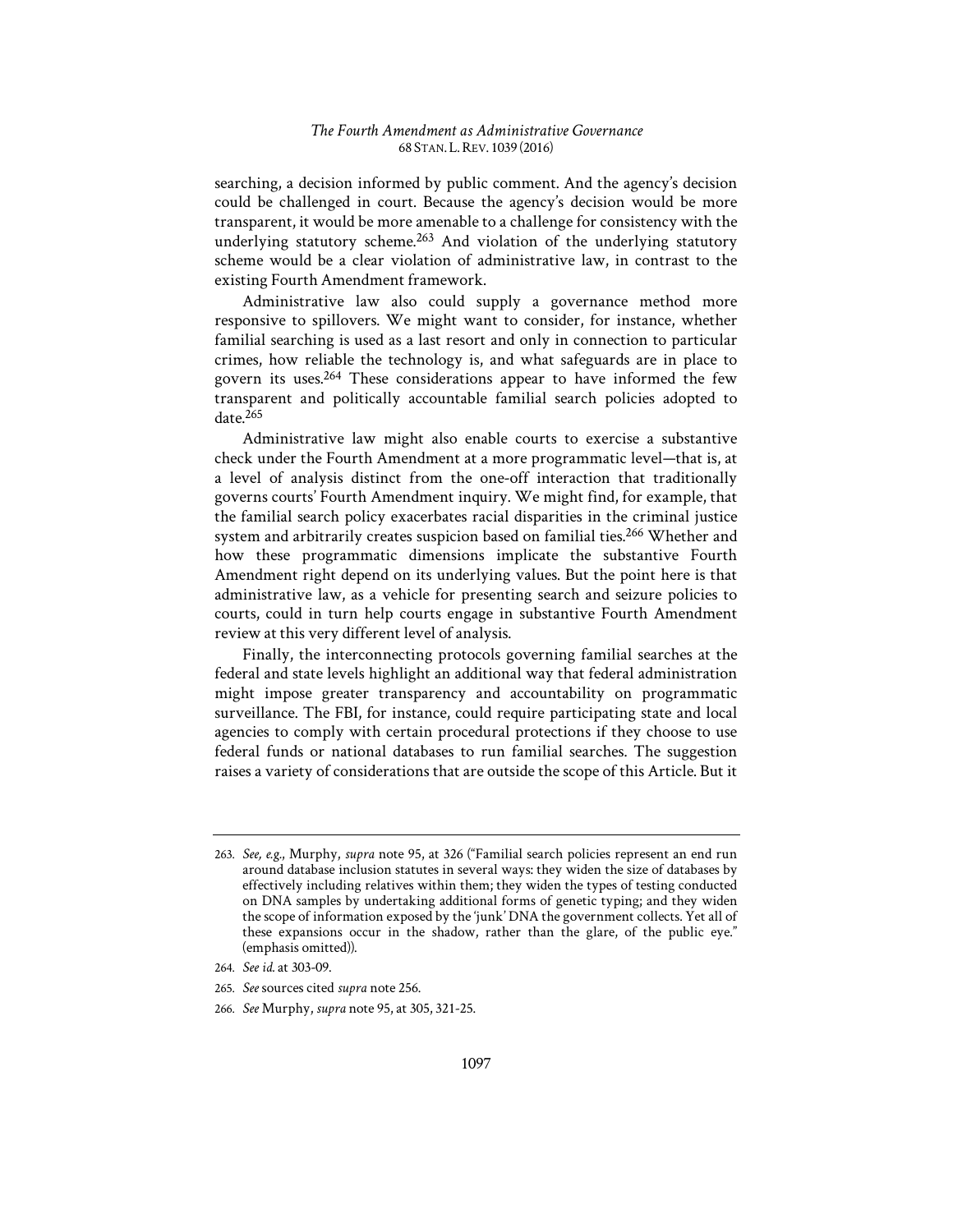highlights an important direction to extend the administrative framework in future work.

#### 3. Administrative law's absence

Administrative law, then, could help address governance gaps created by programmatic surveillance. And yet, administrative law's governing framework statute, the APA, has not generally been extended to surveillance for a variety of statutory and doctrinal reasons.<sup>267</sup> The statutory text itself provides some exceptions, such as exempting foreign affairs functions from the rulemaking requirements.<sup>268</sup> But more broadly, the statute ties the rulemaking requirement to "agency action" that takes the form of a legislative rule. Those procedural requirements do not extend to other types of agency policymaking such as interpretive rules contained in guidance documents.<sup>269</sup> The distinction is famously murky, $270$  but the legislative-rule criterion has operated to exclude many law enforcement- and surveillance-related documents.<sup>271</sup> Recent case law, meanwhile, has limited the types of administrative conduct that fall within the term "agency action," making it more difficult to use the APA to

- 268. *See* 5 U.S.C. § 553(a)(1) (2014).
- 269. *See id.* § 553(b)(3)(A).

<sup>267.</sup> For a discussion of statutory and doctrinal barriers to extending the APA to national security policymaking, see Adrian Vermeule, *Our Schmittian Administrative Law*, 122 HARV. L. REV. 1095, 1112-13 (2009). Vermeule argues that the structure of administrative law insulates executive decisionmaking in the context of emergencies and that this development is inevitable. My claim is that surveillance lawmaking by agencies is generally not about emergencies. It is a routine, ongoing facet of the modern administrative state. In this sense, surveillance governance should not be conceptualized through the law of emergencies. That said, many of the explicit and implicit exemptions that Vermeule identifies extend, formally or in practice, to surveillance policymaking as well under current law.

<sup>270.</sup> *See, e.g.*, David L. Franklin, *Legislative Rules, Nonlegislative Rules, and the Perils of the Short Cut*, 120 YALE L.J. 276, 286-87 (2010) ("Courts have described the tests that govern these cases as 'fuzzy,' 'tenuous,' 'blurred,' 'baffling,' and 'enshrouded in considerable smog.'" (footnotes omitted)). Some scholars have argued that, rather than parse legislative from nonlegislative rules on substantive grounds, courts should "invert" the test: a rule should be considered "legislative" if it is promulgated through notice-and-comment proceedings. *See, e.g.*, Jacob E. Gersen, *Legislative Rules Revisited*, 74 U. CHI. L. REV. 1705, 1718-21 (2007); *see also* William Funk, *A Primer on Nonlegislative Rules*, 53 ADMIN. L. REV. 1321 (2001); John F. Manning, *Nonlegislative Rules*, 72 GEO. WASH. L. REV. 893, 929 (2004). Others have recognized the difficulties of the courts' contextualized substantive approach but embraced it as valuable. *See* Franklin, *supra*, at 678-79.

<sup>271.</sup> *See* Friedman & Ponomarenko, *supra* note 25, at 1845-46 (discussing the exclusion of policing documents from the legislative rule category). For a more general discussion of the status of guidance documents with respect to the APA's "legislative rule" categorization, see Mark Seidenfeld*, Substituting Substantive for Procedural Review of Guidance Documents*, 90 TEX. L.REV. 331 (2011).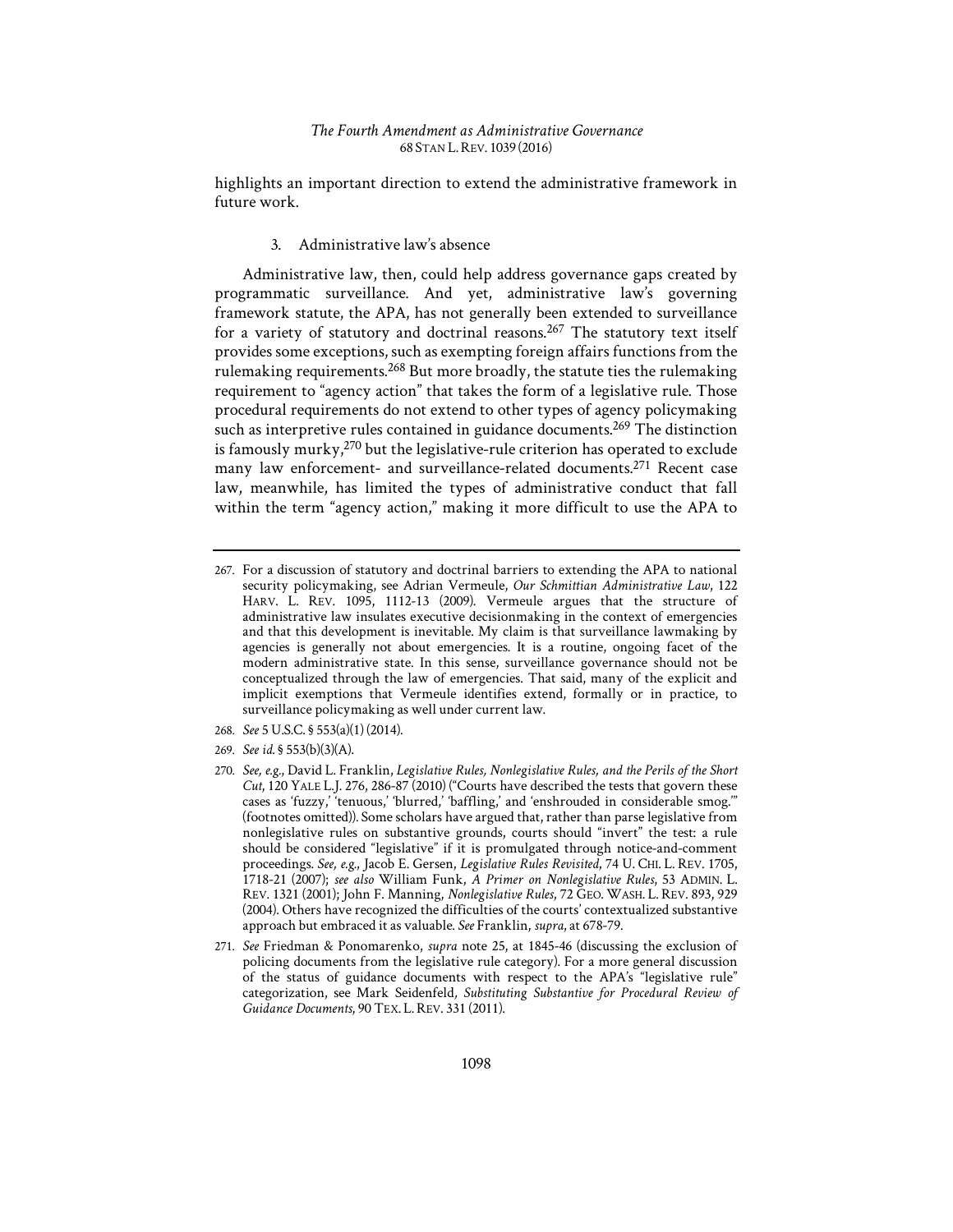address programmatic dimensions of administration.272 Thus, while administrative law has long been the product of judicial elaboration, often in the shadow of constitutional values, current doctrinal development impedes its reach into surveillance governance.

A decision from the D.C. Circuit, the court of appeals with primary responsibility for the elaboration of federal administrative law, nevertheless gestures at the possibility of using administrative law to govern surveillance. In *Electronic Privacy Information Center v. U.S. Department of Homeland Security* (*EPIC*), the D.C. Circuit considered an APA challenge to the Transportation Security Administration's (TSA) decision to screen airline passengers using "advanced imaging technology" (or body scanners) instead of metal detectors.273 Body scanners create an image of an unclothed person, which then allows the operator to detect things like liquid or powder that a metal detector would not detect. The Electronic Privacy Information Center and two individuals sued the TSA, arguing that the agency had failed to comply with the APA because it did not adopt the new search policy pursuant to notice-andcomment rulemaking.274 The D.C. Circuit agreed.275

*EPIC* suggests one way that courts could amplify their supervision of surveillance policymaking using administrative law. A key question in the case was whether the new policy constituted a legislative rule. The D.C. Circuit viewed the distinction between legislative and nonlegislative rules pragmatically. The difference, the court explained in *EPIC*, is "'one of degree' depending upon 'whether the substantive effect is sufficiently grave so that notice and comment are needed to safeguard the policies underlying the APA,'" and it characterized those underlying policies as "serving" the need for public participation in agency decisionmaking."<sup>276</sup> The court concluded that the new TSA search policy "affects the public to a degree sufficient to implicate the policy interests animating notice-and-comment rulemaking."277 The rule at issue bound the agency and the public, and it "substantially change[d] the experience of airline passengers."278 In so holding, the court emphasized the privacy concerns that had been raised by the new search technology, and it suggested that the broad application of the search technology was, if anything,

<sup>272.</sup> *See* ACLU v. NSA, 493 F.3d 644 (6th Cir. 2007); Norton v. S. Utah Wilderness All., 542 U.S. 55, 72 (2004); *see also* Vermeule, *supra* note 267, at 1109-12.

<sup>273. 653</sup> F.3d 1, 2-3 (D.C. Cir. 2011).

<sup>274.</sup> *Id.* at 3.

<sup>275.</sup> *Id.* 

<sup>276.</sup> *Id.* at 5-6 (first quoting Lamoille Valley R.R. Co. v. Interstate Commerce Comm'n, 711 F.2d 295, 328 (D.C. Cir. 1983); then quoting Chamber of Commerce v. U.S. Dep't of Labor, 174 F.3d 206, 211 (D.C. Cir. 1999)).

<sup>277.</sup> *Id.* at 6.

<sup>278.</sup> *Id.* at 7.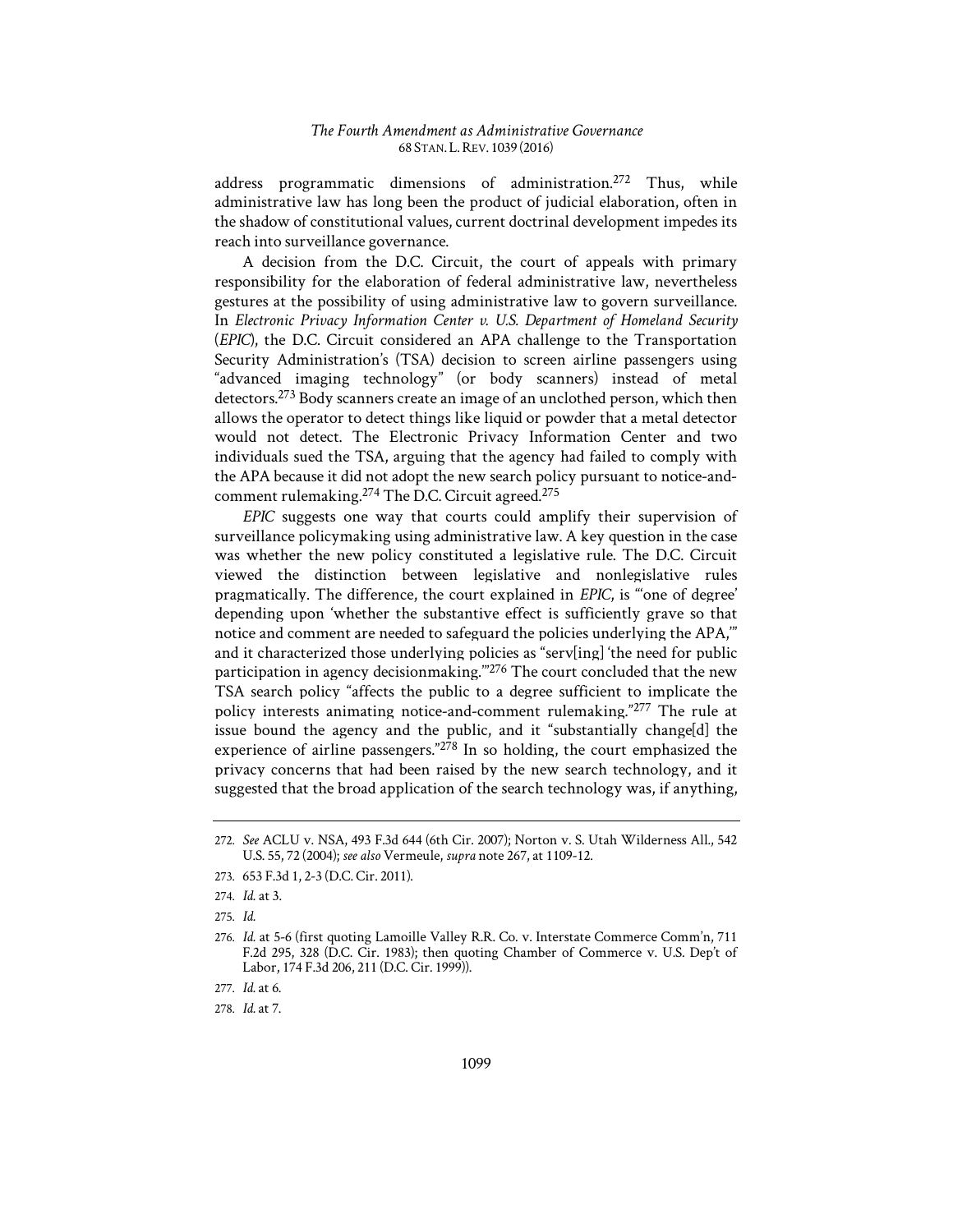a reason for closer scrutiny with the APA's procedural safeguards.<sup>279</sup> The court remanded the rule to the agency for notice-and-comment proceedings but, for security reasons, allowed the new policy to remain in operation while those proceedings were pending.280

There are two types of administrative procedure at issue in a case like *EPIC*. The first type is designed to safeguard substantive Fourth Amendment interests. In *EPIC*, these rules included, for example, requirements that the agency "distort. I the image created using [the body scanner] and deletel it as soon as the passenger has been cleared."281 The second type of administrative procedure is the process that the agency uses to arrive at those protections. Only the first type of process is relevant under the traditional Fourth Amendment test. Indeed, *EPIC* itself considered only this first type of administrative constraint when it resolved the plaintiffs' Fourth Amendment challenge to the body scanners.282

Yet one way to understand the ruling in *EPIC* is that administrative rules that, in effect, balance substantive Fourth Amendment interests should be subject to the structural protections of transparency and participatory process. When confronted with Fourth Amendment decisionmaking *through* administrative procedure, the court imposed the APA's structural safeguards. *EPIC* thus suggests the possibility of using subconstitutional doctrines of

281. 653 F.3d at 10.

<sup>279.</sup> *See id.* at 6-7.

<sup>280.</sup> *Id.* at 8. By keeping the then-current policy in place with no expiration, the D.C. Circuit arguably diminished the force of its own ruling, and the TSA was slow to implement the court's ruling. The TSA held a notice-and-comment period, receiving extensive comments on the body scanners, including many submissions concerning privacy and the body scanner technology. *See, e.g.*, Pride Found., Comment Letter on Notice of Proposed Rulemaking Regarding Passenger Screening Using Advanced Imaging Technology, Docket No. TSA-2013-0004 (June 24, 2013), http://www.regulations.gov/#!documentDetail;D=TSA-2013-0004-4519 (noting, inter alia, the effects of advanced imaging technology on transgender individuals' privacy in smaller communities where they may know the TSA personnel); U.S. Justice Found., Comment Letter on Notice of Proposed Rulemaking Regarding Transportation Security Administration: Use of Dangerous Body Scanners, Invasive Patdowns, and Other Abuses of Constitutional Rights, Docket No. TSA-2013-0004 (July 2, 2013), http://www.regulations.gov/#!documentDetail;D=TSA-2013-0004-5292 (commenting on privacy and technological concerns). But the agency delayed promulgation of the new rule, and it ultimately took renewed litigation and a writ of mandamus to prompt it. *See* Order, *In re* Competitive Enter. Inst., No. 15-1224 (D.C. Cir. Oct. 23, 2015). The final rule issued as this Article went to print. *See* 81 Fed. Reg. 11,364 (Mar. 3, 2016) (to be codified at 49 C.F.R pt. 1540).

<sup>282.</sup> *See id.* (finding no Fourth Amendment violation).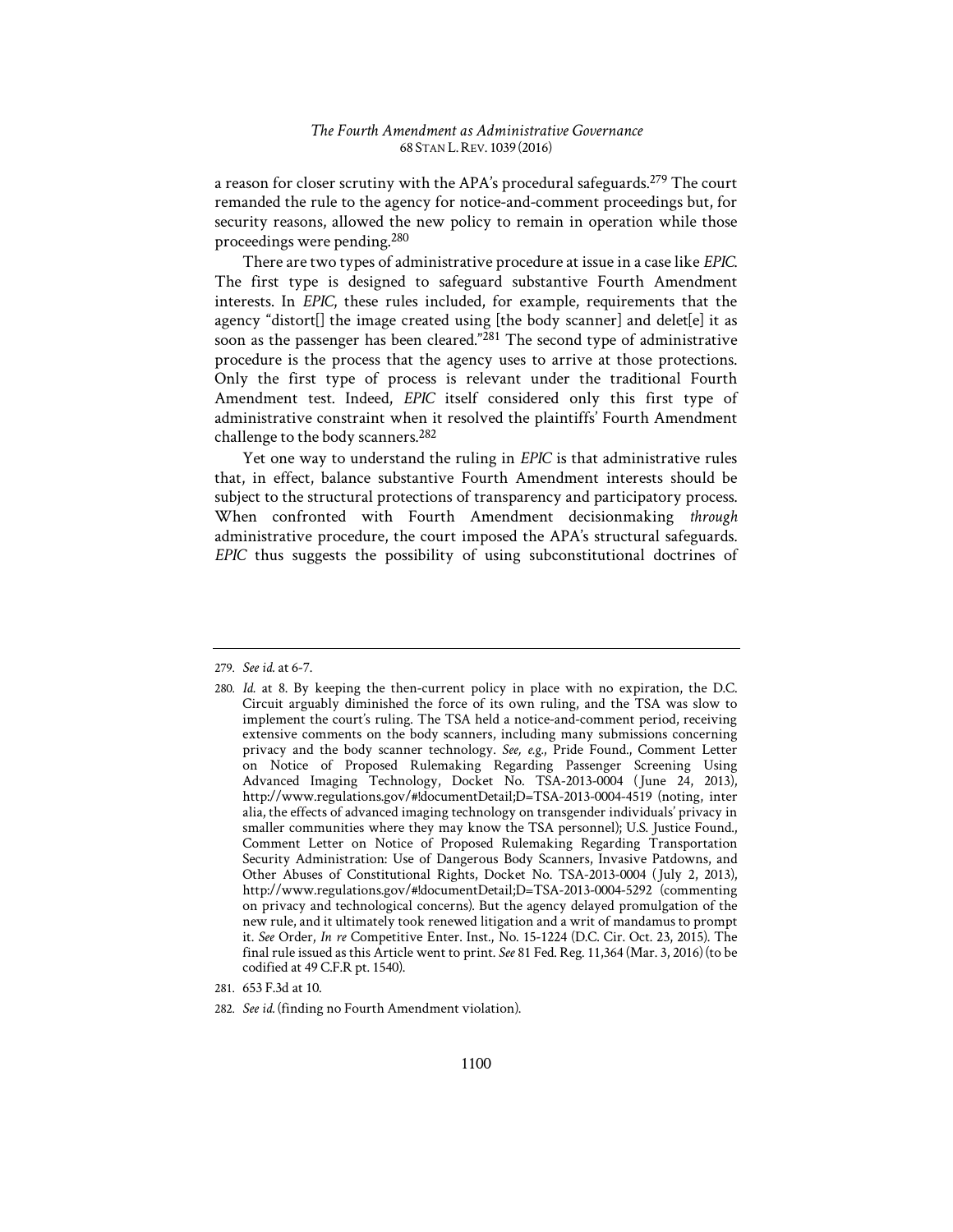administrative law to enable courts to supervise and impose procedural protections on agency implementation of the Fourth Amendment.283

Understanding *EPIC* on these terms, however, raises serious questions under two strands of current Supreme Court case law. Those cases cast significant doubt on, if they do not currently foreclose, this more integrated constitutional-administrative law framework.284 The Court, first, has rejected the idea that a more stringent standard of review should apply under the APA "to agency actions that implicate constitutional liberties."285 In *FCC v. Fox Television Stations, Inc.*, the Federal Communications Commission (FCC) changed its enforcement policy governing the broadcasting of indecent language.<sup>286</sup> The broadcasters—echoed by four Justices in dissent—argued that the agency's policy shift should be subject to more searching review than other instances where an agency changes policy course because here the policy at issue implicated First Amendment concerns.287 A majority of the Court, in an opinion by Justice Scalia, rejected this view. The APA already permits courts to set aside constitutionally unlawful agency action, Justice Scalia emphasized.<sup>288</sup> But courts, he wrote, could not calibrate *administrative law* standards of review to accommodate constitutional considerations.289

In a separate line of cases, the Supreme Court has rejected the D.C. Circuit's creation of procedural requirements beyond those specified in the APA. Most recently, in *Perez v. Mortgage Bankers Ass'n*, the Court repudiated a doctrinal rule adopted by the D.C. Circuit that required an agency to use notice-andcomment rulemaking when it issues a new interpretation of a regulation that deviates significantly from a previously adopted interpretive rule.<sup>290</sup> The Court found that this doctrine was inconsistent with the plain text of the APA,

- 285. FCC v. Fox Television Stations, Inc., 556 U.S. 502, 516 (2009).
- 286. *Id.* at 511-12.
- 287. *See id.* at 556 (Breyer, J., dissenting) ("[T]he FCC works in the shadow of the First Amendment, and its view of the application of that Amendment . . . directly informed its initial policy choice. Under these circumstances, the FCC's failure to address this 'aspect' of the problem calls for a remand to the agency.").
- 288. *See id.* at 516-17 (majority opinion) (discussing 5 U.S.C. § 706(2)(A)).
- 289. *See id.*
- 290. 135 S. Ct. 1199, 1203 (2015).

<sup>283.</sup> *See* Metzger, *supra* note 14, at 1843-44 (identifying a "porous boundary between constitutional and subconstitutional law, with statutory or administrative law disputes increasingly functioning as mechanisms for constitutional articulation").

<sup>284.</sup> *See* Metzger, *supra* note 187, at 484 (arguing against a sharp division between constitutional law and administrative law but explaining why current doctrine is inconsistent with this approach); *cf.* Michael Coenen, *Constitutional Privileging*, 99 VA. L. REV. 683, 684 (2013) (describing and critiquing the courts' practice of "extend[ing] specialized forms of procedural or remedial treatment to claims involving constitutional law").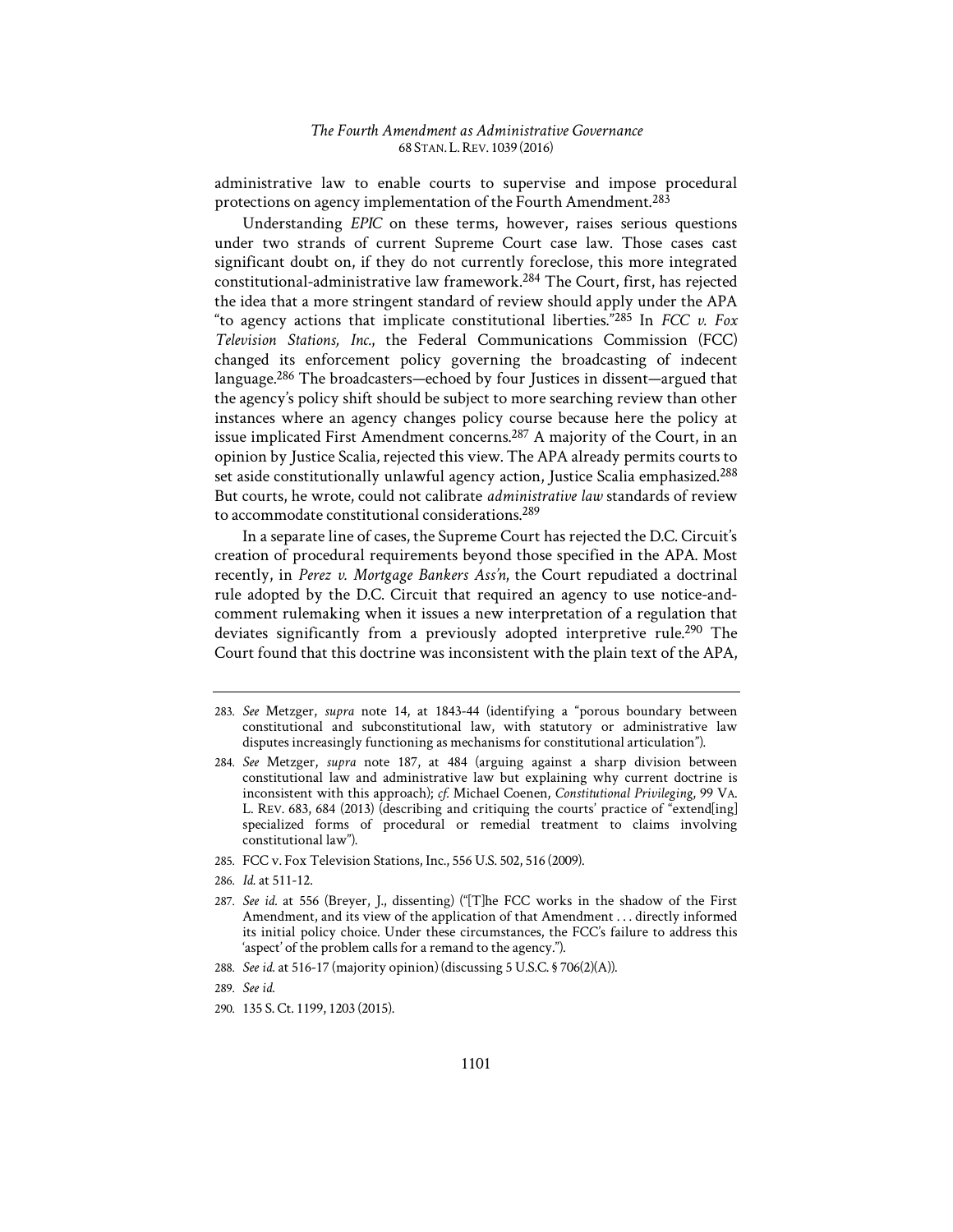which expressly excludes "interpretive rules" from the notice-and-comment requirement.291A core reason for the D.C. Circuit's approach had been the pragmatic concern that, absent such a constraint, agencies would adopt broad interpretive rules and then reinterpret them, thus circumventing the APA's structural protections. The Supreme Court rejected the D.C. Circuit's extension of the notice-and-comment requirement to the interpretive context. In so holding, the Court reaffirmed longstanding precedent holding that courts lack common law power to impose new procedural requirements on agencies.292 In *Vermont Yankee Nuclear Power Corp. v. Natural Resources Defense Council, Inc.*, the Supreme Court had halted a decade-long effort by the D.C. Circuit to create or foster the development of rulemaking requirements beyond those contained in the APA and the agencies' organic statutes.<sup>293</sup>

The Court in *Vermont Yankee* expressly reserved the question whether the Constitution constitutes a separate source of law on which courts may base procedural requirements.294 And the question of what constitutes a "legislative rule" under the APA was not at issue in either *Fox* or the *Vermont Yankee* line of cases. Yet both doctrinal threads advance themes of judicial restraint that can be understood to cut against the reading of *EPIC* suggested here.<sup>295</sup>

At the same time, the argument elaborated in this Article—that administrative safeguards are essential to protect Fourth Amendment values in a time of programmatic surveillance and that agencies must have a laboring oar in that project—also harmonizes with some of the comparative institutional considerations underlying *Vermont Yankee* and *Perez*. 296 Administrative law by coupling administrative innovation with a set of procedural and structural checks—can help Fourth Amendment law better utilize the agencies' unique competencies while guarding against their potential overreach. In this way,

- 293. See Antonin Scalia, *Vermont Yankee: The APA, the D.C. Circuit, and the Supreme Court*, 1978 SUP.CT.REV. 345, 345.
- 294. *See* 435 U.S. at 542-43, 542 n.16.
- 295. *See, e.g.*, Adrian Vermeule, *Deference and Due Process*, 129 HARV. L. REV. 1890, 1912-13 (2016).
- 296. Adrian Vermeule, for instance, argues that agencies play an important role in the formation and application of procedural due process law, creating a situation in which courts explicitly or implicitly defer to agencies' due process determinations. *See id.* at 1891; *see also* Bertrall L. Ross II, *Embracing Administrative Constitutionalism*, 95 B.U. L. REV. 519, 523 (2015) (arguing that agencies are comparatively well adapted to interpret vague constitutional texts according to changing societal contexts).

<sup>291.</sup> *Id.* at 1206.

<sup>292.</sup> *See* Vt. Yankee Nuclear Power Corp. v. Nat. Res. Def. Council, Inc., 435 U.S. 519, 524 (1978); *see also* Cass R. Sunstein & Adrian Vermeule, *Libertarian Administrative Law*, 82 U. CHI. L. REV. 393, 397 (2015) (discussing *Vermont Yankee's* "narrow, black-letter meaning . . . that courts lack common-law power to require agencies to use procedures not mandated by statutes or the Constitution" and the case's "broader meaning . . . that courts are to respect the constitutional allocation of policymaking competence").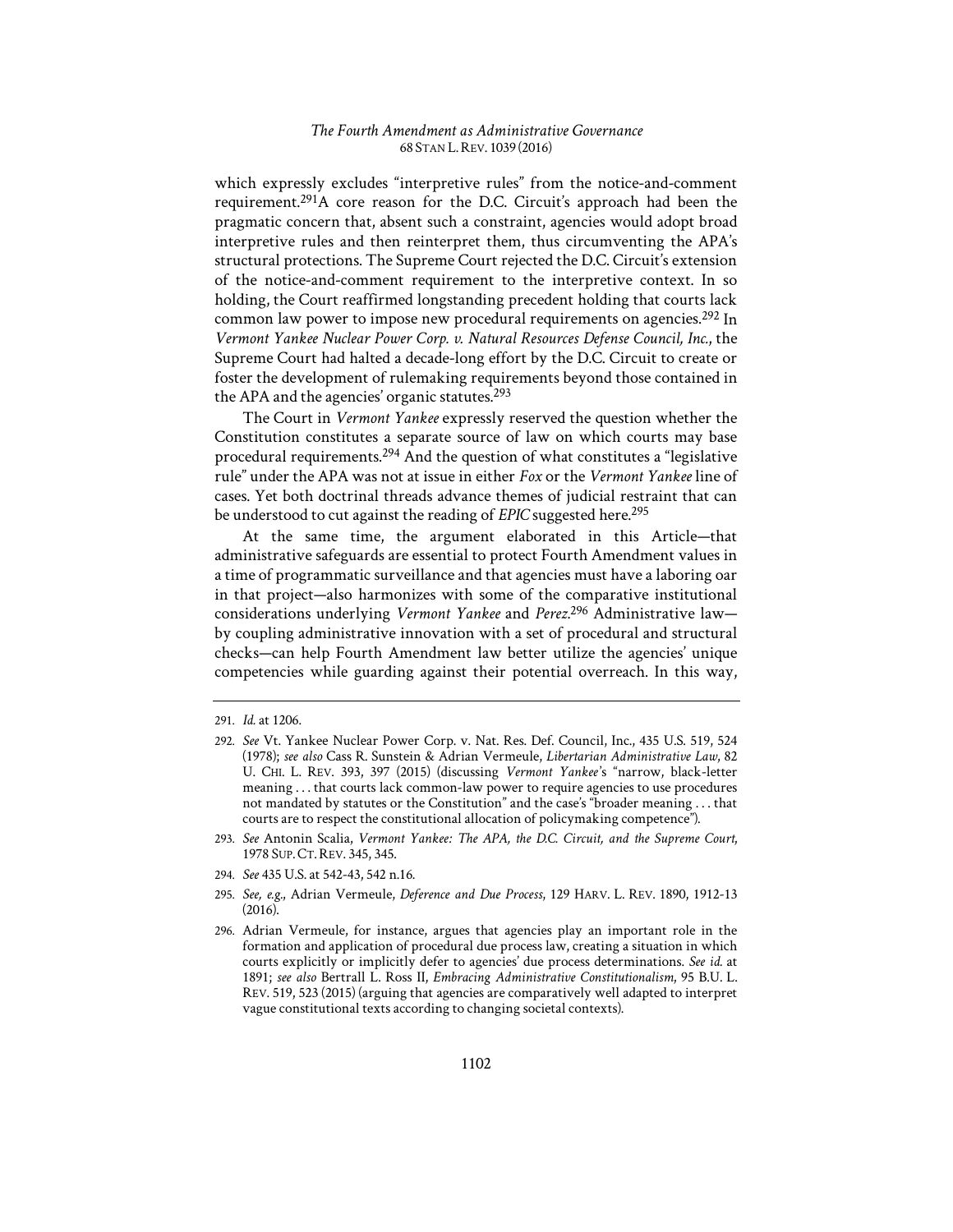administrative law could be a valuable complement to constitutional rightsbased adjudication.297

Developing administrative law in this way also would provide a laboratory of experimentation for bringing the Fourth Amendment into the digital age. We typically think of states as the laboratories in our federalist system.298 But judicial review of federal administration also provides a locus for experimentation.299 As a site for judicial innovation, administrative law affords federal courts not only an opportunity to experiment with doctrinal answers. There is also value simply in having variegated mechanisms through which courts can work through complex and challenging Fourth Amendment questions. Administrative law could provide a space for judicial engagement with the Fourth Amendment independent of, and freed of some of the limitations that inhere in, the exclusionary rule.

## B. Lessons from (and for) the FISC

Section 702 of FISA reflects an emergent administrative law of intelligence.300 The statute requires FISC review of the administrative rules governing surveillance, including the effect of those rules—at the level of program design—on Fourth Amendment interests.301 While the legal authority under section 702 authorizes surveillance directed at non-U.S. persons overseas—a category of persons understood to fall outside of the Fourth Amendment's coverage<sup>302</sup>—the legislative provisions also require the court to consider the Fourth Amendment interests implicated as a result of spillovers. Section 702 requires the Attorney General, in consultation with the Director of National Intelligence, to adopt "minimization procedures" to protect U.S.-person interests, and it requires the FISC to review those procedures, as well as "targeting" procedures, for compliance with the statute

- 300. This argument is developed in Renan, *supra* note 158.
- 301. *See* 50 U.S.C. § 1881a(d)-(e), (i)(3)(A) (2014).

<sup>297.</sup> *See* Metzger, *supra* note 187, at 519-25 (arguing that enforcement of constitutional norms through administrative law would complement other forms of constitutional enforcement by incentivizing agency deliberation about constitutional concerns regarding their decisions).

<sup>298.</sup> *See* New State Ice Co. v. Liebmann, 285 U.S. 262, 311 (1932) (Brandeis, J., dissenting); *see also, e.g.*, Arizona v. Evans, 514 U.S. 1, 24 (1995) (Ginsburg, J., dissenting).

<sup>299.</sup> For an argument that federal administrative policymaking is itself a site of experimentation, see Michael C. Dorf & Charles F. Sabel, *A Constitution of Democratic Experimentalism*, 98 COLUM. L.REV. 267 (1998).

<sup>302.</sup> *See* sources cited *supra* note 59 (discussing territorial nexus of Fourth Amendment doctrines).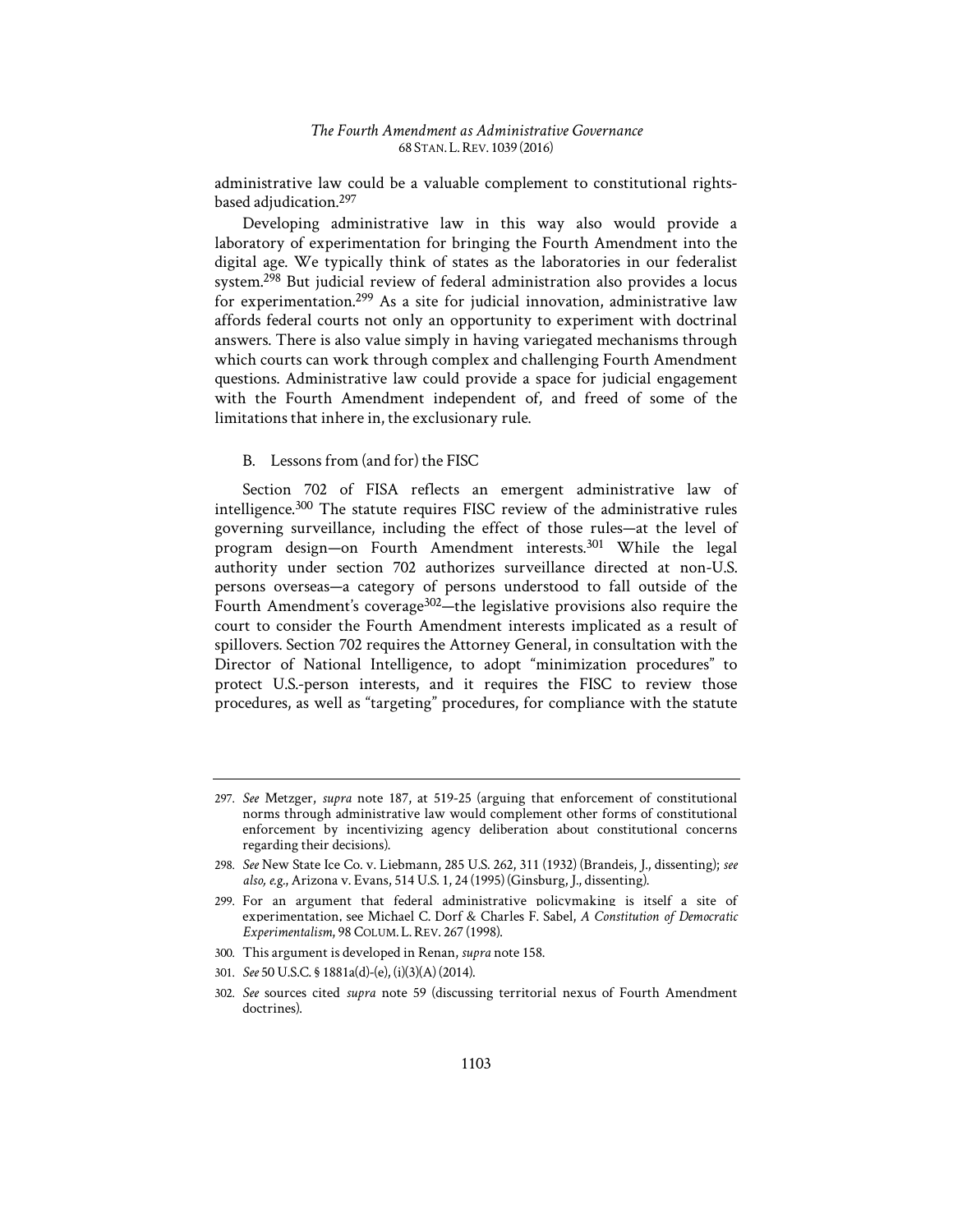and with the Fourth Amendment.<sup>303</sup> Section 702 thus creates a process for administrative rule creation, pursuant to congressional authorization and subject to ongoing FISC review and rigorous internal oversight. Because the legal silo separating "foreign" collection and "domestic" communications no longer tracks technological, sociological, or organizational practice, this administrative law of intelligence is what today instantiates the Fourth Amendment's protections.

Yet section 702 relies on administrative law to protect Fourth Amendment values without the structural protections of transparency, participatory process, and adversarial judicial review that administrative lawmaking ordinarily requires.304 So while the statutory framework and the intelligence court implicitly have embraced an idea of administrative lawmaking as constitutive of Fourth Amendment reasonableness, they have not developed a sustainable approach to this emergent administrative law. The FISC is relying on administrative rules to do crucial work to give content to Fourth Amendment reasonableness but without the structural conditions that have come to legitimate agency lawmaking elsewhere in the administrative state. Until very recently, the FISC's oversight of section 702 operated almost exclusively in secret, preventing any public accounting of the program's design. Recent legislation and executive branch policy have taken some important steps toward greater disclosure. Yet the program still operates pursuant to only partial and discretionary disclosure and largely nonadversarial judicial review.305

Even as section 702 fails to realize the promise of a Fourth Amendment administrative framework, however, its system of governance goes considerably further than most other surveillance programs. Intelligence activities implemented under Executive Order  $12,333,306$  for example, are governed by minimization rules developed exclusively inside the executive

306. Exec. Order No. 12,333, 46 Fed. Reg. 59,941 (Dec. 4, 1981).

<sup>303.</sup> Minimization procedures have long been a part of FISA. But whereas under other FISA provisions, minimization rules complement a more warrant-like process of review by the FISC itself, administrative rules form the core set of protections under section 702. *See* Renan, *supra* note 158, at 128.

<sup>304.</sup> *See id.* at 132-34.

<sup>305.</sup> The recently enacted USA FREEDOM Act of 2015 has taken some steps to make FISC decisionmaking more visible and to create limited opportunities for contested adjudication. The statute provides for the appointment of amicus curiae under certain conditions at the discretion of a FISC judge. And it mandates declassification review for the FISC's significant legal interpretations. *See* USA FREEDOM Act of 2015, Pub. L. No. 114-23, §§ 401-02, 129 Stat. 268, 279-82 (codified at 50 U.S.C. §§ 1803, 1871-72).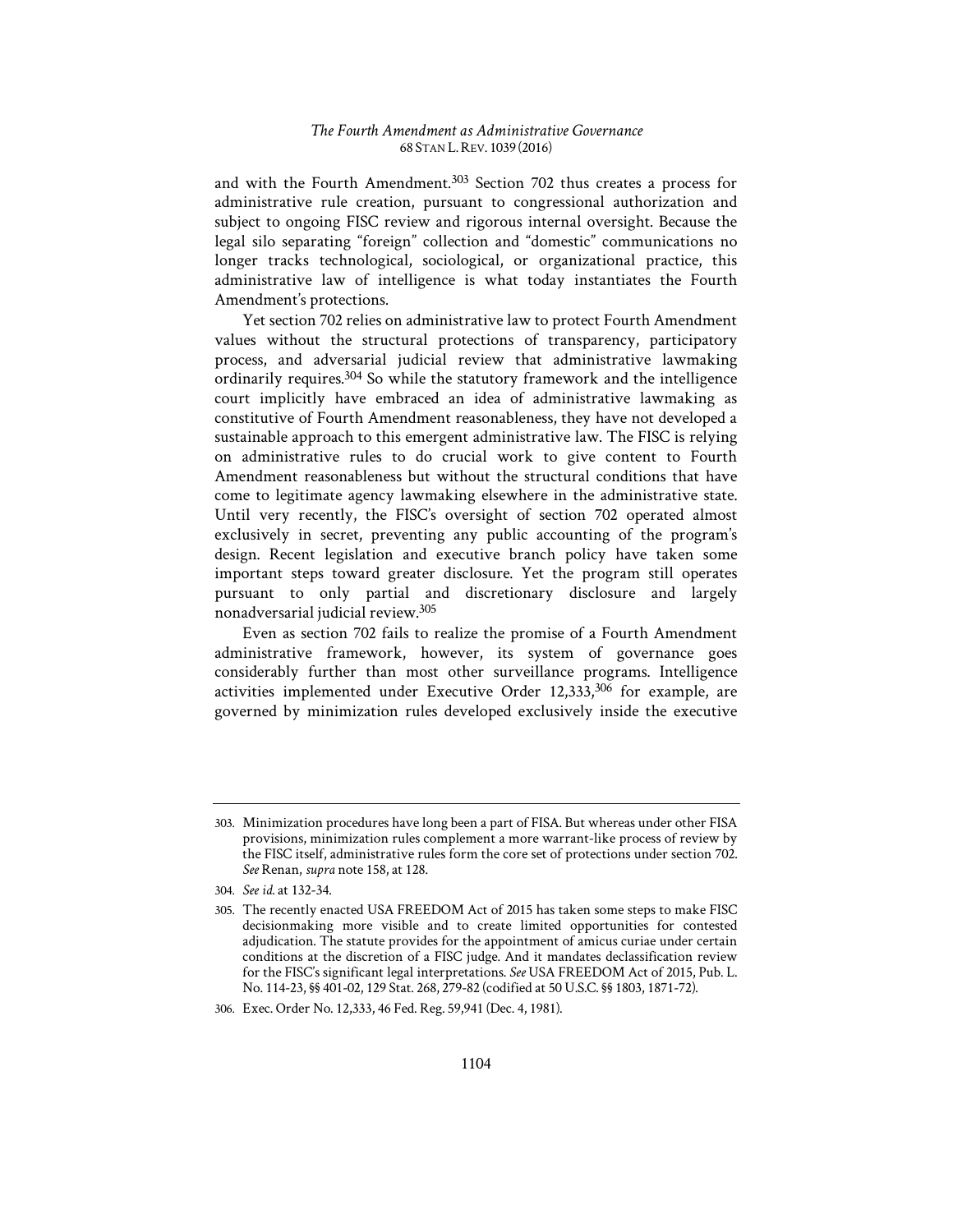branch, without FISC or any other judicial review.307 Some of those rules remain classified, and many have not been updated in decades notwithstanding considerable changes to the relevant technologies and operational practice.<sup>308</sup> Outside of the intelligence space, programmatic surveillance appears to have developed with even less interbranch oversight. The DEA's program of metadata collection relating to drug trafficking and its national license-platereader initiative are just two examples.<sup>309</sup>

One response might be that surveillance depends on secrecy, a value antithetical to administrative law's guiding principles. This argument could take two forms. The first is that surveillance will be ineffective if it is not conducted surreptitiously. The second is that transparent surveillance policymaking might lead to less surveillance in ways that ultimately threaten national security and public safety interests. These arguments have been especially sticky in connection to foreign intelligence.<sup>310</sup>

Such calls for secrecy fail, however, to grapple with changes in the FISC's institutional role.311 The FISC was originally designed around a warrant framework.312 The FISC's role was to review warrant-like applications for surveillance against a particular target and to determine whether FISA's

- 309. The limited information available about these programs emerges from leaks and Freedom of Information Act releases. But it is impossible on the available public record to piece together a holistic picture of these programs and how they are governed.
- 310. *See* David S. Kris, *On the Bulk Collection of Tangible Things*, 7 J. NAT'L SECURITY L. & POL'Y 209, 281 (2014).
- 311. *See* Renan, *supra* note 158, at 128. For an argument that the FISC's changed institutional role raises Article III concerns and that those concerns could be "ameliorated through more regular participation by a 'special advocate,'" see Stephen I. Vladeck, *The FISA Court and Article III*, 72 WASH.&LEE L.REV. 1161, 1164 (2015).
- 312. *See* Kerr, *Rule of Lenity*, *supra* note 132, at 1513-14; Renan, *supra* note 158, at 127-28.

<sup>307.</sup> For a more detailed discussion of these aspects of Executive Order 12,333, see Margo Schlanger, *Intelligence Legalism and the National Security Agency's Civil Liberties Gap*, 6 HARV. NAT'L SECURITY J. 112, 124-33 (2015).

<sup>308.</sup> *See* Letter from David Medine, Chairman, Privacy & Civil Liberties Oversight Bd., to Attorney Gen. Eric H. Holder Jr. and James R. Clapper, Dir., Office of the Dir. of Nat'l Intelligence (Aug. 22, 2013), https://www.pclob.gov/library/Letter-DNI\_AG\_12333 \_Guidelines.pdf ("The Privacy and Civil Liberties Oversight Board has learned that key procedures that form the guidelines to protect 'information concerning United States persons' have not comprehensively been updated, in some cases in almost three decades, despite dramatic changes in information use and technology."). The Privacy and Civil Liberties Oversight Board is currently conducting a review of surveillance activities conducted under Executive Order 12,333. *See* Privacy & Civil Liberties Oversight Bd., PCLOB Examination of E.O. 12333 Activities in 2015, https://pclob.gov /library/20150408-EO12333\_Project\_Description.pdf.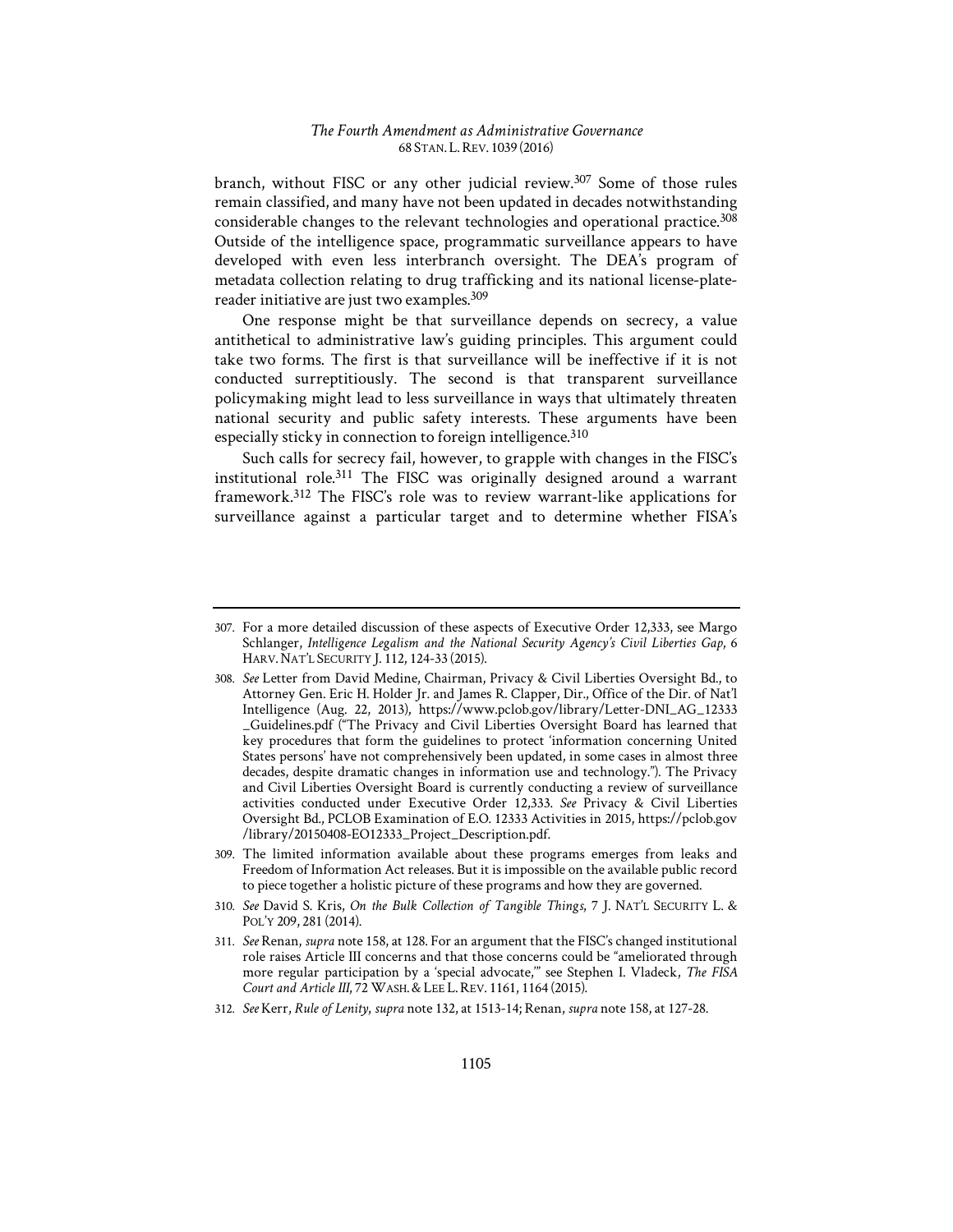modified probable cause requirement was satisfied.313 That warrant framework presupposes that the work of lawmaking has happened elsewhere—that the legal ground rules are already in place when the magistrate judge applies them.<sup>314</sup> As with any warrant process, the FISC proceedings were to be ex parte and secret. Yet a core function of the FISC today is also to review federal lawmaking by agencies. Rather than approve individualized probable cause assessments, the FISC in this role is reviewing the administrative policies that create the legal architecture for surveillance. And the FISC reviews those rules for compliance with the underlying statute (FISA) and the Fourth Amendment.<sup>315</sup> Ouestions such as whether section 702 authorizes the collection of MCTs, or whether and under what conditions the FBI may search for specific U.S. persons in the section 702 datasets—these sorts of decisions constitute the modern law of surveillance. And when those legal rules form the basis of the FISC's Fourth Amendment reasonableness analysis, they make the constitutional law of surveillance.

As I explain elsewhere, "The benefits of secrecy in the intelligence context also need to be traded off against the costs of disclosure (through leaks and other means) that the government cannot control or predict."316 And as others have written, important developments are diminishing "the half-life of secrets."317 The choice today may be less about secrecy versus transparency and more about the when and how of transparency.

Redrawing the lines between secrecy and transparency is sure to raise complex questions about how to make the legal framework for surveillance more visible and accessible while protecting classified sources and methods. It may be, for example, that the legal framework governing agency *access* to data (the program's minimization procedures) will be more amenable to a transparent administrative process than the legal rules governing *acquisition*, where that acquisition implicates classified means of collection.<sup>318</sup> I also do not suggest that a mechanical extension of notice-and-comment requirements is

- 316. This discussion is taken from Renan, *supra* note 158, at 135.
- 317. *See* PETER SWIRE, NEW AM. CYBERSECURITY INITIATIVE, THE DECLINING HALF-LIFE OF SECRETS AND THE FUTURE OF SIGNALS INTELLIGENCE 1-4 (2015), https://static .newamerica.org/attachments/4425-the-declining-half-life-of-secrets/Swire \_DecliningHalf-LifeOfSecrets.f8ba7c96a6c049108dfa85b5f79024d8.pdf.
- 318. For a discussion of data acquisition under the Fourth Amendment, see Orin S. Kerr, *Searches and Seizures in a Digital World*, 119 HARV. L.REV. 531, 547-64 (2005).

<sup>313.</sup> For a detailed comparison of FISA's warrant requirements and ordinary Title III warrant requirements, see DAVID S. KRIS & J. DOUGLAS WILSON, NATIONAL SECURITY INVESTIGATIONS AND PROSECUTIONS §§ 11.7-11.10 (West 2015).

<sup>314.</sup> *See, e.g.*, Kerr, *Rule of Lenity*, *supra* note 132, at 1517.

<sup>315.</sup> *See, e.g.*, *id.* at 1525-27; Eric Lichtblau, *In Secret, Court Vastly Broadens Powers of N.S.A.*, N.Y. TIMES (1July 6, 2013), http://nyti.ms/1525ElU; *see also* Sudha Setty, *Surveillance, Secrecy, and the Search for Meaningful Accountability*, 51 STAN.J. INT'L L. 69, 75 (2015).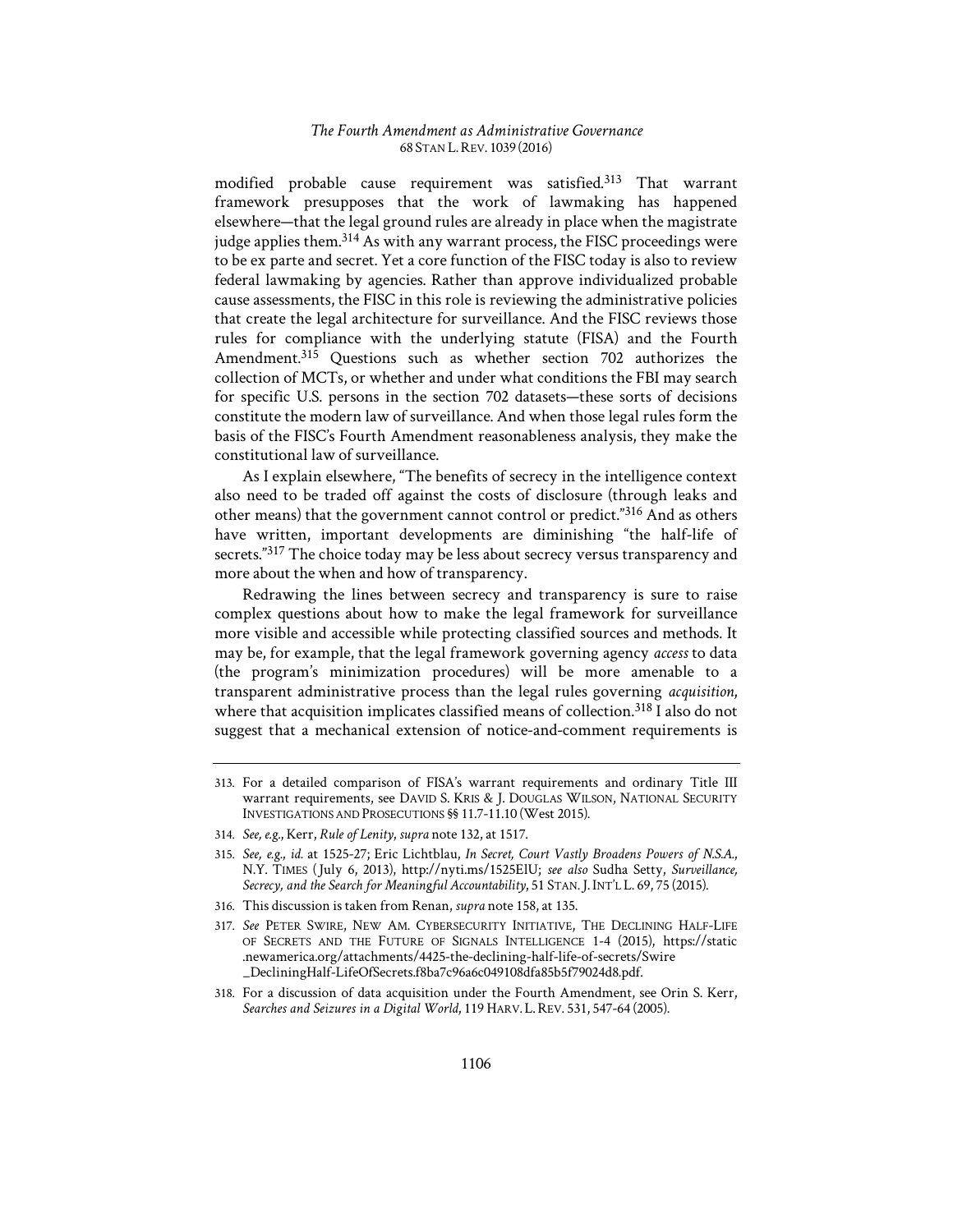the optimal mechanism to enhance transparency and democratic input into administrative surveillance law.<sup>319</sup> But the secrecy-transparency balance that has long shrouded the law of surveillance on the ground warrants careful recalibration.320

Making the overarching legal framework of surveillance programs more visible and participatory may make those programs more resilient.<sup>321</sup> A more visible process of surveillance lawmaking by agencies might ultimately be more acceptable to the public in part because it would lead to a substantively different surveillance law. Agencies preparing for a public accounting of their legal rules do appear to act differently than agencies preparing for a secret assessment.322 If this is a cost, it is a cost of democratic governance. It might also be, however, that by making surveillance lawmaking by agencies more transparent and accountable, we will put it on sounder footing in the long run.

This raises a different possible objection. One might argue that a more integrated administrative Fourth Amendment framework will legitimate the modern surveillance state in ways ultimately threatening to the Fourth Amendment's underlying values. Given technological, sociological, and political realities, I am skeptical that we can put programmatic surveillance back in the bottle—or that eliminating programmatic surveillance across the board is the right goal for legal reform.323 To be sure, there are crucial

- 321. *See, e.g.*, PRG REPORT, *supra* note 221, at 125. The recently enacted USA FREEDOM Act begins to reframe the secrecy-transparency tradeoff in foreign intelligence lawmaking, though its interventions remain limited.
- 322. Indeed, this has led some scholars and policy analysts to urge the intelligence agencies to adopt the "front-page rule" in making surveillance decisions, "at least in the specific context of communications intelligence that takes place in the homeland or that affects US persons abroad." Jack Goldsmith, *A Partial Defense of the Front-Page Rule*, HOOVER INSTITUTION (Jan. 29, 2014), http://www.hoover.org/research/partial -defense-front-page-rule (capitalization altered) (emphasis omitted); *see also* PRG REPORT, *supra* note 221, at 170; SWIRE, *supra* note 317, at 5-7. *But see* Walter Pincus, *'Front-Page Rule' Is Unprecedented in U.S. Intelligence Community*, WASH. POST (Dec. 25, 2013), http://wpo.st/wMyW1. *See generally* PRG REPORT, *supra* note 221, at 170 (explaining that the "Front-Page Rule" is an "informal precept, long employed by the leaders of US administrations, . . . that we should not engage in any secret . . . activity if we could not persuade the American people of the necessity and wisdom of such activities were they to learn of them as the result of a leak or other disclosure").

<sup>319.</sup> *See* Adam B. Cox & Cristina M. Rodríguez, *The President and Immigration Law Redux*, 125 YALE L.J. 104, 219 (2015) ("Some form of public input into the development of enforcement priorities with more formality than private meetings convened by the Executive and less than notice-and-comment rulemaking would be a valuable contribution to regulatory spheres in which the enforcement power drives application of the law, as well as the politics and substantive policy of the area.").

<sup>320.</sup> In Part V below, I propose a different institutional design to improve transparency and accountability of intelligence programs.

<sup>323.</sup> See WITTES & BLUM, *supra* note 113, at 185, 196.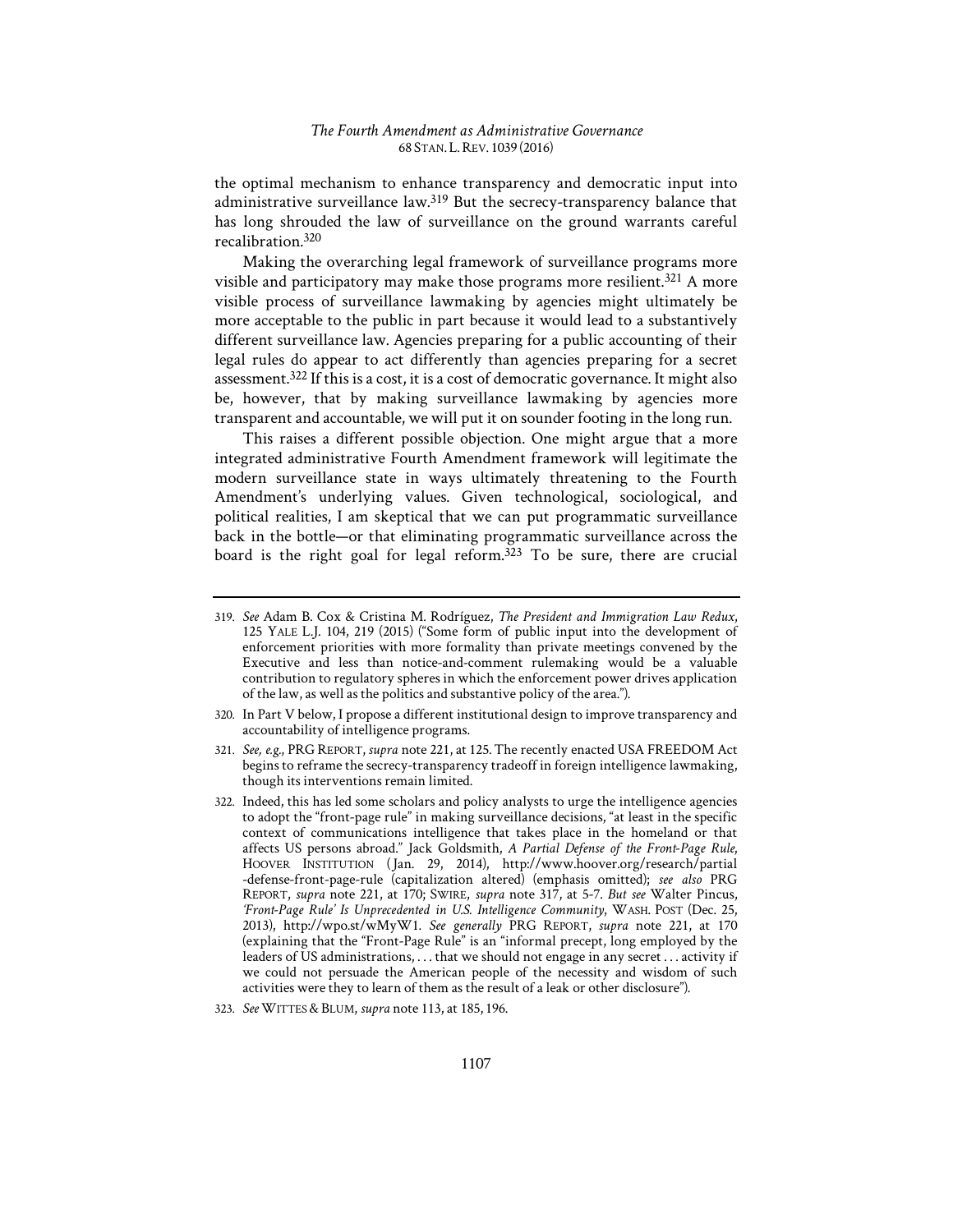questions to be asked about what types of surveillance programs are appropriate, what safeguards are and should be in place, and what the boundaries of a programmatic surveillance power should be. But a more integrated judicial-administrative system will better equip us to address them.

# **V. Institutionalizing the Fourth Amendment Through Agency Design**

The foregoing raises a crucial consideration: not every surveillance program is reasonable to undertake. Even if a one-off interaction would comply with the Fourth Amendment, the program as a whole may have systemic costs that outweigh its benefits—costs that cast doubt on the reasonableness of the program as a whole.324 Whether to initiate, and whether to continue, a surveillance program is a determination that implicates systemic tradeoffs and requires a holistic understanding of the structural, procedural, and technological safeguards in place. This type of Fourth Amendment reasonableness review seems to call for a consideration of *programmatic efficacy*. The effectiveness of a surveillance program—whether the program is valuable, given its stated goals—is inextricably connected to the question of interest balancing—that is, whether the privacy costs are worth the security gains. $325$ This is not to suggest that an effective program is always reasonable under the Fourth Amendment. But an inefficacious one should raise constitutional concerns. And yet, courts have been reluctant to evaluate programmatic efficacy under the Fourth Amendment.

Programmatic efficacy review by an administrative actor, designed with some remove from both the front-line surveillance agencies and the White House, could help to institutionalize this element of Fourth Amendment reasonableness while also creating opportunities for greater transparency and ongoing democratic input in surveillance governance. Enhancing this type of agency design, in turn, might enable courts to better supervise programmatic efficacy *indirectly* using Fourth Amendment law.

Part V.A describes the anemic programmatic efficacy review that the Supreme Court has incorporated into judicial Fourth Amendment interest balancing. Part V.B proposes a more robust programmatic efficacy review by an administrative overseer and shows how one potential overseer—the Privacy and Civil Liberties Oversight Board—is already taking some important steps in this direction. It then suggests a potential interaction between administrative efficacy review and judicial review under the Fourth Amendment.

<sup>324.</sup> *See* Meares, *supra* note 6, at 162-63.

<sup>325.</sup> *See id.* at 161 ("[T]he Fourth Amendment . . . calls for a reasonable balance between liberty and order, seemingly an explicit invitation to consider law enforcement effectiveness.").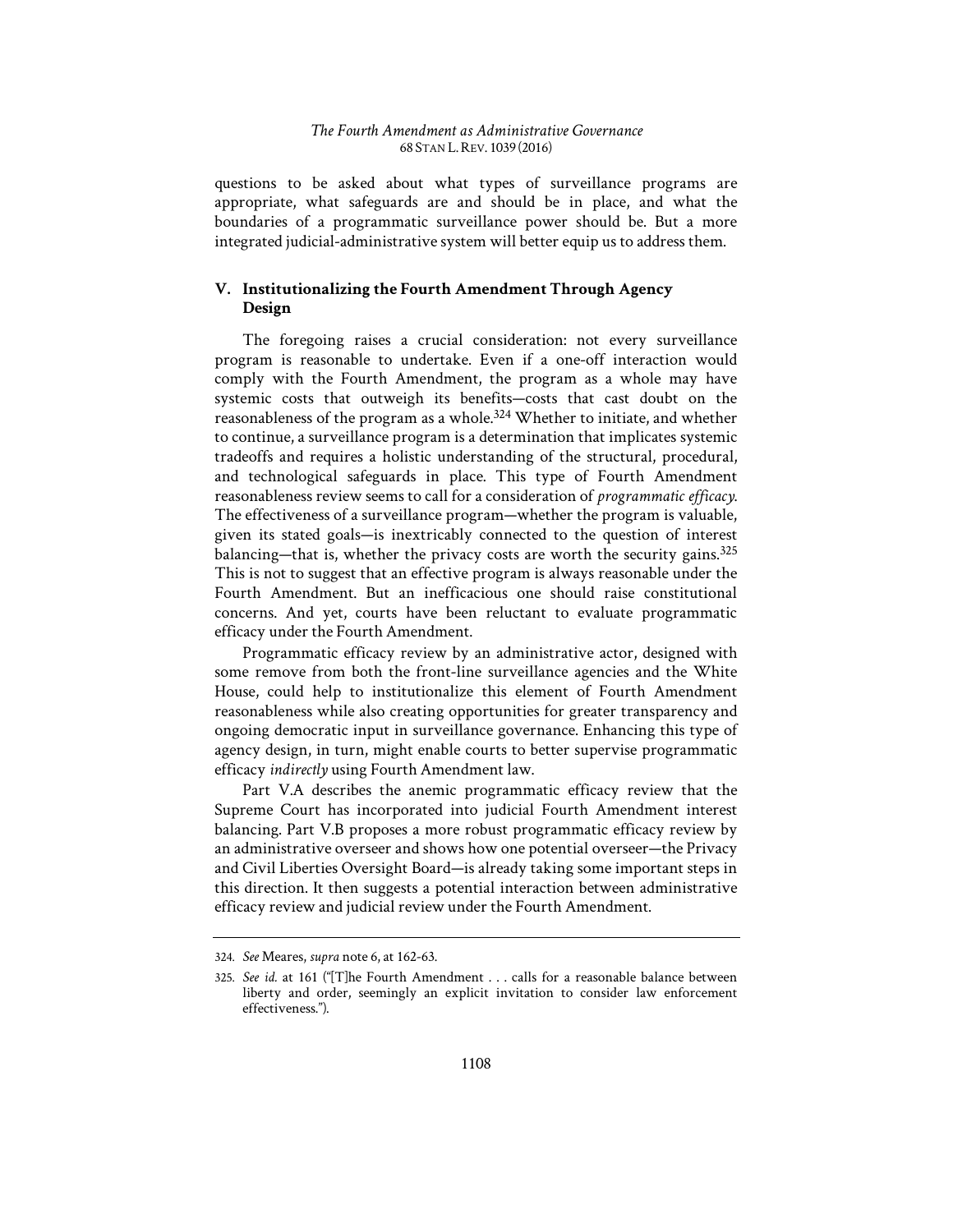## A. Judicial Reluctance to Review Programmatic Efficacy

Courts routinely undertake individualized efficacy assessments under the Fourth Amendment. When a court determines whether probable cause justifies a search, it is deciding whether there is a sufficient likelihood that the search will be efficacious—that is, whether the individualized intrusion is justified as a constitutional matter.<sup>326</sup> Courts have been reluctant, however, to evaluate *programmatic* efficacy under the Fourth Amendment.

The Supreme Court has recognized that efficacy is a consideration relevant to balancing the interests that shape Fourth Amendment reasonableness.<sup>327</sup> Yet the Court has largely refrained from making efficacy a meaningful facet of its reasonableness review. Indeed, the Court has gone so far as to caution state and lower courts that efficacy review should not be *too* searching. In *Michigan Department of State Police v. Sitz*, motorists challenged the constitutionality of a highway sobriety checkpoint program under the Fourth Amendment.<sup>328</sup> The trial court received extensive testimony on the efficacy of the program and found that the "sobriety checkpoints were not an effective means of combating drunk driving."329 The Supreme Court reversed the lower court's finding of constitutional unreasonableness, emphasizing that its role was not to displace the judgment of "politically accountable officials" or "[e]xperts in police science."330

If the Fourth Amendment requires balancing privacy and security, however, efficacy is a significant dimension of reasonableness.<sup>331</sup> To see why, we can turn again to the discovery of multiple-communication transactions in the section 702 program. As a result of MCTs, thousands of domestic communications unrelated to a foreign intelligence target are swept up as part of a surveillance program created to collect communications of non-U.S. persons overseas. A legal authority designed to authorize surveillance against a category of individuals largely believed to be outside the scope of the Fourth

<sup>326.</sup> *See, e.g.*, Illinois v. Gates, 462 U.S. 213, 238 (1983) ("The task of [the magistrate judge] is simply to make a practical, common-sense decision whether . . . there is a fair probability that contraband or evidence of a crime will be found in a particular place.").

<sup>327.</sup> *See, e.g.*, Vernonia Sch. Dist. 47J v. Acton, 515 U.S. 646, 663 (1995).

<sup>328. 496</sup> U.S. 444, 447 (1990).

<sup>329.</sup> Sitz v. Dep't of State Police, 429 N.W.2d 180, 183 (Mich. Ct. App. 1988) (summarizing trial court's findings), *rev'd*, 496 U.S. 444; *see also Sitz*, 496 U.S. at 448.

<sup>330.</sup> *Sitz*, 496 U.S. at 453-54. In other cases, the Court has punted on the question of efficacy by framing it as a question of least restrictive means and by rejecting such a standard for Fourth Amendment reasonableness. *See Vernonia*, 515 U.S. at 663-64; Skinner v. Ry. Labor Execs. Ass'n, 489 U.S. 602, 629 n.9 (1989); *see also* Floyd v. City of N.Y., 959 F. Supp. 2d 540, 556 (S.D.N.Y. 2013) (declining to consider efficacy as relevant to Fourth Amendment challenge to stop-and-frisk program).

<sup>331.</sup> *See* Meares, *supra* note 6, at 161.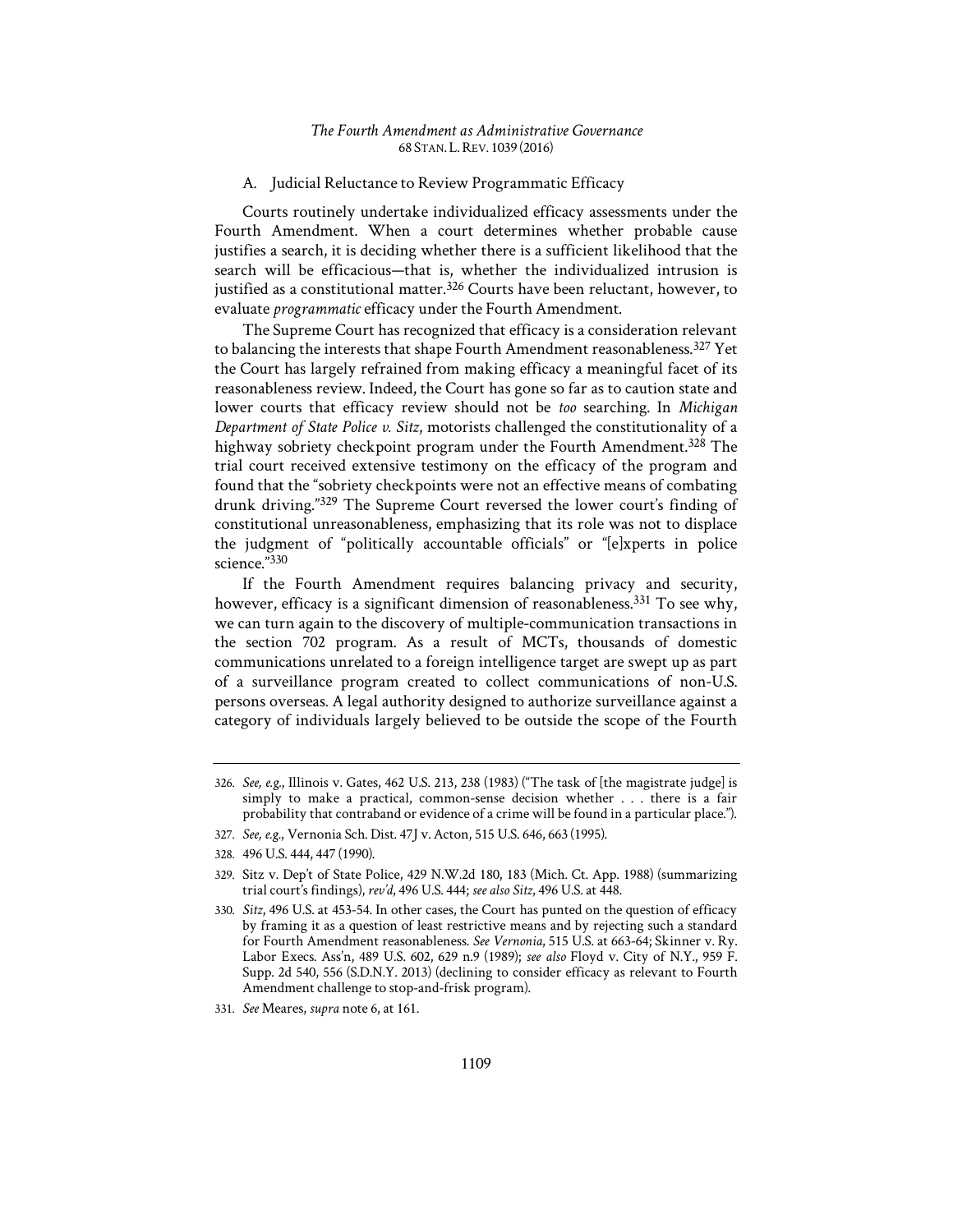Amendment is being used to collect many thousands of communications of individuals with Fourth Amendment rights—disrupting the legal silos around which Fourth Amendment law organizes search and seizure power. The MCTs problem is also fundamentally a spillover problem: surveillance directed at one group of persons is sweeping up the communications of another group entirely. And it is exacerbated by a series of aggregation problems. The data are susceptible to ongoing and cumulative searches, including queries for specific U.S. persons in the section 702 datasets. In light of all of this, is upstream collection under section 702 still reasonable under the Fourth Amendment?

The FISC reviewed with care the specific rules that the government adopted to address the use and dissemination of information derived from MCTs, initially rejecting the agencies' minimization rules and ultimately approving a modified version of them.332 But when it came to the question of programmatic efficacy, the FISC effectively punted. It noted potentially relevant considerations such as the availability of a different collection tool in the simultaneous and parallel downstream collection program.333 Yet the court ultimately had little to go on other than the Justice Department's and NSA's assertions of a substantial security need.

One way to understand this judicial reluctance is a comparative institutional judgment that courts are not well suited to evaluate programmatic efficacy (or, at least, that they are less competent than the other branches to do so). This is an interpretive claim, though it finds support in some of the Supreme Court's own reasoning.<sup>334</sup> For efficacy review to be meaningful, it should be grounded in data rather than intuition.<sup>335</sup> Efficacy review should be relational; it should consider a particular type of collection relative to alternatives. And efficacy determinations should consider tradeoffs—that is, costs and benefits—systemically, for they may not be apparent from any one-off application.336

Courts are institutionally constrained in evaluating efficacy systemically and holistically. This is especially true to the extent that courts would engage in programmatic efficacy review in the context of individualized exclusionary

335. *See* Sunstein, *supra* note 168, at 2.

<sup>332.</sup> *See* Redacted, 2011 WL 10945618, at \*11-13 (FISA Ct. Oct. 3, 2011) (rejecting the agencies' minimization rules); Redacted, 2011 WL 10947772, at \*24-25 (FISA Ct. Nov. 30, 2011) (approving a modified version of the agencies' minimization rules).

<sup>333.</sup> *See* Redacted, 2011 WL 10945618, at \*36-37.

<sup>334.</sup> *See Sitz*, 496 U.S. at 453-54.

<sup>336.</sup> *See* Meares, *supra* note 6, at 178-79 ("Understanding stop-and-frisk as a program reveals the true costs . . . because those who experience [stop-and-frisk]—primarily young men of color—experience it as a program and not as an individual incident.").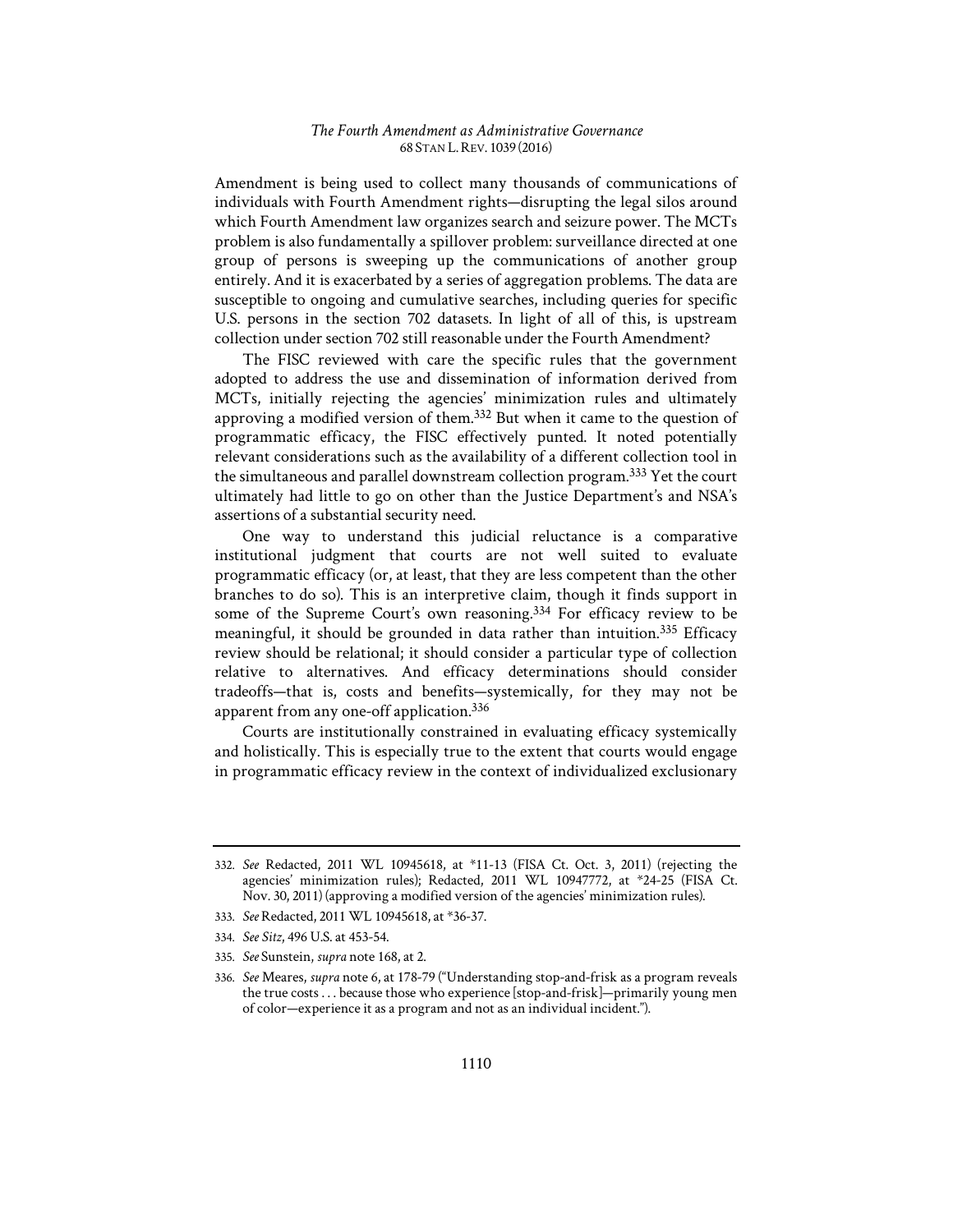rule determinations and suppression motions practice.<sup>337</sup> Even if programmatic efficacy review were a dimension of administrative law, the capacity of courts to undertake this type of review in the first instance is limited.338

The answer to these institutional constraints elsewhere in the administrative state has been to move reasonableness-as-efficacy review outside of the courts, at least in the first instance. We can do the same here. We can create—or, I will argue, turn to an existing—administrative structure to undertake efficacy review of surveillance programs. This type of administrative review would provide an important complement to judicial review under the Fourth Amendment. Administrative review could enable a more systemic and data-driven assessment than courts have shown a proclivity to undertake on their own. Courts, in turn, could look to efficacy review by an independent administrative overseer in making their own reasonableness assessment under the Fourth Amendment. The challenge is to create an administrative process with some institutional remove—some independence from the operational agencies on the front lines—while preserving the agility

<sup>337.</sup> Christopher Slobogin has argued that courts should conduct a relational assessment that he terms "proportionality analysis" in the course of ordinary Fourth Amendment adjudication. Slobogin's proportionality analysis would be based on data from public opinion surveys asking individuals to rate the "intrusiveness" of government surveillance techniques. *See* CHRISTOPHER SLOBOGIN, PRIVACY AT RISK: THE NEW GOVERNMENT SURVEILLANCE AND THE FOURTH AMENDMENT 180-86, 206 (2007); *see also*  Christopher Slobogin, *Proportionality*, *Privacy*, and Public Opinion: A Reply to Kerr and *Swire*, 94 MINN. L. REV. 1588, 1589-95 (2010) [hereinafter Slobogin, *Proportionality, Privacy*]. This proportionality assessment, Slobogin argues, should inform the court's assessment of whether a warrant or some lesser process is needed for the government to collect the information at issue. I share the concerns about institutional competence that others have raised with Slobogin's proposal. *See* Orin S. Kerr, *Do We Need a New Fourth Amendment?*, 107 MICH. L. REV. 951, 964 (2009). *But see* Slobogin, *Proportionality, Privacy*, *supra*, at 1589-94, 1599-1601 (responding to critiques).

<sup>338.</sup> In the context of regulatory cost-benefit analysis, some scholars have expressed doubts about the ability of courts to adequately review this analogous type of efficacy determination when it is made in the first instance by an agency. For recent writing in the context of financial regulation and cost-benefit analysis, see, for example, John C. Coates IV, Cost-Benefit Analysis of Financial Regulation: Case Studies and Implications, 124 YALE L.J. 882, 909-20 (2015), raising concerns even about judicial review of cost-benefit analysis undertaken by agencies in the first instance, and Eric A. Posner & E. Glen Weyl, *Cost-Benefit Analysis of Financial Regulations: A Response to Criticisms*, 124 YALE L.J. F. 246, 261-62 (2015), disagreeing with Coates on other grounds but sharing concerns about judicial review of administrative cost-benefit analysis of financial regulation. *But see* Catherine M. Sharkey, State Farm "with Teeth": Heightened Judicial *Review in the Absence of Executive Oversight*, 89 N.Y.U. L. REV. 1589, 1591-92 (2014) (arguing for more stringent judicial review of agency cost-benefit determinations when the analysis was conducted by an independent agency without executive oversight).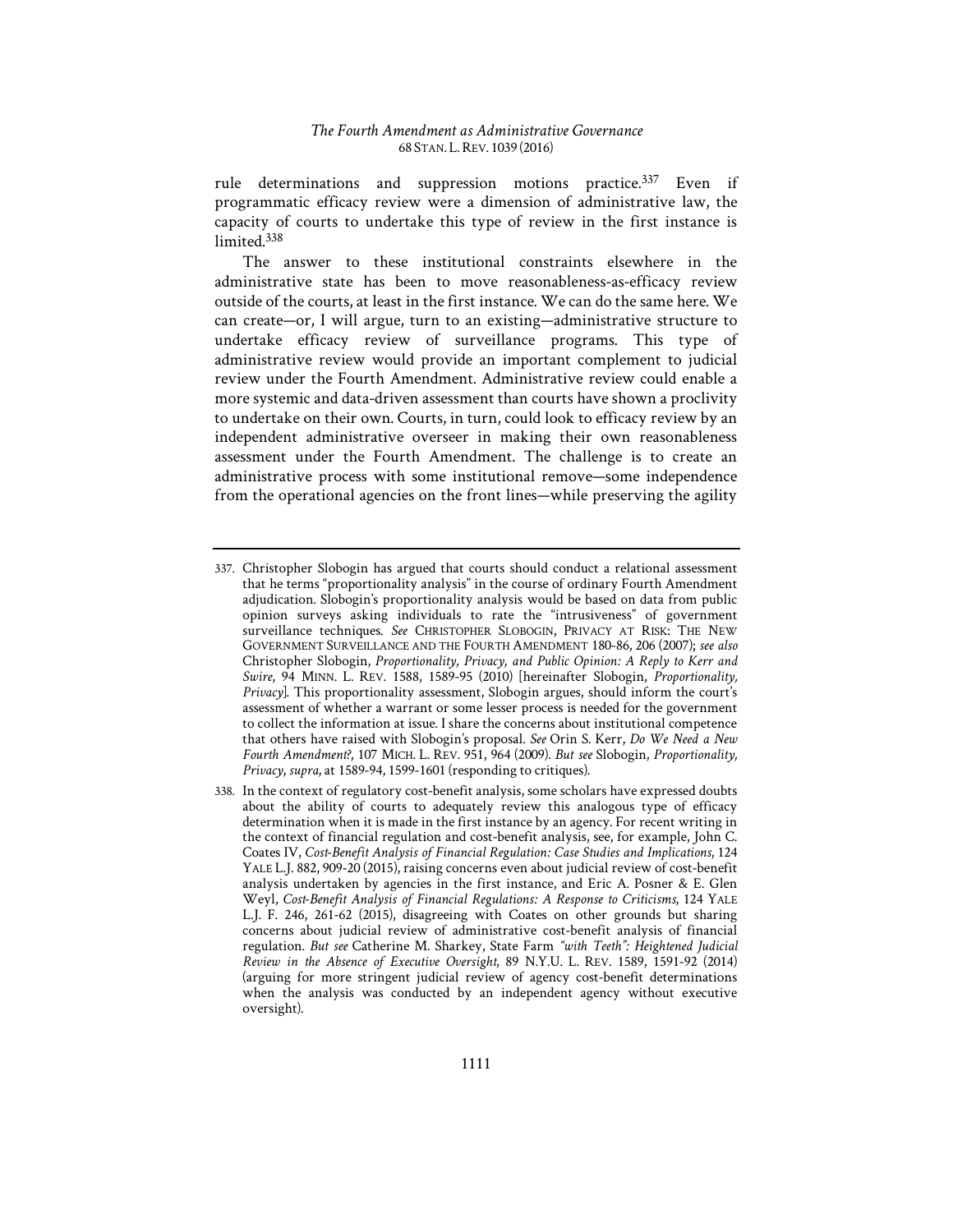and know-how that come from situating this type of review inside the administrative state.

# B. Administrative Efficacy Review

Congress or the President could mandate that the executive branch make and, to the extent possible, publish a *programmatic probable cause determination* before a surveillance program is initiated. Surveillance programs are ongoing, and technological facts and government needs can change over time. For this reason, even once a surveillance program has been initiated, programmatic probable cause determinations should be reevaluated periodically.

The programmatic probable cause determination should be grounded in the specific objectives and technological tools of the program in question, and the determination should be data-driven and relational: Does just cause exist for this surveillance program, given the systemic costs and expected benefits of the type of surveillance at issue, the safeguards in place, and the reasonable alternatives? The efficacy metrics used by the executive should be disclosed by the executive in advance of their use in evaluating specific programs.339 A programmatic probable cause determination would require the executive branch to apply those metrics in light of the specific goals of the surveillance program, the reasons why the particular set of surveillance tools was chosen to meet those objectives, the systemic privacy concerns presented, and the myriad interacting agency policies in place to protect Fourth Amendment interests during the course of collection, access, sharing, retention, and use.<sup>340</sup>

# 1. Structuring programmatic efficacy review

Structuring this type of administrative oversight implicates considerations of institutional independence and expertise.<sup>341</sup> In this Subpart, I explain the

<sup>339.</sup> *See* PCLOB SEC. 702 REPORT, *supra* note 56, at 148 (recommending that the executive branch "develop a comprehensive methodology for assessing the efficacy and relative value of counterterrorism programs" (italics omitted)); PCLOB SEC. 215 REPORT, *supra*  note 221, annex B at 217 (separate statement of Board Member Elisebeth Collins Cook) (recommending that the executive "develop metrics for assessing the efficacy and value of intelligence programs, particularly in relation to other tools and programs").

<sup>340.</sup> It might be useful to think about such an approach in conceptual cost-benefit analysis terms. John Coates has argued in the context of financial regulation that "conceptual" or "qualitative" cost-benefit analysis may be worthwhile, even in contexts where the benefits of monetized cost-benefit analysis are elusive or contestable. As Coates explains, "[Cost-benefit analysis] can function as a disciplined framework for specifying baselines and alternatives, for ensuring that (at least conceptually) both costs and benefits of a rule are considered, and for encouraging reliance on 'evidence' rather than *solely* on intuitive judgment." Coates, *supra* note 338, at 892-93.

<sup>341.</sup> In the context of congressional oversight over intelligence gathering, Anne Joseph O'Connell has framed the central design question as centralization versus redundancy. *footnote continued on next page*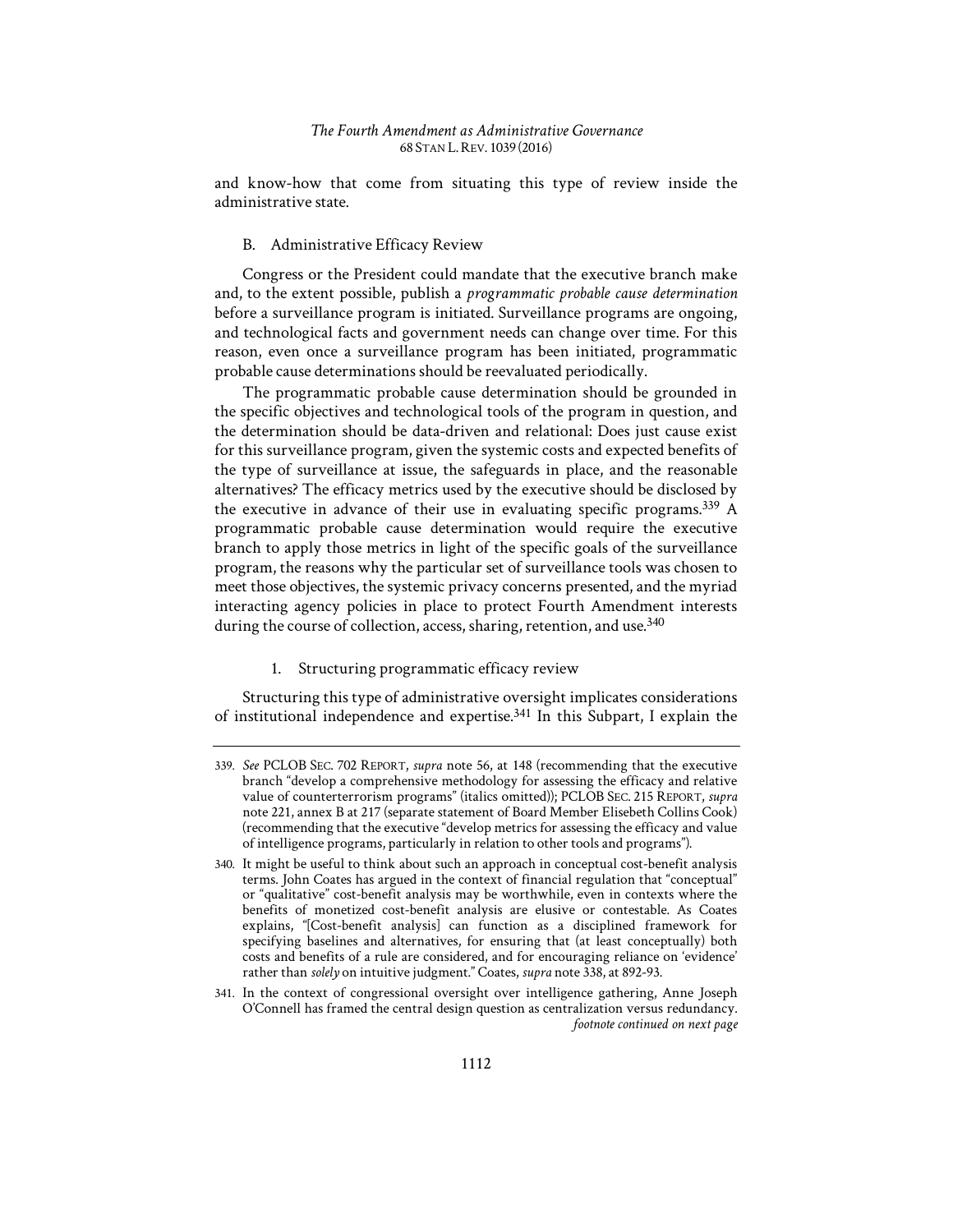desirability of a centralized administrative overseer with some institutional remove from the operational agencies on the front lines, and I explore two relevant types of expertise. In the next Subpart, I explain why creating some institutional remove from the President is also desirable.

Locating efficacy review in a centralized overseer, external to the operational agencies, can help to overcome the problem of "secondary mandates."342 Agencies charged with both a primary and a secondary mission will tend to prioritize their primary mission, particularly in circumstances when the two missions are (or appear to the agency to be) in tension.<sup>343</sup> This concern with administrative resistance to secondary mandates helps explain the functions of the Warrant Clause as well. Crime reduction is the primary mandate of the police, and protecting privacy interests can be viewed as a secondary mandate. A key concern underlying the warrant requirement is that the investigating officer, focused on evidence collection, will not pay sufficient heed to those secondary mandates on her own. For this reason, the warrant requirement interposes an external overseer (the magistrate judge) with a different institutional orientation.<sup>344</sup> So too, administrative law theorists have

- 342. *See* J.R. DeShazo & Jody Freeman, *Public Agencies as Lobbyists*, 105 COLUM. L. REV. 2217, 2221 (2005).
- 343. *See* Kenneth A. Bamberger & Deirdre K. Mulligan, *Privacy Decisionmaking in Administrative Agencies*, 75 U. CHI. L. REV. 75 (2008) (exploring how two agencies complied with the new statutory requirement for privacy impact assessments in connection to certain information technology systems and finding markedly different adherence to this secondary mandate); Barkow, *supra* note 29, at 275, 306-19 (arguing that the problem of dual mandates helps to explain pathologies in the Justice Department's administration of clemency, forensic science, and prison reform because each of these mandates is secondary to Justice Department's prosecutorial mission); Berman, *supra* note 29, at 75-76 (arguing that PCLOB should have "a seat at the table" when the Attorney General promulgates domestic intelligence guidelines for the FBI to help alleviate the "secondary mandates" problem); DeShazo & Freeman, *supra* note 342, at 2228-30 (arguing that Congress strengthened the Federal Energy Regulatory Commission's (FERC) compliance with its secondary mandate of environmental protection in hydropower licensing decisions by empowering other environmental resource agencies to "lobby" FERC for greater environmental protections); Sinnar, *supra* note 16, at 331 (arguing that the secondary mandates problem is especially acute where the secondary mandate is rights protection and the primary mandate is security, in part because "protection of individual rights often serves as a constraint on security agencies rather than as a secondary, affirmative mandate" (emphasis omitted)).
- 344. *See, e.g.*, Riley v. California, 134 S. Ct. 2473, 2482 (2014) (reasoning that the warrant requirement "ensures that the inferences to support a search are 'drawn by a neutral and detached magistrate instead of being judged by the officer engaged in the often *footnote continued on next page*

*See* O'Connell, *supra* note 29, at 1657. In the context of administrative oversight, however, decentralized oversight would mean situating overseers inside the operational agencies rather than relying on an external, centralized overseer. For this reason, my discussion frames the core tradeoff here as one between (relative) independence and expertise.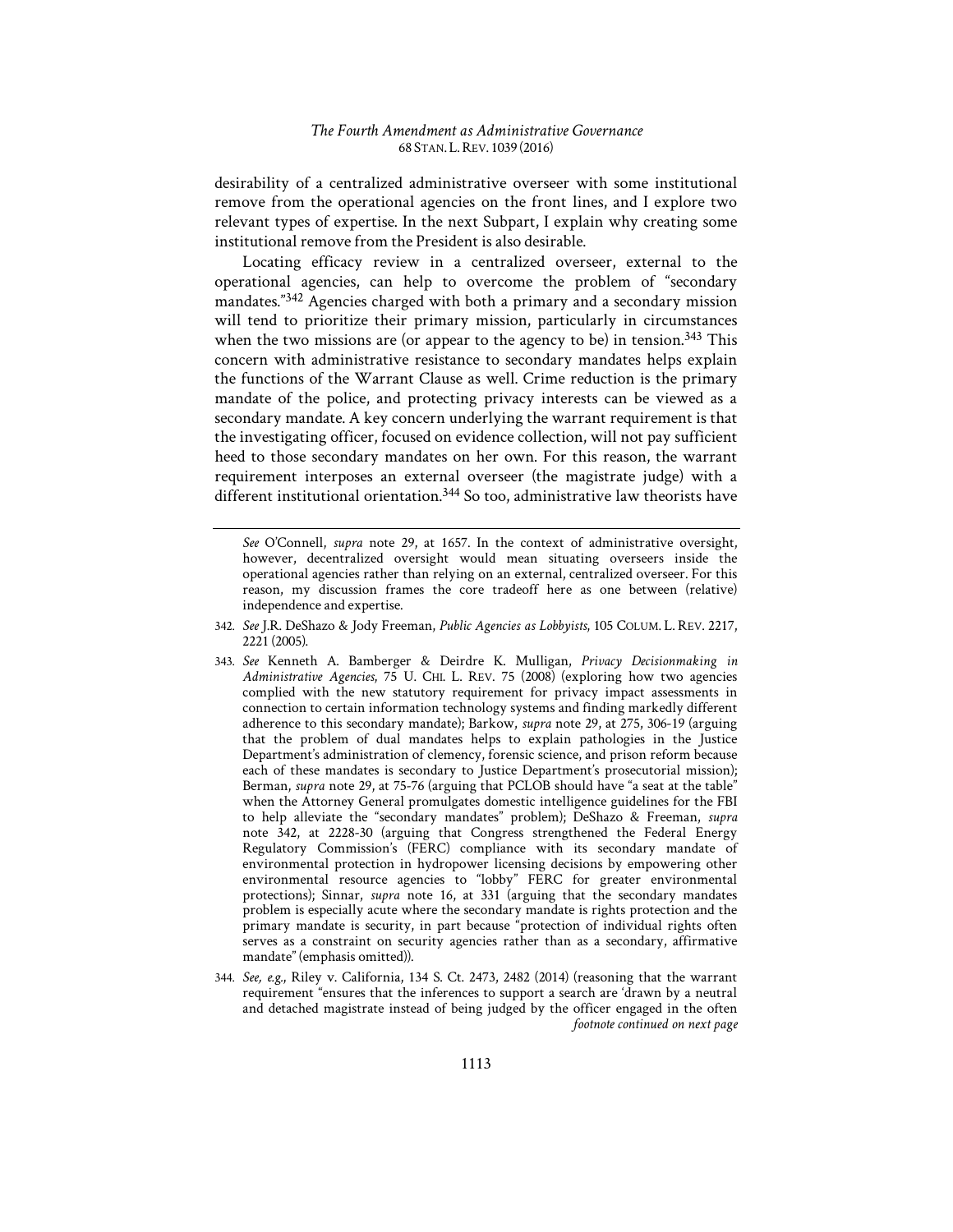looked for institutional mechanisms to bolster an agency's adherence to its secondary mandates. And a key move in the recent scholarship has been to look to another agency to provide that institutional pressure point.<sup>345</sup>

The flipside of relative impartiality or insulation from the intelligence and law enforcement agencies is competence or expertise. In the context of surveillance technologies, technological expertise is particularly vital for effective oversight. Understanding how the collection and use technologies operate in practice is a necessary predicate to determining their appropriate scope. The administrative actors undertaking collection will be closest to those fast-changing facts on the ground.

That said, there is a second type of expertise that centralized oversight is uniquely able to provide. Centralized review enables a more synoptic expertise—that is, visibility into how overlapping and interconnected administrative policies (designed by different actors) in combination create systemic privacy risks or safeguards. Administrative law scholars have argued that this more systemic type of expertise is a distinct competency of the Office of Information and Regulatory Affairs (OIRA) relative to the individual agencies charged with rulemaking.346 It is especially important for surveillance governance because privacy risk is cumulative. A centralized overseer can better respond to both the aggregation and the spillover problems posed by programmatic surveillance, especially where these problems arise from interdependent actors and policies spread out across the administrative state. Centralized review would be preferable, then, particularly if other institutional mechanisms existed to compensate for the more "retail-level" expertise needs.347

competitive enterprise of ferreting out crime'" (quoting Johnson v. United States, 333 U.S. 10, 14 (1948))); McDonald v. United States, 335 U.S. 451, 455-56 (1948).

<sup>345.</sup> *See, e.g.*, DeShazo & Freeman, *supra* note 342, at 2228-30; Sinnar, *supra* note 16, at 325- 30.

<sup>346.</sup> *See, e.g.*, Barkow, *supra* note 171, at 30-31; Jody Freeman & Jim Rossi, *Agency Coordination in Shared Regulatory Space*, 125 HARV. L. REV. 1131, 1178-80 (2012); Michael A. Livermore & Richard L. Revesz, *Regulatory Review, Capture, and Agency Inaction*, 101 GEO. L.J. 1337, 1367-70 (2013); Cass R. Sunstein, *The Office of Information and Regulatory Affairs1: Myths and Realities*, 126 HARV. L.REV. 1838, 1855-56 (2013).

<sup>347.</sup> Institutional structures internal to the agencies could contribute to programmatic probable cause review. Recent years have seen a proliferation of "privacy impact officers" and other "offices for civil rights and civil liberties" inside the agencies. Margo Schlanger has provided an important account of those institutions based on a case study of DHS's Office for Civil Rights and Civil Liberties. Schlanger analyzes the ways in which such offices, which she terms "Offices of Goodness," can intervene in and improve agency operations. *See* Schlanger, *supra* note 29, at 55, 92, 96. Schlanger further elaborates the dynamics between these internal-to-the-agency institutions and external overseers, who both benefit from the information generated by these internal institutions and contribute to their success. *See id.* at 106-11. For earlier work elaborating the role and efficacy of privacy impact officers in two agencies, see *footnote continued on next page*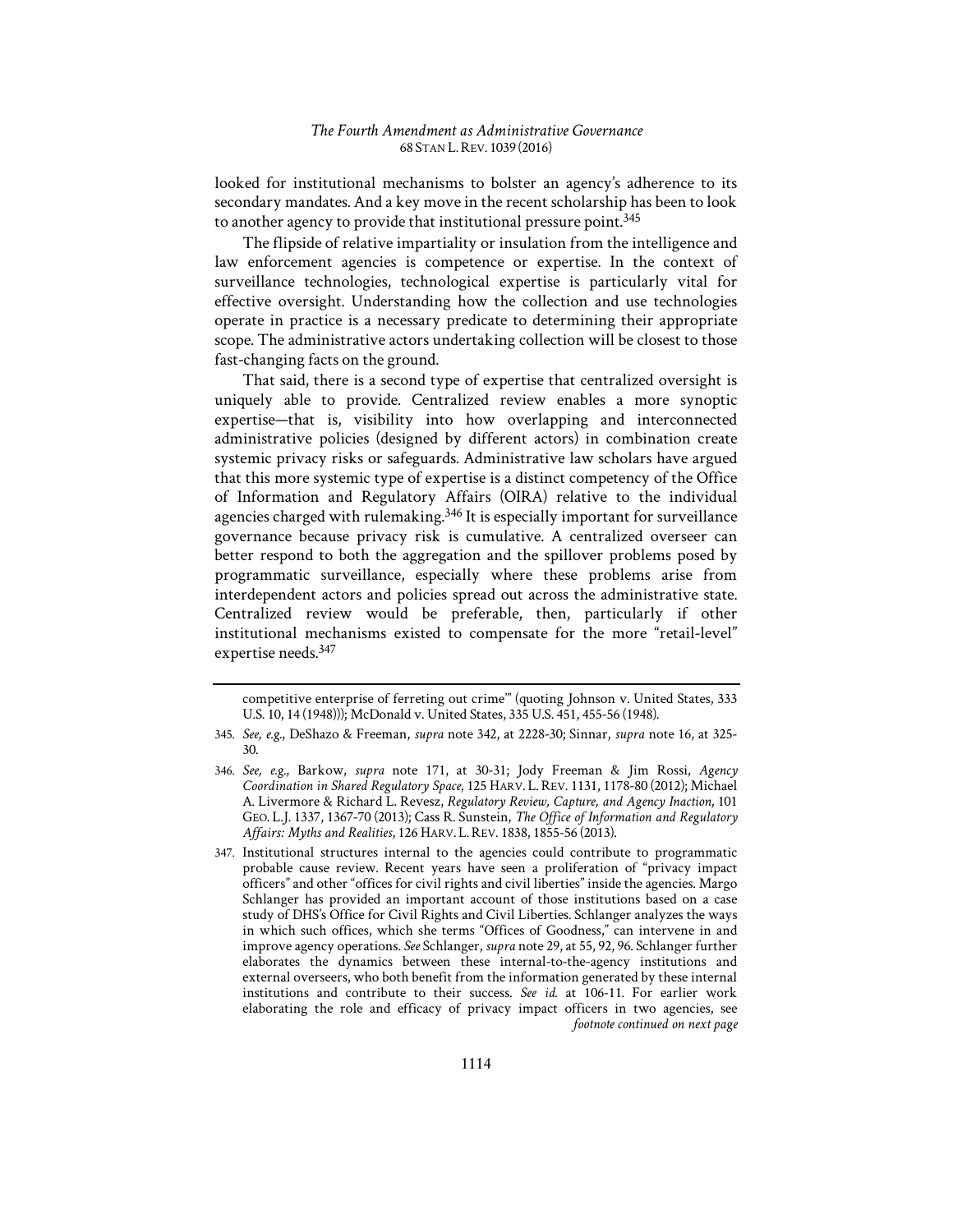#### 2. Decentering executive oversight from the President

If there is an important role for centralized oversight, then we must locate a center. Administrative law and political science theorists often situate centralized oversight inside the Executive Office of the President (EOP). A conventional move has been to couple centralized oversight with presidential oversight. This is in part because the dominant normative defense of centralized oversight has been an argument for political accountability rooted in the presidency. It is also because the prominent examples of centralized review have tended to be White House structures. In a just-published article, Samuel Rascoff builds on this literature to argue for closer presidential control over intelligence collection, through more centralized oversight inside the White House as well as more political appointees inside the intelligence agencies.348

Centralized oversight is not coterminous with presidential oversight, however, as leading OIRA scholars have shown.<sup>349</sup> The burgeoning administrative law scholarship on the interagency space further reveals agencies checking and fueling each other's work. In some contexts, it will be especially important to build in some institutional remove from the White House complex.350 Immediate political pressures are ever-present inside the EOP, and many of its institutions are specifically designed to respond to those political and communications challenges.351 A measure of insulation from those dynamics is valuable where public safety and security interests intersect with long-term privacy and liberty concerns.

Bamberger & Mulligan, *supra* note 343. For a discussion of inspectors general as internal overseers, see Sinnar, *supra* note 29.

<sup>348.</sup> See Samuel J. Rascoff, *Presidential Intelligence*, 129 HARV. L. REV. 633 (2016). Rascoff's proposals translate to the intelligence space two institutional strategies that Terry Moe has argued are available to the President to exercise greater control over the bureaucracy. *See* Terry M. Moe, *The Politicized Presidency*, *in* THE NEW DIRECTION IN AMERICAN POLITICS 235, 244-45 (John E. Chubb & Paul E. Peterson eds., 1985).

<sup>349.</sup> *See, e.g.*, Nicholas Bagley & Richard L. Revesz, *Centralized Oversight of the Regulatory State*, 106 COLUM. L. REV. 1260, 1307-08 (2006); Livermore & Revesz, *supra* note 346, at 1347-48; see also Steven Croley, *White House Review of Agency Rulemaking: An Empirical Investigation*, 70 U. CHI. L. REV. 821, 873-74 (2003) (describing administrative and technocratic features of OIRA review).

<sup>350.</sup> Separation of powers considerations will affect the degree of insulation that is legally permissible. But creating a structure outside of the EOP will enable a measure of insulation from those immediate political pressures, even if the agency overseer is still subject to presidential supervision. For explorations of agency independence along a spectrum and the availability of different types of insulation mechanisms, see Barkow, *supra* note 171; and Kirti Datla & Richard L. Revesz, *Deconstructing Independent Agencies (and Executive Agencies)*, 98 CORNELL L.REV. 769 (2013).

<sup>351.</sup> See, e.g., Jon D. Michaels, *The (Willingly) Fettered Executive: Presidential Spinoffs in National Security Domains and Beyond*, 97 VA. L.REV. 801, 830-31 (2011).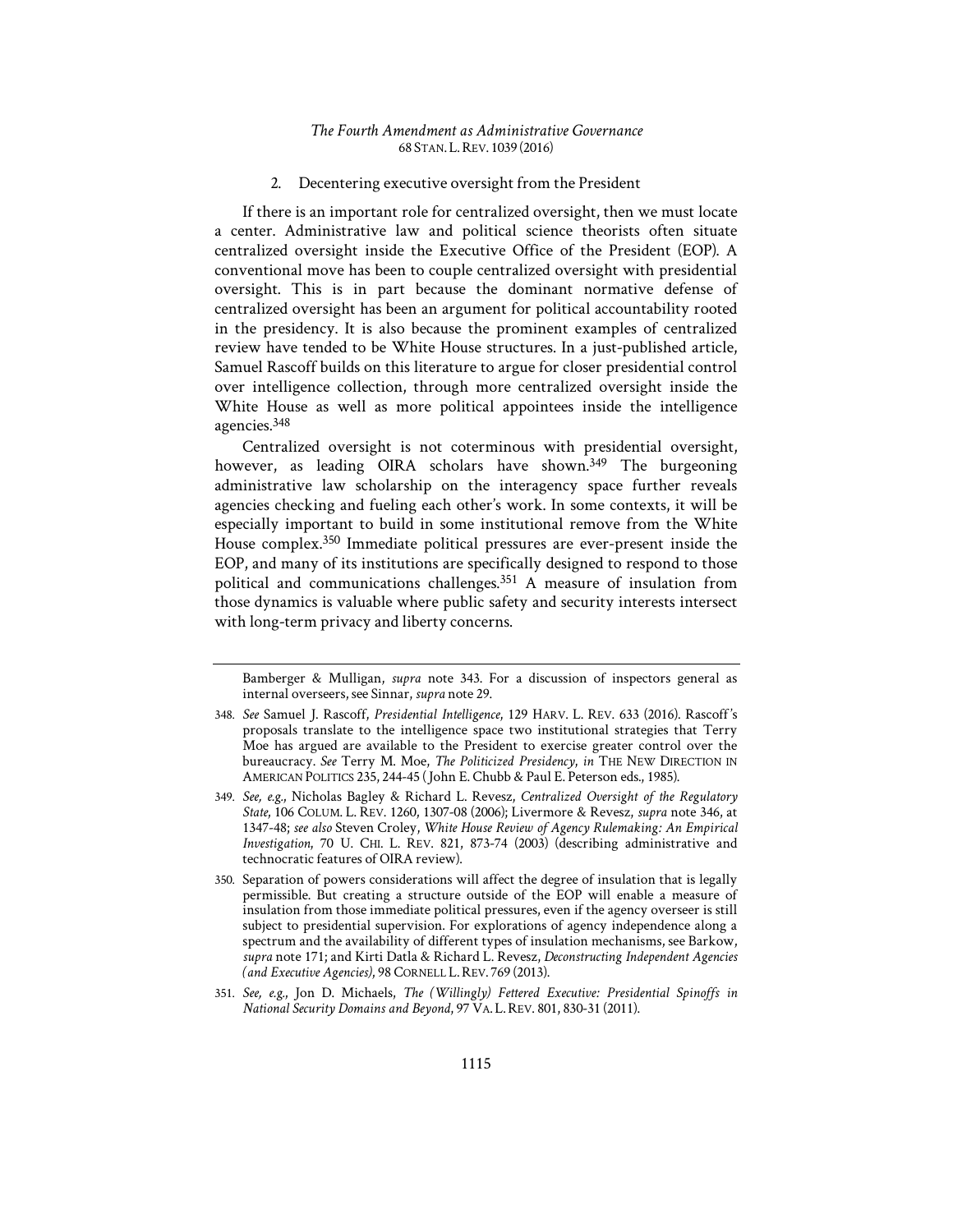Rascoff's argument that presidentializing intelligence-collection oversight makes for a more "rights-regarding intelligence"352 appears grounded in a particular political moment, in the aftermath of the Snowden disclosures, when technology companies are mobilized to push back through White House channels.353 Other examples of presidentialized intelligence, however, rooted in different political moments, have yielded significantly less rights-protective intelligence. The widely repudiated President's Surveillance Program (PSP), institutionalized by President George W. Bush and conducted pursuant to recurring presidential authorizations through a centralized process inside the White House, provides a stark illustration.<sup>354</sup> Thus, while the President may have an important role to play in setting national strategic direction for intelligence collection, a centralized administrative overseer can help to institutionalize rights protections with some important remove from White House pressures.

To be clear, this is not an argument against presidential supervision of the administrative state. Rather, it is an argument about how the administrative institutions that inform presidential decisionmaking should be designed. Creating a centralized administrative overseer with some insulation from the White House can help in the administration of even the most closely held presidential powers.355 Thus, while I agree with Rascoff that current political dynamics create an important opportunity for structural surveillance reform,356 using that momentum to enhance institutions with some remove

<sup>352.</sup> Rascoff, *supra* note 348, at 688-92.

<sup>353.</sup> *See id.* at 660-69. Rascoff recognizes that the "antisurveillance sensibilities" of these technology companies might shift over time, but he argues that presidential intelligence "will already have taken on an institutional life of its own." *Id.* at 644. But if, as Rascoff argues, an advantage of presidential intelligence is responsiveness to this emergent interest group, then the policy preferences derived through presidential intelligence might evolve with those interest group preferences. *Cf.* McNollgast, *The Political Economy of Law*, *in* 2 HANDBOOK OF LAW & ECONOMICS 1651, 1707-15 (A. Mitchell Polinsky & Steven Shavell eds., 2007) (synthesizing earlier work by the authors arguing that Congress exercises ex ante control over future agency policy outputs through administrative procedures that empower specific interests).

<sup>354.</sup> *See, e.g.*, OFFICE OF INSPECTORS GEN. OF THE DEP'T OF DEF. ET AL., REPORT ON THE PRESIDENT'S SURVEILLANCE PROGRAM (2009), http://nyti.ms/1OQNLwq. Rascoff argues that the PSP is not an instance of "presidential intelligence" as he would define the term. *See* Rascoff, *supra* note 348, at 655. Yet the PSP reveals a very different impact of presidential control on intelligence governance. The section 702 program grew out of efforts to put facets of the PSP on a more viable legal footing. *See* PCLOB SEC. 702 REPORT,*supra* note 56, at 16-20; Donohue, *supra* note 158, at 124-28.

<sup>355.</sup> Cf. Rachel E. Barkow & Mark Osler, Restructuring Clemency: The Cost of Ignoring *Clemency and a Plan for Renewal*, 82 U. CHI. L. REV. 1 (2015) (proposing the creation of a clemency commission to assist the President in the exercise of the pardon power).

<sup>356.</sup> *See infra* note 401.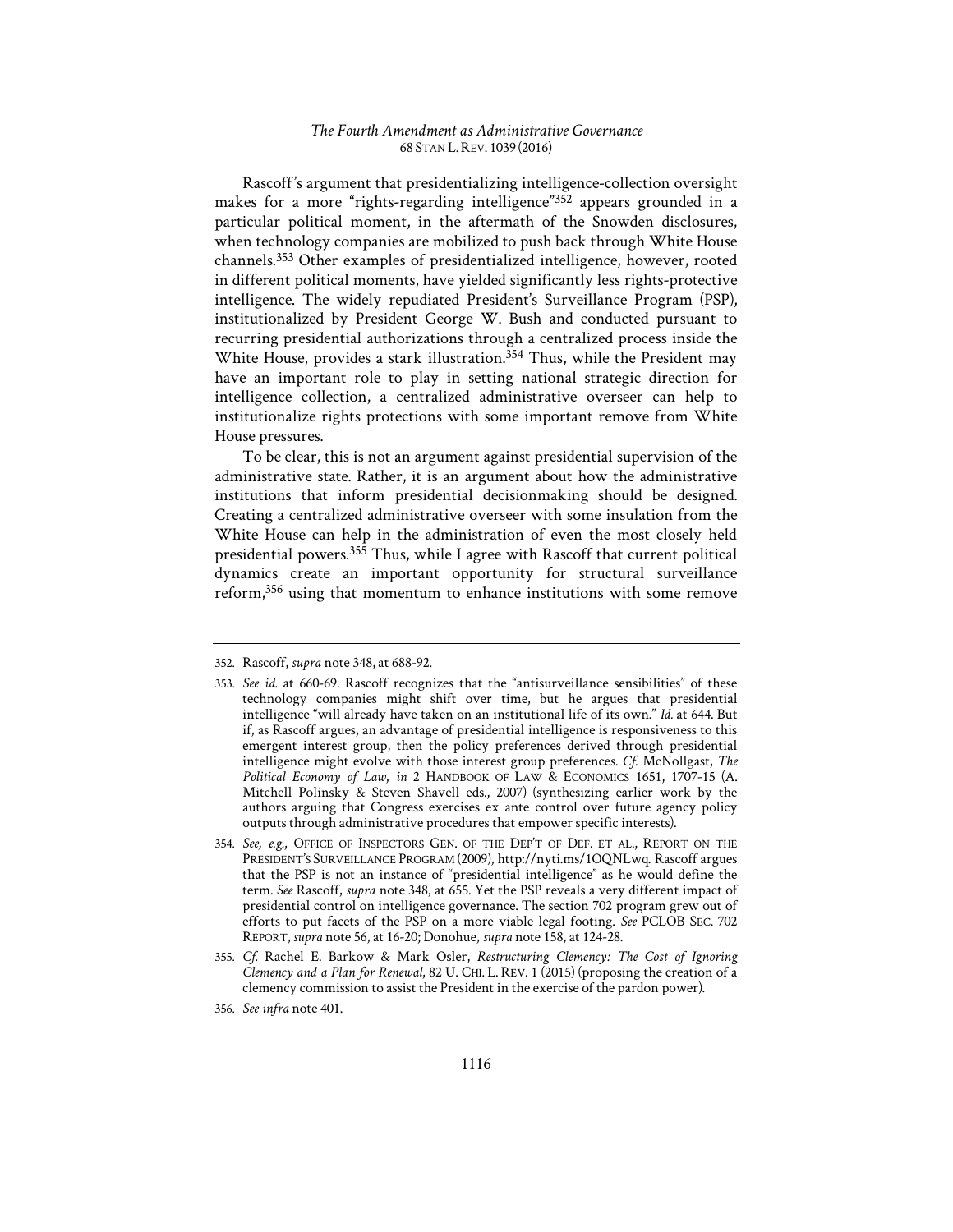from the White House might offer a more enduring mechanism for protecting Fourth Amendment interests.357

Another potential center emerges from the administrative law scholarship: the agency as a "regulator of regulators."358 One agency's oversight of another agency's work can take different forms, from consultation requirements to vetoes.359 Administrative design can require one administrative actor to authorize—effectively, to provide a "warrant"—for the actions of another agency. One option would be to create a new agency to serve these functions. The start-up costs of creating a new agency, however, are considerable. It can take years to effectively stand up a new administrative body. The vitality of such an agency, moreover, is contingent on factors often unknown and potentially unknowable at the agency's creation. These include "conventions" of independence that evolve over time and can be significant for the agency's on-the-ground independence.360

Another option would be to augment the role of the Attorney General. In the context of foreign intelligence, the Attorney General has long played the role of "regulator of regulators." Longstanding presidential directives require the Attorney General to authorize foreign intelligence activities inside the United States or against a U.S. person abroad.<sup>361</sup> Presidential directive also

- 359. *See, e.g.*, Freeman & Rossi, *supra* note 346.
- 360. *See* Adrian Vermeule, *Conventions of Agency Independence*, 113 COLUM. L. REV. 1163, 1165-68 (2013).
- 361. The requirement is today contained in an executive order, *see* Exec. Order No. 12,333, § 2.5, 3 C.F.R. 200 (1981), and originated in a memorandum from President Johnson, *see*  Memorandum from President Lyndon B. Johnson to the Heads of Exec. Dep'ts & Agencies (1June 30, 1965), https://www.gpo.gov/fdsys/pkg/GPO-CHRG-REHNQUIST -POWELL/pdf/GPO-CHRG-REHNQUIST-POWELL-7-3-3-7.pdf. In its review of the intelligence agencies' security activities, the Church Committee emphasized the significance of Attorney General oversight and recommended that the role of the Attorney General with respect to domestic intelligence collection be strengthened. *See*  SENATE SELECT COMM. TO STUDY GOVERNMENTAL OPERATIONS WITH RESPECT TO INTELLIGENCE ACTIVITIES, INTELLIGENCE ACTIVITIES AND THE RIGHTS OF AMERICANS, S. REP. NO. 94-755, at 332-33 (1976).

<sup>357.</sup> Of course, rights protection is not the only dimension of intelligence governance, *see*  Rascoff, *supra* note 348 (discussing, inter alia, strategic relations with foreign powers), and so structures institutionalizing rights should not substitute for national strategic direction, including, where appropriate, through the President. Whether those presidentialized structures and processes already exist or should be further institutionalized is a question beyond the scope of this Article but subject to a robust debate in the January 2016 issue of the *Harvard Law Review Forum*, which engages Rascoff's article.

<sup>358.</sup> Jacob E. Gersen, *Administrative Law Goes to Wall Street: The New Administrative Process*, 65 ADMIN. L. REV. 689, 701 (2013); see also Eric Biber, *The More the Merrier: Multiple Agencies and the Future of Administrative Law Scholarship*, 125 HARV. L. REV. F. 78, 81 (2012).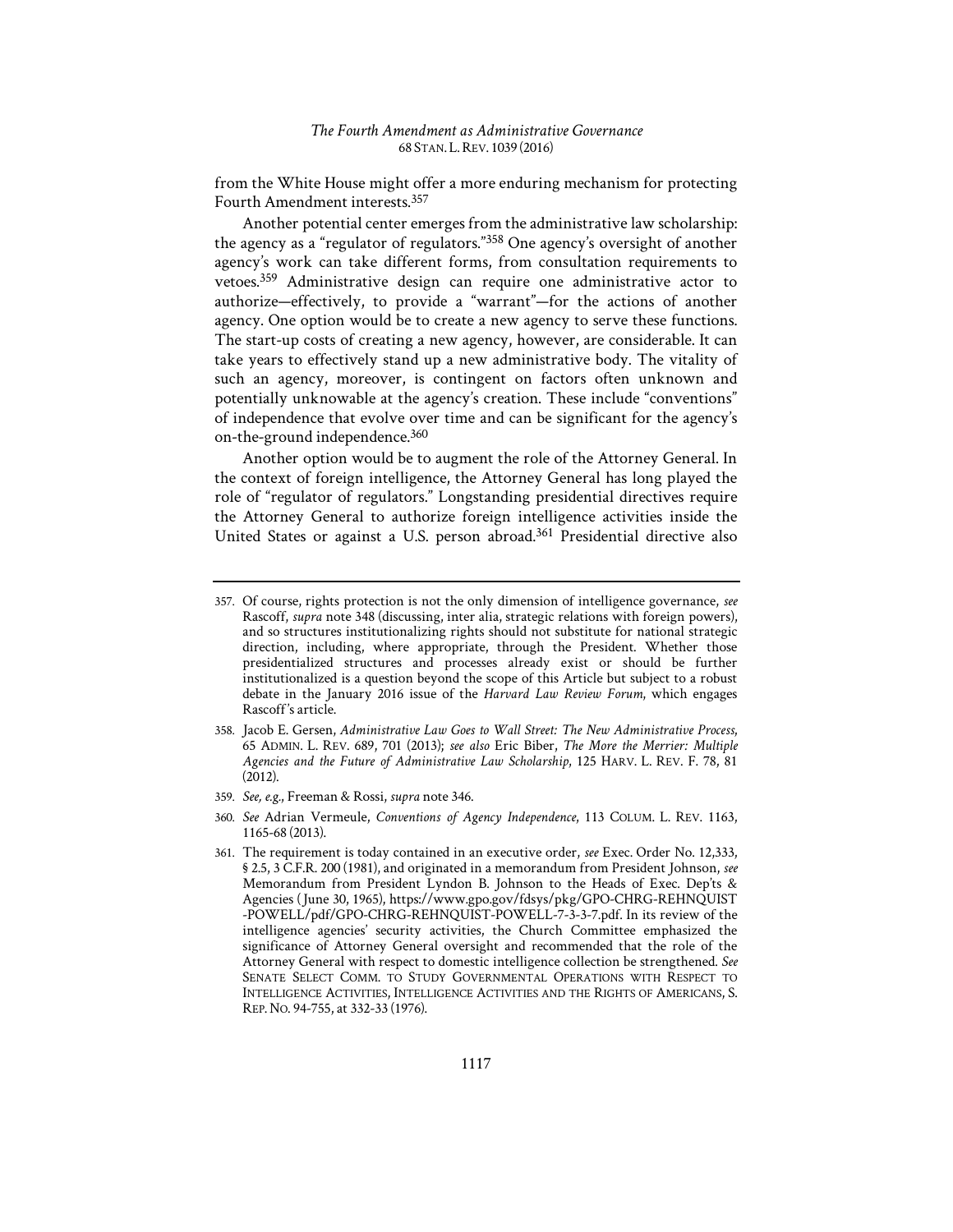requires the Attorney General to approve procedures created by the agencies constituting the intelligence community (such as the NSA) that govern collection, retention, and dissemination of foreign intelligence information concerning U.S. persons.362

While the Attorney General's oversight role makes historical sense, it is today problematic. The intelligence community historically conducted foreign intelligence directed overseas, and the Attorney General oversaw domestic law enforcement. As an institutional matter, then, the Office of the Attorney General was steeped in a legal tradition of constitutional, statutory, and policy constraint that looked very different from the one in which the intelligence community operated. The Attorney General was able to bring this distinct and law-informed perspective to bear on intelligence community activities inside the United States or involving U.S. persons. Yet the evolution of the Justice Department into a national security and intelligence agency, with counterterrorism as its top priority, diminishes the capacity of that office to serve as the dispassionate overseer of programmatic surveillance.<sup>363</sup> The Justice Department's national security mission is in considerable tension with the role of the Attorney General as a guardian of Fourth Amendment values inside the executive branch.

Instead, centralized review should be assigned to an agency specifically focused on the privacy interests underlying the Fourth Amendment—an agency with some remove from both the Justice Department and the White House.

# 3. The Privacy and Civil Liberties Oversight Board as a systemic regulator of efficacy

The Privacy and Civil Liberties Oversight Board (PCLOB) is an institutional actor, fairly new on the scene but potentially well positioned to evaluate programmatic probable cause. The PCLOB grew out of a recommendation by the National Commission on Terrorist Attacks upon the United States (the "9/11 Commission") for "a board within the executive branch to oversee adherence to . . . the commitment the government makes to defend our civil liberties."364 The PCLOB was initially designed as an oversight body inside the EOP, but it confronted considerable challenges in implementing its

<sup>362.</sup> *See* Exec. Order No. 12,333, § 2.3, 46 Fed. Reg. 59,941 (Dec. 4, 1981); *see also* Schlanger, *supra* note 307, at 129-33.

<sup>363.</sup> *See* Berman, *supra* note 29, at 67.

<sup>364.</sup> NAT'L COMM'N ON TERRORIST ATTACKS UPON THE U.S., THE 9/11 COMMISSION REPORT 395 (2004) (bolding omitted).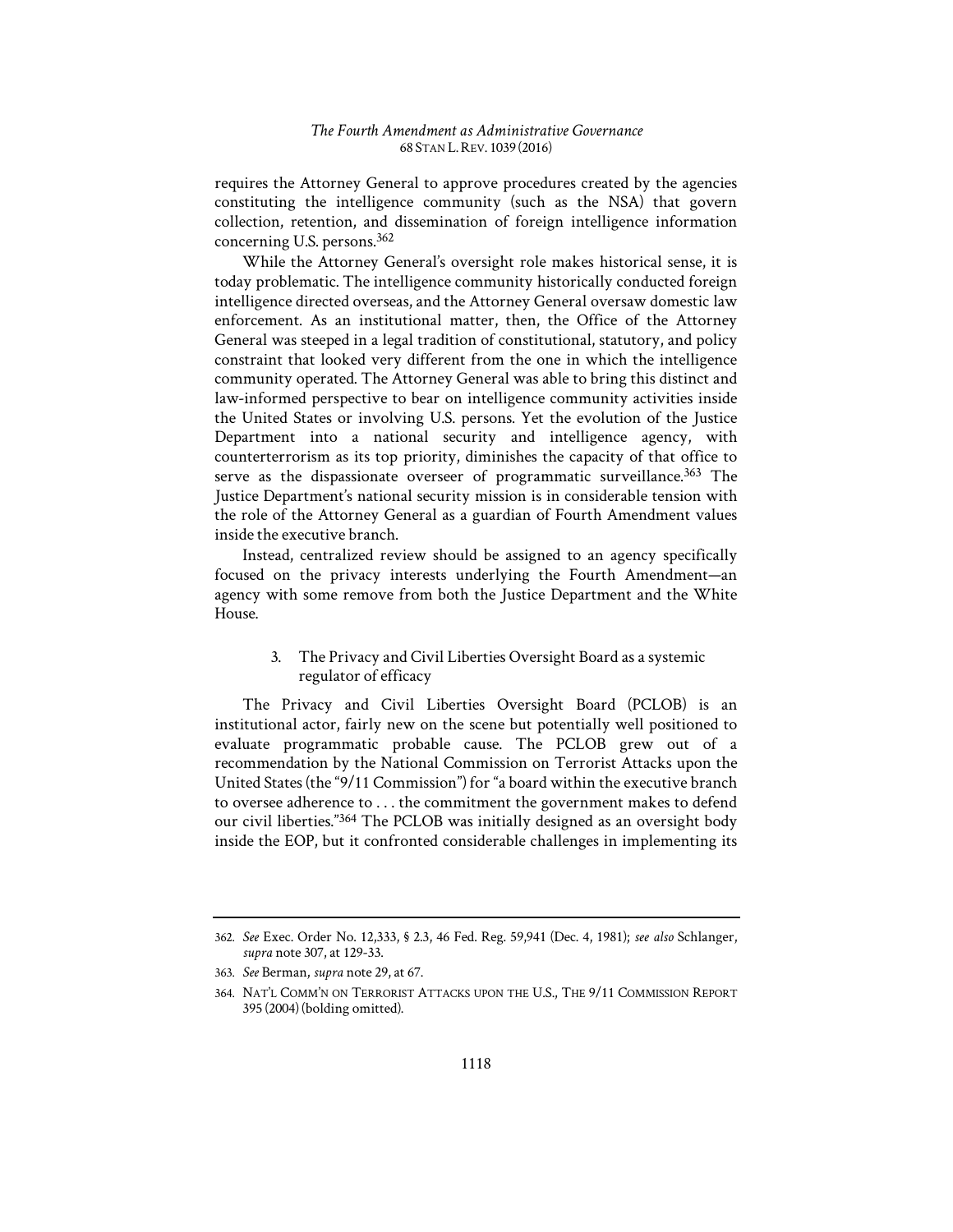mandate.365 White House interference with its work ultimately led to a highprofile resignation.366 Congress, in 2007, reconstituted the PCLOB as an "independent agency within the executive branch."367 The Board consists of a full-time chairman and four members, each appointed to a term of six years.<sup>368</sup> The Board's purpose is to ensure that privacy and civil liberties are "appropriately considered" in the executive branch's counterterrorism activities.<sup>369</sup> To this end, the Board has both an "advice and counsel" function and an "oversight" function.370 Its "oversight" role includes review of counterterrorism operations and guidelines to ensure that privacy and civil liberties are "appropriately protect[ed]."371 That oversight role is limited, however, to a reporting function.

Even in that limited capacity, the PCLOB has taken some important first steps toward developing a framework for programmatic efficacy review. Though its statutory mandate does not currently require it, the PCLOB, in its first two major reports, decided to consider programmatic efficacy. In its first report, on the bulk metadata collection program instituted under section 215, a majority of the Board concluded that the program did not "yield[] material counterterrorism results that could not have been achieved without [it]."372

- 366. *See* Lanny Davis, *Why I Resigned from the President's Privacy and Civil Liberties Oversight Board—And Where We Go from Here*, HILL (May 18, 2007), http://thehill.com/blogs /pundits-blog/the-administration/34214-why-i-resigned-from-the-presidents-privacy -and-civil-liberties-oversight-board--and-where-we-go-from-here-; *see also* Sinnar, *supra* note 16, at 317.
- 367. *See* Implementing Recommendations of the 9/11 Commission Act of 2007, Pub. L. No. 110-53, sec. 801(a), § 1061(a), 121 Stat. 266, 352 (codified at 42 U.S.C. § 2000ee(a)  $(2014)$ ).
- 368. 42 U.S.C. § 2000ee(h)(1), (4). The four members currently serve in a part-time capacity. The statute specifies that the chairman shall be full-time and that the members shall be compensated "for each day during which that member is engaged in the actual performance of the duties of the Board." *See id.* § 2000ee(h)(1); *id.* § 2000ee(i)(1)(B). Underscoring the difficulty of creating an agency from whole cloth, it took several years from the passage of legislation creating the PCLOB to get the agency constituted. *See* PRIVACY & CIVIL LIBERTIES OVERSIGHT BD., SEMI-ANNUAL REPORT: MARCH 2013- SEPTEMBER 2013, at 3-4 (2013).
- 369. 42 U.S.C. § 2000ee(c).
- 370. *Id.* § 2000ee(d)(1), (2).
- 371. *Id.* § 2000ee(d)(2)(C).

<sup>365.</sup> In response to the 9/11 Commission Report's recommendation, the President initially created an interagency board chaired by the Deputy Attorney General. *See* Exec. Order No. 13,353, 69 Fed. Reg. 53,585 (Sept. 1, 2004). Congress then created a Privacy and Civil Liberties Oversight Board inside the Executive Office of the President. *See* Intelligence Reform and Terrorism Prevention Act of 2004, Pub. L. No. 108-458, § 1061, 118 Stat. 3638, 3684-88.

<sup>372.</sup> *See* PCLOB SEC. 215 REPORT, *supra* note 221, at 146. *But see id.* annex A at 212 (separate statement of Board Member Rachel Brand) (dissenting from Board's conclusion *footnote continued on next page*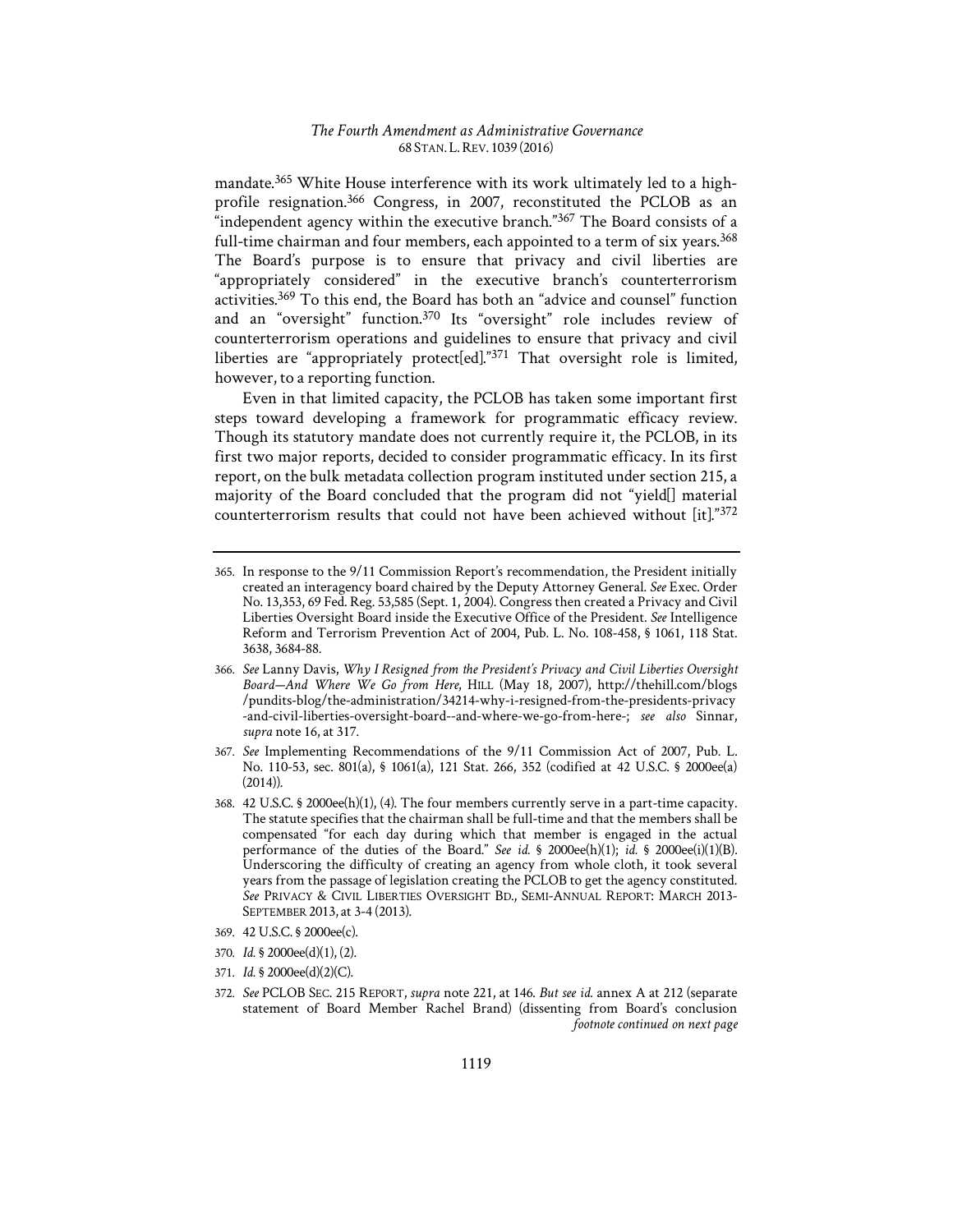Shortly thereafter, the PCLOB reviewed the section 702 program and determined that this program *did* constitute an effective counterterrorism tool.373 The Board was unanimous in its efficacy conclusion in the section 702 report but splintered on significant legal-policy considerations involving the program's implementation.374 While the PCLOB's section 215 report was celebrated as an important check on the intelligence community and is believed to have helped fuel the significant changes to that legal authority that followed (first through presidential directive and ultimately in legislation), $375$ the section 702 report has led some to argue that the Board is a rubber stamp for the surveillance state.376

Yet a close look at the PCLOB's analyses reveals a nuanced, granular, and relational assessment of programmatic efficacy, as well as a more transparent and inclusive process than otherwise would have occurred. The two reports, in combination, suggest a gradual evolution toward an administrative framework for efficacy review—one that includes both quantitative data and a qualitative assessment of how the program is advancing concrete goals and whether more privacy-protective alternatives exist.<sup>377</sup> The PCLOB also served as an important institutional interface between the law enforcement and intelligence agencies and the domestic public. In the course of preparing its

- 373. *See* PCLOB SEC. 702REPORT,*supra* note 56, at 104.
- 374. *Compare, e.g.*, *id.* annex A at 151 (separate statement of Chair David Medine and Board Member Patricia Wald) ("We do not believe that the Board[] . . . goes nearly far enough to protect U.S. persons' privacy rights when their communications are incidentally collected as a consequence of targeting a non-U.S. person located abroad under Section 702."), *with id.* annex B at 161 (separate statement of Board Members Rachel Brand and Elisebeth Collins Cook) (underscoring division within the Board on this question and the appropriate privacy safeguards).
- 375. *See, e.g.*, Sinnar, *supra* note 16, at 320 ("Although the PCLOB report's impact cannot be isolated from other sources of pressure to change the program, it likely further pushed the administration to agree to change course.").
- 376. *See, e.g.*, David Kravets, *Shocking!: Obama's Privacy Board OKs Massive NSA Surveillance*, ARS TECHNICA (1July 2, 2014, 9:08 AM PDT), http://arstechnica.com/tech-policy/2014 /07/shocking-obamas-privacy-board-oks-massive-nsa-surveillance (reporting that the PCLOB's section 702 report is "largely condemned by civil liberties advocates and scholars").
- 377. *See, e.g.*, PCLOB SEC. 215 REPORT, *supra* note 221, at 145-48 (suggesting "seven broad ways in which an intelligence-gathering tool . . . can provide value in safeguarding the nation from terrorism" and evaluating the section 215 program under each); PCLOB SEC. 702 REPORT, *supra* note 56, at 104-10 (detailing the advantages and unique capabilities of the section 702 program, as well as its specific contributions to the government's counterterrorism efforts).

regarding the value of the section 215 program and arguing that "[i]ts usefulness may not be fully realized until we face another large-scale terrorist plot"); *id.* annex B at 217 (separate statement of Board Member Elisebeth Collins Cook) (disagreeing with the Board's efficacy conclusion but emphasizing the need for metrics to assess "the efficacy and value of intelligence programs").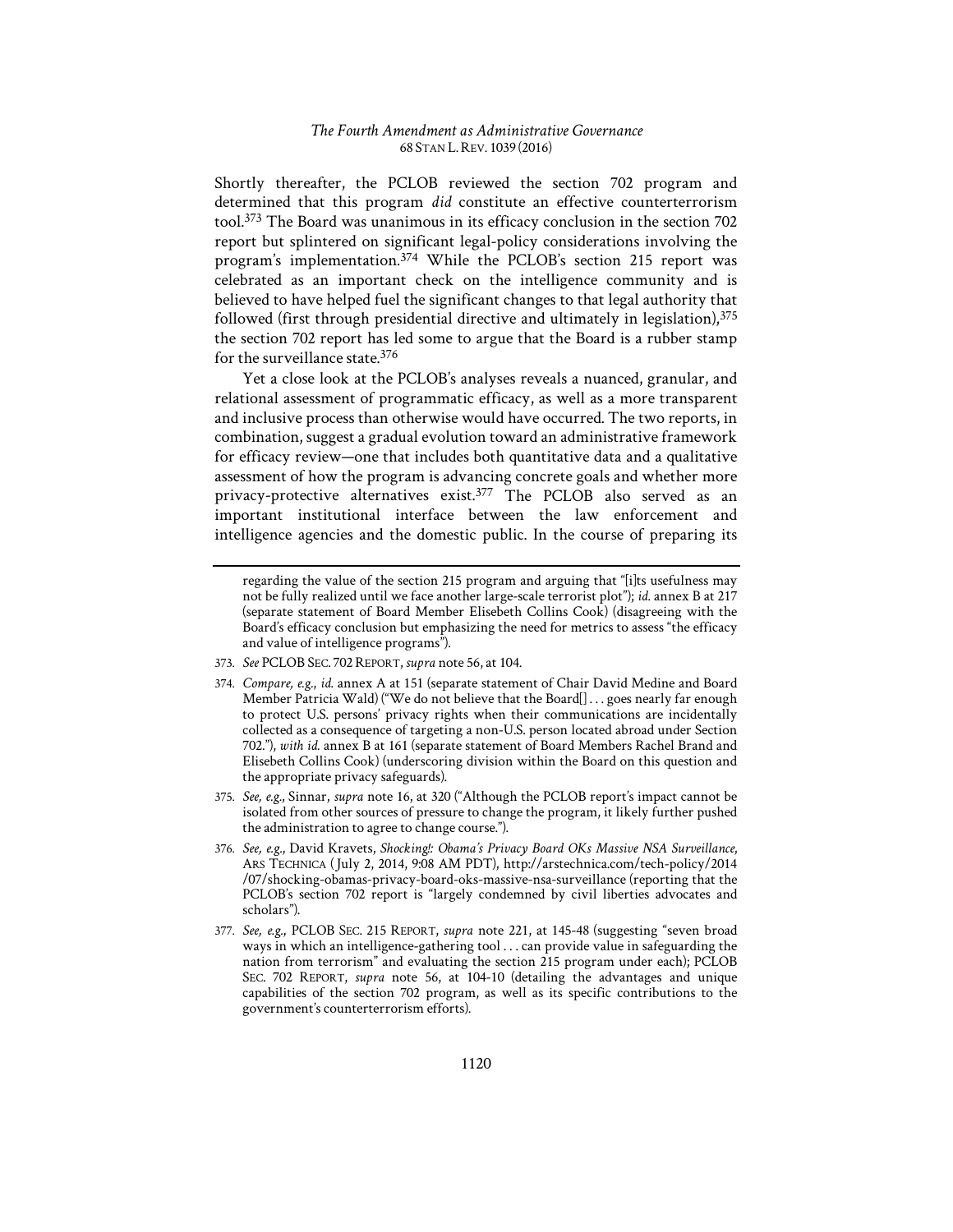first reports, the PCLOB convened a public-comment period through www.regulations.gov and held a series of public hearings with participants from the privacy advocacy community, trade associations, technology companies, and academia.378 The Board also met with members of the intelligence community, the Justice Department, the White House, and congressional committee staff.379 As a result of the PCLOB's work, the myriad administrative rules governing a complex and sprawling surveillance program like section 702 are not only more visible. They are also more *accessible*—that is, more intelligible to the public, the courts, Congress, and perhaps even to the executive branch itself.380

This is at least in part because the PCLOB is uniquely able to both obtain and meaningfully engage with a range of information from a range of agency personnel about how a surveillance program operates in practice. As an administrative overseer inside the executive branch, the PCLOB can have access to classified information, as well as deliberative-process or privileged information that a court or Congress might not be able to obtain.381 The PCLOB is also able to engage lawyers, policymakers, technologists, and analysts inside the operational agencies to gain an understanding of legal rationales, policy considerations, and technological realities. The PCLOB is then able to test those understandings against public comment and testimony from technology companies, civil liberties groups, academics, and others in the public space. And it can conduct its review freed of barriers like Fourth Amendment standing, the limitations on facial challenges, and the Article III constraints that courts confront.382

As a result, the section 702 report, for example, sets out for the first time how the various pieces of the section 702 program fit together, how and when the rules from different agencies interconnect, and what the hard and open

382. *See supra* notes 51-52, 311 and accompanying text.

<sup>378.</sup> *See* PCLOB SEC. 702REPORT,*supra* note 56, at 2, 179.

<sup>379.</sup> *See id.* at 2.

<sup>380.</sup> Making surveillance programs more accessible also enables institutional checks on surveillance authority from outside the executive branch. *See* JACK L. GOLDSMITH, POWER AND CONSTRAINT: THE ACCOUNTABLE PRESIDENCY AFTER 9/11 (2012) (describing a new separation of powers environment shaped by legal and political constraints, including from human rights organizations, the media, and the voting public); Sinnar, *supra* note 16, at 292 ("[R]ights by disruption' . . . relies on external pressure to disrupt the assumptions or political incentives of national security officials." (emphasis omitted)).

<sup>381.</sup> *See* PRIVACY & CIVIL LIBERTIES OVERSIGHT BD., ANNUAL FREEDOM OF INFORMATION ACT REPORT: FISCAL YEAR 2014, at 1 (2014), https://www.pclob.gov/library/FOIA-FY14 -AnnualReport.pdf; *see also* E-mail from David Medine, Chairman, Privacy & Civil Liberties Oversight Bd., to author (Mar. 6, 2016) (on file with author) (indicating that one of the PCLOB's advantages as an executive branch agency is the ability to access privileged materials that might not be available to Congress or the courts).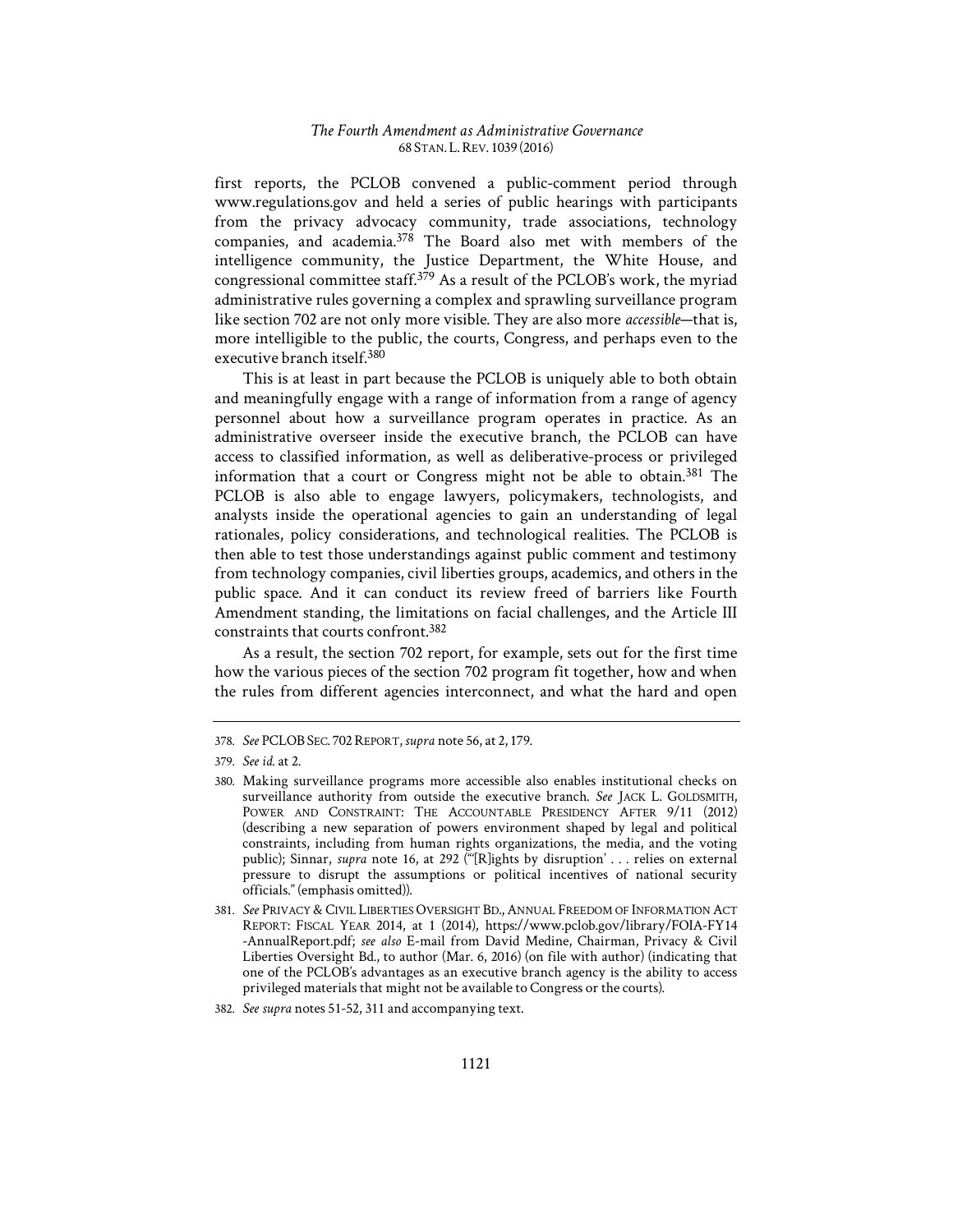legal and policy questions of program design and implementation look like. This way into a surveillance program holistically, systemically, and granularly is a crucial step to any form of meaningful legal or political accountability. And yet it is exceedingly difficult, if not impossible, to imagine an actor other than a centralized administrative structure capable of obtaining and synthesizing that information from the various actors and making it both coherent and accessible. In fact, it is unlikely that any single intelligence agency had available to it this comprehensive account of the section 702 program before the PCLOB completed its review.

A programmatic probable cause requirement could institutionalize and enhance this emergent administrative oversight. Centralized review by the PCLOB could also embrace—explicitly and transparently—a hybrid legalpolicy posture more easily than a court could. Reasonableness interest balancing under the Fourth Amendment involves making difficult policy tradeoffs. We cannot meaningfully implement the Fourth Amendment if its interest balancing occurs only through institutions reticent to make or openly acknowledge those inevitable policy tradeoffs. Centralized efficacy review, by an administrative overseer, could openly reclaim some of that legal-policy work for Fourth Amendment interest balancing.<sup>383</sup>

A more muscular PCLOB could be required to determine whether programmatic probable cause exists for new and ongoing surveillance programs on a periodic basis.384 The PCLOB could also be authorized to

<sup>383.</sup> The interconnection between law and policy in constitutional reasonableness review explains not only why an administrative overseer is an important complement to a court like the FISC but also the value of PCLOB review as compared to other institutions of legal review inside the executive branch. Shirin Sinnar has argued that the PCLOB is a "second-tier' legal office[] . . . unlikely to constrain national security agencies in interpreting . . . the legal scope of rights," in contrast, for example, to the OLC inside the Justice Department. *See* Sinnar, *supra* note 16, at 293, 340-41. But the OLC has built its institutional standing in part by declining to engage in hybrid legalpolicy review, instead limiting its role solely to questions of law. While carving out that institutional role may enhance the OLC's power in some contexts, it makes it difficult for the OLC to undertake a type of efficacy review under the Fourth Amendment that is different from the exceedingly deferential efficacy review that the courts have been willing to undertake. For this reason, while the PCLOB is not a central actor in executive-branch legal interpretation generally, it might be a superior actor to the OLC for implementing reasonableness under the Fourth Amendment.

<sup>384.</sup> A systemic approach to risk is reflected, for example, in the creation of the Financial Stability Oversight Council, an interagency group designed to provide for more systemic financial risk oversight. One of the Council's principal tasks is to oversee the work of the individual financial regulators (like the SEC) in order to identify and address more systemic concerns. *See* 12 U.S.C. § 5330 (2014); *see also* Gersen, *supra* note 358, at 701. The Council can "provide for more stringent regulation of a financial activity" by recommending new or heightened standards and safeguards to the principal financial regulator "if the Council determines that the conduct, scope, nature, size, scale, concentration, or interconnectedness of such activity or practice could *footnote continued on next page*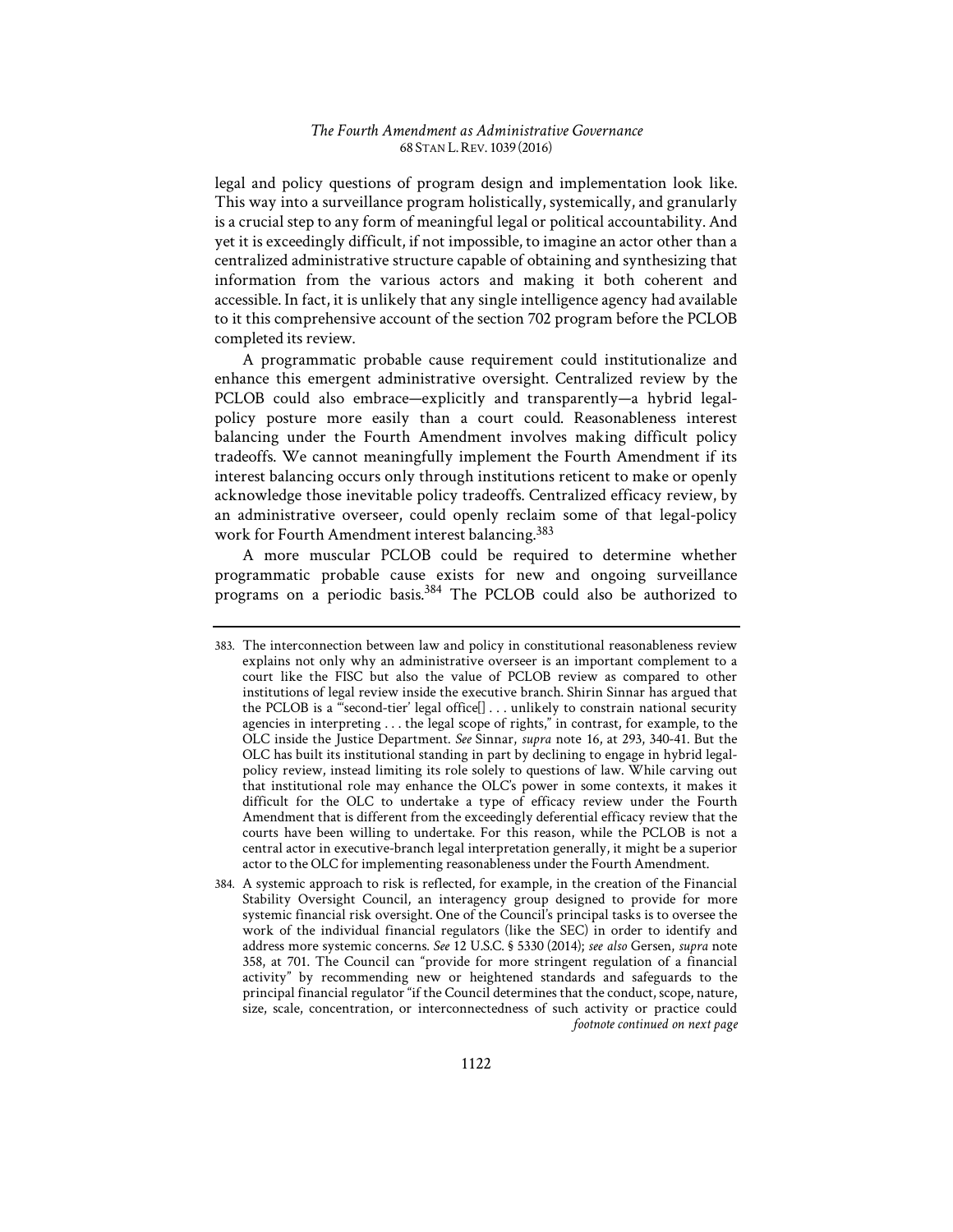recommend heightened privacy safeguards that the operational agencies would then be required to adopt or otherwise respond to in writing. The scope of activities subject to this type of administrative review could be expanded beyond counterterrorism to significant surveillance programs involving the federal law enforcement, intelligence, and security agencies.<sup>385</sup> And a presumption of transparency and participatory process could govern the PCLOB's review.

Such an augmented role for the PCLOB would require a significant infusion of resources and close attention to other dimensions of the agency's organizational structure.386 It also would require careful thinking about the consequences of a decision by the PCLOB declining to find programmatic probable cause. Disagreement between the PCLOB and the operational agencies might be elevated to the President, for instance; any presidential decision would then be made with the benefit of the PCLOB's written assessment of programmatic efficacy. The PCLOB's determination, even when it is not public, might also be provided to the FISC or to a criminal court presented with evidence derived from the surveillance program. Without attempting to exhaust the institutional design questions that such a proposal raises, my goal here is simply to suggest that a centralized administrative overseer could provide a type of programmatic efficacy review that Fourth Amendment reasonableness seems to call for but that courts have not shown a proclivity to meaningfully undertake.

create or increase" systemic financial risks. 12 U.S.C. § 5330(a). If the primary regulator rejects the Council's recommendation, it must explain its reasoning in writing. *Id.*  § 5330(c)(2). The Council has been the subject of criticism and litigation, and it may be too soon to tell whether it provides a viable model for financial risk regulation. *See, e.g.*, Adam J. Levitin, *The Politics of Financial Regulation and the Regulation of Financial Politics1: A Review Essay*, 127 HARV. L. REV. 1991, 2041 (2014) (book review); Victoria McGrane & Leslie Scism, *MetLife Suit Sets Up Battle over Regulation*, WALL ST. J. (1Jan. 14, 2015, 12:16 AM ET), http://on.wsj.com/1u2xURE. It also differs in significant respects from the proposed structure in the text (for example, its design resembles the earlierrepudiated form of an interagency council on privacy). But the Council highlights some innovative moves in the design of systemic risk regulation using an administrative overseer. *See* Gersen, *supra* note 358, at 701.

<sup>385.</sup> *Cf.* PRG REPORT, *supra* note 221, at 35, 195 (recommending a reconfigured privacy oversight board and proposing expanding its mandate to all foreign intelligence activities, rather than only counterterrorism).

<sup>386.</sup> One set of considerations that might call for structural change, for example, is how well the PCLOB is set up to handle periods of transition in its membership. The ability to appoint an acting head of the agency when a chairman steps down and for members to continue in their positions pending the confirmation of a replacement might prove vital to the ongoing operation of the agency. So too, the part-time status of the members may need to be reexamined.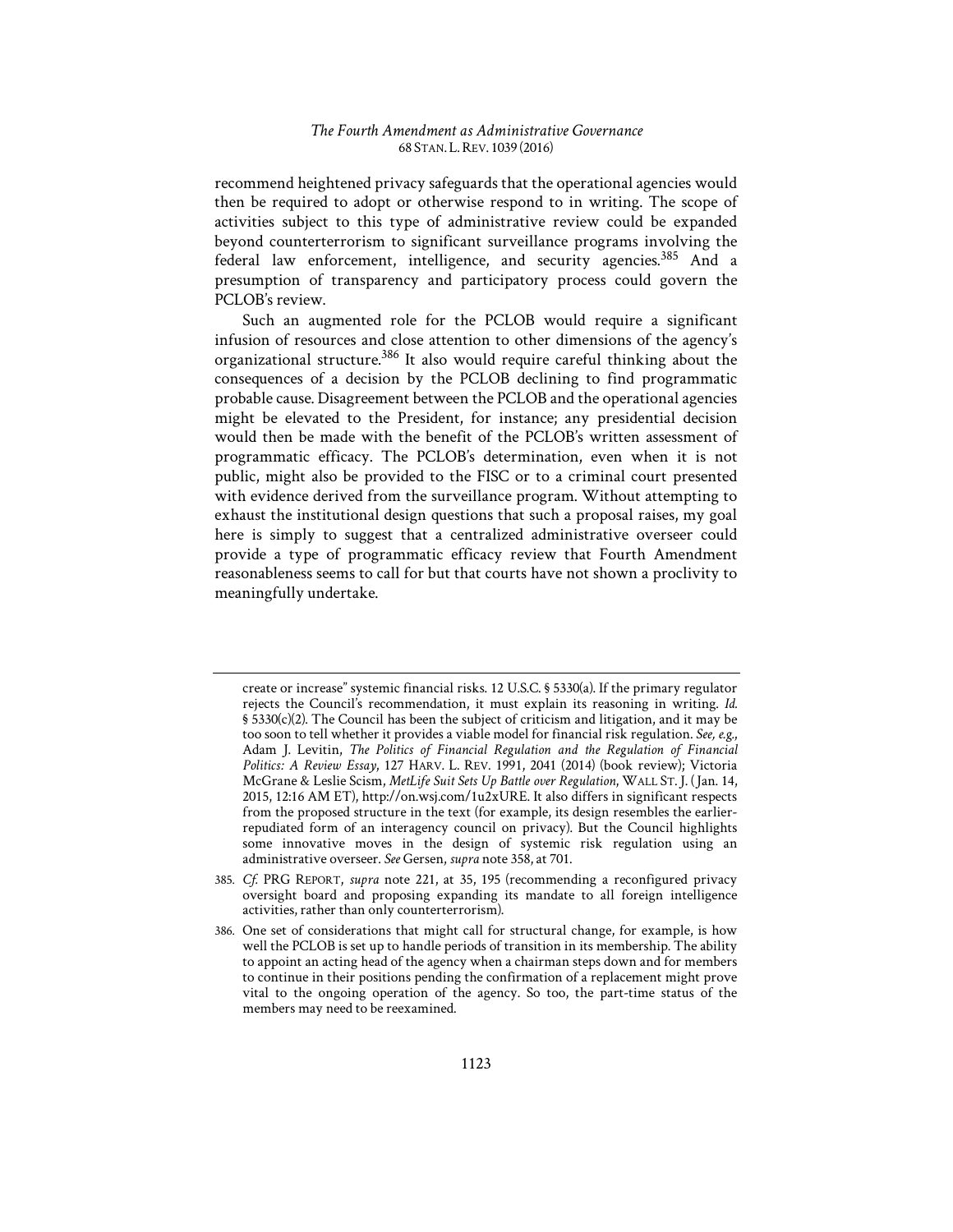# 4. Distinguishing efficacy review from compliance

It is important to disentangle the centralized efficacy review proposed above from the role of "compliance" oversight that has become more institutionalized inside the executive branch.387 Both are important instruments of surveillance governance, but they serve very different purposes. Compliance oversight is about the processes through which an agency, as a complex organization, ensures its conformance with the existing legal framework.388 Surveillance programs today are implemented by a variety of agency personnel, including operators, technologists, and mathematicians. In a time of technological complexity and fast-paced change, compliance institutions play a significant role translating the legal rules on the page to operational realities. They also help foster greater conformity with that legal framework.389 Compliance oversight, therefore, can help prevent damaging disconnects among legal reviewers, political leadership, and the operators and technologists on the ground.

It was just such a disconnect that led to the creation of the position of NSA's first Director of Compliance.390 In 2009, officials at the DOJ and NSA discovered that the NSA had been operating an automated searching system that used records obtained under the section 215 metadata collection program in contravention of governing agency rules.<sup>391</sup> Those rules, developed administratively and approved by the FISC, had required "reasonable articulable suspicion" that an identifier used to search the section 215 datasets was "associated with" a counterterrorism target.<sup>392</sup> The NSA, however, had been using a system that automatically scanned for a set of identifiers (an "alert list") whenever new records were added to the agency's databases. The alert list

<sup>387.</sup> In the intelligence context, Margo Schlanger has described a thick web of organizations and institutions focused on legal compliance. *See* Schlanger, *supra* note 307, at 133-72. Schlanger argues that this focus on legal compliance "has obscured the absence of what should be an additional focus on interests, or balancing, or policy." *Id.* at 118.

<sup>388.</sup> *See generally* THE LAW OF GOVERNANCE, RISK MANAGEMENT, AND COMPLIANCE 3 (Geoffrey Parsons Miller ed., 2014) (defining compliance as "the processes by which an organization polices its own behavior to ensure that it conforms to applicable rules and regulations").

<sup>389.</sup> John DeLong, the NSA's first Director of Compliance, has described compliance as "the bringing-rules-to-life business" in a technologically complex environment. Gregory J. Millman, *Compliance in Government: Q&A with John DeLong of the NSA*, WALL ST. J.: RISK & COMPLIANCE J. (1Jan. 23, 2014, 12:26 PM ET), http://blogs.wsj.com /riskandcompliance/2014/01/23/compliance-in-government-qa-with-john-delong-of -the-nsa.

<sup>390.</sup> *See* Millman, *Compliance in Government*, *supra* note 389; *see also* 50 U.S.C. § 3602 (2014).

<sup>391.</sup> *See* PCLOB SEC. 215REPORT,*supra* note 221, at 47.

<sup>392.</sup> *Id.* at 39.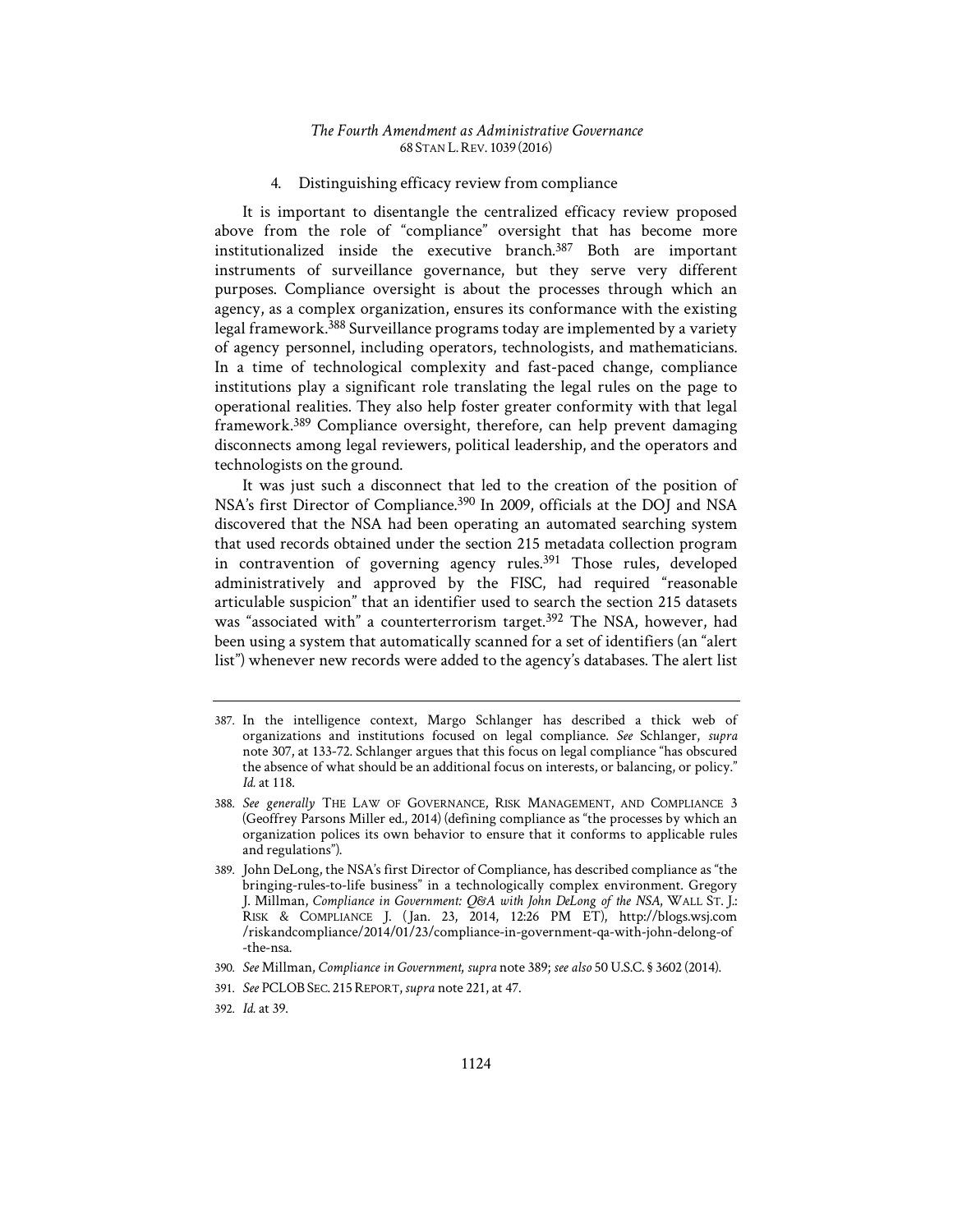was used to scan new data collected under section 215 without individualized findings of reasonable suspicion as the agency rules required.<sup>393</sup> In reporting this violation to the FISC, then-NSA Director Keith Alexander told the court that "'it appears there was never a complete understanding among the key personnel' . . . 'regarding what each individual meant by the terminology used.'"394

Compliance oversight is designed to prevent this type of disconnect and to create structural and procedural mechanisms that hold the agency to account for program implementation. For this reason, the growth of compliance organizations inside the agencies—the role of actors like inspectors general, as well as the more recent development of compliance offices—are salutary, even if imperfect.395 Yet because compliance is about conforming institutional behavior to existing legal rules, compliance oversight cannot compensate for inadequate program design; compliance institutions are only as effective as the legal rules that they enforce. Centralized efficacy review can help to shift some attention back to that governing legal framework.

### 5. Dynamic governance and judicial review

Effective surveillance governance is not linear. The relationship between centralized efficacy review and compliance should be dynamic. Compliance institutions help to achieve workable legal rules in the first instance and to shine a light on gaps between legal expectations and technological or operational realities. An effective system of governance should be able to integrate those new understandings into the design of the surveillance program itself. Recall the discovery of multiple-communication transactions in the section 702 datasets. The executive designed, and the FISC initially approved, a set of rules governing section 702 on the understanding that discrete communications would be collected. But the technological facts turned out to be very different from what the legal rulemakers (both agency overseers and the FISC) initially understood them to be. Compliance oversight is designed to reveal this type of disconnect.

The discovery of multiple-communication transactions, in turn, raises this central question: Is the program still *reasonable* under the Fourth Amendment? Under the framework proposed above, the PCLOB would be required to

<sup>393.</sup> *Id.* at 47.

<sup>394.</sup> *Id.* at 48 (quoting Declaration of Lieutenant General Keith B. Alexander at 18, *In re*  Prod. of Intangible Things, No. BR-13, 2009 WL 9150913 (FISA Ct. Mar. 2, 2009)). Schlanger provides a detailed account of the development of compliance institutions inside the intelligence domain in response to the Church Committee's work and the rejuvenated focus on compliance by policymakers following the 2009 incident at the NSA. *See* Schlanger, *supra* note 307, at 120-40.

<sup>395.</sup> *See* Sinnar, *supra* note 16, at 356; Sinnar, *supra* note 29, at 1031-32.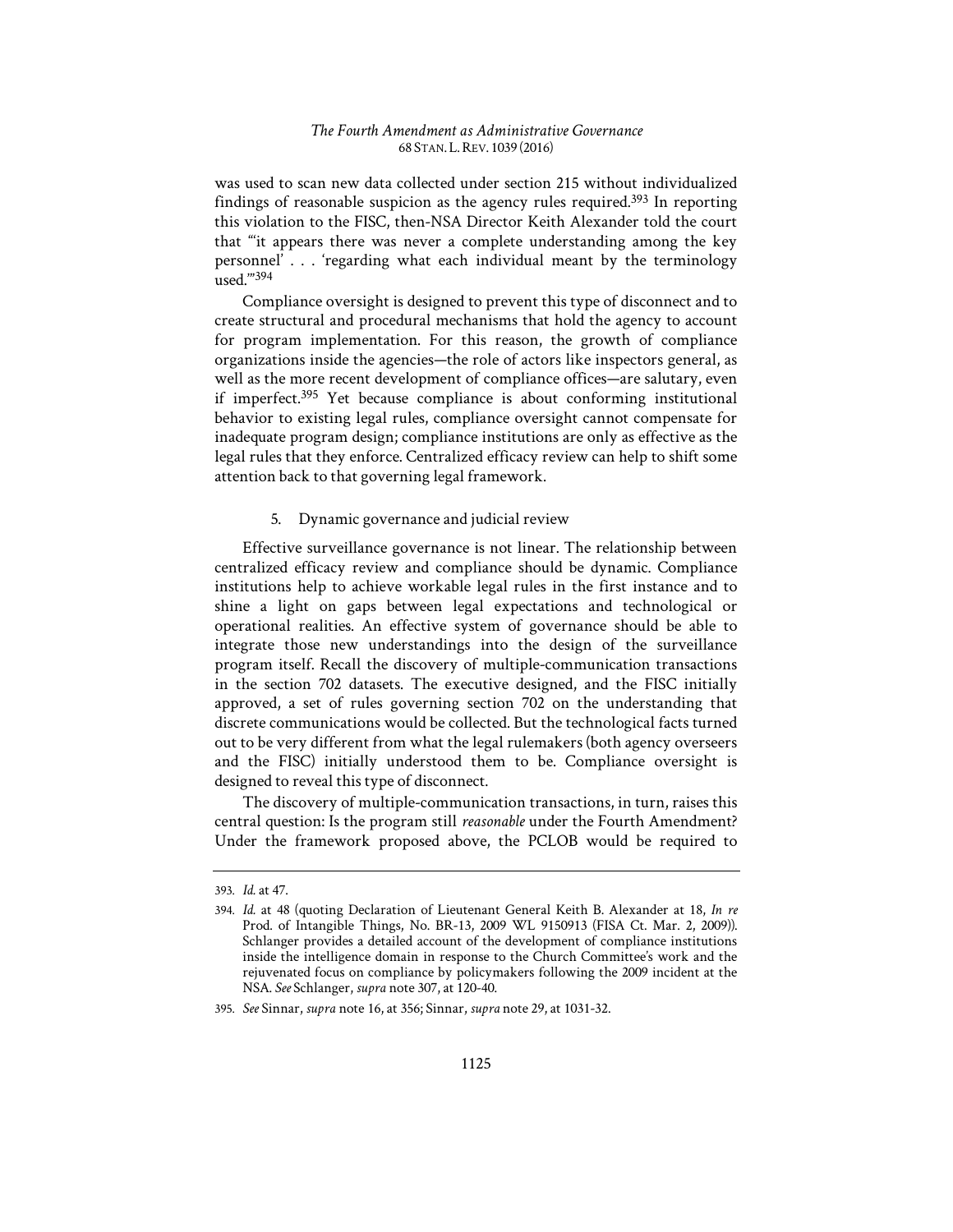review the program's efficacy at a simultaneously more granular and more holistic level than either courts or Congress have been willing to do. This type of centralized administrative review does not ensure any particular outcome. But it offers a more robust and nuanced mechanism for efficacy review than judicial review under the Fourth Amendment.

The PCLOB's determination could in turn be reviewable by a court under the Fourth Amendment. As discussed earlier, courts have recognized programmatic efficacy as a component of Fourth Amendment reasonableness, but they have refrained from meaningfully evaluating it. Courts might be more amenable to supervising programmatic efficacy indirectly by asking whether an impartial administrative overseer has established programmatic probable cause. This type of reasonableness review under the Fourth Amendment also could enable courts to encourage, if not entrench, more systemic extrajudicial oversight.

This relationship between constitutional rights and administration is not new. Gillian Metzger describes how the now-famous *Miranda* warnings are based on federal administrative practice in place at the time of the Court's decision in *Miranda*. 396 In the Fourth Amendment context, the courts of appeals' consideration of the legality of warrantless foreign intelligence surveillance prior to the enactment of FISA effectively converted the practice of Attorney General authorizations into a Fourth Amendment requirement. What originated as a governance mechanism inside the executive branch became a part of pre-FISA Fourth Amendment doctrine.<sup>397</sup> Rather than judicial "road mapping,"398 these examples show *executive* road mapping for courts. In this sense, administrative governance strategies can become—formally, not just functionally—the content of legal rights.

#### C. Designers and Politics

If we need to reform the structures and processes of surveillance governance, to whom should we address calls for reform? The most farreaching reforms would require congressional action. Congress could augment the authorities, structure, and resources of the PCLOB to play a more muscular role in surveillance governance. And it could amend or enact new framework legislation to require programmatic probable cause review. This is a very

<sup>396.</sup> Metzger, *supra* note 187, at 507-08.

<sup>397.</sup> *See* United States v. Bin Laden, 126 F. Supp. 2d 264, 279-80 (S.D.N.Y. 2000) (describing this pre-FISA precedent), *aff*1*'d on other grounds sub. nom. In re* Terrorist Bombings of U.S. Embassies in E. Afr., 552 F.3d 93 (2d Cir. 2008).

<sup>398.</sup> *See* Erik Luna, *Constitutional Road Maps*, 90 J. CRIM. L. & CRIMINOLOGY 1125, 1128 (2000) (describing and evaluating a judicial approach, which he terms "constitutional road map[ping]," where the Supreme Court strikes down the law in question but suggests a more viable alternative).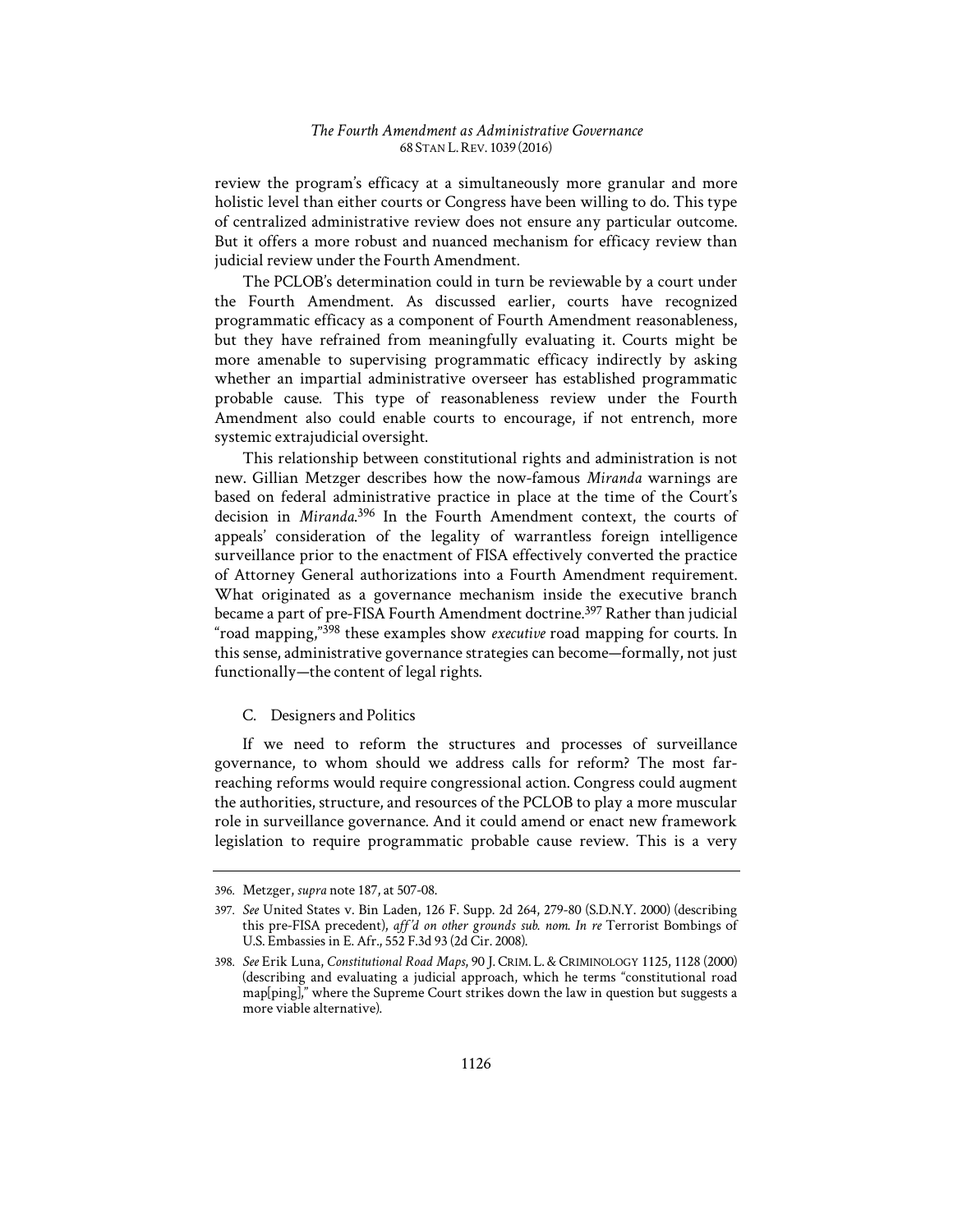different role for Congress than a rule of lenity regime. Rather than looking to Congress to resolve rule-based ambiguity at every turn, Congress can play an important role in authorizing surveillance and setting up the structures and processes through which surveillance governance unfolds. To be sure, our age of polarization and gridlock makes congressional action of any sort a challenge.399 The political economy of crime and security further impedes congressional action.400 At the same time, in the aftermath of the Snowden disclosures, we might be at an auspicious moment for at least some types of structural surveillance reform.401

Even if the current political climate is insufficient to generate congressional action, it already has stimulated and is likely to stimulate more institutional reform through presidential administration.402 Presidents have substantial incentives to adopt mechanisms that create or sustain their credibility, particularly in moments when that credibility is most heatedly on the line. Presidents are motivated to "self-bind" because these measures are

<sup>399.</sup> *See, e.g.*, Jody Freeman & David B. Spence, *Old Statutes, New Problems*, 163 U. PA. L. REV. 1, 2 (2014); see also Richard H. Pildes, *Why the Center Does Not Hold: The Causes of Hyperpolarized Democracy in America*, 99 CALIF. L.REV. 273, 275, 330-31 (2011).

<sup>400.</sup> *See, e.g.*, Murphy, *supra* note 12, at 503-07; William J. Stuntz, *The Pathological Politics of Criminal Law*, 100 MICH. L.REV. 505, 525-29 (2001).

<sup>401.</sup> Unlike the conventional framing of the politics of crime and security, contemporary surveillance practices implicate a powerful, emergent interest group communications and technology companies. *See* Rascoff, *supra* note 348, at 660-69. The implications of the Snowden disclosures for these companies appear significant, and these companies are coalescing into an engaged voice in the politics of surveillance. *See, e.g.*, Tom Hamburger & Matea Gold, *Google, Once Disdainful of Lobbying, Now a Master of Washington Influence*, WASH. POST (Apr. 12, 2014), http://wpo.st/s4HY1; David E. Sanger & Steve Lohr, *Call for Limits on Web Data of Customers*, N.Y.TIMES (May 1, 2014), http://nyti.ms/1iOzF2s; Edward Wyatt & Claire Cain Miller, *Tech Giants Issue Call for Limits on Government Surveillance of Users*, N.Y. TIMES (Dec. 9, 2013), http://nyti.ms /1gRjYEu. To be sure, there remain strong corporate interests on both sides of surveillance policy, and powerful sectors of the industry have much to gain from the increased use of data mining and other surveillance-related technologies. More theoretical and empirical work is needed to show how interest group theory applies in this emergent political space. The changed political dynamics, moreover, implicate only some of the executive's surveillance practices.

<sup>402.</sup> *See* Press Release, Office of the Press Sec'y, Presidential Policy Directive— Signals Intelligence Activities (Jan. 17, 2014), https://www.whitehouse.gov/the -press-office/2014/01/17/presidential-policy-directive-signals-intelligence-activities (adopting institutional and substantive requirements for signals intelligence collection). For a close exploration of Presidential Policy Directive (PPD) 28 and an argument that it marks an emergent model of presidential control over intelligence, see Rascoff, *supra* note 348, at 669-74. For arguments challenging the significance or novelty of the processes included in PPD 28, see Carrie Cordero, *A Response to Professor Samuel Rascoff's Presidential Intelligence, 129 HARV. L. REV. F. 104 (2016); and Daniel* Severson, Note, American Surveillance of Non-U.S. Persons: Why New Privacy Protections *Offer Only Cosmetic Change*, 56 HARV. INT'L L.J. 465 (2015).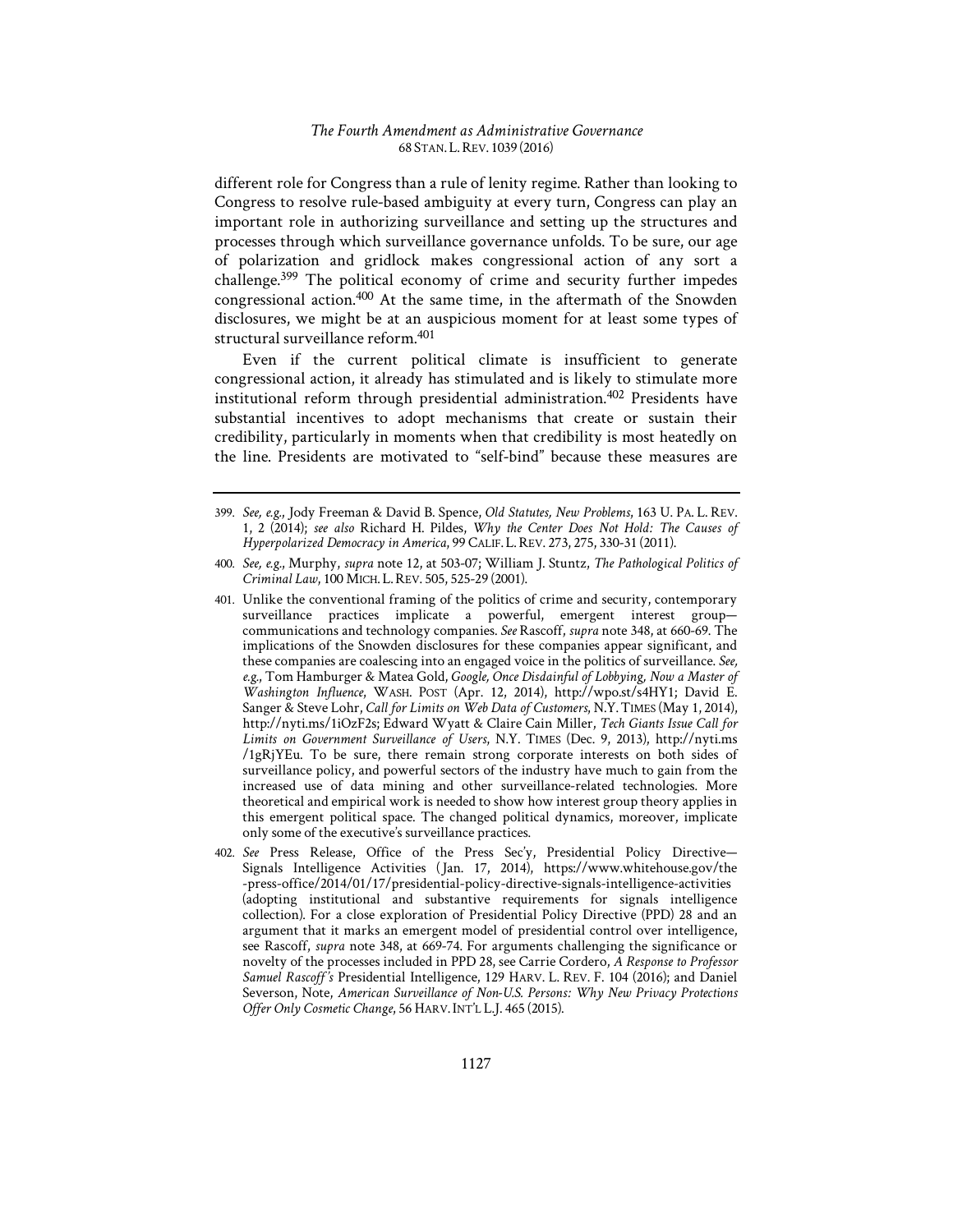fundamentally enabling403: constructing a more solid foundation for programmatic surveillance, in the long run, would likely make it more durable. A programmatic probable cause determination from the PCLOB—at least with respect to counterterrorism, which is itself a highly elastic concept404—could be instituted through an executive order and amplified through agency practice. Even if presidential action drives institutional innovation in the first instance, it might ultimately bring congressional engagement.405

As detailed above, courts also entrench executive design. Courts could calibrate their deference on questions of programmatic efficacy to a more robust and participatory efficacy review by an administrative overseer. And courts could look to systemic administrative safeguards to find any one-off instance of surveillance programmatically reasonable under the Fourth Amendment.

The gears of Fourth Amendment law and administration interconnect. Administrative governance works through, is shaped by, and simultaneously reshapes rights doctrine. Surveillance governance invites careful study of that interlocking design.

# **Conclusion: Administrative Methods for Constitutional Governance**

The Fourth Amendment today unfolds through the agencies that design and implement surveillance programs. Administrative law theory has long addressed the organization of administrative power. In an age of programmatic surveillance, administrative law can help to crystalize the defining Fourth Amendment problems and can suggest doctrinal, institutional, and organizational paths to address them.

<sup>403.</sup> *See* ERIC A. POSNER & ADRIAN VERMEULE, THE EXECUTIVE UNBOUND: AFTER THE MADISONIAN REPUBLIC 133 (2010); *see also* Trevor W. Morrison, *Libya, "Hostilities," the Office of Legal Counsel, and the Process of Executive Branch Legal Interpretation*, 124 HARV. L. REV. F. 62, 63-64 (2011); Richard H. Pildes, *Law and the President*, 125 HARV. L. REV. 1381, 1388, 1407-08 (2012) (book review). Within the bureaucracy, as well, Elizabeth Magill has identified the practice of agency "self-regulation"—ways in which agencies will voluntarily limit their own discretion—for example, by promulgating enforcement guidelines or procedures beyond those required by law. *See* Elizabeth Magill, *Foreword: Agency Self-Regulation*, 77 GEO. WASH. L. REV. 859, 863 (2009).

<sup>404.</sup> See Mariano-Florentino Cuellar, "Securing" the Nation: Law, Politics, and Organization at *the Federal Security Agency, 1939-1953*, 76 U. CHI. L. REV. 587, 678-79 (2009) (discussing the constructed and instrumental meaning of the term "security" as used by political actors).

<sup>405.</sup> And even partial reform directed only at some types of surveillance could create precedent relevant to other surveillance programs.